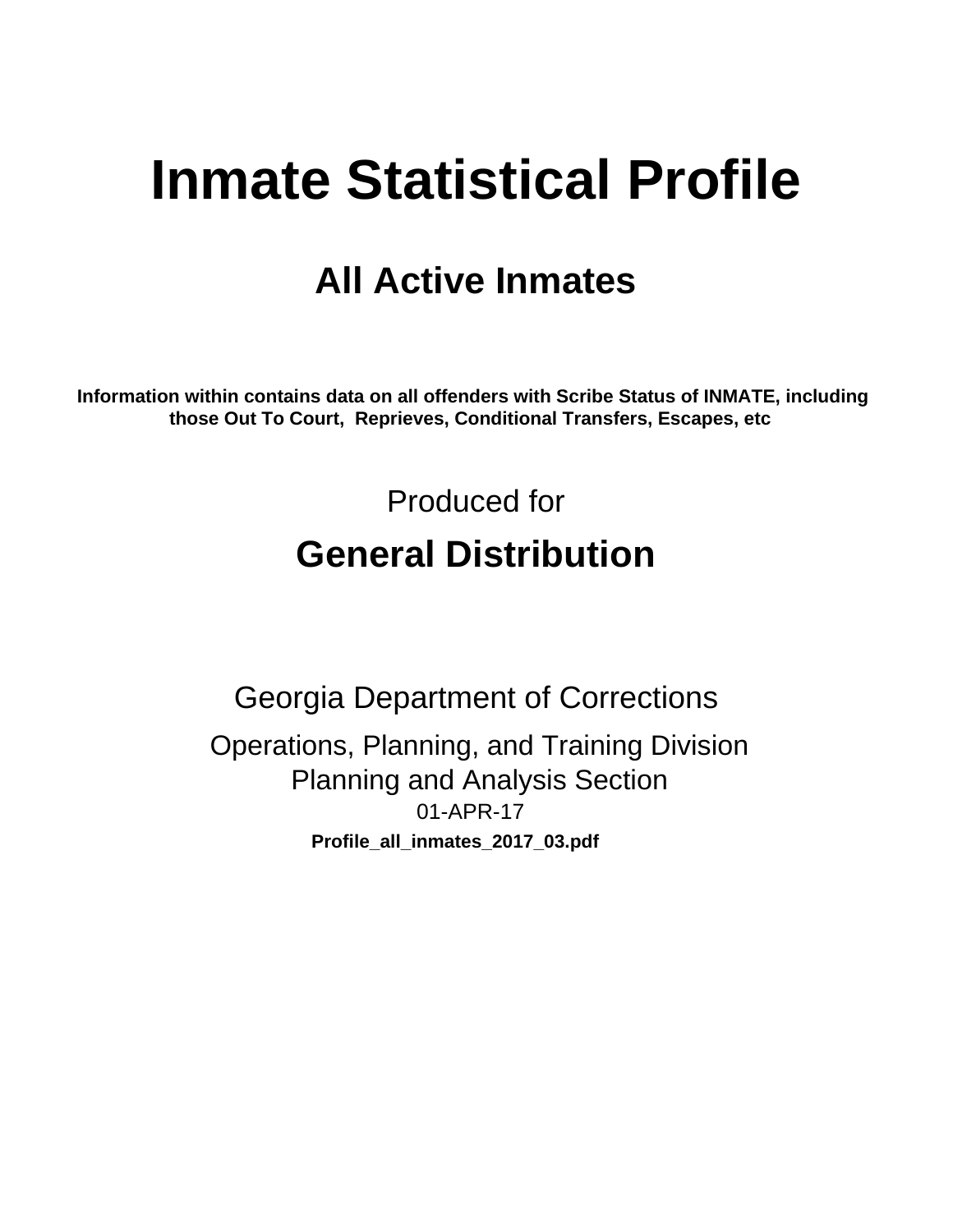#### **Inmate Statistical Profile 01-APR-17** Contents

**All Active Inmates** 

Produced for General Distribution

## **Table of Contents**

|    | <b>Demographic information</b>                                        |
|----|-----------------------------------------------------------------------|
|    | 4 Current age, broken out in ten year age groups                      |
|    | 5 Race group                                                          |
|    | 6 Marital status, self-reported at entry to prison                    |
|    | 7 Number of Inmates with Dependents, self-reported at entry to prison |
|    | 8 Religious affiliation, self-reported at entry to prison             |
|    | 9 Home county - self-reported at entry to prison                      |
|    | 14 Employment status before prison, self-reported at entry to prison  |
|    | 15 Age at admission                                                   |
|    | 17 Age at admission                                                   |
|    | 20 Height, measured at entry to prison                                |
|    | 21 Height, measured at entry to prison                                |
|    | 23 Weight, measured at entry to prison                                |
|    | 24 Military service                                                   |
|    | <b>Correctional information</b>                                       |
|    | 25 Type of admission to prison                                        |
|    | 26 Current / last supervision level                                   |
|    | 27 Current / last institution type                                    |
|    | 28 Institution type - transitional centers                            |
|    | 29 Institution type - county prisons                                  |
| 31 | Institution type - state prisons                                      |
|    | 33 Institution type - private prisons                                 |
|    | 34 Institution type - inmate boot camp                                |
|    | 35 Number of disciplinary reports                                     |
|    | 36 Number of transfers                                                |
|    | 37 Number of escapes                                                  |
|    | 38 Split sentence - Probation to follow                               |
|    | 39 Probable future release type of still active inmates               |
|    | 40 Time served in current (or last) institution                       |
|    | Educational, psychological and physical information                   |
|    | 41 Highest grade level attained                                       |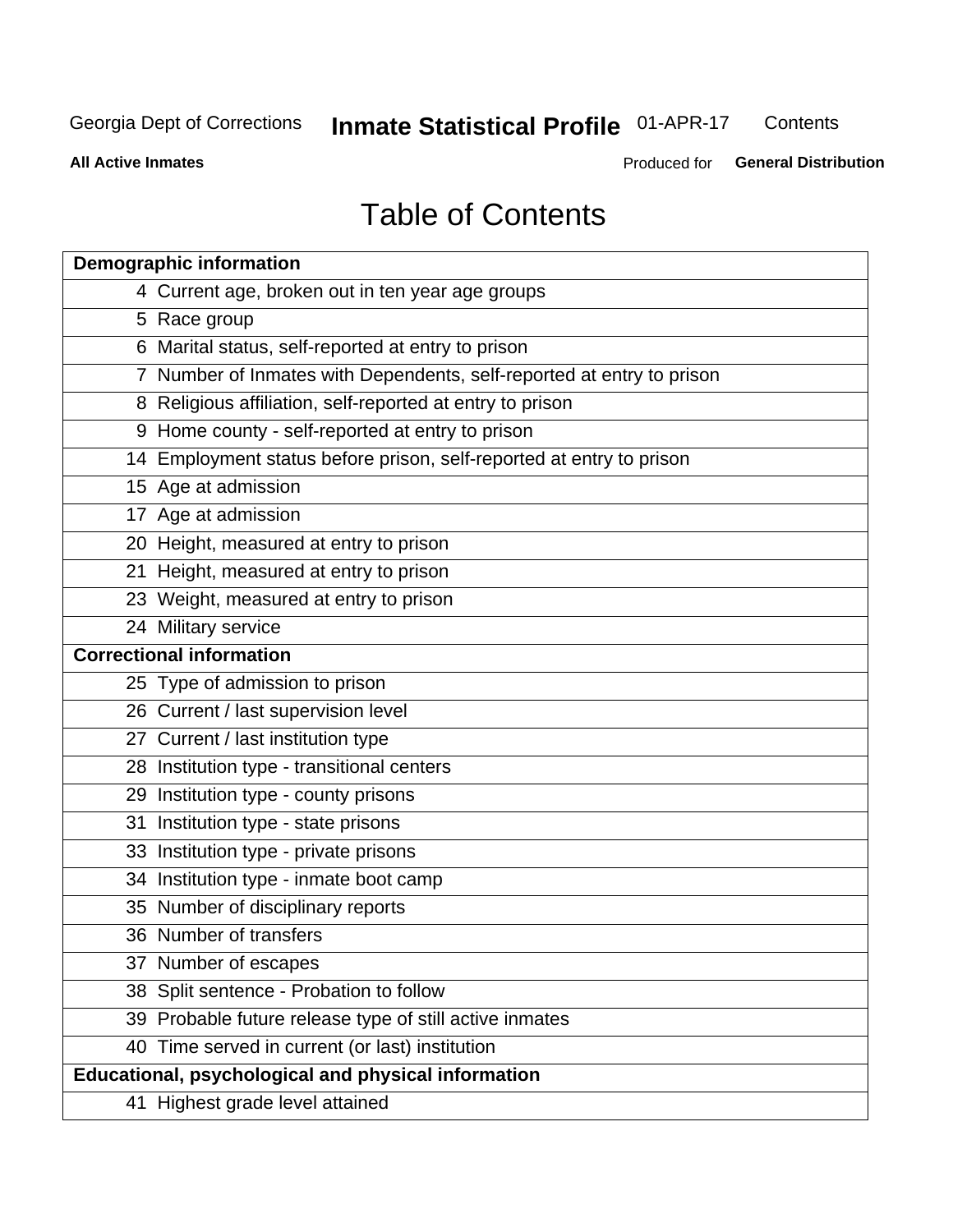## Inmate Statistical Profile 01-APR-17

Contents

**All Active Inmates** 

Produced for General Distribution

## **Table of Contents**

| <b>Educational, psychological and physical information</b>       |
|------------------------------------------------------------------|
| 42 Culture fair IQ scores                                        |
| 43 Wide Range Achievement Test (WRAT) reading score              |
| 44 Wide Range Achievement Test (WRAT) math score                 |
| 45 Wide Range Achievement Test (WRAT) spelling score             |
| 46 Current / last mental health treatment level                  |
| 47 PULHESDWIT medical scale - 'P' overall condition ('P'hysical) |
| 48 PULHESDWIT medical scale - 'U' upper body                     |
| 49 PULHESDWIT medical scale - 'L' lower body                     |
| 50 PULHESDWIT medical scale - 'H' hearing                        |
| 51 PULHESDWIT medical scale - 'E' vision                         |
| 52 PULHESDWIT medical scale -'S' psychiatric                     |
| 53 PULHESDWIT medical scale - 'D' dental                         |
| 54 PULHESDWIT medical scale - 'W' work ability                   |
| 55 PULHESDWIT medical scale - 'I' impairment                     |
| 56 PULHESDWIT medical scale - 'T' transportability               |
| <b>Crimes and criminal history information</b>                   |
| 57 Number of prior Georgia incarcerations                        |
| 58 Prison sentence in years                                      |
| 59 Primary offense, broken out into felonies vs misdemeanors     |
| 60 Primary offense, broken out into six broad crime categories   |
| 61 Primary offense, detailed offense code                        |
| 69 County of conviction of primary offense                       |
| 74 Circuit of conviction of primary offense                      |
| 76 Years served (jail + prison) in this incarceration            |
| <b>Medical information</b>                                       |
| 77 Results of most recent HIV test                               |
| 78 Results of most recent tuberculosis test                      |
| 79 Results of most recent syphilis test                          |
| 80 Results of most recent Hepatitis-C test                       |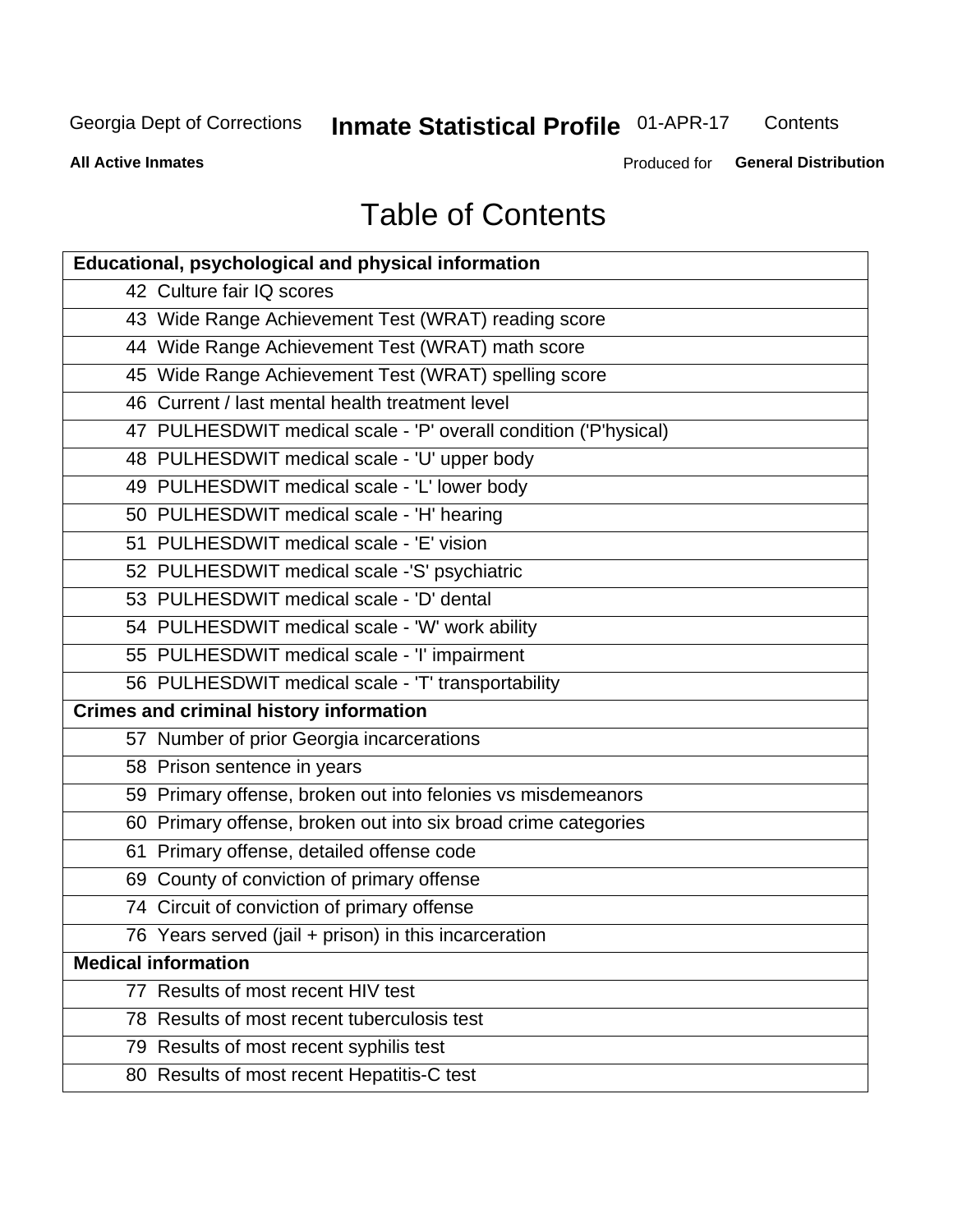#### **All Active Inmates**

#### Produced for General Distribution

### Current age, broken out in ten-year age groups

COL % - percent each COUNT is of its particular column

|                          | <b>Male</b>        |        |        |                 | <b>Female</b> | <b>Total</b> |              |        |
|--------------------------|--------------------|--------|--------|-----------------|---------------|--------------|--------------|--------|
| <b>Current Age</b>       | Count <sup>1</sup> | Col %  | Row %  | <b>Count</b>    | Col %         | Row %        | <b>Total</b> | Col %  |
| <b>Teens (1-19)</b>      | 763                | 1.51%  | 96.34% | 29              | 0.76%         | 3.66%        | 792          | 1.46%  |
| <b>Twenties (20-29)</b>  | 14,523             | 28.73% | 93.55% | 1,002           | 26.29%        | 6.45%        | 15,525       | 28.56% |
| <b>Thirties (30-39)</b>  | 15,277             | 30.22% | 92.00% | 1,328           | 34.84%        | 8.00%        | 16,605       | 30.54% |
| <b>Forties (40-49)</b>   | 10,314             | 20.40% | 92.00% | 897             | 23.53%        | 8.00%        | 11,211       | 20.62% |
| <b>Fifties (50-59)</b>   | 6,780              | 13.41% | 93.91% | 440             | 11.54%        | 6.09%        | 7,220        | 13.28% |
| <b>Sixties (60-69)</b>   | 2,297              | 4.54%  | 95.95% | 97              | 2.54%         | 4.05%        | 2,394        | 4.40%  |
| Seventy + (70 and above) | 599                | 1.18%  | 96.93% | 19 <sup>1</sup> | 0.50%         | 3.07%        | 618          | 1.14%  |
| <b>Total Reported</b>    | 50,553             | 100%   | 92.99% | 3,812           | 100%          | 7.01%        | 54,365       | 100%   |

| <b>Not Reported</b> | 407<br>107 |       | 188    |
|---------------------|------------|-------|--------|
| Total               | 50,740     | 3,813 | 54,553 |

| <b>Mean</b><br>(average)       | 37.95 | 37.37 | 37.91         |
|--------------------------------|-------|-------|---------------|
| Median (middle)                | 36    | 36    | 36            |
| <b>Mode</b><br>(most frequent) |       |       | $\sim$<br>. . |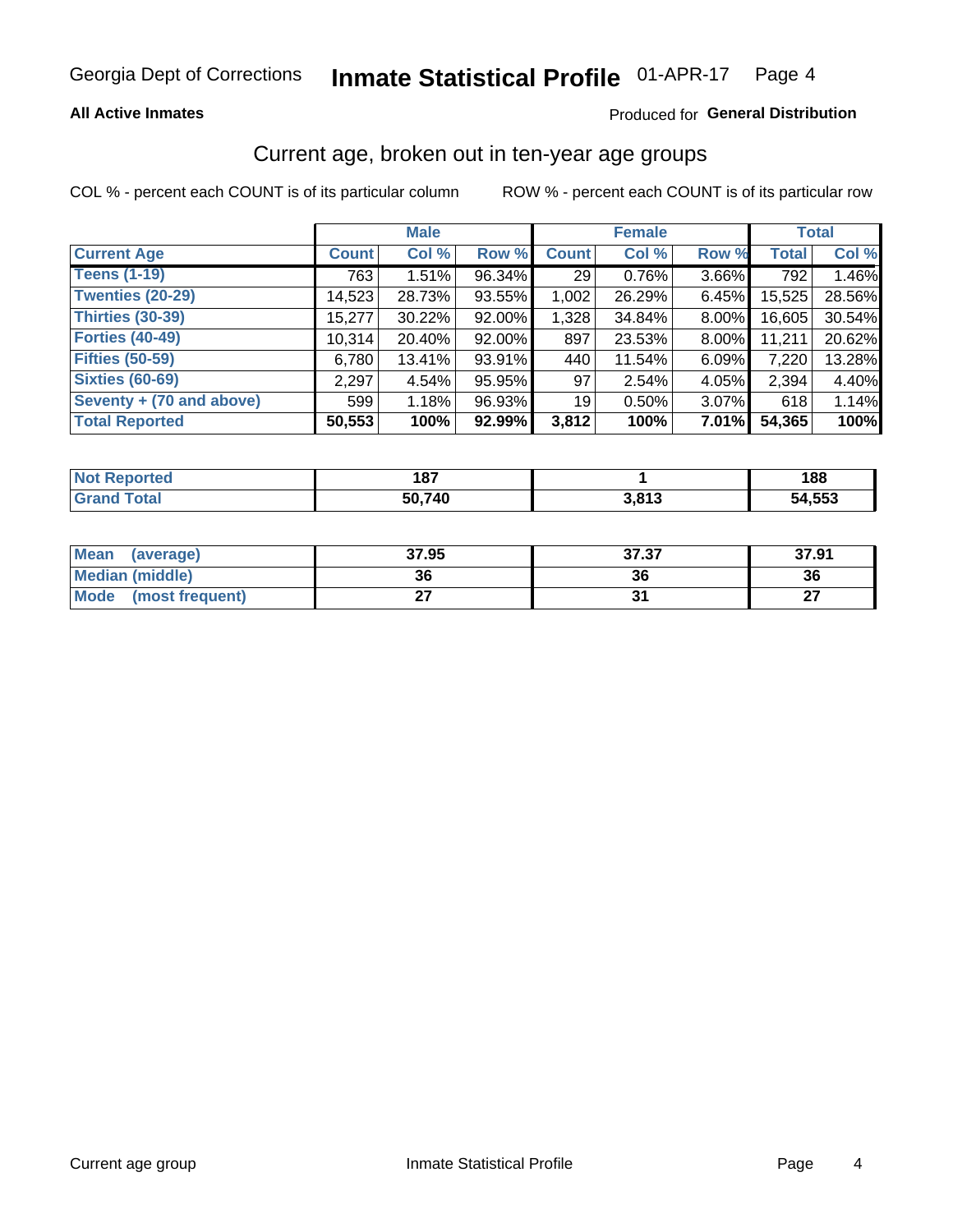#### Inmate Statistical Profile 01-APR-17 Page 5

#### **All Active Inmates**

#### Produced for General Distribution

#### Race group

COL % - percent each COUNT is of its particular column

|                   |                        | <b>Male</b>  |          |           | <b>Female</b> |        |        | <b>Total</b> |        |
|-------------------|------------------------|--------------|----------|-----------|---------------|--------|--------|--------------|--------|
|                   | <b>Race Group</b>      | <b>Count</b> | Col %    |           | Row % Count   | Col %  | Row %  | <b>Total</b> | Col %  |
|                   | <b>White</b>           | 17,060       | 33.62%   | 88.61%    | 2,193         | 57.51% | 11.39% | 19,253       | 35.29% |
| $\mathbf{2}$      | <b>Black</b>           | 31,485       | 62.05%   | 95.30%    | 1,552         | 40.70% | 4.70%  | 33,037       | 60.56% |
| 5.                | <b>Other</b>           | 60           | .12%     | 88.24%    | 8             | .21%   | 11.76% | 68           | .12%   |
| 6                 | <b>Asian</b>           | 175          | $.34\%$  | 95.11%    | 9             | .24%   | 4.89%  | 184          | .34%   |
| 9                 | <b>Unknown</b>         | 9            | $.02\%$  | 90.00%    |               | .03%   | 10.00% | 10           | .02%   |
| 10                | <b>Hispanic</b>        | 1,926        | $3.80\%$ | 97.52%    | 49            | 1.29%  | 2.48%  | 1,975        | 3.62%  |
| $12 \overline{ }$ | <b>Native American</b> | 24           | $.05\%$  | 96.00%    |               | .03%   | 4.00%  | 25           | .05%   |
| 13                | <b>Native Hawaiian</b> |              | .01%     | 100.00%   |               |        |        |              | .01%   |
|                   | <b>Total Reported</b>  | 50,740       | 100%     | $93.01\%$ | 3,813         | 100%   | 6.99%  | 54,553       | 100%   |

| <b>Not Reported</b> |        |                 |        |
|---------------------|--------|-----------------|--------|
| <b>Grand Total</b>  | 50,740 | 2012<br>J.O I J | 54,553 |

| <b>Mode</b><br>---<br>most frequent) | Black | White | <b>Black</b> |
|--------------------------------------|-------|-------|--------------|
|                                      |       |       |              |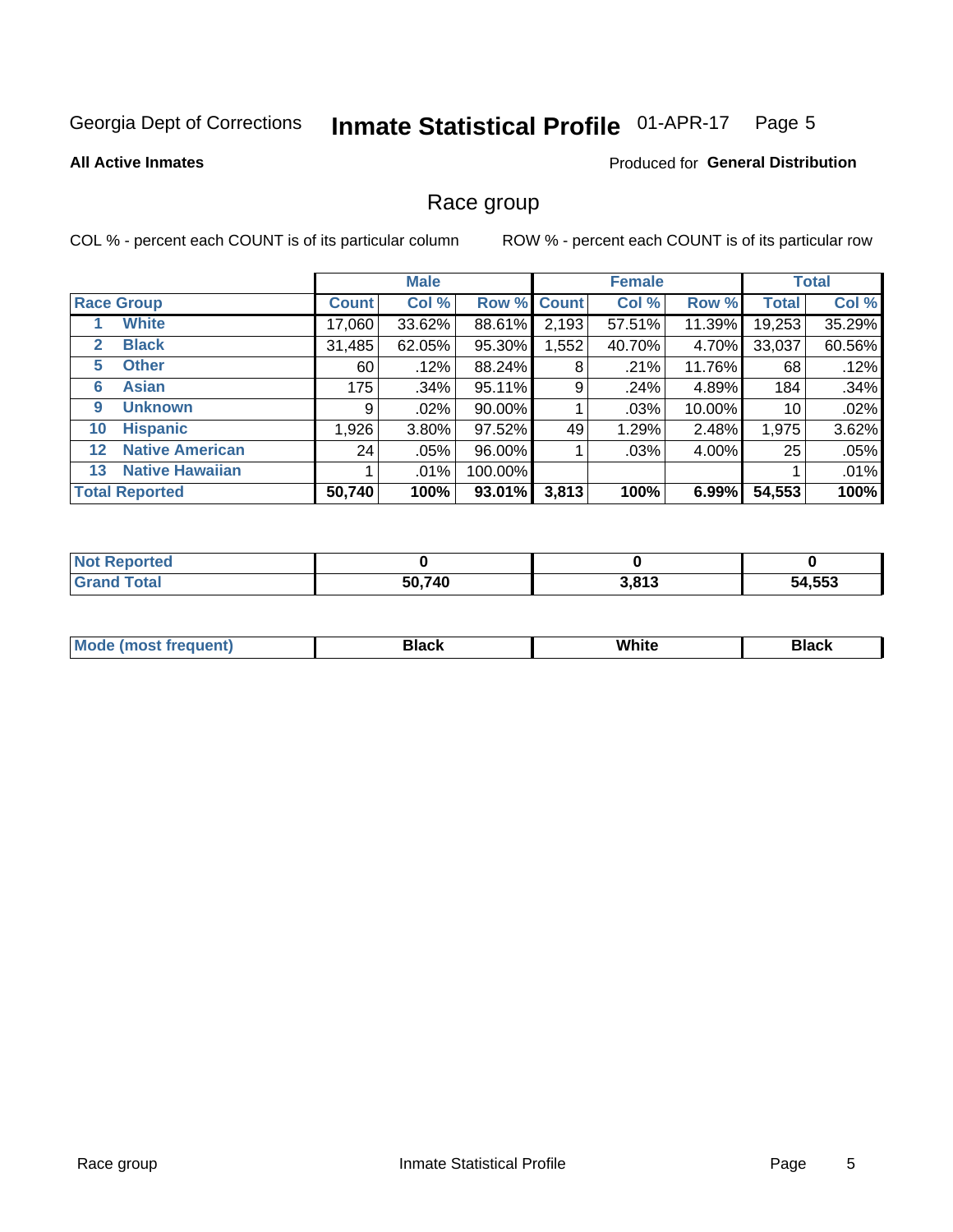#### Inmate Statistical Profile 01-APR-17 Page 6

**All Active Inmates** 

#### Produced for General Distribution

### Marital status, self-reported at entry to prison

COL % - percent each COUNT is of its particular column

|                            | <b>Male</b>  |        |        | <b>Female</b> |        |        | <b>Total</b> |        |
|----------------------------|--------------|--------|--------|---------------|--------|--------|--------------|--------|
| <b>Marital Status</b>      | <b>Count</b> | Col %  | Row %  | <b>Count</b>  | Col %  | Row %  | <b>Total</b> | Col %  |
| <b>Unknown</b><br>$\bf{0}$ | 867          | 1.71%  | 90.31% | 93            | 2.44%  | 9.69%  | 960          | 1.76%  |
| <b>Divorced</b><br>D       | 4,825        | 9.51%  | 89.19% | 585           | 15.34% | 10.81% | 5,410        | 9.92%  |
| <b>Married</b><br>М        | 6,643        | 13.09% | 91.12% | 647           | 16.97% | 8.88%  | 7,290        | 13.36% |
| <b>Separated</b><br>S      | 1,846        | 3.64%  | 85.62% | 310           | 8.13%  | 14.38% | 2,156        | 3.95%  |
| <b>Unmarried</b><br>U      | 36,018       | 70.99% | 94.65% | 2,034         | 53.34% | 5.35%  | 38,052       | 69.75% |
| <b>Widow</b><br>W          | 541          | 1.07%  | 78.98% | 144           | 3.78%  | 21.02% | 685          | 1.26%  |
| <b>Total Reported</b>      | 50,740       | 100%   | 93.01% | 3,813         | 100%   | 6.99%  | 54,553       | 100%   |

| <b>Not Reported</b> |      |       |        |
|---------------------|------|-------|--------|
| <b>Total</b>        | ,740 | 3,813 | 54,553 |

| <b>Mode (most frequent)</b><br>Unmarried<br>Unmarried<br>Jnmarried |
|--------------------------------------------------------------------|
|--------------------------------------------------------------------|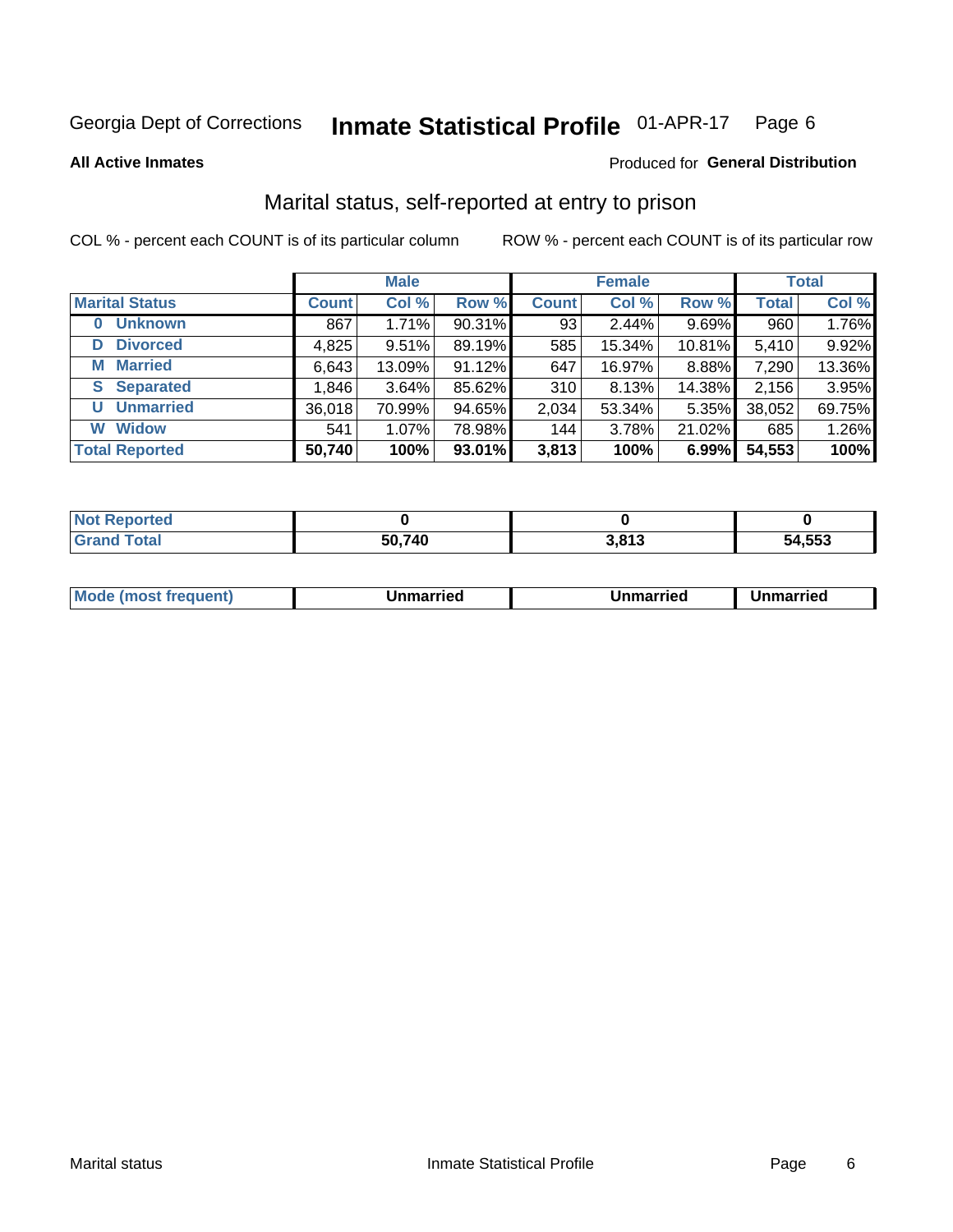#### Inmate Statistical Profile 01-APR-17 Page 7

#### **All Active Inmates**

#### Produced for General Distribution

### Number of Inmates with Dependents, Self-Reported at Entry to Prison

COL % - percent each COUNT is of its particular column

|                             |              | <b>Male</b> |         |              | <b>Female</b> |        |              | <b>Total</b> |
|-----------------------------|--------------|-------------|---------|--------------|---------------|--------|--------------|--------------|
| <b>Number of dependents</b> | <b>Count</b> | Col %       | Row %   | <b>Count</b> | Col %         | Row %  | <b>Total</b> | Col %        |
| l 0                         | 15,630       | 37.83%      | 93.46%  | 1,093        | 33.63%        | 6.54%  | 16,723       | 37.53%       |
|                             | 9,700        | 23.48%      | 93.76%  | 646          | 19.88%        | 6.24%  | 10,346       | 23.22%       |
| $\overline{2}$              | 7,116        | 17.22%      | 91.38%  | 671          | 20.65%        | 8.62%  | 7,787        | 17.47%       |
| $\overline{3}$              | 4,277        | 10.35%      | 89.87%  | 482          | 14.83%        | 10.13% | 4,759        | 10.68%       |
| 4                           | 2,203        | 5.33%       | 91.68%  | 200          | 6.15%         | 8.32%  | 2,403        | 5.39%        |
| 5                           | 1,114        | 2.70%       | 92.60%  | 89           | 2.74%         | 7.40%  | 1,203        | 2.70%        |
| 6                           | 568          | 1.37%       | 94.04%  | 36           | 1.11%         | 5.96%  | 604          | 1.36%        |
| 7                           | 300          | 0.73%       | 94.64%  | 17           | 0.52%         | 5.36%  | 317          | 0.71%        |
| 8                           | 145          | 0.35%       | 95.39%  |              | 0.22%         | 4.61%  | 152          | 0.34%        |
| 9                           | 91           | 0.22%       | 96.81%  | 3            | 0.09%         | 3.19%  | 94           | 0.21%        |
| 10                          | 83           | 0.20%       | 93.26%  | 6            | 0.18%         | 6.74%  | 89           | 0.20%        |
| Over 10                     | 86           | 0.21%       | 100.00% |              |               |        | 86           | 0.19%        |
| <b>Total Reported</b>       | 41,313       | 100%        | 92.71%  | 3,250        | 100%          | 7.29%  | 44,563       | 100%         |

| m. | <b>A</b> 27<br>シーエム | 563              | .990         |
|----|---------------------|------------------|--------------|
|    | 50,740              | 0.012<br>د ۱ ه.د | 1,553<br>54. |

| Mean (average)         | 1.59 | 1.47 |
|------------------------|------|------|
| <b>Median (middle)</b> |      |      |
| Mode (most frequent)   |      |      |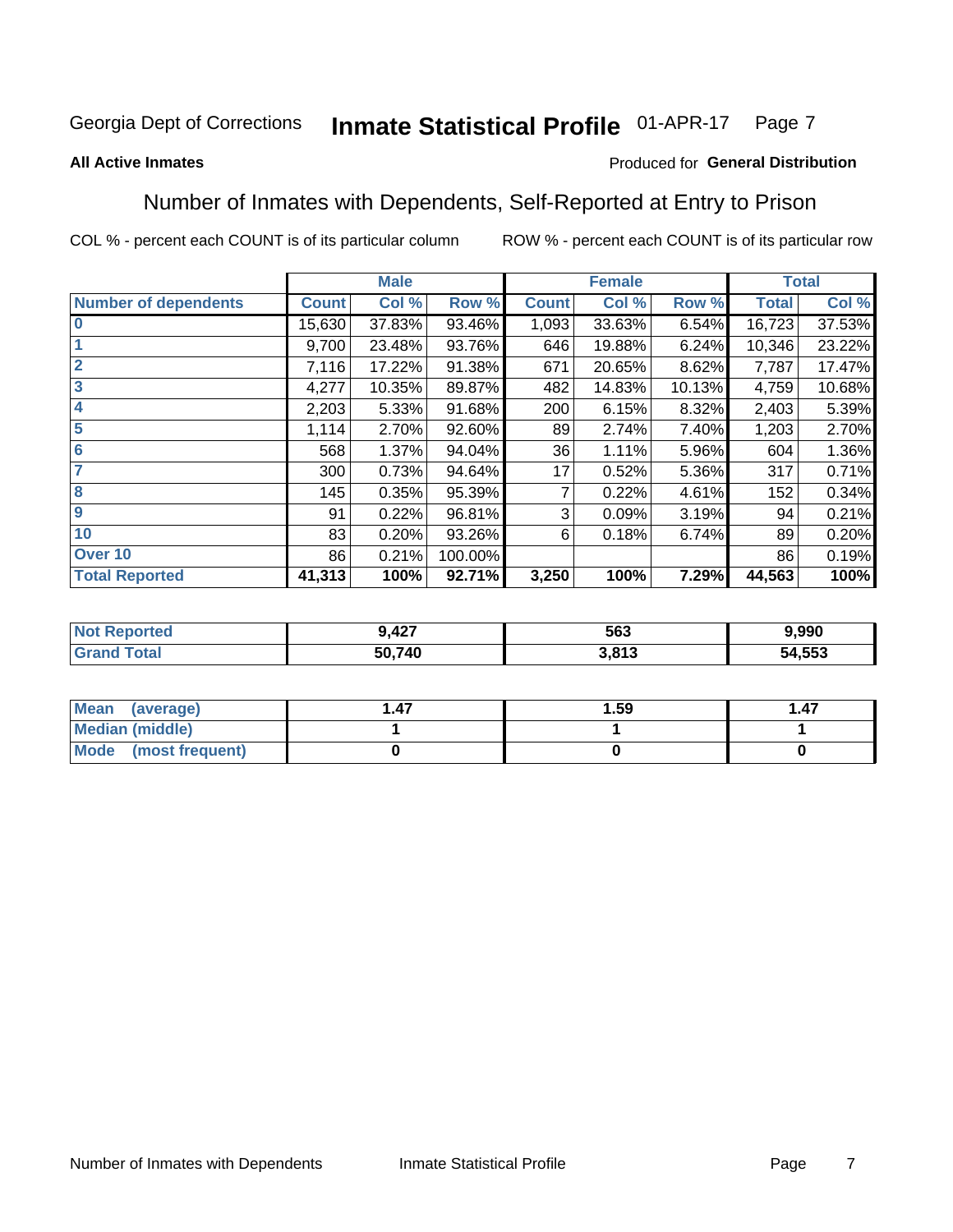#### Inmate Statistical Profile 01-APR-17 Page 8

#### **All Active Inmates**

#### Produced for General Distribution

### Religious affiliation, self-reported at entry to prison

COL % - percent each COUNT is of its particular column

|                |                              |                | <b>Male</b> |         |                | <b>Female</b>             |        |                | <b>Total</b> |
|----------------|------------------------------|----------------|-------------|---------|----------------|---------------------------|--------|----------------|--------------|
|                | <b>Religious Affiliation</b> | <b>Count</b>   | Col %       | Row %   | <b>Count</b>   | $\overline{\text{Col}}$ % | Row %  | <b>Total</b>   | Col %        |
| 1              | <b>Islam</b>                 | 1,223          | 5.51%       | 97.14%  | 36             | 1.36%                     | 2.86%  | 1,259          | 5.06%        |
| $\overline{2}$ | <b>Catholic</b>              | 1,126          | 5.07%       | 87.97%  | 154            | 5.80%                     | 12.03% | 1,280          | 5.15%        |
| 3              | <b>Baptist</b>               | 13,718         | 61.76%      | 87.44%  | 1,970          | 74.20%                    | 12.56% | 15,688         | 63.09%       |
| 4              | <b>Methodist</b>             | 417            | 1.88%       | 86.88%  | 63             | 2.37%                     | 13.13% | 480            | 1.93%        |
| 5              | <b>EpiscopIn</b>             | 50             | .23%        | 89.29%  | 6              | .23%                      | 10.71% | 56             | .23%         |
| $6\phantom{a}$ | <b>Presbytrn</b>             | 69             | .31%        | 88.46%  | 9              | .34%                      | 11.54% | 78             | .31%         |
| 7              | <b>Chc Of God</b>            | 371            | 1.67%       | 85.09%  | 65             | 2.45%                     | 14.91% | 436            | 1.75%        |
| 8              | <b>Holiness</b>              | 599            | 2.70%       | 82.17%  | 130            | 4.90%                     | 17.83% | 729            | 2.93%        |
| 9              | <b>Jewish</b>                | 56             | .25%        | 84.85%  | 10             | .38%                      | 15.15% | 66             | .27%         |
| 10             | <b>Anglican</b>              | 22             | .10%        | 91.67%  | $\overline{2}$ | .08%                      | 8.33%  | 24             | .10%         |
| 11             | <b>Grk Orthdx</b>            | 5              | .02%        | 71.43%  | $\overline{2}$ | .08%                      | 28.57% | 7              | .03%         |
| 12             | <b>Hindu</b>                 | 9              | .04%        | 100.00% |                |                           |        | 9              | .04%         |
| 13             | <b>Buddhist</b>              | 49             | .22%        | 84.48%  | 9              | .34%                      | 15.52% | 58             | .23%         |
| 14             | <b>Taoist</b>                | 4              | .02%        | 100.00% |                |                           |        | 4              | .02%         |
| 15             | <b>Shintoist</b>             | 4              | .02%        | 100.00% |                |                           |        | 4              | .02%         |
| 16             | <b>Seven D Ad</b>            | 68             | .31%        | 82.93%  | 14             | .53%                      | 17.07% | 82             | .33%         |
| 17             | <b>Jehovah Wt</b>            | 256            | 1.15%       | 87.07%  | 38             | 1.43%                     | 12.93% | 294            | 1.18%        |
| 18             | <b>Latr Day S</b>            | 24             | .11%        | 82.76%  | 5              | .19%                      | 17.24% | 29             | .12%         |
| 19             | Quaker                       | $\overline{2}$ | .01%        | 100.00% |                |                           |        | $\overline{2}$ | .01%         |
| 20             | <b>Other Prot</b>            | 2,211          | 9.95%       | 94.61%  | 126            | 4.75%                     | 5.39%  | 2,337          | 9.40%        |
| 96             | <b>None</b>                  | 1,930          | 8.69%       | 99.18%  | 16             | .60%                      | .82%   | 1,946          | 7.83%        |
|                | <b>Total Reported</b>        | 22,213         | 100%        | 89.32%  | 2,655          | 100%                      | 10.68% | 24,868         | 100%         |

| Reported<br>NO. | 28,527 | ,158            | 29,685 |
|-----------------|--------|-----------------|--------|
| <b>otal</b>     | 50,740 | 2012<br>J.O I J | 54,553 |

|  | $ $ Mod<br>de (most frequent) | aptist | <b>laptist</b> | 3aptist |
|--|-------------------------------|--------|----------------|---------|
|--|-------------------------------|--------|----------------|---------|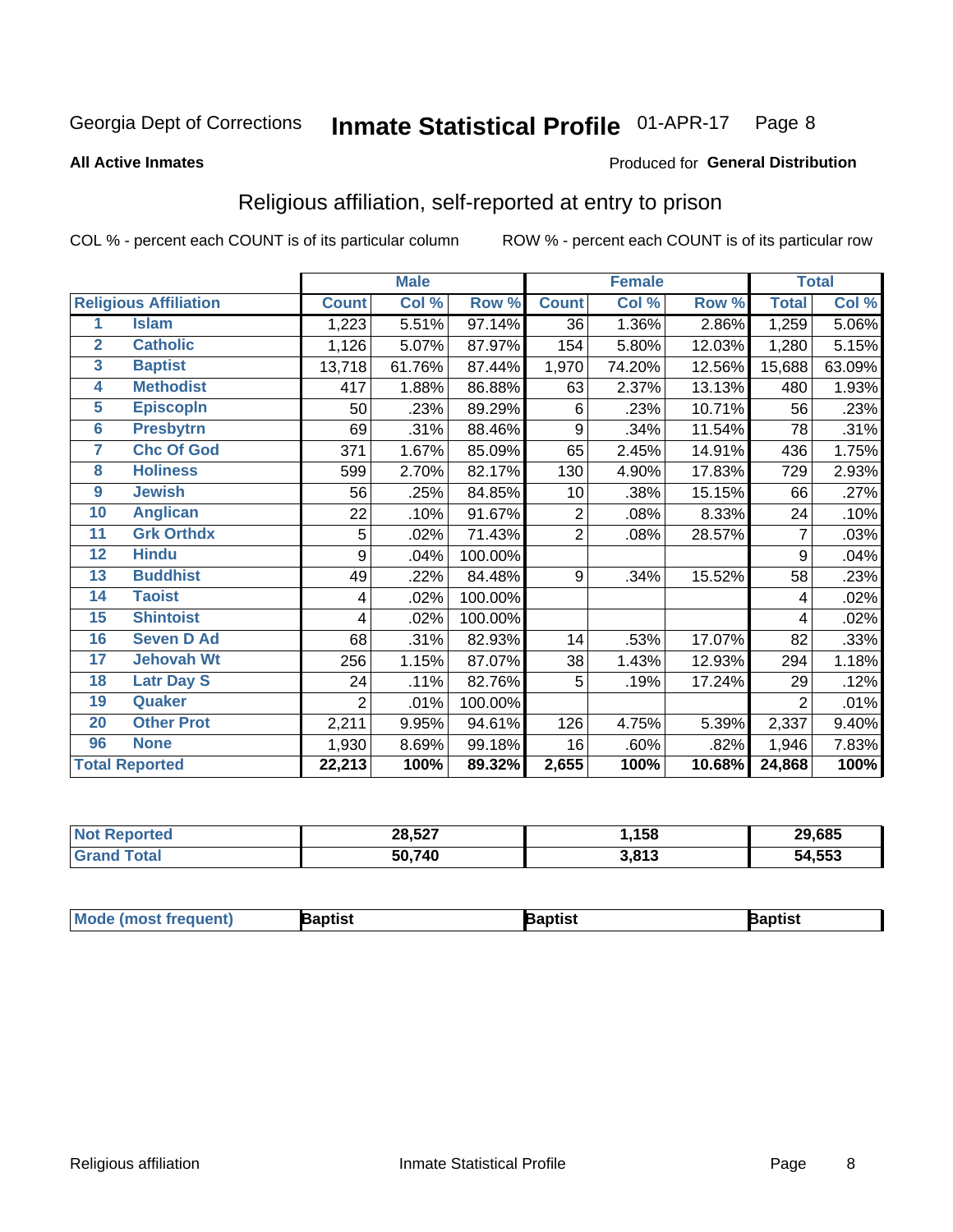#### Inmate Statistical Profile 01-APR-17 Page 9

#### **All Active Inmates**

#### Produced for General Distribution

### Home county, self-reported at entry to prison

COL % - percent each COUNT is of its particular column

|     |                             |              | <b>Male</b> |                  |                | <b>Female</b> |        | <b>Total</b> |        |
|-----|-----------------------------|--------------|-------------|------------------|----------------|---------------|--------|--------------|--------|
|     | <b>Home County</b>          | <b>Count</b> | Col %       | Row <sup>%</sup> | <b>Count</b>   | Col %         | Row %  | <b>Total</b> | Col %  |
| 000 | <b>Unknown</b>              | 5,872        | 11.57%      | 92.21%           | 496            | 13.01%        | 7.79%  | 6,368        | 11.67% |
| 001 | <b>Appling County</b>       | 136          | .27%        | 95.10%           | 7              | .18%          | 4.90%  | 143          | .26%   |
| 002 | <b>Atkinson County</b>      | 36           | .07%        | 92.31%           | 3              | .08%          | 7.69%  | 39           | .07%   |
| 003 | <b>Bacon County</b>         | 59           | .12%        | 90.77%           | $\,6$          | .16%          | 9.23%  | 65           | .12%   |
| 004 | <b>Baker County</b>         | 24           | .05%        | 96.00%           | $\mathbf 1$    | .03%          | 4.00%  | 25           | .05%   |
| 005 | <b>Baldwin County</b>       | 235          | .46%        | 90.38%           | 25             | .66%          | 9.62%  | 260          | .48%   |
| 006 | <b>Banks County</b>         | 57           | .11%        | 90.48%           | $\,6$          | .16%          | 9.52%  | 63           | .12%   |
| 007 | <b>Barrow County</b>        | 287          | .57%        | 89.69%           | 33             | .87%          | 10.31% | 320          | .59%   |
| 008 | <b>Bartow County</b>        | 584          | 1.15%       | 86.26%           | 93             | 2.44%         | 13.74% | 677          | 1.24%  |
| 009 | <b>Ben Hill County</b>      | 211          | .42%        | 94.62%           | 12             | .31%          | 5.38%  | 223          | .41%   |
| 010 | <b>Berrien County</b>       | 77           | .15%        | 95.06%           | 4              | .10%          | 4.94%  | 81           | .15%   |
| 011 | <b>Bibb County</b>          | 1,159        | 2.28%       | 94.46%           | 68             | 1.78%         | 5.54%  | 1,227        | 2.25%  |
| 012 | <b>Bleckley County</b>      | 71           | .14%        | 93.42%           | 5              | .13%          | 6.58%  | 76           | .14%   |
| 013 | <b>Brantley County</b>      | 55           | .11%        | 82.09%           | 12             | .31%          | 17.91% | 67           | .12%   |
| 014 | <b>Brooks County</b>        | 231          | .46%        | 99.14%           | $\overline{2}$ | .05%          | .86%   | 233          | .43%   |
| 015 | <b>Bryan County</b>         | 90           | .18%        | 90.00%           | 10             | .26%          | 10.00% | 100          | .18%   |
| 016 | <b>Bulloch County</b>       | 363          | .72%        | 94.78%           | 20             | .52%          | 5.22%  | 383          | .70%   |
| 017 | <b>Burke County</b>         | 222          | .44%        | 96.52%           | 8              | .21%          | 3.48%  | 230          | .42%   |
| 018 | <b>Butts County</b>         | 119          | .23%        | 93.70%           | 8              | .21%          | 6.30%  | 127          | .23%   |
| 019 | <b>Calhoun County</b>       | 63           | .12%        | 94.03%           | 4              | .10%          | 5.97%  | 67           | .12%   |
| 020 | <b>Camden County</b>        | 128          | .25%        | 93.43%           | 9              | .24%          | 6.57%  | 137          | .25%   |
| 021 | <b>Candler County</b>       | 102          | .20%        | 91.07%           | 10             | .26%          | 8.93%  | 112          | .21%   |
| 022 | <b>Carroll County</b>       | 549          | 1.08%       | 93.05%           | 41             | 1.08%         | 6.95%  | 590          | 1.08%  |
| 023 | <b>Catoosa County</b>       | 218          | .43%        | 88.62%           | 28             | .73%          | 11.38% | 246          | .45%   |
| 024 | <b>Charlton County</b>      | 46           | .09%        | 95.83%           | $\overline{2}$ | .05%          | 4.17%  | 48           | .09%   |
| 025 | <b>Chatham County</b>       | 1,771        | 3.49%       | 95.89%           | 76             | 1.99%         | 4.11%  | 1,847        | 3.39%  |
| 026 | <b>Chattahoochee County</b> | 26           | .05%        | 92.86%           | $\overline{2}$ | .05%          | 7.14%  | 28           | .05%   |
| 027 | <b>Chattooga County</b>     | 248          | .49%        | 89.21%           | 30             | .79%          | 10.79% | 278          | .51%   |
| 028 | <b>Cherokee County</b>      | 390          | .77%        | 89.45%           | 46             | 1.21%         | 10.55% | 436          | .80%   |
| 029 | <b>Clarke County</b>        | 508          | 1.00%       | 93.38%           | 36             | .94%          | 6.62%  | 544          | 1.00%  |
| 030 | <b>Clay County</b>          | 34           | .07%        | 87.18%           | $\overline{5}$ | .13%          | 12.82% | 39           | .07%   |
| 031 | <b>Clayton County</b>       | 1,541        | 3.04%       | 93.73%           | 103            | 2.70%         | 6.27%  | 1,644        | 3.01%  |
| 032 | <b>Clinch County</b>        | 43           | .08%        | 89.58%           | 5              | .13%          | 10.42% | 48           | .09%   |
| 033 | <b>Cobb County</b>          | 1,847        | 3.64%       | 91.39%           | 174            | 4.56%         | 8.61%  | 2,021        | 3.70%  |
| 034 | <b>Coffee County</b>        | 262          | .52%        | 92.91%           | 20             | .52%          | 7.09%  | 282          | .52%   |
| 035 | <b>Colquitt County</b>      | 203          | .40%        | 96.21%           | 8              | .21%          | 3.79%  | 211          | .39%   |
| 036 | <b>Columbia County</b>      | 290          | .57%        | 92.95%           | 22             | .58%          | 7.05%  | 312          | .57%   |
| 037 | <b>Cook County</b>          | 132          | .26%        | 95.65%           | $\,6$          | .16%          | 4.35%  | 138          | .25%   |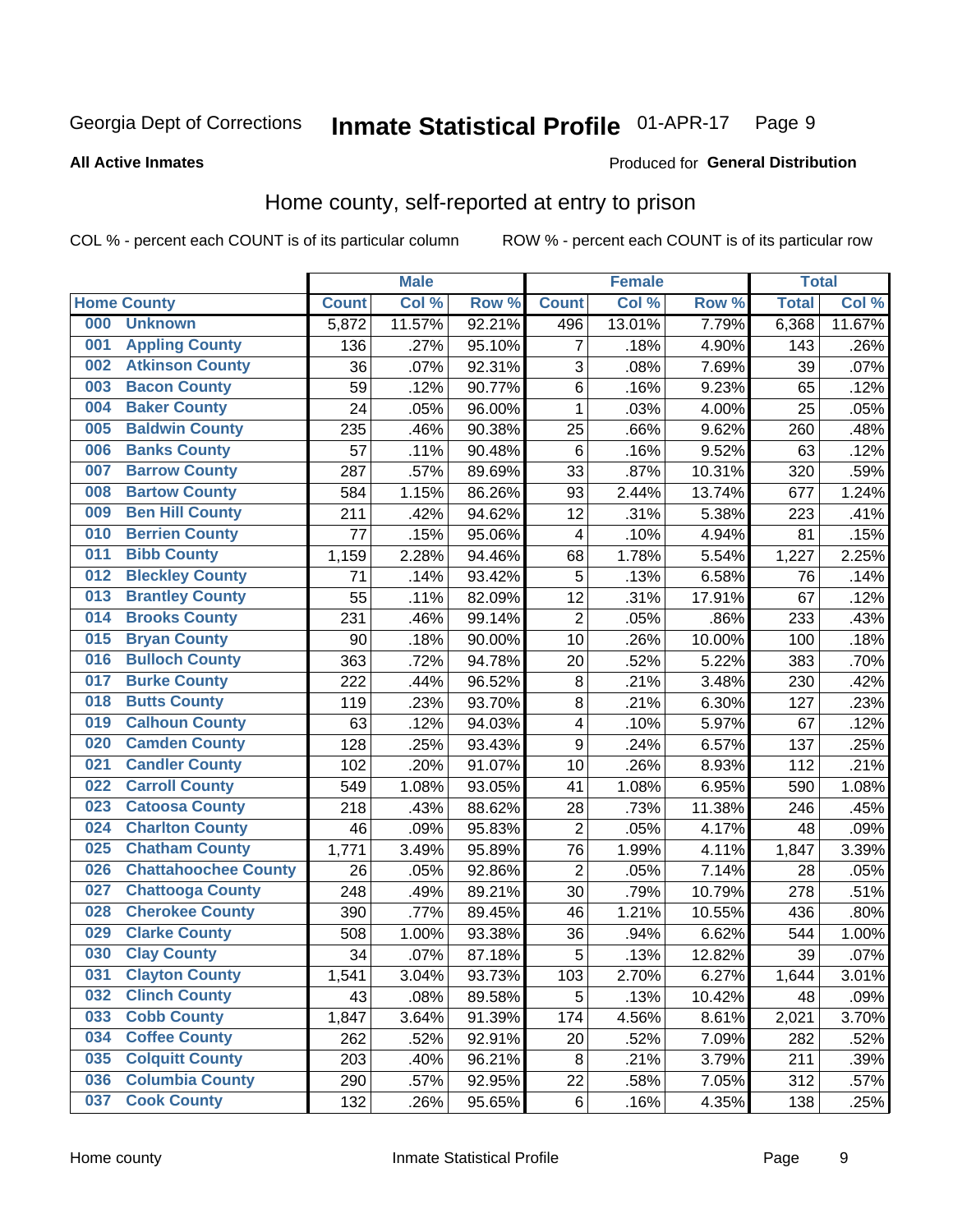#### Inmate Statistical Profile 01-APR-17 Page 10

#### **All Active Inmates**

#### Produced for General Distribution

### Home county, self-reported at entry to prison

COL % - percent each COUNT is of its particular column

|     |                         |              | <b>Male</b> |                  |                | <b>Female</b> |        | <b>Total</b> |       |
|-----|-------------------------|--------------|-------------|------------------|----------------|---------------|--------|--------------|-------|
|     | <b>Home County</b>      | <b>Count</b> | Col%        | Row <sup>%</sup> | <b>Count</b>   | Col %         | Row %  | <b>Total</b> | Col % |
| 038 | <b>Coweta County</b>    | 503          | .99%        | 92.98%           | 38             | 1.00%         | 7.02%  | 541          | .99%  |
| 039 | <b>Crawford County</b>  | 42           | .08%        | 89.36%           | 5              | .13%          | 10.64% | 47           | .09%  |
| 040 | <b>Crisp County</b>     | 214          | .42%        | 93.86%           | 14             | .37%          | 6.14%  | 228          | .42%  |
| 041 | <b>Dade County</b>      | 74           | .15%        | 91.36%           | $\overline{7}$ | .18%          | 8.64%  | 81           | .15%  |
| 042 | <b>Dawson County</b>    | 86           | .17%        | 87.76%           | 12             | .31%          | 12.24% | 98           | .18%  |
| 043 | <b>Decatur County</b>   | 227          | .45%        | 94.58%           | 13             | .34%          | 5.42%  | 240          | .44%  |
| 044 | <b>Dekalb County</b>    | 2,962        | 5.84%       | 94.94%           | 158            | 4.14%         | 5.06%  | 3,120        | 5.72% |
| 045 | <b>Dodge County</b>     | 138          | .27%        | 93.24%           | 10             | .26%          | 6.76%  | 148          | .27%  |
| 046 | <b>Dooly County</b>     | 92           | .18%        | 94.85%           | 5              | .13%          | 5.15%  | 97           | .18%  |
| 047 | <b>Dougherty County</b> | 817          | 1.61%       | 94.45%           | 48             | 1.26%         | 5.55%  | 865          | 1.59% |
| 048 | <b>Douglas County</b>   | 580          | 1.14%       | 92.36%           | 48             | 1.26%         | 7.64%  | 628          | 1.15% |
| 049 | <b>Early County</b>     | 83           | .16%        | 89.25%           | 10             | .26%          | 10.75% | 93           | .17%  |
| 050 | <b>Echols County</b>    | 7            | .01%        | 87.50%           | 1              | .03%          | 12.50% | 8            | .01%  |
| 051 | <b>Effingham County</b> | 221          | .44%        | 92.86%           | 17             | .45%          | 7.14%  | 238          | .44%  |
| 052 | <b>Elbert County</b>    | 118          | .23%        | 90.77%           | 12             | .31%          | 9.23%  | 130          | .24%  |
| 053 | <b>Emanuel County</b>   | 148          | .29%        | 91.93%           | 13             | .34%          | 8.07%  | 161          | .30%  |
| 054 | <b>Evans County</b>     | 66           | .13%        | 90.41%           | 7              | .18%          | 9.59%  | 73           | .13%  |
| 055 | <b>Fannin County</b>    | 88           | .17%        | 88.89%           | 11             | .29%          | 11.11% | 99           | .18%  |
| 056 | <b>Fayette County</b>   | 189          | .37%        | 92.65%           | 15             | .39%          | 7.35%  | 204          | .37%  |
| 057 | <b>Floyd County</b>     | 734          | 1.45%       | 90.39%           | 78             | 2.05%         | 9.61%  | 812          | 1.49% |
| 058 | <b>Forsyth County</b>   | 254          | .50%        | 92.36%           | 21             | .55%          | 7.64%  | 275          | .50%  |
| 059 | <b>Franklin County</b>  | 135          | .27%        | 89.40%           | 16             | .42%          | 10.60% | 151          | .28%  |
| 060 | <b>Fulton County</b>    | 5,024        | 9.90%       | 95.77%           | 222            | 5.82%         | 4.23%  | 5,246        | 9.62% |
| 061 | <b>Gilmer County</b>    | 93           | .18%        | 89.42%           | 11             | .29%          | 10.58% | 104          | .19%  |
| 062 | <b>Glascock County</b>  | 13           | .03%        | 86.67%           | $\overline{2}$ | .05%          | 13.33% | 15           | .03%  |
| 063 | <b>Glynn County</b>     | 423          | .83%        | 94.21%           | 26             | .68%          | 5.79%  | 449          | .82%  |
| 064 | <b>Gordon County</b>    | 296          | .58%        | 88.89%           | 37             | .97%          | 11.11% | 333          | .61%  |
| 065 | <b>Grady County</b>     | 117          | .23%        | 97.50%           | 3              | .08%          | 2.50%  | 120          | .22%  |
| 066 | <b>Greene County</b>    | 107          | .21%        | 95.54%           | 5              | .13%          | 4.46%  | 112          | .21%  |
| 067 | <b>Gwinnett County</b>  | 1,808        | 3.56%       | 93.05%           | 135            | 3.54%         | 6.95%  | 1,943        | 3.56% |
| 068 | <b>Habersham County</b> | 101          | .20%        | 89.38%           | 12             | .31%          | 10.62% | 113          | .21%  |
| 069 | <b>Hall County</b>      | 611          | 1.20%       | 90.25%           | 66             | 1.73%         | 9.75%  | 677          | 1.24% |
| 070 | <b>Hancock County</b>   | 53           | .10%        | 92.98%           | 4              | .10%          | 7.02%  | 57           | .10%  |
| 071 | <b>Haralson County</b>  | 142          | .28%        | 94.04%           | 9              | .24%          | 5.96%  | 151          | .28%  |
| 072 | <b>Harris County</b>    | 107          | .21%        | 93.04%           | $\bf 8$        | .21%          | 6.96%  | 115          | .21%  |
| 073 | <b>Hart County</b>      | 137          | .27%        | 93.84%           | 9              | .24%          | 6.16%  | 146          | .27%  |
| 074 | <b>Heard County</b>     | 55           | .11%        | 91.67%           | 5              | .13%          | 8.33%  | 60           | .11%  |
| 075 | <b>Henry County</b>     | 576          | 1.14%       | 92.16%           | 49             | 1.29%         | 7.84%  | 625          | 1.15% |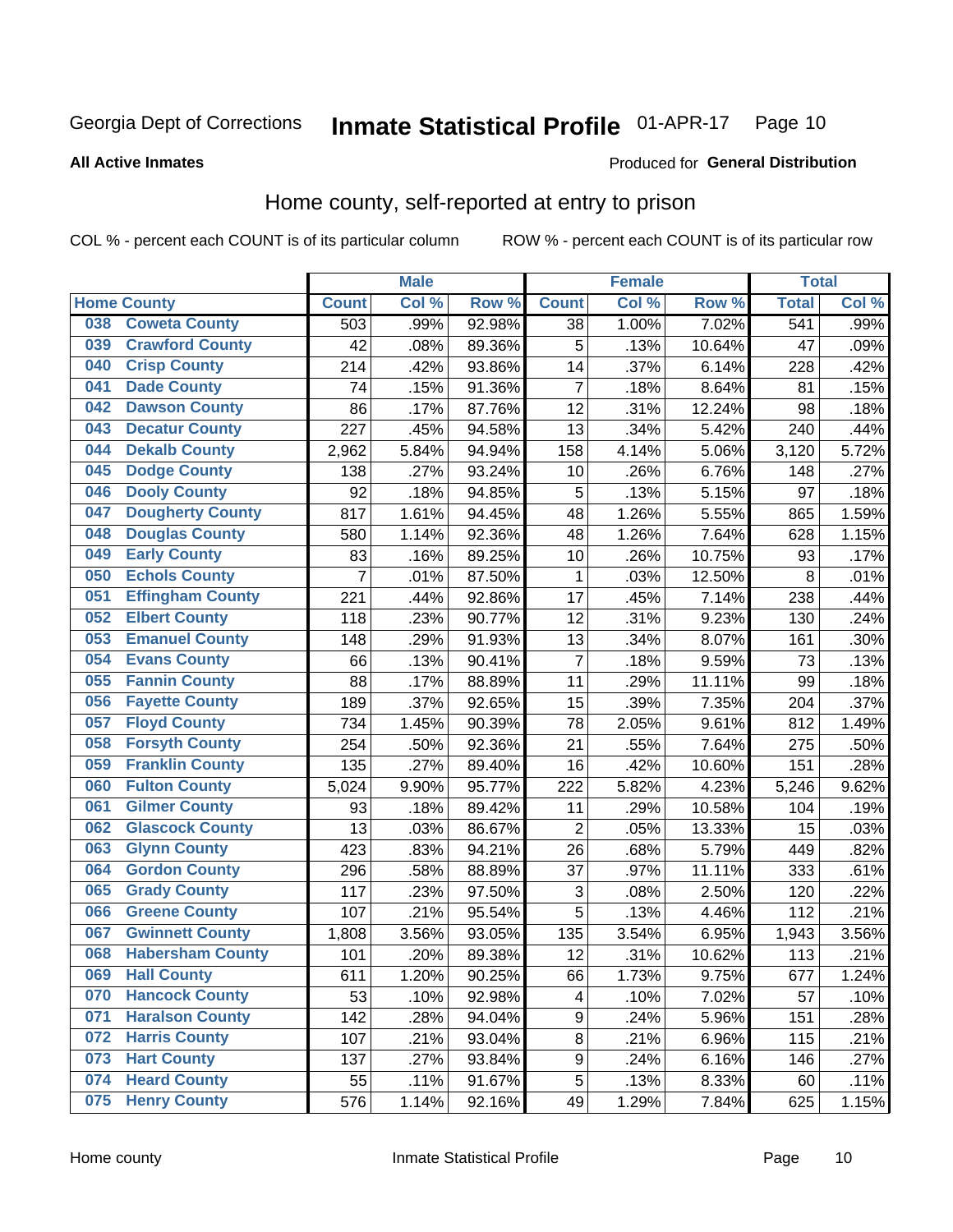#### Inmate Statistical Profile 01-APR-17 Page 11

**All Active Inmates** 

#### Produced for General Distribution

### Home county, self-reported at entry to prison

COL % - percent each COUNT is of its particular column

|     |                          |                  | <b>Male</b> |        |                         | <b>Female</b> |        | <b>Total</b> |       |
|-----|--------------------------|------------------|-------------|--------|-------------------------|---------------|--------|--------------|-------|
|     | <b>Home County</b>       | <b>Count</b>     | Col %       | Row %  | <b>Count</b>            | Col %         | Row %  | <b>Total</b> | Col % |
| 076 | <b>Houston County</b>    | $\overline{511}$ | 1.01%       | 90.60% | $\overline{53}$         | 1.39%         | 9.40%  | 564          | 1.03% |
| 077 | <b>Irwin County</b>      | 63               | .12%        | 91.30% | $\,6$                   | .16%          | 8.70%  | 69           | .13%  |
| 078 | <b>Jackson County</b>    | 252              | .50%        | 92.65% | 20                      | .52%          | 7.35%  | 272          | .50%  |
| 079 | <b>Jasper County</b>     | 78               | .15%        | 92.86% | $\,6$                   | .16%          | 7.14%  | 84           | .15%  |
| 080 | <b>Jeff Davis County</b> | 72               | .14%        | 96.00% | 3                       | .08%          | 4.00%  | 75           | .14%  |
| 081 | <b>Jefferson County</b>  | 176              | .35%        | 95.65% | 8                       | .21%          | 4.35%  | 184          | .34%  |
| 082 | <b>Jenkins County</b>    | 70               | .14%        | 94.59% | $\overline{\mathbf{4}}$ | .10%          | 5.41%  | 74           | .14%  |
| 083 | <b>Johnson County</b>    | 36               | .07%        | 85.71% | $\,6$                   | .16%          | 14.29% | 42           | .08%  |
| 084 | <b>Jones County</b>      | 114              | .22%        | 91.20% | 11                      | .29%          | 8.80%  | 125          | .23%  |
| 085 | <b>Lamar County</b>      | 59               | .12%        | 95.16% | 3                       | .08%          | 4.84%  | 62           | .11%  |
| 086 | <b>Lanier County</b>     | 40               | .08%        | 97.56% | $\mathbf 1$             | .03%          | 2.44%  | 41           | .08%  |
| 087 | <b>Laurens County</b>    | 251              | .49%        | 91.27% | 24                      | .63%          | 8.73%  | 275          | .50%  |
| 088 | <b>Lee County</b>        | 97               | .19%        | 93.27% | $\overline{7}$          | .18%          | 6.73%  | 104          | .19%  |
| 089 | <b>Liberty County</b>    | 226              | .45%        | 96.58% | 8                       | .21%          | 3.42%  | 234          | .43%  |
| 090 | <b>Lincoln County</b>    | 30               | .06%        | 96.77% | $\mathbf{1}$            | .03%          | 3.23%  | 31           | .06%  |
| 091 | <b>Long County</b>       | 45               | .09%        | 90.00% | 5                       | .13%          | 10.00% | 50           | .09%  |
| 092 | <b>Lowndes County</b>    | 458              | .90%        | 97.65% | 11                      | .29%          | 2.35%  | 469          | .86%  |
| 093 | <b>Lumpkin County</b>    | 92               | .18%        | 90.20% | 10                      | .26%          | 9.80%  | 102          | .19%  |
| 094 | <b>Macon County</b>      | 71               | .14%        | 92.21% | $\,6$                   | .16%          | 7.79%  | 77           | .14%  |
| 095 | <b>Madison County</b>    | 168              | .33%        | 91.80% | 15                      | .39%          | 8.20%  | 183          | .34%  |
| 096 | <b>Marion County</b>     | 52               | .10%        | 91.23% | 5                       | .13%          | 8.77%  | 57           | .10%  |
| 097 | <b>Mcduffie County</b>   | 157              | .31%        | 93.45% | 11                      | .29%          | 6.55%  | 168          | .31%  |
| 098 | <b>Mcintosh County</b>   | 52               | .10%        | 94.55% | $\mathbf{3}$            | .08%          | 5.45%  | 55           | .10%  |
| 099 | <b>Meriwether County</b> | 169              | .33%        | 90.86% | 17                      | .45%          | 9.14%  | 186          | .34%  |
| 100 | <b>Miller County</b>     | 28               | .06%        | 87.50% | 4                       | .10%          | 12.50% | 32           | .06%  |
| 101 | <b>Mitchell County</b>   | 152              | .30%        | 93.83% | 10                      | .26%          | 6.17%  | 162          | .30%  |
| 102 | <b>Monroe County</b>     | 109              | .21%        | 94.78% | $\,6$                   | .16%          | 5.22%  | 115          | .21%  |
| 103 | <b>Montgomery County</b> | 81               | .16%        | 89.01% | 10                      | .26%          | 10.99% | 91           | .17%  |
| 104 | <b>Morgan County</b>     | 108              | .21%        | 95.58% | 5                       | .13%          | 4.42%  | 113          | .21%  |
| 105 | <b>Murray County</b>     | 180              | .35%        | 89.55% | 21                      | .55%          | 10.45% | 201          | .37%  |
| 106 | <b>Muscogee County</b>   | 1,034            | 2.04%       | 94.52% | 60                      | 1.57%         | 5.48%  | 1,094        | 2.01% |
| 107 | <b>Newton County</b>     | 595              | 1.17%       | 93.11% | 44                      | 1.15%         | 6.89%  | 639          | 1.17% |
| 108 | <b>Oconee County</b>     | 56               | .11%        | 83.58% | 11                      | .29%          | 16.42% | 67           | .12%  |
| 109 | <b>Oglethorpe County</b> | 66               | .13%        | 89.19% | $\bf 8$                 | .21%          | 10.81% | 74           | .14%  |
| 110 | <b>Paulding County</b>   | 324              | .64%        | 90.00% | 36                      | .94%          | 10.00% | 360          | .66%  |
| 111 | <b>Peach County</b>      | 120              | .24%        | 95.24% | $\,6$                   | .16%          | 4.76%  | 126          | .23%  |
| 112 | <b>Pickens County</b>    | 107              | .21%        | 89.17% | 13                      | .34%          | 10.83% | 120          | .22%  |
| 113 | <b>Pierce County</b>     | 105              | .21%        | 88.24% | 14                      | .37%          | 11.76% | 119          | .22%  |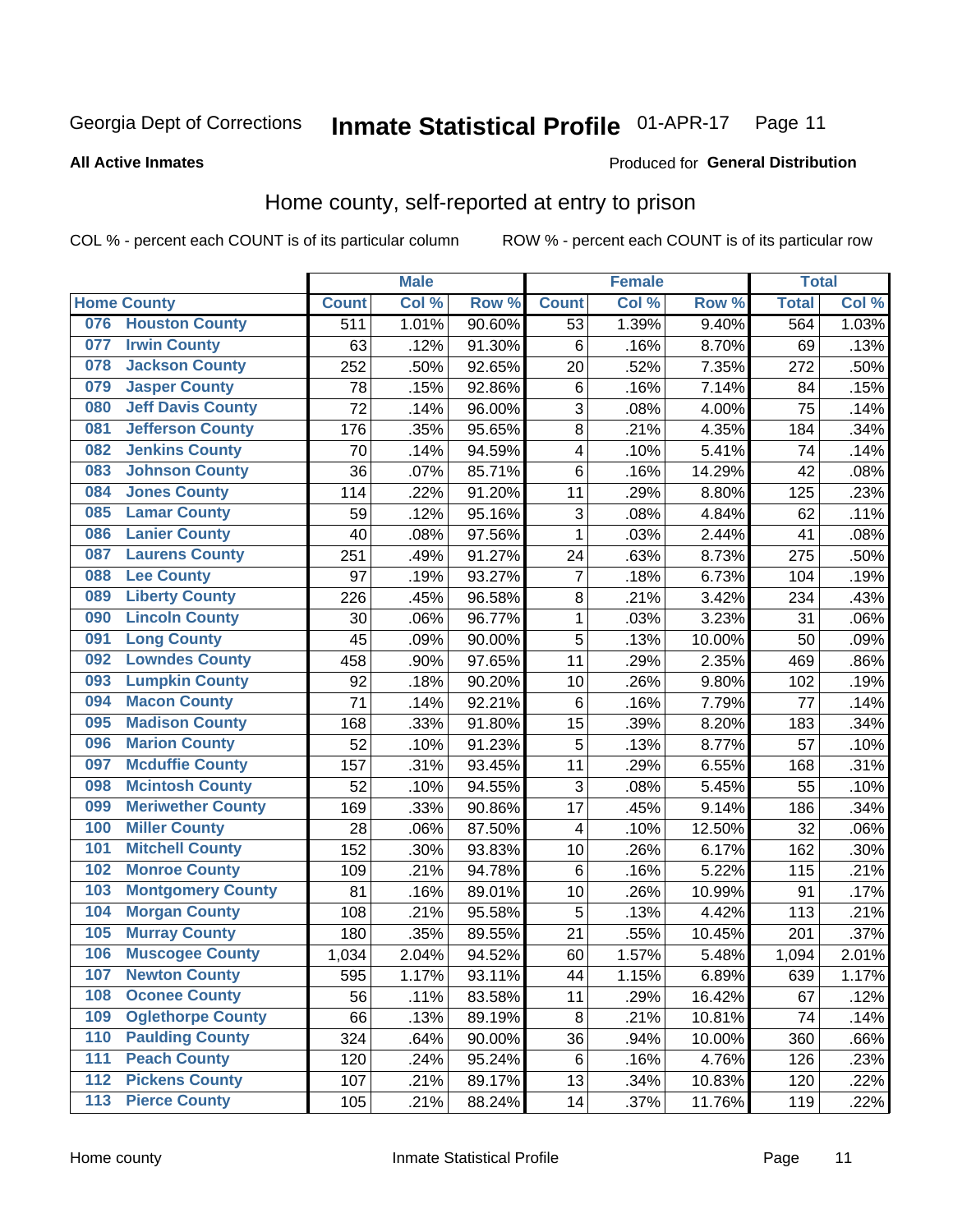#### Inmate Statistical Profile 01-APR-17 Page 12

Produced for General Distribution

#### **All Active Inmates**

#### Home county, self-reported at entry to prison

COL % - percent each COUNT is of its particular column

|                  |                          |                  | <b>Male</b> |                  |                         | <b>Female</b> |        | <b>Total</b>     |       |
|------------------|--------------------------|------------------|-------------|------------------|-------------------------|---------------|--------|------------------|-------|
|                  | <b>Home County</b>       | <b>Count</b>     | Col %       | Row <sup>%</sup> | <b>Count</b>            | Col %         | Row %  | <b>Total</b>     | Col % |
| 114              | <b>Pike County</b>       | 44               | .09%        | 95.65%           | 2                       | .05%          | 4.35%  | 46               | .08%  |
| 115              | <b>Polk County</b>       | 241              | .47%        | 88.93%           | 30                      | .79%          | 11.07% | 271              | .50%  |
| 116              | <b>Pulaski County</b>    | 59               | .12%        | 90.77%           | $\,6$                   | .16%          | 9.23%  | 65               | .12%  |
| 117              | <b>Putnam County</b>     | 144              | .28%        | 93.51%           | 10                      | .26%          | 6.49%  | 154              | .28%  |
| 118              | <b>Quitman County</b>    | 16               | .03%        | 100.00%          |                         |               |        | 16               | .03%  |
| 119              | <b>Rabun County</b>      | 51               | .10%        | 87.93%           | 7                       | .18%          | 12.07% | 58               | .11%  |
| 120              | <b>Randolph County</b>   | 73               | .14%        | 92.41%           | $\,6$                   | .16%          | 7.59%  | 79               | .14%  |
| $\overline{121}$ | <b>Richmond County</b>   | 1,794            | 3.54%       | 93.63%           | 122                     | 3.20%         | 6.37%  | 1,916            | 3.51% |
| 122              | <b>Rockdale County</b>   | 350              | .69%        | 90.44%           | 37                      | .97%          | 9.56%  | 387              | .71%  |
| 123              | <b>Schley County</b>     | 19               | .04%        | 90.48%           | $\overline{\mathbf{c}}$ | .05%          | 9.52%  | 21               | .04%  |
| 124              | <b>Screven County</b>    | 131              | .26%        | 97.04%           | $\overline{\mathbf{4}}$ | .10%          | 2.96%  | 135              | .25%  |
| 125              | <b>Seminole County</b>   | 74               | .15%        | 91.36%           | $\overline{7}$          | .18%          | 8.64%  | 81               | .15%  |
| 126              | <b>Spalding County</b>   | 456              | .90%        | 93.25%           | 33                      | .87%          | 6.75%  | 489              | .90%  |
| 127              | <b>Stephens County</b>   | 127              | .25%        | 87.59%           | 18                      | .47%          | 12.41% | 145              | .27%  |
| 128              | <b>Stewart County</b>    | 35               | .07%        | 100.00%          |                         |               |        | 35               | .06%  |
| 129              | <b>Sumter County</b>     | 170              | .34%        | 95.51%           | 8                       | .21%          | 4.49%  | 178              | .33%  |
| 130              | <b>Talbot County</b>     | 38               | .07%        | 90.48%           | $\overline{\mathbf{4}}$ | .10%          | 9.52%  | 42               | .08%  |
| 131              | <b>Taliaferro County</b> | $\boldsymbol{9}$ | .02%        | 100.00%          |                         |               |        | $\boldsymbol{9}$ | .02%  |
| 132              | <b>Tattnall County</b>   | 158              | .31%        | 94.61%           | 9                       | .24%          | 5.39%  | 167              | .31%  |
| 133              | <b>Taylor County</b>     | 60               | .12%        | 93.75%           | $\overline{\mathbf{4}}$ | .10%          | 6.25%  | 64               | .12%  |
| 134              | <b>Telfair County</b>    | 101              | .20%        | 88.60%           | 13                      | .34%          | 11.40% | 114              | .21%  |
| 135              | <b>Terrell County</b>    | 79               | .16%        | 88.76%           | 10                      | .26%          | 11.24% | 89               | .16%  |
| 136              | <b>Thomas County</b>     | 198              | .39%        | 92.96%           | 15                      | .39%          | 7.04%  | 213              | .39%  |
| 137              | <b>Tift County</b>       | 311              | .61%        | 97.19%           | $\boldsymbol{9}$        | .24%          | 2.81%  | 320              | .59%  |
| 138              | <b>Toombs County</b>     | 294              | .58%        | 90.74%           | 30                      | .79%          | 9.26%  | 324              | .59%  |
| 139              | <b>Towns County</b>      | 18               | .04%        | 69.23%           | $\bf 8$                 | .21%          | 30.77% | 26               | .05%  |
| 140              | <b>Treutlen County</b>   | 57               | .11%        | 91.94%           | 5                       | .13%          | 8.06%  | 62               | .11%  |
| 141              | <b>Troup County</b>      | 527              | 1.04%       | 93.77%           | 35                      | .92%          | 6.23%  | 562              | 1.03% |
| $\overline{142}$ | <b>Turner County</b>     | 70               | .14%        | 95.89%           | 3                       | .08%          | 4.11%  | 73               | .13%  |
| 143              | <b>Twiggs County</b>     | 47               | .09%        | 90.38%           | 5                       | .13%          | 9.62%  | 52               | .10%  |
| 144              | <b>Union County</b>      | 61               | .12%        | 87.14%           | $\overline{9}$          | .24%          | 12.86% | 70               | .13%  |
| 145              | <b>Upson County</b>      | 152              | .30%        | 92.68%           | 12                      | .31%          | 7.32%  | 164              | .30%  |
| 146              | <b>Walker County</b>     | 389              | .77%        | 88.41%           | 51                      | 1.34%         | 11.59% | 440              | .81%  |
| 147              | <b>Walton County</b>     | 440              | .87%        | 92.24%           | 37                      | .97%          | 7.76%  | 477              | .87%  |
| 148              | <b>Ware County</b>       | 323              | .64%        | 92.29%           | 27                      | .71%          | 7.71%  | 350              | .64%  |
| 149              | <b>Warren County</b>     | 30               | .06%        | 96.77%           | 1                       | .03%          | 3.23%  | 31               | .06%  |
| 150              | <b>Washington County</b> | 184              | .36%        | 94.36%           | 11                      | .29%          | 5.64%  | 195              | .36%  |
| 151              | <b>Wayne County</b>      | 176              | .35%        | 94.12%           | 11                      | .29%          | 5.88%  | 187              | .34%  |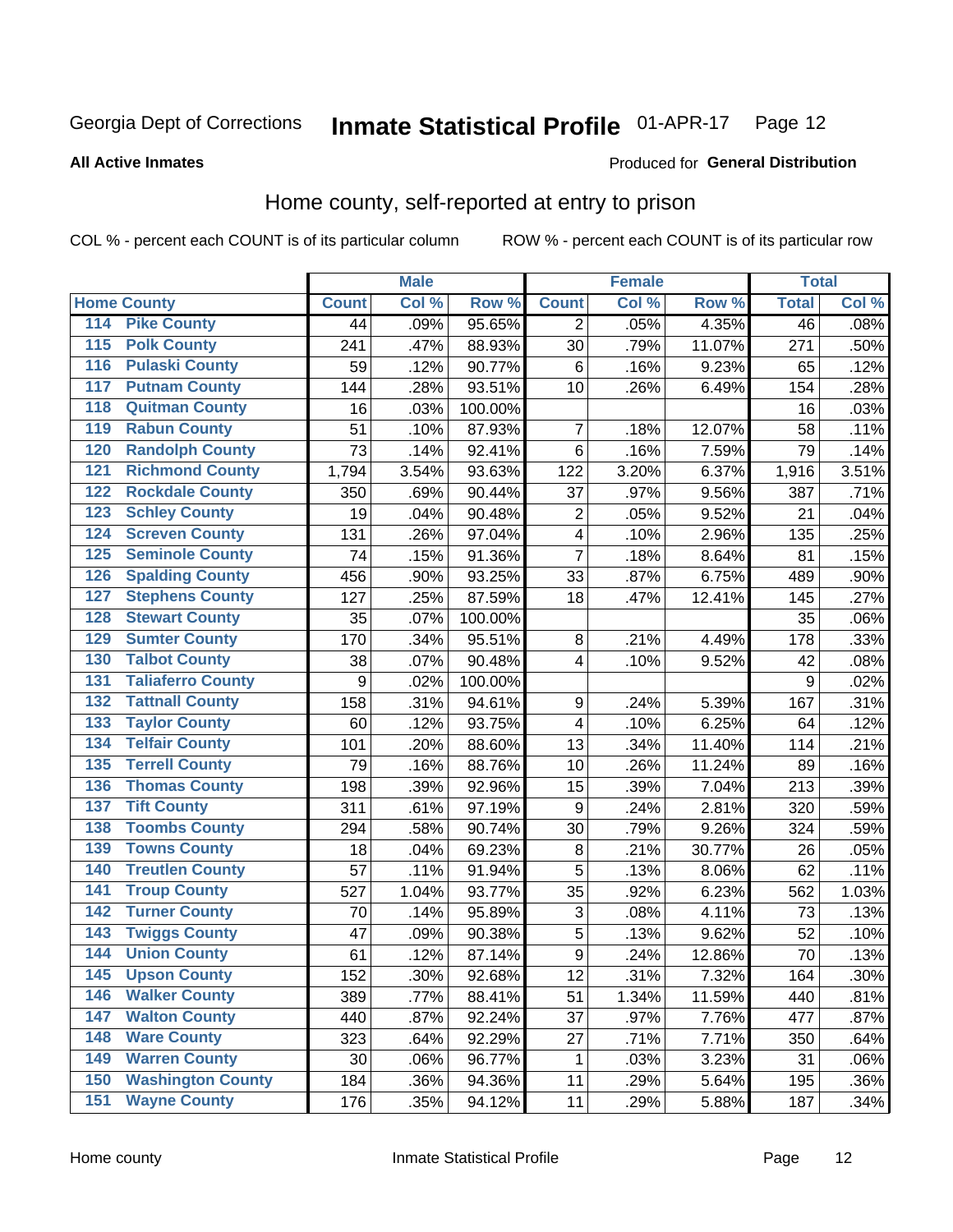#### Inmate Statistical Profile 01-APR-17 Page 13

Produced for General Distribution

#### **All Active Inmates**

#### Home county, self-reported at entry to prison

COL % - percent each COUNT is of its particular column

|     |                             |              | <b>Male</b> |         |              | <b>Female</b> |        | <b>Total</b> |       |
|-----|-----------------------------|--------------|-------------|---------|--------------|---------------|--------|--------------|-------|
|     | <b>Home County</b>          | <b>Count</b> | Col %       | Row %   | <b>Count</b> | Col %         | Row %  | <b>Total</b> | Col % |
| 152 | <b>Webster County</b>       | 9            | .02%        | 100.00% |              |               |        | 9            | .02%  |
| 153 | <b>Wheeler County</b>       | 42           | .08%        | 97.67%  |              | .03%          | 2.33%  | 43           | .08%  |
| 154 | <b>White County</b>         | 88           | $.17\%$     | 86.27%  | 14           | .37%          | 13.73% | 102          | .19%  |
| 155 | <b>Whitfield County</b>     | 536          | 1.06%       | 88.60%  | 69           | 1.81%         | 11.40% | 605          | 1.11% |
| 156 | <b>Wilcox County</b>        | 53           | .10%        | 92.98%  | 4            | .10%          | 7.02%  | 57           | .10%  |
| 157 | <b>Wilkes County</b>        | 63           | .12%        | 91.30%  | 6            | .16%          | 8.70%  | 69           | .13%  |
| 158 | <b>Wilkinson County</b>     | 53           | .10%        | 98.15%  |              | .03%          | 1.85%  | 54           | .10%  |
| 159 | <b>Worth County</b>         | 118          | .23%        | 92.19%  | 10           | .26%          | 7.81%  | 128          | .23%  |
| 999 | <b>Other Custody/Out Of</b> | 138          | .27%        | 95.17%  | 7            | .18%          | 4.83%  | 145          | .27%  |
|     | <b>State</b>                |              |             |         |              |               |        |              |       |
|     | <b>Total Rported</b>        | 50,740       | 100%        | 93.01%  | 3,813        | 100%          | 6.99%  | 54,553       | 100%  |

| N <sub>of</sub><br><b>Reported</b> |        |                  |        |
|------------------------------------|--------|------------------|--------|
| Total                              | 50,740 | 2.042<br>נ ו ס.כ | 54,553 |

|  | Mode (most frequent) | <b>Fulton County</b> | <b>Fulton County</b> | <b>Fulton County</b> |
|--|----------------------|----------------------|----------------------|----------------------|
|--|----------------------|----------------------|----------------------|----------------------|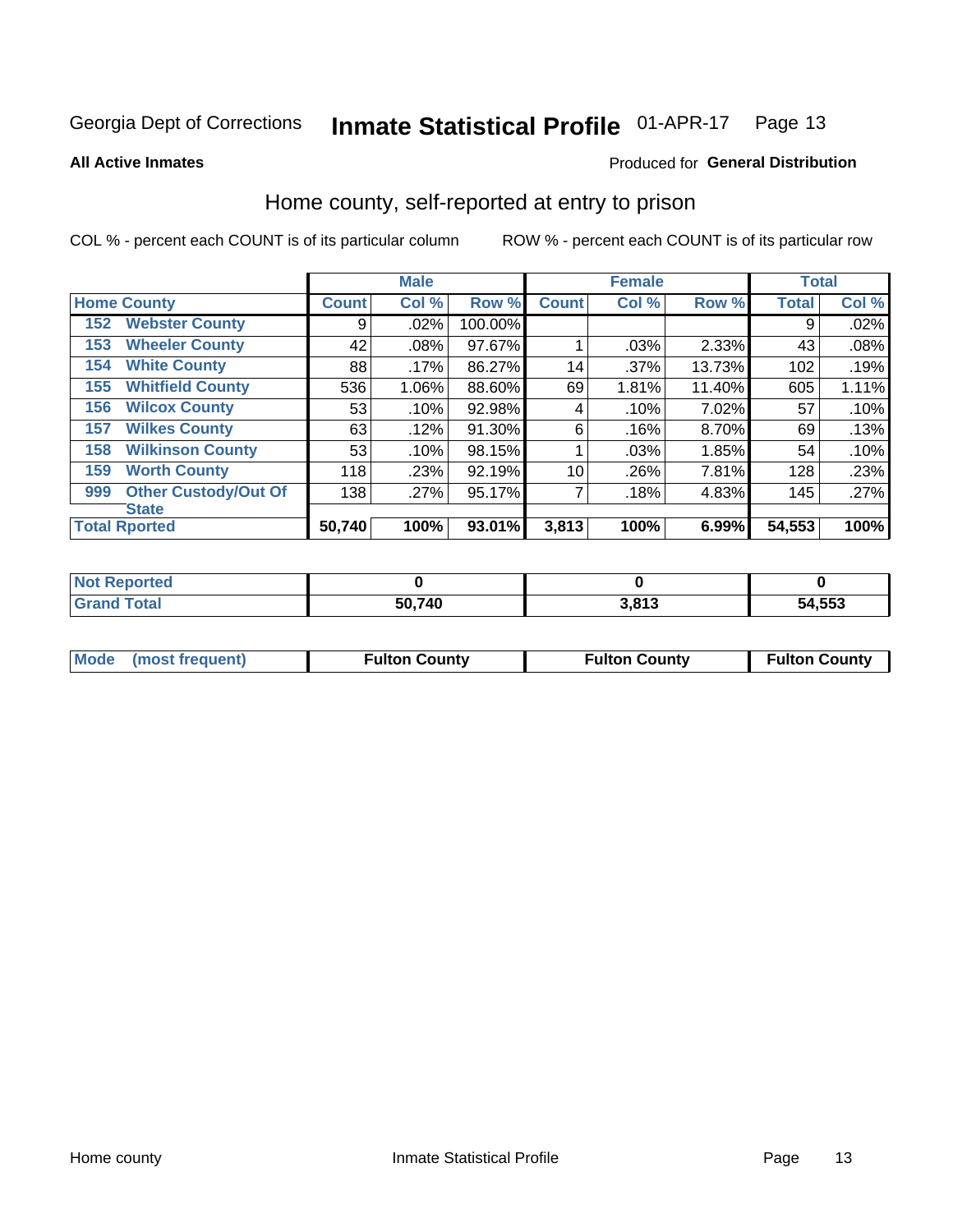#### Inmate Statistical Profile 01-APR-17 Page 14

#### **All Active Inmates**

#### Produced for General Distribution

### Employment status before prison, self-reported at entry to prison

COL % - percent each COUNT is of its particular column

|                                    | <b>Male</b>  |        |         |                 | <b>Female</b> |        |        | <b>Total</b> |  |
|------------------------------------|--------------|--------|---------|-----------------|---------------|--------|--------|--------------|--|
| <b>Employment Status</b>           | <b>Count</b> | Col %  | Row %   | <b>Count</b>    | Col %         | Row %  | Total  | Col %        |  |
| <b>Full Time</b><br>0 <sub>1</sub> | 18,636       | 46.11% | 93.60%  | 1,274           | 37.37%        | 6.40%  | 19,910 | 45.43%       |  |
| <b>Part Time</b><br>02             | 2,786        | 6.89%  | 91.28%  | 266             | 7.80%         | 8.72%  | 3,052  | 6.96%        |  |
| Unempl $<$ 6M<br>03                | 2,371        | 5.87%  | 98.10%  | 46              | 1.35%         | 1.90%  | 2.417  | 5.52%        |  |
| Unempl > 6M<br>04                  | 9,488        | 23.48% | 89.52%  | 1,111           | 32.59%        | 10.48% | 10,599 | 24.19%       |  |
| <b>Never Worked</b><br>05          | 4,070        | 10.07% | 94.28%  | 247             | 7.25%         | 5.72%  | 4,317  | 9.85%        |  |
| <b>Student</b><br>06               | .151         | 2.85%  | 96.80%  | 38 <sup>1</sup> | 1.11%         | 3.20%  | 1,189  | 2.71%        |  |
| <b>Incapable</b><br>07             | 1,911        | 4.73%  | 81.74%  | 427             | 12.53%        | 18.26% | 2,338  | 5.33%        |  |
| <b>UNKNOWN</b><br>20               | 2            | .01%   | 100.00% |                 |               |        | 2      | .01%         |  |
| <b>Total Reported</b>              | 40,415       | 100%   | 92.22%  | 3,409           | 100%          | 7.78%  | 43,824 | 100%         |  |

| <b>Not Reported</b> | 10,327 | 404   | 10,731 |
|---------------------|--------|-------|--------|
| <b>Grand Total</b>  | 50,742 | 3,813 | 54,555 |

| <b>Mode (most frequent)</b> | $^{\prime\prime}$ Time | <b>Time</b><br>rull i |
|-----------------------------|------------------------|-----------------------|
|                             |                        |                       |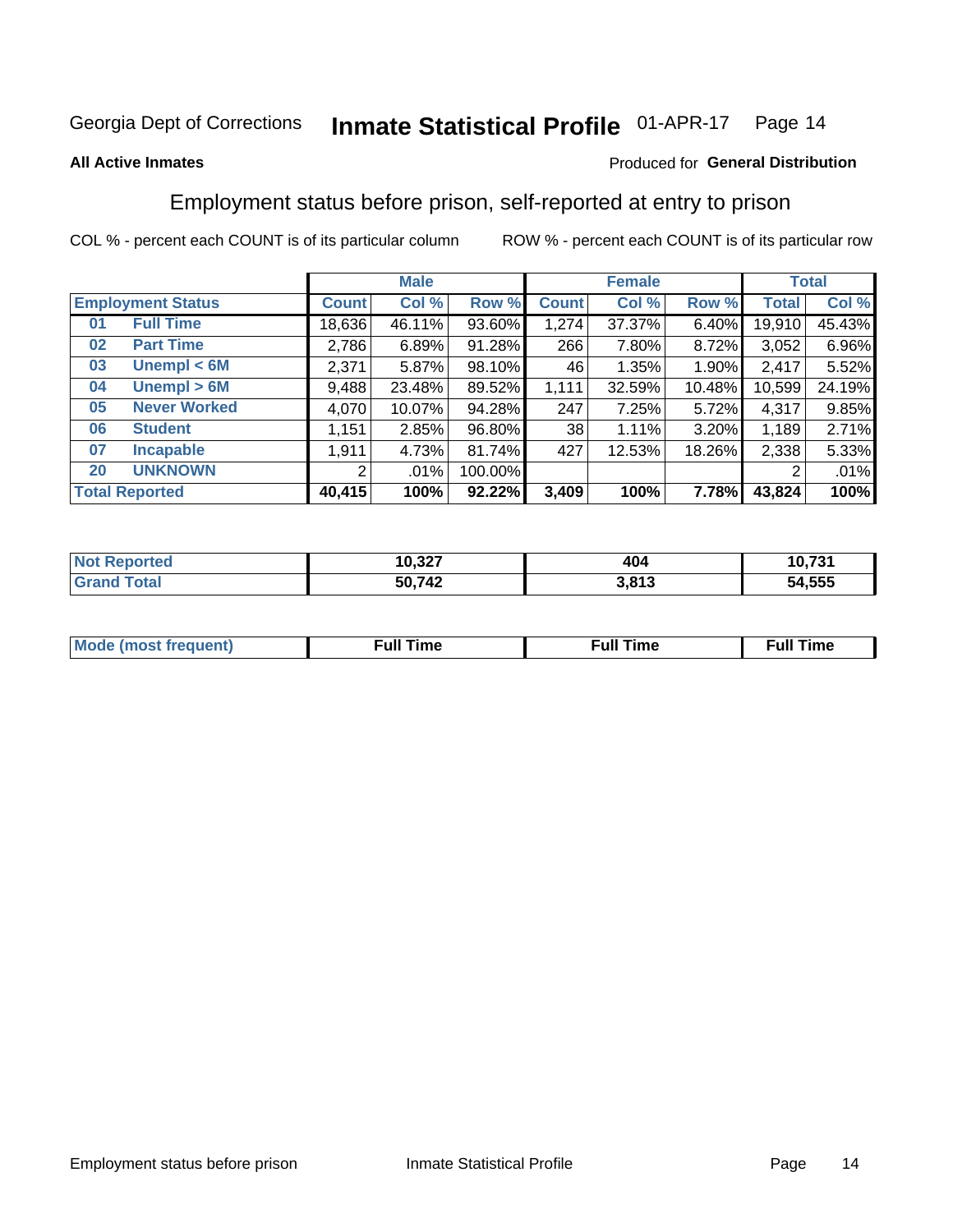#### **All Active Inmates**

Produced for General Distribution

### Age at admission

COL % - percent each COUNT is of its particular column

|                         |              | <b>Male</b> |         |                           | <b>Female</b> |        |              | <b>Total</b> |
|-------------------------|--------------|-------------|---------|---------------------------|---------------|--------|--------------|--------------|
| <b>Age At Admission</b> | <b>Count</b> | Col %       | Row %   | <b>Count</b>              | Col %         | Row %  | <b>Total</b> | Col %        |
| 14                      | 16           | 0.03%       | 88.89%  | $\overline{2}$            | 0.05%         | 11.11% | 18           | 0.03%        |
| 15                      | 60           | 0.12%       | 100.00% |                           |               |        | 60           | 0.11%        |
| 16                      | 161          | 0.32%       | 98.17%  | $\ensuremath{\mathsf{3}}$ | 0.08%         | 1.83%  | 164          | 0.30%        |
| $\overline{17}$         | 720          | 1.42%       | 96.13%  | 29                        | 0.76%         | 3.87%  | 749          | 1.37%        |
| $\overline{18}$         | 1,321        | 2.60%       | 97.28%  | 37                        | 0.97%         | 2.72%  | 1,358        | 2.49%        |
| 19                      | 1,906        | 3.76%       | 96.65%  | 66                        | 1.73%         | 3.35%  | 1,972        | 3.61%        |
| 20                      | 2,104        | 4.15%       | 95.72%  | 94                        | 2.47%         | 4.28%  | 2,198        | 4.03%        |
| $\overline{21}$         | 2,152        | 4.24%       | 95.90%  | 92                        | 2.41%         | 4.10%  | 2,244        | 4.11%        |
| $\overline{22}$         | 2,273        | 4.48%       | 95.30%  | 112                       | 2.94%         | 4.70%  | 2,385        | 4.37%        |
| 23                      | 2,057        | 4.05%       | 93.93%  | 133                       | 3.49%         | 6.07%  | 2,190        | 4.01%        |
| 24                      | 2,073        | 4.09%       | 92.96%  | 157                       | 4.12%         | 7.04%  | 2,230        | 4.09%        |
| $\overline{25}$         | 2,014        | 3.97%       | 93.67%  | 136                       | 3.57%         | 6.33%  | 2,150        | 3.94%        |
| $\overline{26}$         | 1,914        | 3.77%       | 93.05%  | 143                       | 3.75%         | 6.95%  | 2,057        | 3.77%        |
| $\overline{27}$         | 1,852        | 3.65%       | 92.46%  | 151                       | 3.96%         | 7.54%  | 2,003        | 3.67%        |
| 28                      | 1,773        | 3.49%       | 92.78%  | 138                       | 3.62%         | 7.22%  | 1,911        | 3.50%        |
| 29                      | 1,712        | 3.37%       | 92.34%  | 142                       | 3.73%         | 7.66%  | 1,854        | 3.40%        |
| 30                      | 1,734        | 3.42%       | 91.94%  | 152                       | 3.99%         | 8.06%  | 1,886        | 3.46%        |
| 31                      | 1,551        | 3.06%       | 92.05%  | 134                       | 3.52%         | 7.95%  | 1,685        | 3.09%        |
| 32                      | 1,427        | 2.81%       | 91.83%  | 127                       | 3.33%         | 8.17%  | 1,554        | 2.85%        |
| 33                      | 1,485        | 2.93%       | 91.05%  | 146                       | 3.83%         | 8.95%  | 1,631        | 2.99%        |
| 34                      | 1,381        | 2.72%       | 90.32%  | 148                       | 3.88%         | 9.68%  | 1,529        | 2.80%        |
| 35                      | 1,403        | 2.77%       | 92.00%  | 122                       | 3.20%         | 8.00%  | 1,525        | 2.80%        |
| 36                      | 1,370        | 2.70%       | 92.63%  | 109                       | 2.86%         | 7.37%  | 1,479        | 2.71%        |
| $\overline{37}$         | 1,291        | 2.54%       | 92.35%  | 107                       | 2.81%         | 7.65%  | 1,398        | 2.56%        |
| 38                      | 1,148        | 2.26%       | 92.13%  | 98                        | 2.57%         | 7.87%  | 1,246        | 2.28%        |
| 39                      | 1,083        | 2.13%       | 91.01%  | 107                       | 2.81%         | 8.99%  | 1,190        | 2.18%        |
| 40                      | 988          | 1.95%       | 91.57%  | 91                        | 2.39%         | 8.43%  | 1,079        | 1.98%        |
| 41                      | 951          | 1.87%       | 91.62%  | 87                        | 2.28%         | 8.38%  | 1,038        | 1.90%        |
| 42                      | 937          | 1.85%       | 93.42%  | 66                        | 1.73%         | 6.58%  | 1,003        | 1.84%        |
| 43                      | 887          | 1.75%       | 91.73%  | 80                        | 2.10%         | 8.27%  | 967          | 1.77%        |
| 44                      | 795          | 1.57%       | 89.83%  | 90                        | 2.36%         | 10.17% | 885          | 1.62%        |
| 45                      | 754          | 1.49%       | 90.95%  | 75                        | 1.97%         | 9.05%  | 829          | 1.52%        |
| 46                      | 738          | 1.45%       | 90.66%  | 76                        | 1.99%         | 9.34%  | 814          | 1.49%        |
| 47                      | 702          | 1.38%       | 90.23%  | 76                        | 1.99%         | 9.77%  | 778          | 1.43%        |
| 48                      | 656          | 1.29%       | 89.01%  | 81                        | 2.12%         | 10.99% | 737          | 1.35%        |
| 49                      | 663          | 1.31%       | 91.83%  | 59                        | 1.55%         | 8.17%  | 722          | 1.32%        |
| 50                      | 565          | 1.11%       | 91.57%  | 52                        | 1.36%         | 8.43%  | 617          | 1.13%        |
| 51                      | 469          | 0.92%       | 90.19%  | 51                        | 1.34%         | 9.81%  | 520          | 0.95%        |
| 52                      | 483          | 0.95%       | 91.13%  | 47                        | 1.23%         | 8.87%  | 530          | 0.97%        |
| 53                      | 460          | 0.91%       | 91.82%  | 41                        | 1.08%         | 8.18%  | 501          | 0.92%        |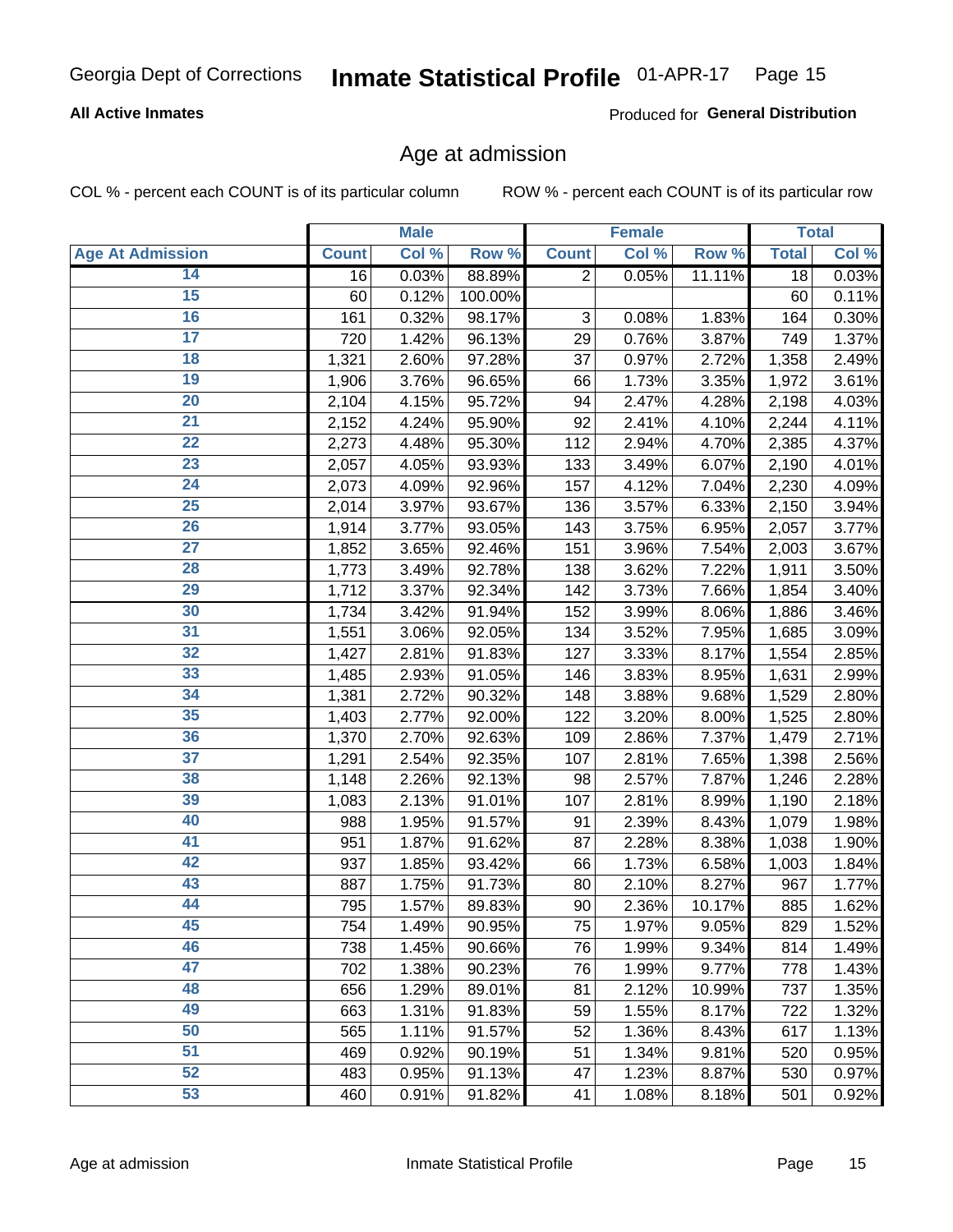#### **All Active Inmates**

Produced for General Distribution

### Age at admission

COL % - percent each COUNT is of its particular column

|                         |                | <b>Male</b> |                  |                 | <b>Female</b> |                     |                 | <b>Total</b> |
|-------------------------|----------------|-------------|------------------|-----------------|---------------|---------------------|-----------------|--------------|
| <b>Age At Admission</b> | <b>Count</b>   | Col %       | Row <sup>%</sup> | <b>Count</b>    | Col %         | Row %               | <b>Total</b>    | Col %        |
| 54                      | 424            | 0.84%       | 92.58%           | $\overline{34}$ | 0.89%         | 7.42%               | 458             | 0.84%        |
| 55                      | 348            | 0.69%       | 94.82%           | 19              | 0.50%         | 5.18%               | 367             | 0.67%        |
| 56                      | 330            | 0.65%       | 94.02%           | 21              | 0.55%         | 5.98%               | 351             | 0.64%        |
| $\overline{57}$         | 244            | 0.48%       | 94.94%           | 13              | 0.34%         | 5.06%               | 257             | 0.47%        |
| 58                      | 219            | 0.43%       | 96.05%           | $\overline{9}$  | 0.24%         | 3.95%               | 228             | 0.42%        |
| 59                      | 197            | 0.39%       | 92.49%           | 16              | 0.42%         | 7.51%               | 213             | 0.39%        |
| 60                      | 147            | 0.29%       | 93.63%           | 10              | 0.26%         | 6.37%               | 157             | 0.29%        |
| 61                      | 137            | 0.27%       | 97.86%           | 3               | 0.08%         | 2.14%               | 140             | 0.26%        |
| 62                      | 117            | 0.23%       | 92.86%           | 9               | 0.24%         | $\overline{7.14\%}$ | 126             | 0.23%        |
| 63                      | 88             | 0.17%       | 96.70%           | 3               | 0.08%         | 3.30%               | 91              | 0.17%        |
| 64                      | 92             | 0.18%       | 94.85%           | $\overline{5}$  | 0.13%         | 5.15%               | $\overline{97}$ | 0.18%        |
| 65                      | 65             | 0.13%       | 98.48%           | 1               | 0.03%         | 1.52%               | 66              | 0.12%        |
| 66                      | 45             | 0.09%       | 95.74%           | $\overline{2}$  | 0.05%         | 4.26%               | 47              | 0.09%        |
| 67                      | 49             | 0.10%       | 98.00%           | 1               | 0.03%         | 2.00%               | 50              | 0.09%        |
| 68                      | 41             | 0.08%       | 97.62%           | 1               | 0.03%         | 2.38%               | 42              | 0.08%        |
| 69                      | 35             | 0.07%       | 97.22%           | 1               | 0.03%         | 2.78%               | 36              | 0.07%        |
| 70                      | 27             | 0.05%       | 96.43%           | 1               | 0.03%         | 3.57%               | 28              | 0.05%        |
| $\overline{71}$         | 14             | 0.03%       | 100.00%          |                 |               |                     | 14              | 0.03%        |
| $\overline{72}$         | 20             | 0.04%       | 90.91%           | $\overline{2}$  | 0.05%         | 9.09%               | 22              | 0.04%        |
| $\overline{73}$         | 14             | 0.03%       | 100.00%          |                 |               |                     | 14              | 0.03%        |
| 74                      | 9              | 0.02%       | 75.00%           | 3               | 0.08%         | 25.00%              | 12              | 0.02%        |
| $\overline{75}$         | 10             | 0.02%       | 100.00%          |                 |               |                     | 10              | 0.02%        |
| 76                      | 12             | 0.02%       | 100.00%          |                 |               |                     | 12              | 0.02%        |
| $\overline{77}$         | 6              | 0.01%       | 100.00%          |                 |               |                     | 6               | 0.01%        |
| 78                      | $\overline{3}$ | 0.01%       | 100.00%          |                 |               |                     | 3               | 0.01%        |
| 79                      | $\overline{3}$ | 0.01%       | 100.00%          |                 |               |                     | $\overline{3}$  | 0.01%        |
| 80                      | $\mathbf{1}$   | 0.01%       | 50.00%           | 1               | 0.03%         | 50.00%              | $\overline{2}$  | 0.01%        |
| 81                      | $\overline{3}$ | 0.01%       | 100.00%          |                 |               |                     | $\overline{3}$  | 0.01%        |
| $\overline{82}$         | $\overline{5}$ | 0.01%       | 100.00%          |                 |               |                     | $\overline{5}$  | 0.01%        |
| 83                      | $\mathbf{1}$   | 0.01%       | 100.00%          |                 |               |                     | $\mathbf{1}$    | 0.01%        |
| 84                      | 3              | 0.01%       | 100.00%          |                 |               |                     | 3               | 0.01%        |
| 85                      | 1              | 0.01%       | 100.00%          |                 |               |                     | 1               | 0.01%        |
| <b>Total Reported</b>   | 50,739         | 100%        | 93.01%           | 3,812           | 100%          | 6.99%               | 54,551          | 100%         |

| <b>Not Reported</b>     |        |                       |        |
|-------------------------|--------|-----------------------|--------|
| $T$ otol $\blacksquare$ | 50.740 | <b>040</b> כ<br>J.OIJ | 54,553 |

| <b>Mean</b><br>average) | 32.54 | 34.34    | 32.66 |
|-------------------------|-------|----------|-------|
| niddle,<br>'Media.      | 30    | ~<br>ึงง | 30    |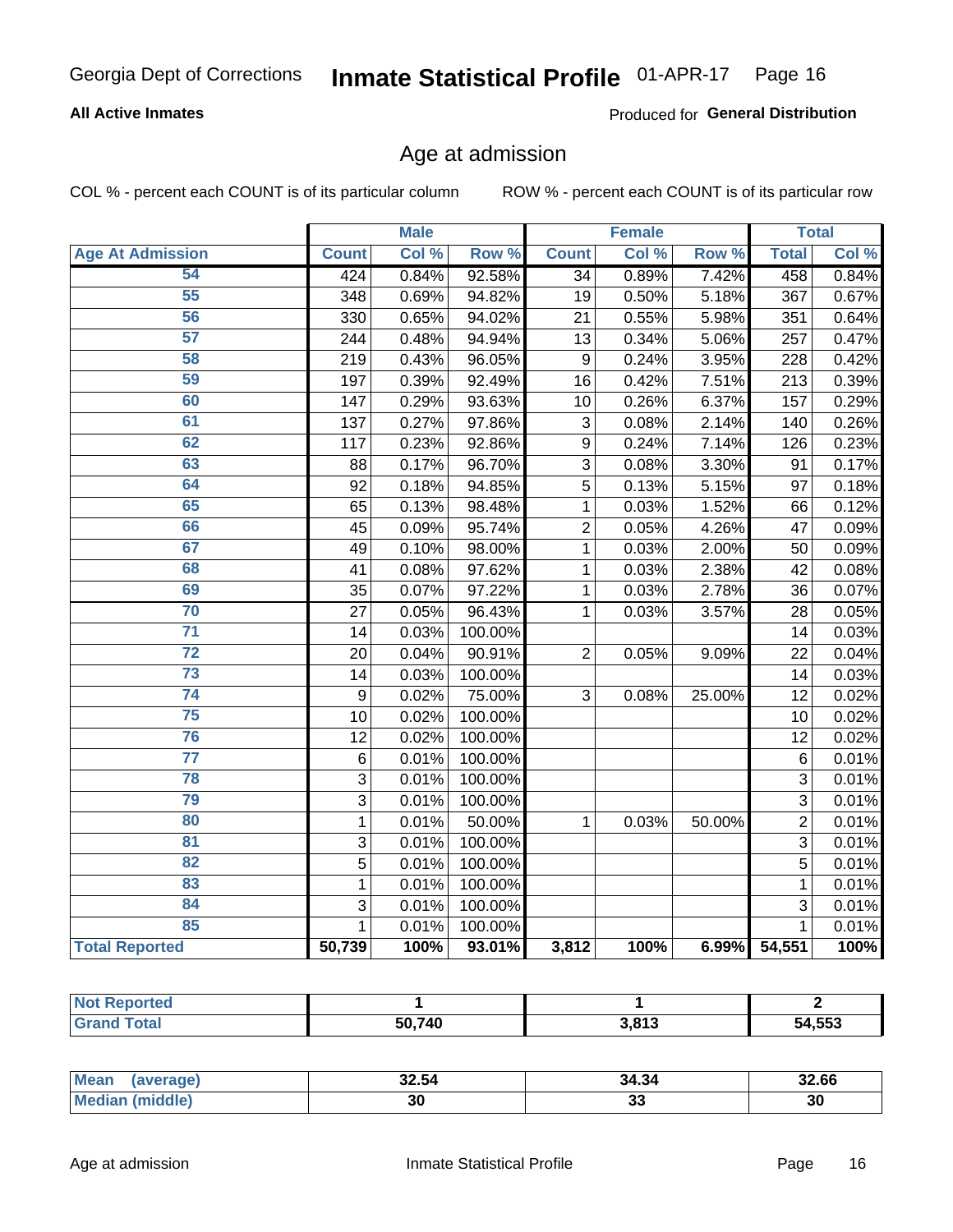#### **All Active Inmates**

Produced for General Distribution

### Age at admission

COL % - percent each COUNT is of its particular column

|                          | <b>Male</b> | <b>Female</b> | Total |
|--------------------------|-------------|---------------|-------|
| Modiae 22 Mesi24e)quent) |             |               |       |
| <b>Grand Total</b>       |             |               |       |
|                          |             |               |       |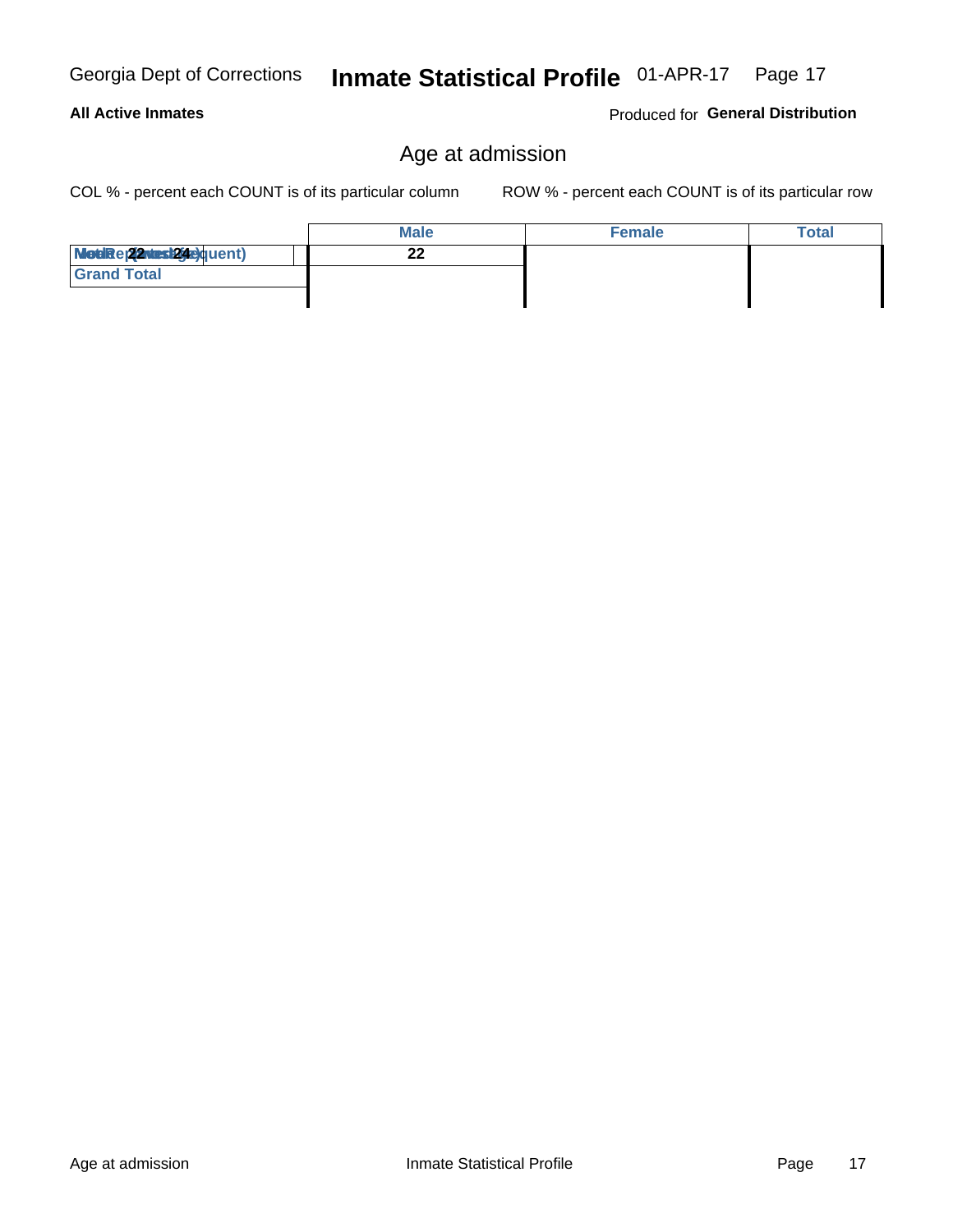#### **All Active Inmates**

#### Produced for General Distribution

### Height, measured at entry to prison

COL % - percent each COUNT is of its particular column

|                         |                | <b>Male</b> |         |              | <b>Female</b> |         |                | <b>Total</b> |
|-------------------------|----------------|-------------|---------|--------------|---------------|---------|----------------|--------------|
| <b>Height</b>           | <b>Count</b>   | Col %       | Row %   | <b>Count</b> | Col %         | Row %   | <b>Total</b>   | Col %        |
| $\overline{\mathbf{0}}$ | 646            | 1.27%       | 96.71%  | 22           | 0.58%         | 3.29%   | 668            | 1.22%        |
| 4'00"                   | 3              | 0.01%       | 100.00% |              |               |         | 3              | 0.01%        |
| 4'02"                   | $\mathbf{1}$   | 0.01%       | 100.00% |              |               |         | 1              | 0.01%        |
| 4'03''                  | $\overline{c}$ | 0.01%       | 100.00% |              |               |         | $\overline{c}$ | 0.01%        |
| 4'04"                   | $\mathbf{1}$   | 0.01%       | 100.00% |              |               |         | 1              | 0.01%        |
| 4'05"                   |                |             |         | 1            | 0.03%         | 100.00% | $\mathbf{1}$   | 0.01%        |
| 4'06"                   | $\mathbf{1}$   | 0.01%       | 50.00%  | 1            | 0.03%         | 50.00%  | $\overline{c}$ | 0.01%        |
| 4'07"                   | 1              | 0.01%       | 25.00%  | 3            | 0.08%         | 75.00%  | 4              | 0.01%        |
| 4'08"                   | 10             | 0.02%       | 71.43%  | 4            | 0.10%         | 28.57%  | 14             | 0.03%        |
| 4'09"                   | 3              | 0.01%       | 20.00%  | 12           | 0.31%         | 80.00%  | 15             | 0.03%        |
| 4'10"                   | 5              | 0.01%       | 22.73%  | 17           | 0.45%         | 77.27%  | 22             | 0.04%        |
| 4'11''                  | 11             | 0.02%       | 13.10%  | 73           | 1.91%         | 86.90%  | 84             | 0.15%        |
| 5'00''                  | 98             | 0.19%       | 38.74%  | 155          | 4.07%         | 61.26%  | 253            | 0.46%        |
| 5'01"                   | 98             | 0.19%       | 30.91%  | 219          | 5.74%         | 69.09%  | 317            | 0.58%        |
| 5'02"                   | 273            | 0.54%       | 40.81%  | 396          | 10.39%        | 59.19%  | 669            | 1.23%        |
| 5'03''                  | 389            | 0.77%       | 46.70%  | 444          | 11.64%        | 53.30%  | 833            | 1.53%        |
| 5'04"                   | 1,008          | 1.99%       | 63.56%  | 578          | 15.16%        | 36.44%  | 1,586          | 2.91%        |
| 5'05"                   | 1,704          | 3.36%       | 79.37%  | 443          | 11.62%        | 20.63%  | 2,147          | 3.94%        |
| 5'06''                  | 3,475          | 6.85%       | 88.15%  | 467          | 12.25%        | 11.85%  | 3,942          | 7.23%        |
| 5'07''                  | 4,009          | 7.90%       | 90.54%  | 419          | 10.99%        | 9.46%   | 4,428          | 8.12%        |
| 5'08''                  | 5,077          | 10.01%      | 95.97%  | 213          | 5.59%         | 4.03%   | 5,290          | 9.70%        |
| 5'09''                  | 6,523          | 12.86%      | 97.56%  | 163          | 4.27%         | 2.44%   | 6,686          | 12.26%       |
| 5'10''                  | 5,402          | 10.65%      | 98.34%  | 91           | 2.39%         | 1.66%   | 5,493          | 10.07%       |
| 5'11"                   | 6,086          | 11.99%      | 99.17%  | 51           | 1.34%         | 0.83%   | 6,137          | 11.25%       |
| 6'00''                  | 5,491          | 10.82%      | 99.67%  | 18           | 0.47%         | 0.33%   | 5,509          | 10.10%       |
| 6'01''                  | 4,108          | 8.10%       | 99.61%  | 16           | 0.42%         | 0.39%   | 4,124          | 7.56%        |
| 6'02"                   | 3,111          | 6.13%       | 99.90%  | 3            | 0.08%         | 0.10%   | 3,114          | 5.71%        |
| 6'03''                  | 1,659          | 3.27%       | 99.82%  | 3            | 0.08%         | 0.18%   | 1,662          | 3.05%        |
| 6'04"                   | 897            | 1.77%       | 100.00% |              |               |         | 897            | 1.64%        |
| 6'05"                   | 346            | 0.68%       | 100.00% |              |               |         | 346            | 0.63%        |
| 6'06''                  | 167            | 0.33%       | 100.00% |              |               |         | 167            | 0.31%        |
| 6'07"                   | 51             | 0.10%       | 98.08%  | 1.           | 0.03%         | 1.92%   | 52             | 0.10%        |
| 6'08"                   | 31             | 0.06%       | 100.00% |              |               |         | 31             | 0.06%        |
| 6'09''                  | 32             | 0.06%       | 100.00% |              |               |         | 32             | 0.06%        |
| 6'10''                  | 4              | 0.01%       | 100.00% |              |               |         | 4              | 0.01%        |
| 6'11''                  | 7              | 0.01%       | 100.00% |              |               |         | $\overline{7}$ | 0.01%        |
| 7'00"                   | 4              | 0.01%       | 100.00% |              |               |         | 4              | 0.01%        |
| 7'01''                  | 1              | 0.01%       | 100.00% |              |               |         | 1              | 0.01%        |
| 7'02"                   | $\overline{c}$ | 0.01%       | 100.00% |              |               |         | $\overline{c}$ | 0.01%        |
| 7'03''                  | $\mathbf{1}$   | 0.01%       | 100.00% |              |               |         | $\mathbf{1}$   | 0.01%        |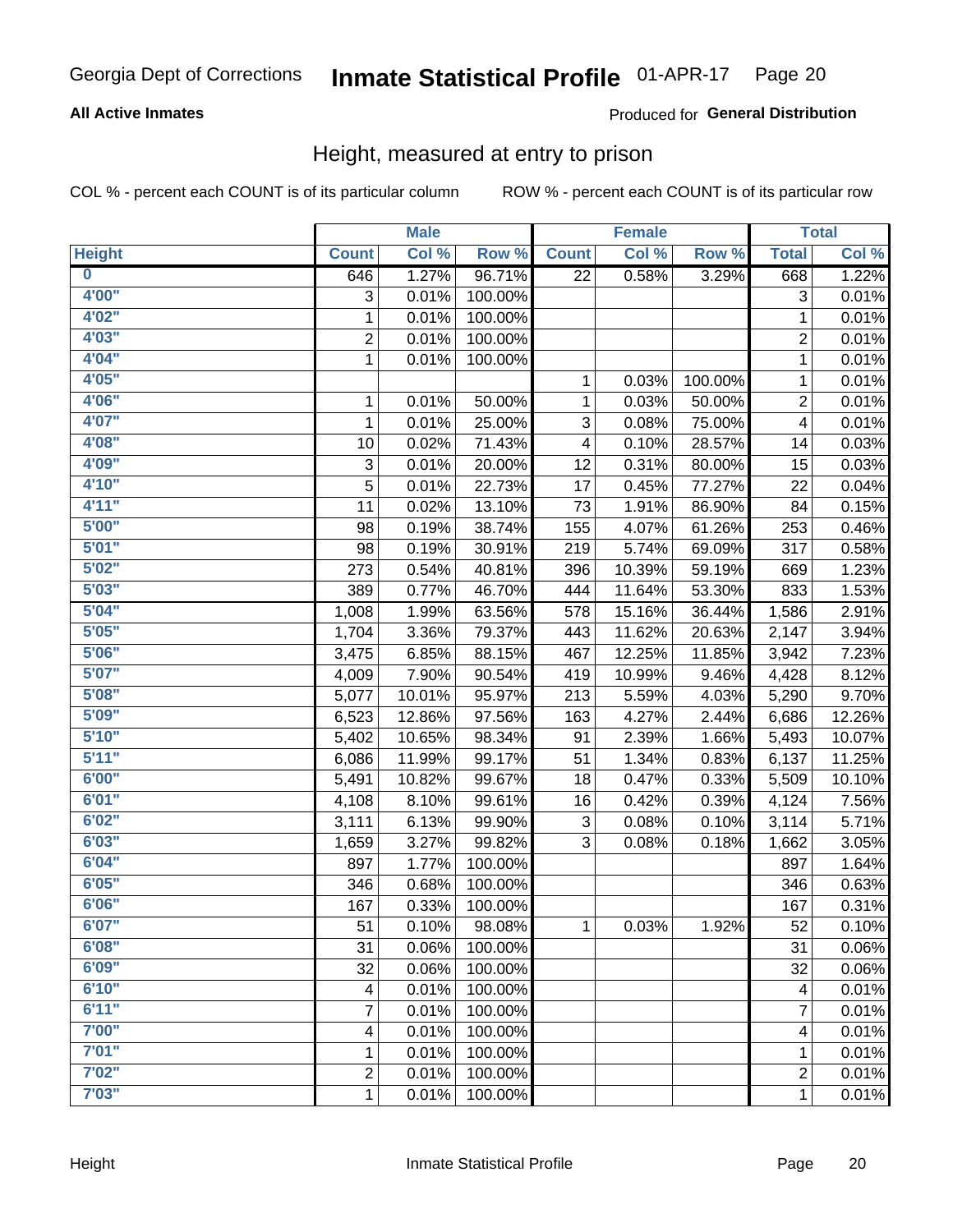#### **All Active Inmates**

#### Produced for General Distribution

### Height, measured at entry to prison

COL % - percent each COUNT is of its particular column

|                       |              | <b>Male</b> |           |             | <b>Female</b> |          |        | Total |
|-----------------------|--------------|-------------|-----------|-------------|---------------|----------|--------|-------|
| <b>Height</b>         | <b>Count</b> | Col%        |           | Row % Count | Col %         | Row %    | Total  | Col % |
| 7'04"                 |              | 0.01%       | 100.00%   |             |               |          |        | 0.01% |
| 7'05"                 |              | 0.01%       | 100.00%   |             |               |          |        | 0.01% |
| <b>Total Reported</b> | 50,740       | 100%        | $93.01\%$ | 3,813       | 100%          | $6.99\%$ | 54,553 | 100%  |

| <b>Not Reported</b> |        |       |        |
|---------------------|--------|-------|--------|
| <b>Grand Total</b>  | 50,740 | 3,813 | 54,553 |

| <b>Mean</b> | (average)       | 5'10" | 5'05" | 5'10"<br>u |
|-------------|-----------------|-------|-------|------------|
|             |                 |       |       |            |
| Mode        | (most frequent) | 5'09" | 5'04" | 5'09"      |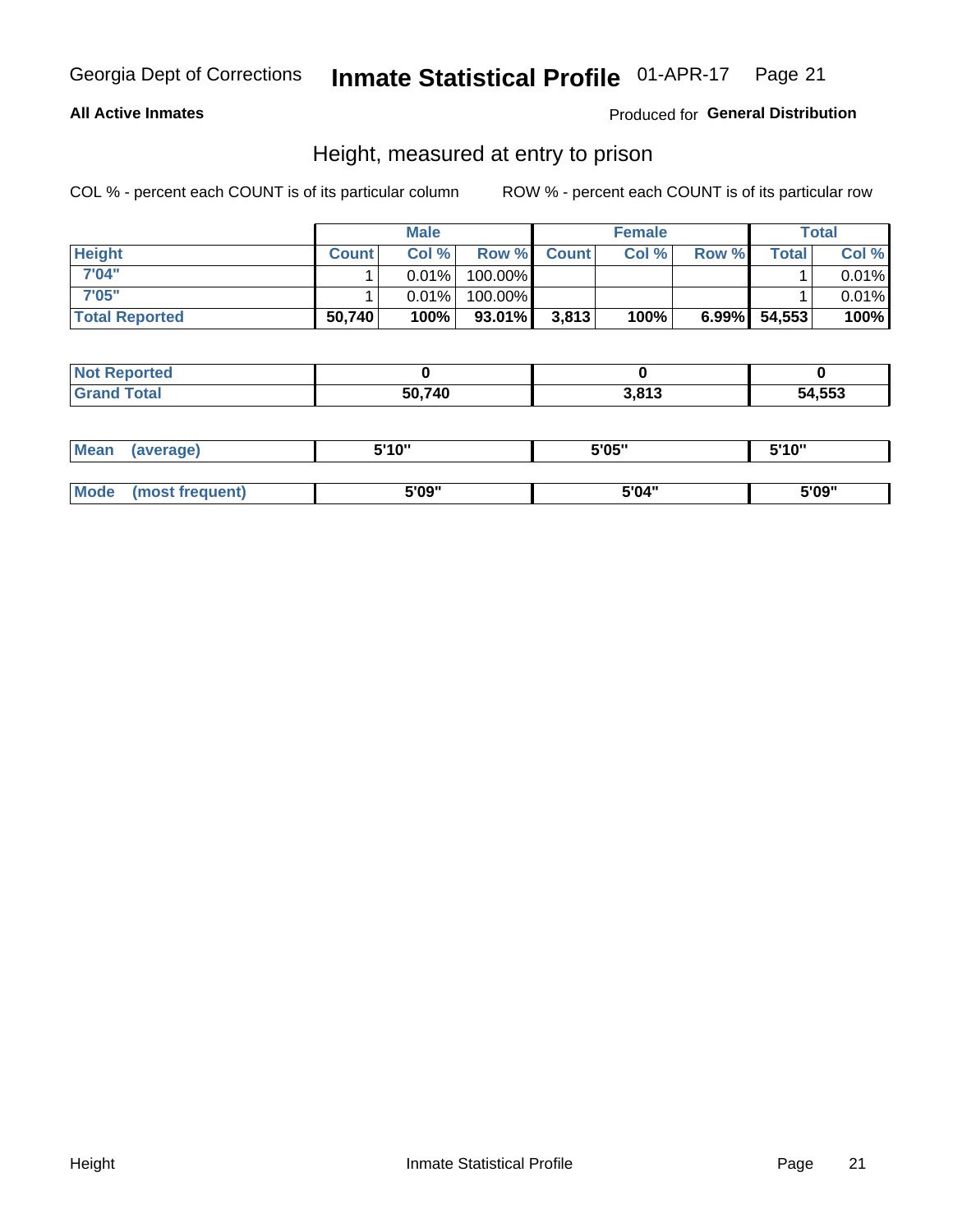**All Active Inmates** 

Produced for General Distribution

### Weight, measured at entry to prison

COL % - percent each COUNT is of its particular column

|                                                |                | <b>Male</b> |         |                           | <b>Female</b>   |        |                  | <b>Total</b> |
|------------------------------------------------|----------------|-------------|---------|---------------------------|-----------------|--------|------------------|--------------|
| Weight                                         | <b>Count</b>   | Col %       | Row %   | <b>Count</b>              | Col %           | Row %  | <b>Total</b>     | Col %        |
| <b>Under 80 pounds</b>                         | 7              | 0.01%       | 100.00% |                           |                 |        | $\overline{7}$   | 0.01%        |
| 80 - 89 pounds                                 | $\mathbf{1}$   | 0.01%       | 50.00%  | 1                         | 0.03%           | 50.00% | $\overline{c}$   | 0.01%        |
| 90 - 99 pounds                                 | 4              | 0.01%       | 30.77%  | 9                         | 0.24%           | 69.23% | 13               | 0.02%        |
| 100 - 109 pounds                               | 27             | 0.05%       | 47.37%  | 30                        | 0.79%           | 52.63% | 57               | 0.11%        |
| 110 - 119 pounds                               | 130            | 0.26%       | 55.32%  | 105                       | 2.77%           | 44.68% | 235              | 0.44%        |
| 120 - 129 pounds                               | 562            | 1.12%       | 74.73%  | 190                       | 5.01%           | 25.27% | 752              | 1.39%        |
| 130 - 139 pounds                               | 1,702          | 3.39%       | 83.39%  | 339                       | 8.95%           | 16.61% | 2,041            | 3.78%        |
| 140 - 149 pounds                               | 3,538          | 7.06%       | 89.16%  | 430                       | 11.35%          | 10.84% | 3,968            | 7.36%        |
| 150 - 159 pounds                               | 5,316          | 10.60%      | 92.37%  | 439                       | 11.59%          | 7.63%  | 5,755            | 10.67%       |
| 160 - 169 pounds                               | 6,812          | 13.59%      | 94.31%  | 411                       | 10.85%          | 5.69%  | 7,223            | 13.39%       |
| 170 - 179 pounds                               | 6,233          | 12.43%      | 94.17%  | 386                       | 10.19%          | 5.83%  | 6,619            | 12.27%       |
| 180 - 189 pounds                               | 6,574          | 13.11%      | 94.99%  | 347                       | 9.16%           | 5.01%  | 6,921            | 12.83%       |
| 190 - 199 pounds                               | 4,426          | 8.83%       | 94.88%  | 239                       | 6.31%           | 5.12%  | 4,665            | 8.65%        |
| 200 - 209 pounds                               | 3,960          | 7.90%       | 94.56%  | 228                       | 6.02%           | 5.44%  | 4,188            | 7.77%        |
| 210 - 219 pounds                               | 2,948          | 5.88%       | 95.34%  | 144                       | 3.80%           | 4.66%  | 3,092            | 5.73%        |
| 220 - 229 pounds                               | 2,380          | 4.75%       | 94.75%  | 132                       | 3.48%           | 5.25%  | 2,512            | 4.66%        |
| 230 - 239 pounds                               | 1,544          | 3.08%       | 94.49%  | 90                        | 2.38%           | 5.51%  | 1,634            | 3.03%        |
| 240 - 249 pounds                               | 1,231          | 2.46%       | 94.98%  | 65                        | 1.72%           | 5.02%  | 1,296            | 2.40%        |
| 250 - 259 pounds                               | 878            | 1.75%       | 93.50%  | 61                        | 1.61%           | 6.50%  | 939              | 1.74%        |
| 260 - 269 pounds                               | 556            | 1.11%       | 93.13%  | 41                        | 1.08%           | 6.87%  | 597              | 1.11%        |
| 270 - 279 pounds                               | 391            | 0.78%       | 96.78%  | 13                        | 0.34%           | 3.22%  | 404              | 0.75%        |
| 280 - 289 pounds                               | 286            | 0.57%       | 91.96%  | 25                        | 0.66%           | 8.04%  | 311              | 0.58%        |
| 290 - 299 pounds                               | 160            | 0.32%       | 90.91%  | 16                        | 0.42%           | 9.09%  | 176              | 0.33%        |
| 300 - 309 pounds                               | 140            | 0.28%       | 86.96%  | 21                        | 0.55%           | 13.04% | 161              | 0.30%        |
| 310 - 319 pounds                               | 78             | 0.16%       | 96.30%  | $\ensuremath{\mathsf{3}}$ | 0.08%           | 3.70%  | 81               | 0.15%        |
| 320 - 329 pounds                               | 82             | 0.16%       | 92.13%  | $\overline{7}$            | 0.18%           | 7.87%  | 89               | 0.17%        |
| 330 - 339 pounds                               | 43             | 0.09%       | 97.73%  | 1                         | 0.03%           | 2.27%  | 44               | 0.08%        |
| 340 - 349 pounds                               | 25             | 0.05%       | 86.21%  | 4                         | 0.11%           | 13.79% | 29               | 0.05%        |
| 350 - 359 pounds                               | 33             | 0.07%       | 78.57%  | $\boldsymbol{9}$          | 0.24%           | 21.43% | 42               | 0.08%        |
| 360 - 369 pounds                               | 18             | 0.04%       | 94.74%  | 1                         | 0.03%           | 5.26%  | 19               | 0.04%        |
| 370 - 379 pounds                               | 11             | 0.02%       | 100.00% |                           |                 |        | 11               | 0.02%        |
| 380 - 389 pounds                               | 9              | 0.02%       | 100.00% |                           |                 |        | $\boldsymbol{9}$ | 0.02%        |
| 390 - 399 pounds                               | $\overline{2}$ | 0.01%       | 66.67%  | 1                         | 0.03%           | 33.33% | 3                | 0.01%        |
| 400 pounds and over                            | 28             | 0.06%       | 96.55%  | 1                         | 0.03%           | 3.45%  | 29               | 0.05%        |
| <b>Total Reported</b>                          | 50,135         | 100%        | 92.97%  | 3,789                     | 100%            | 7.03%  | 53,924           | 100%         |
|                                                |                |             |         |                           |                 |        |                  |              |
| <b>Not Reported</b>                            |                | 605         |         |                           | $\overline{24}$ |        |                  | 629          |
| <b>Grand Total</b>                             |                | 50,740      |         | 3,813                     |                 |        |                  | 54,553       |
|                                                |                |             |         |                           |                 |        |                  |              |
| <b>Mean</b><br>(average)                       |                | 184         |         |                           | 173<br>165      |        |                  | 184          |
| <b>Median (middle)</b><br>Mode (most frequent) |                | 180<br>180  |         |                           | 150             |        |                  | 180<br>180   |
|                                                |                |             |         |                           |                 |        |                  |              |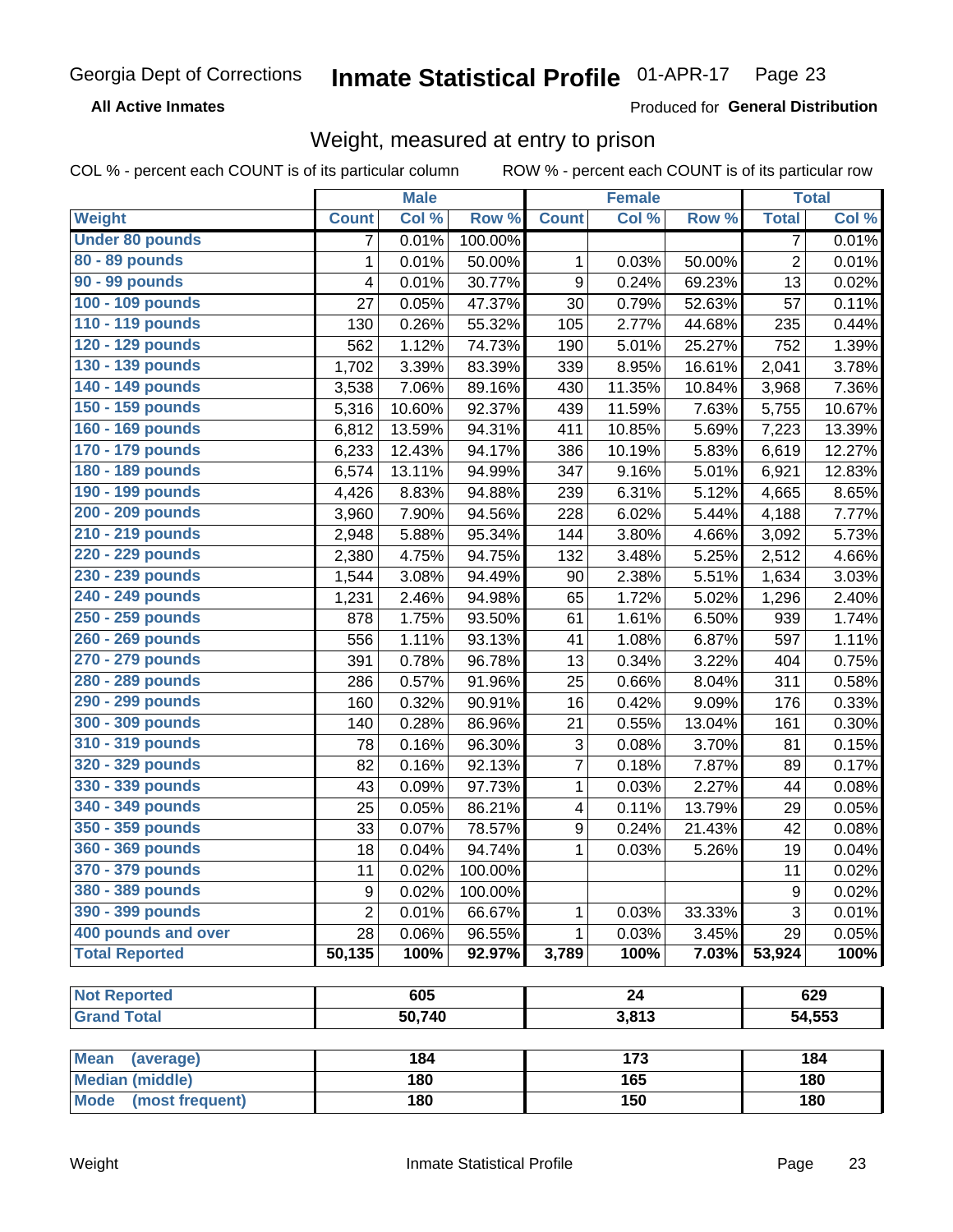#### Inmate Statistical Profile 01-APR-17 Page 24

**All Active Inmates** 

#### Produced for General Distribution

### Veterans validated by Veteran's Administration

COL % - percent each COUNT is of its particular column

|                             |                 | <b>Male</b> |             |    | <b>Female</b> |       |              | <b>Total</b> |
|-----------------------------|-----------------|-------------|-------------|----|---------------|-------|--------------|--------------|
| <b>Military service</b>     | <b>Count</b>    | Col %       | Row % Count |    | Col %         | Row % | <b>Total</b> | Col %        |
| <b>Others</b><br>0          | 917             | 32.04%      | 97.97%      | 19 | 42.22%        | 2.03% | 936          | 32.20%       |
| <b>Air Force</b>            | 1,126           | 39.34%      | 98.25%      | 20 | 44.44%        | 1.75% | 1,146        | 39.42%       |
| <b>Army</b><br>$\mathbf{2}$ | 167             | 5.84%       | 98.24%      | 3  | 6.67%         | 1.76% | 170          | 5.85%        |
| <b>Navy</b><br>3            | 378             | 13.21%      | 99.47%      | 2  | 4.44%         | .53%  | 380          | 13.07%       |
| <b>Marines</b><br>4         | 13 <sub>1</sub> | .45%        | 100.00%     |    |               |       | 13           | .45%         |
| <b>Coast Guard</b><br>5.    | 261             | 9.12%       | 99.62%      |    | 2.22%         | .38%  | 262          | 9.01%        |
| <b>Total Reported</b>       | 2,862           | 100%        | 98.45%      | 45 | 100%          | 1.55% | 2,907        | 100%         |

| тео<br>N | 17,878 | 3,768           | 51,646 |
|----------|--------|-----------------|--------|
|          | 50,740 | 2012<br>J.O I J | 54,553 |

| Mode (most frequent) | Force | <b>Force</b> | <b>orce</b> |
|----------------------|-------|--------------|-------------|
|                      |       |              |             |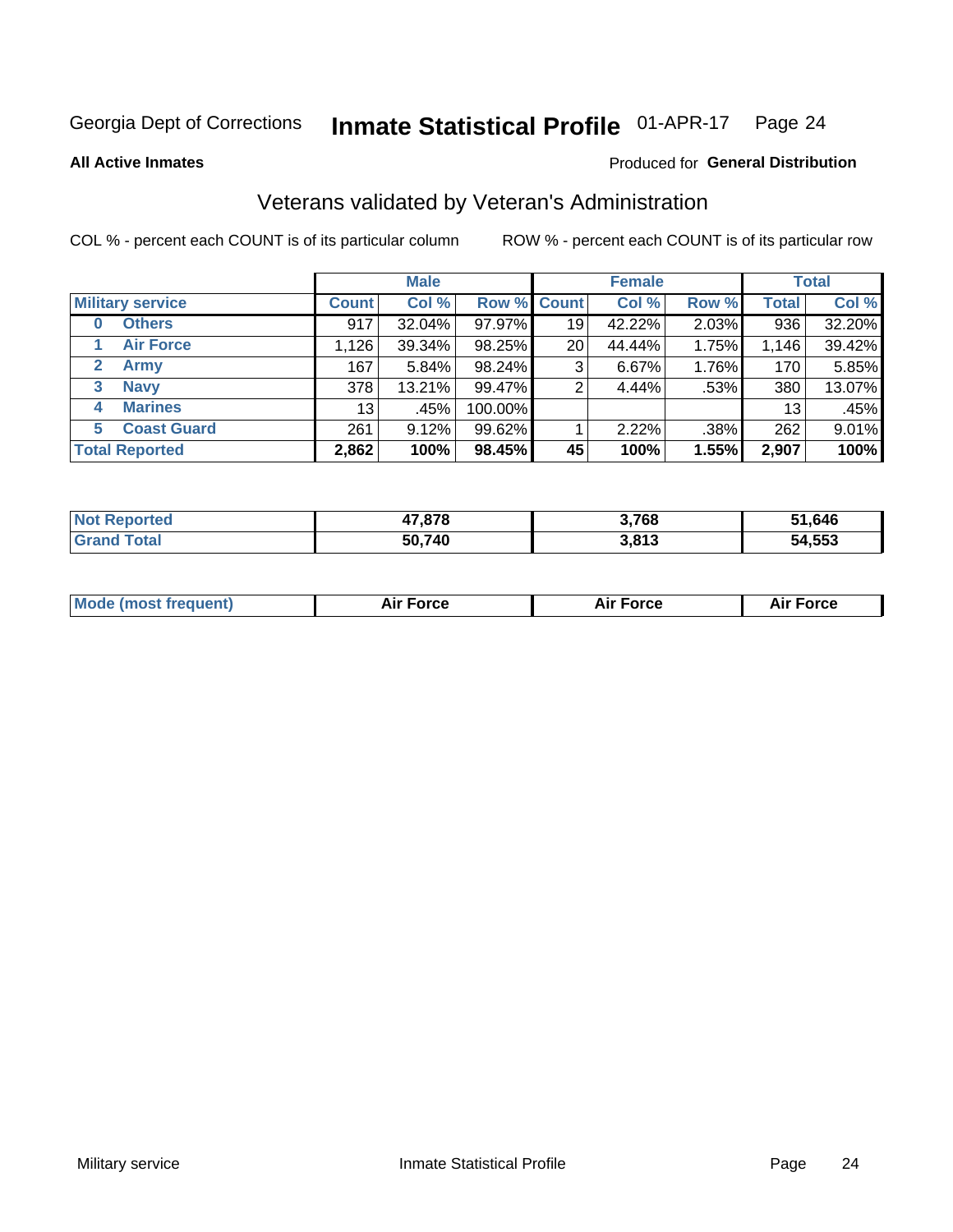#### Inmate Statistical Profile 01-APR-17 Page 25

**All Active Inmates** 

#### Produced for General Distribution

### Type of admission to prison

COL % - percent each COUNT is of its particular column

|    |                                  |              | <b>Male</b> |                    |     | <b>Female</b> |        |                | <b>Total</b> |
|----|----------------------------------|--------------|-------------|--------------------|-----|---------------|--------|----------------|--------------|
|    | <b>Type of Admission</b>         | <b>Count</b> | Col %       | <b>Row % Count</b> |     | Col %         | Row %  | <b>Total</b>   | Col %        |
| 16 | <b>Population Redistribution</b> | 8            | .02%        | 100.00%            |     |               |        | 8              | .01%         |
| 27 | <b>Boot Camp Plus</b>            |              | .01%        | 100.00%            |     |               |        |                | .01%         |
| 28 | <b>Initial Assignment</b>        | 14           | .03%        | 100.00%            |     |               |        | 14             | .03%         |
| 52 | <b>New Sentence</b>              | 41,145       | 81.12%      | 93.11% 3,045       |     | 79.86%        | 6.89%  | 44,190         | 81.03%       |
| 53 | <b>Probation Rev Partial</b>     | 2,019        | 3.98%       | 90.62%             | 209 | 5.48%         | 9.38%  | 2,228          | 4.09%        |
| 54 | <b>Probation Rev Remainder</b>   | 2,867        | 5.65%       | 89.99%             | 319 | 8.37%         | 10.01% | 3,186          | 5.84%        |
| 55 | <b>Parole Rev New Sentence</b>   | 2,679        | 5.28%       | 94.76%             | 148 | 3.88%         | 5.24%  | 2,827          | 5.18%        |
| 56 | <b>Parole Rev No New</b>         | 1,912        | 3.77%       | 95.41%             | 92  | 2.41%         | 4.59%  | 2,004          | 3.67%        |
|    | <b>Sentence</b>                  |              |             |                    |     |               |        |                |              |
| 57 | <b>Released In Error</b>         | 13           | .03%        | 100.00%            |     |               |        | 13             | .02%         |
| 65 | <b>Return Appeal/Bond</b>        | 2            | .01%        | 100.00%            |     |               |        | $\overline{2}$ | .01%         |
| 66 | <b>Prob Viol/Total Rev</b>       | 1            | .01%        | 100.00%            |     |               |        |                | .01%         |
| 67 | <b>Admit Fm Other Cust</b>       | 6            | .01%        | 100.00%            |     |               |        | 6              | .01%         |
| 69 | <b>New Sent/Par Rev Pnd</b>      | 4            | .01%        | 100.00%            |     |               |        | 4              | .01%         |
| 70 | <b>Life W/O Parole</b>           | 14           | .03%        | 100.00%            |     |               |        | 14             | .03%         |
| 72 | <b>Par Rev/Rsn Unknown</b>       | 28           | .06%        | 100.00%            |     |               |        | 28             | .05%         |
| 74 | <b>Pb Parole Rescinded</b>       |              | .01%        | 100.00%            |     |               |        |                | .01%         |
| 76 | <b>Par Rev/Revoc Center</b>      | 1            | .01%        | 100.00%            |     |               |        |                | .01%         |
| 82 | <b>Unknown</b>                   | 9            | .02%        | 100.00%            |     |               |        | 9              | .02%         |
|    | <b>Total Reported</b>            | 50,724       | 100%        | 93.01% 3,813       |     | 100%          | 6.99%  | 54,537         | 100%         |

| rteo<br>N.  |        |                 | 1 U    |
|-------------|--------|-----------------|--------|
| $C = 4 - 7$ | 50.740 | 2042<br>J.U I J | 54,553 |

| Mode (most frequent) | <b>New Sentence</b> | <b>New Sentence</b> | <b>New Sentence</b> |
|----------------------|---------------------|---------------------|---------------------|
|                      |                     |                     |                     |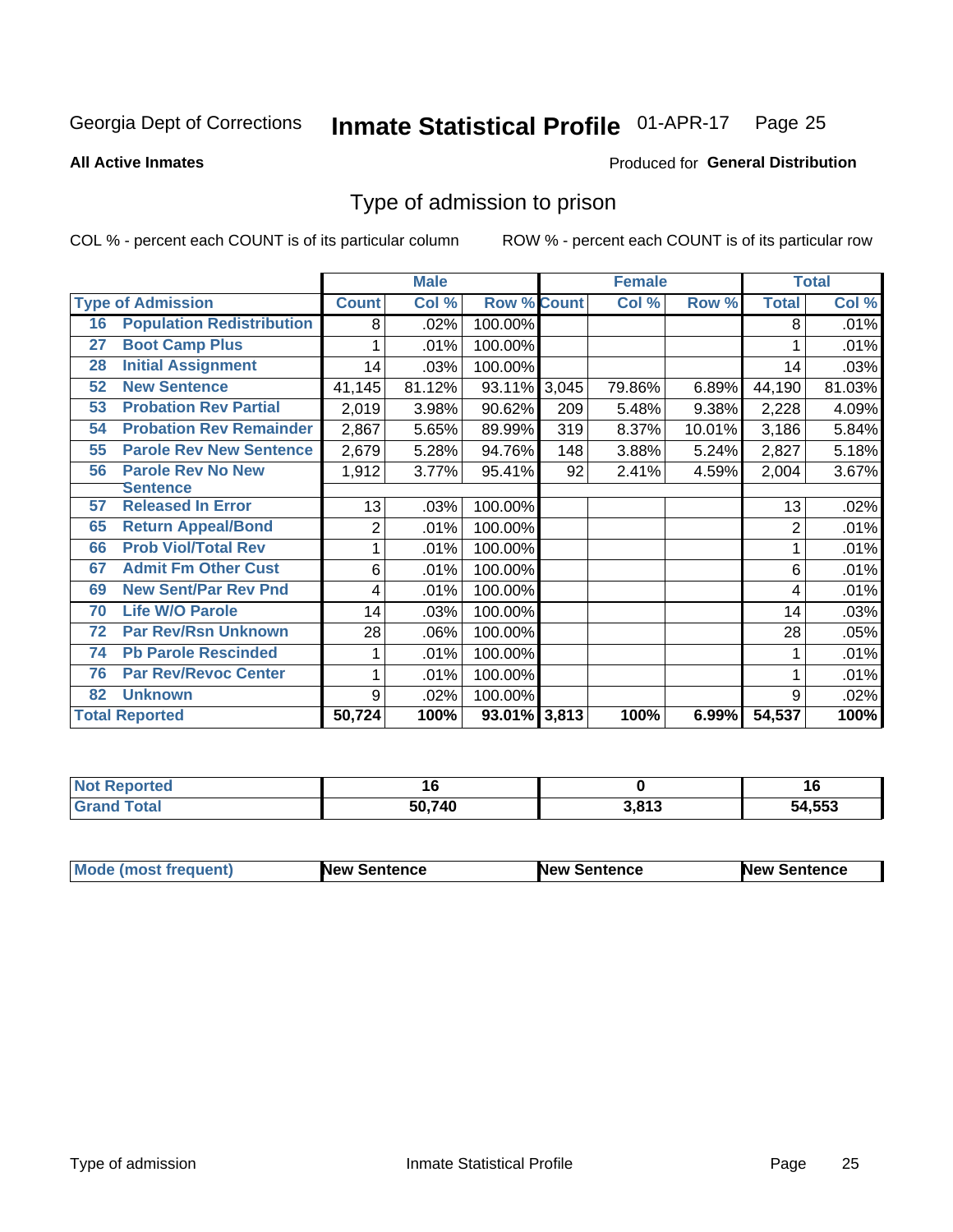## Inmate Statistical Profile 01-APR-17 Page 26

**All Active Inmates** 

#### Produced for General Distribution

### Current / last supervision level

COL % - percent each COUNT is of its particular column

|                        |              | <b>Male</b> |                    |       | <b>Female</b> |          |        | <b>Total</b> |
|------------------------|--------------|-------------|--------------------|-------|---------------|----------|--------|--------------|
| <b>Security Status</b> | <b>Count</b> | Col %       | <b>Row % Count</b> |       | Col %         | Row %    | Total  | Col %        |
| 3 Minimum              | 4.348        | $8.57\%$    | 73.67%             | 1,554 | 40.77%        | 26.33%   | 5,902  | 10.82%       |
| 4 Medium               | 36.986       | 72.91%      | 94.73%             | 2,057 | 53.96%        | $5.27\%$ | 39,043 | 71.59%       |
| 5 Close                | 9,393        | 18.52%      | $97.90\%$          | 201   | 5.27%         | $2.10\%$ | 9,594  | 17.59%       |
| <b>Total Reported</b>  | 50,727       | 100%        | 93.01%             | 3,812 | 100%          | $6.99\%$ | 54,539 | 100%         |

| <b>Still being diagnosed</b> |        |       |        |
|------------------------------|--------|-------|--------|
| <b>Not Reported</b>          |        |       | 14     |
| <b>Grand Total</b>           | 50,740 | 3,813 | 54,553 |

| M | . | -- |
|---|---|----|
|   |   |    |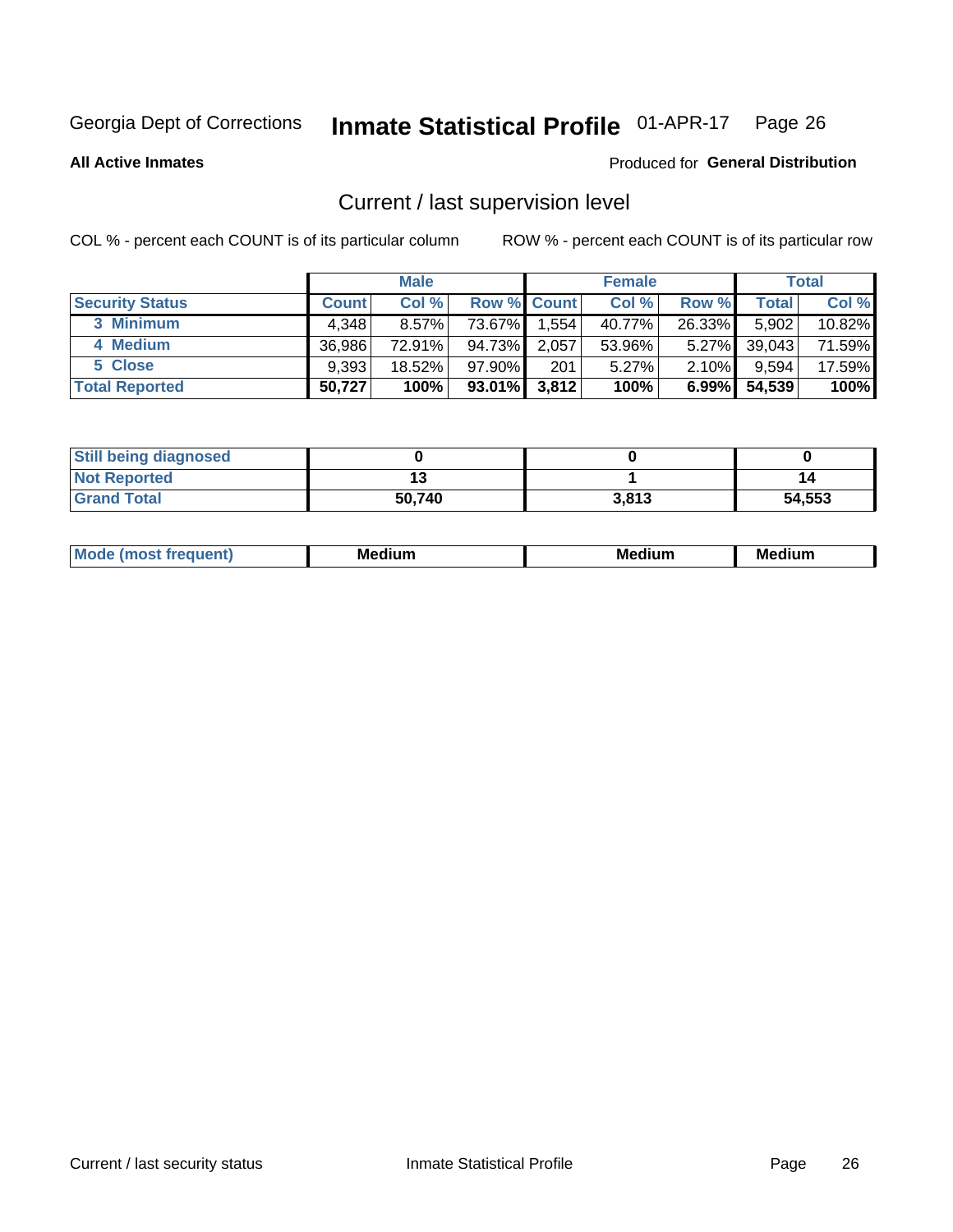#### Inmate Statistical Profile 01-APR-17 Page 27

**All Active Inmates** 

#### Produced for General Distribution

### Current / last type of institution

COL % - percent each COUNT is of its particular column

|                                   |                | <b>Male</b> |             |       | <b>Female</b> |          |              | <b>Total</b> |
|-----------------------------------|----------------|-------------|-------------|-------|---------------|----------|--------------|--------------|
| <b>Type of Institution</b>        | <b>Count</b>   | Col %       | Row % Count |       | Col %         | Row %    | <b>Total</b> | Col %        |
| <b>County Ci</b>                  | 5,128          | 10.15%      | 99.98%      |       | .03%          | .02%     | 5,129        | 9.44%        |
| <b>Probation Detention Center</b> |                | $.01\%$     | 100.00%     |       |               |          |              | .01%         |
| <b>State Prison</b>               | 35,230         | 69.76%      | 90.79%      | 3,574 | 93.73%        | 9.21%    | 38,804       | 71.44%       |
| <b>Transitional Center</b>        | 2,122          | 4.20%       | 89.95%      | 237   | 6.22%         | 10.05%   | 2,359        | 4.34%        |
| <b>Private Prison</b>             | 8,010          | 15.86%      | 100.00%     |       |               |          | 8,010        | 14.75%       |
| <b>County Jail</b>                | 9 <sub>1</sub> | .02%        | 100.00%     |       |               |          | 9            | .02%         |
| <b>Rsat - Center</b>              |                | $.01\%$     | 100.00%     |       |               |          |              | .01%         |
| <b>State Hospital</b>             | 3              | $.01\%$     | 75.00%      |       | .03%          | 25.00%   | 4            | .01%         |
| <b>Total Reported</b>             | 50,504         | 100%        | 92.98%      | 3,813 | 100%          | $7.02\%$ | 54,317       | 100%         |

| <b>Not Reported</b> |        |       |        |
|---------------------|--------|-------|--------|
| <b>Grand Total</b>  | 50,504 | 3,813 | 54,317 |

| Mode (most frequent) | <b>State Prison</b> | <b>State Prison</b> | <b>State Prisonl</b> |
|----------------------|---------------------|---------------------|----------------------|
|                      |                     |                     |                      |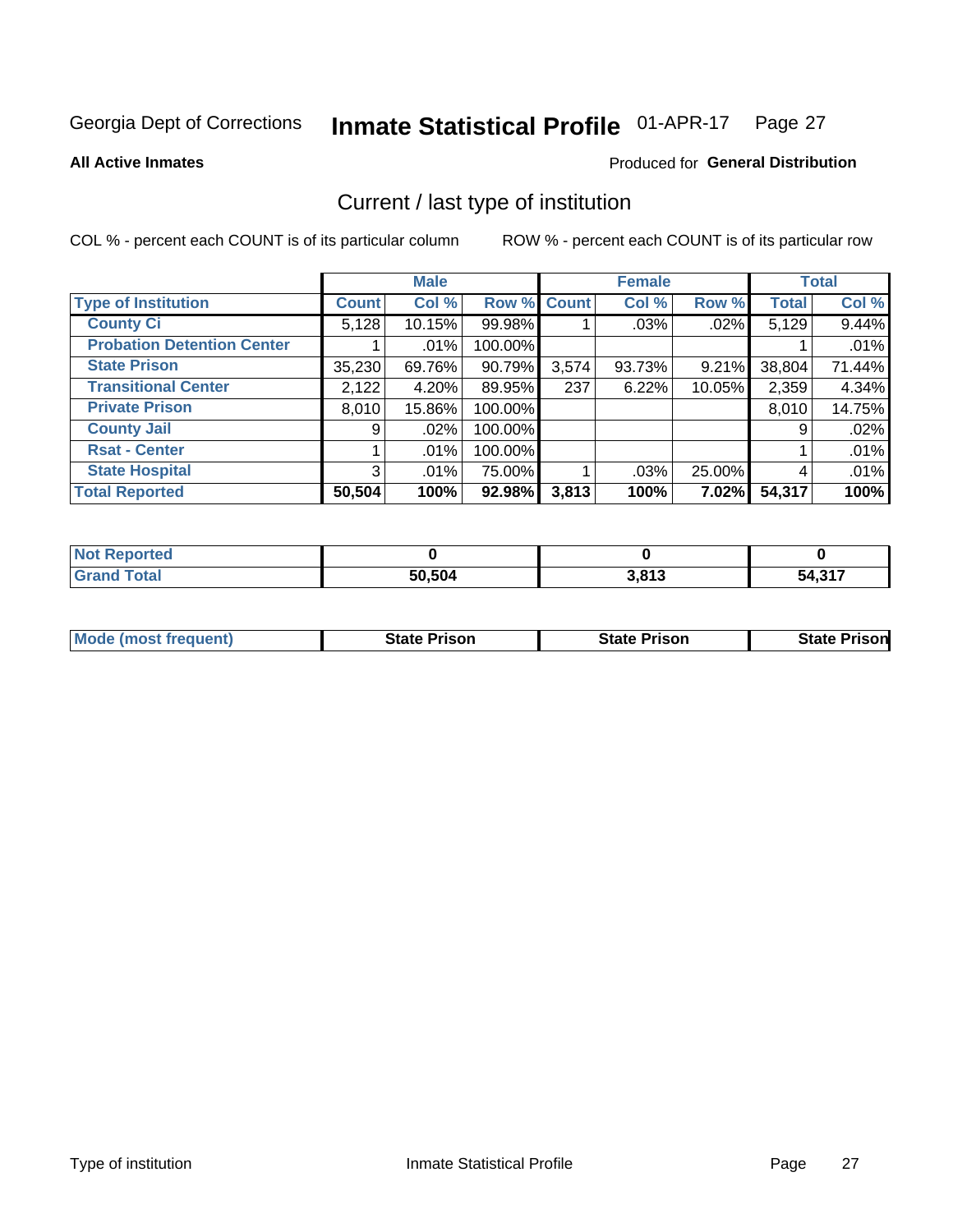#### Inmate Statistical Profile 01-APR-17 Page 28

**All Active Inmates** 

#### Produced for General Distribution

### Institution type - transitional centers

COL % - percent each COUNT is of its particular column

|                                          |              | <b>Male</b> |         |              | <b>Female</b> |         |              | <b>Total</b> |
|------------------------------------------|--------------|-------------|---------|--------------|---------------|---------|--------------|--------------|
| <b>Institution Type - Trans. Centers</b> | <b>Count</b> | Col %       | Row %   | <b>Count</b> | Col %         | Row %   | <b>Total</b> | Col %        |
| <b>Albany Tc</b>                         | 149          | 6.45%       | 100.00% |              |               |         | 149          | 5.61%        |
| <b>Arrendale State Prison</b>            |              |             |         | 109          | 31.50%        | 100.00% | 109          | 4.10%        |
| <b>Atlanta Tc</b>                        | 278          | 12.03%      | 100.00% |              |               |         | 278          | 10.46%       |
| <b>Augusta Tc</b>                        | 229          | 9.91%       | 100.00% |              |               |         | 229          | 8.62%        |
| <b>Charles D. Hudson Tc</b>              | 155          | 6.71%       | 100.00% |              |               |         | 155          | 5.83%        |
| <b>Clayton Tc</b>                        | 381          | 16.49%      | 100.00% |              |               |         | 381          | 14.34%       |
| <b>Coastal Tc</b>                        | 265          | 11.47%      | 100.00% |              |               |         | 265          | 9.97%        |
| <b>Columbus Tc</b>                       | 134          | 5.80%       | 100.00% |              |               |         | 134          | 5.04%        |
| <b>Macon Tc</b>                          | 156          | 6.75%       | 100.00% |              |               |         | 156          | 5.87%        |
| <b>Macon Womens Tc</b>                   |              |             |         | 2            | .58%          | 100.00% | 2            | .08%         |
| <b>Metro Tc</b>                          |              |             |         | 235          | 67.92%        | 100.00% | 235          | 8.84%        |
| <b>Phillips State Prison</b>             | 189          | 8.18%       | 100.00% |              |               |         | 189          | 7.11%        |
| <b>Savannah Mens Tc</b>                  |              | .04%        | 100.00% |              |               |         |              | .04%         |
| <b>Smith Tc</b>                          | 210          | 9.09%       | 100.00% |              |               |         | 210          | 7.90%        |
| <b>Valdosta Tc</b>                       | 164          | 7.10%       | 100.00% |              |               |         | 164          | 6.17%        |
| <b>Total Reported</b>                    | 2,311        | 100%        | 86.98%  | 346          | 100%          | 13.02%  | 2,657        | 100%         |

| τeα             |                  |      |              |
|-----------------|------------------|------|--------------|
| $\sim$ . $\sim$ | 0.244<br>4,0 L L | 21 G | <b>2 CET</b> |

| Mode (most frequent) | <b>Clayton Tc</b> | Metro Tc | <b>Clayton Tc</b> |
|----------------------|-------------------|----------|-------------------|
|                      |                   |          |                   |
|                      |                   |          |                   |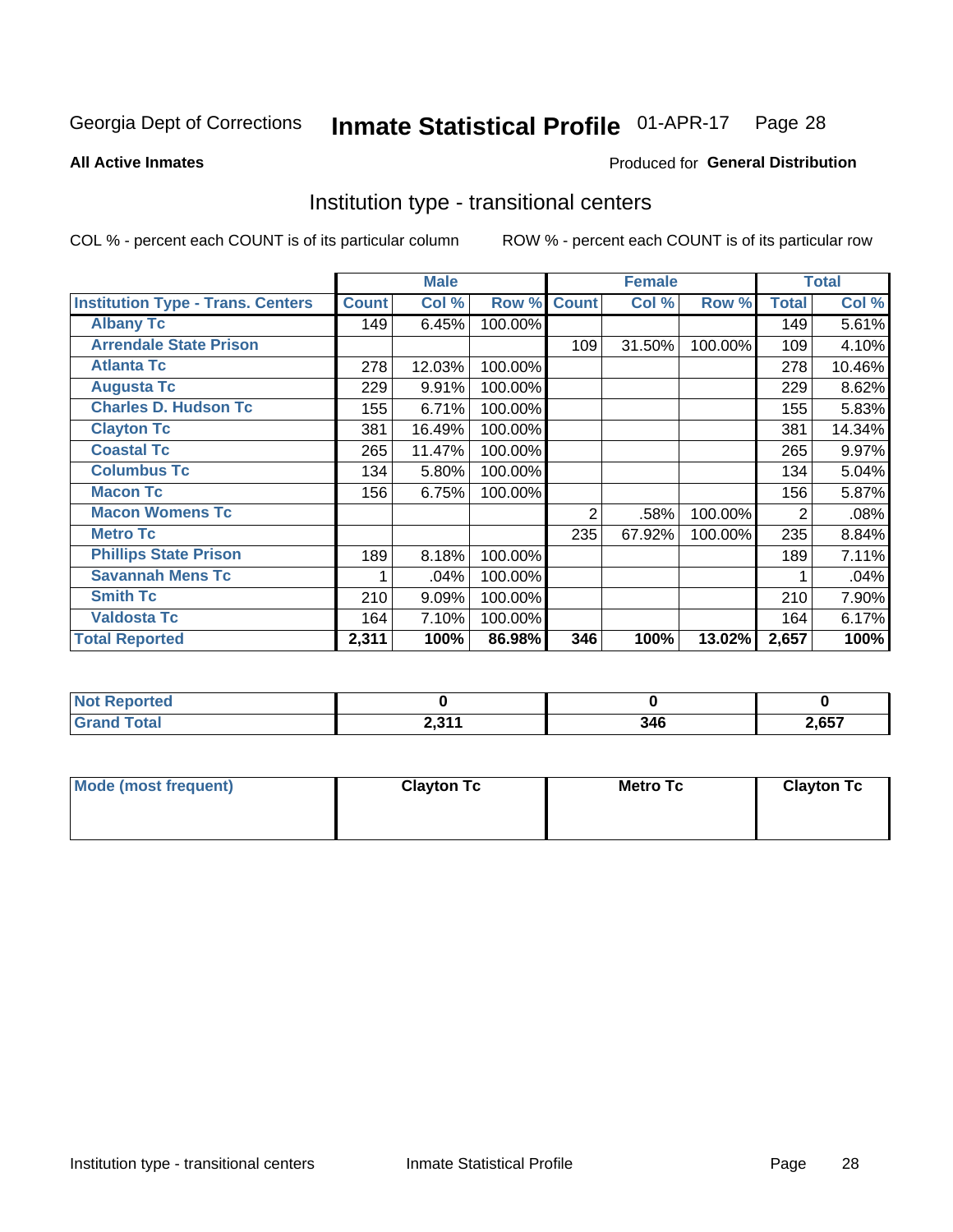## Inmate Statistical Profile 01-APR-17 Page 29

#### **All Active Inmates**

#### **Produced for General Distribution**

#### Institution type - county prisons

COL % - percent each COUNT is of its particular column

|                                          |                | <b>Male</b> |         |              | <b>Female</b> |       |                | <b>Total</b> |
|------------------------------------------|----------------|-------------|---------|--------------|---------------|-------|----------------|--------------|
| <b>Institution Type - County Prisons</b> | <b>Count</b>   | Col %       | Row %   | <b>Count</b> | Col %         | Row % | <b>Total</b>   | Col %        |
| <b>Baldwin County Ci</b>                 | $\mathbf{1}$   | .02%        | 100.00% |              |               |       | $\mathbf 1$    | .02%         |
| <b>Bulloch County Ci</b>                 | 155            | 3.02%       | 100.00% |              |               |       | 155            | 3.02%        |
| <b>Carroll County Ci</b>                 | 249            | 4.86%       | 100.00% |              |               |       | 249            | 4.85%        |
| <b>Clarke County Ci</b>                  | 111            | 2.16%       | 100.00% |              |               |       | 111            | 2.16%        |
| <b>Clayton County Ci</b>                 | 234            | 4.56%       | 100.00% |              |               |       | 234            | 4.56%        |
| <b>Colquitt County Ci</b>                | 185            | 3.61%       | 100.00% |              |               |       | 185            | 3.61%        |
| <b>Coweta County Ci</b>                  | 225            | 4.39%       | 100.00% |              |               |       | 225            | 4.39%        |
| <b>Decatur County Ci</b>                 | 154            | 3.00%       | 100.00% |              |               |       | 154            | 3.00%        |
| <b>Dougherty County Ci</b>               | 1              | .02%        | 100.00% |              |               |       | 1              | .02%         |
| <b>Effingham County Ci</b>               | 199            | 3.88%       | 100.00% |              |               |       | 199            | 3.88%        |
| <b>Floyd County Ci</b>                   | 425            | 8.29%       | 100.00% |              |               |       | 425            | 8.29%        |
| <b>Fulton County Ci</b>                  | 8              | .16%        | 100.00% |              |               |       | $\,8\,$        | .16%         |
| <b>Gilmer County Ci</b>                  | $\mathbf{3}$   | .06%        | 100.00% |              |               |       | 3              | .06%         |
| <b>Grady County Ci</b>                   | $\overline{c}$ | .04%        | 100.00% |              |               |       | $\overline{2}$ | .04%         |
| <b>Gwinnett County Ci</b>                | 153            | 2.98%       | 100.00% |              |               |       | 153            | 2.98%        |
| <b>Hall County Ci</b>                    | 188            | 3.67%       | 100.00% |              |               |       | 188            | 3.67%        |
| <b>Hancock County Ci</b>                 | 1              | .02%        | 100.00% |              |               |       | 1              | .02%         |
| <b>Harris County Ci</b>                  | 148            | 2.89%       | 100.00% |              |               |       | 148            | 2.89%        |
| <b>Hart County Ci</b>                    | 5              | .10%        | 100.00% |              |               |       | 5              | .10%         |
| <b>Jackson County Ci</b>                 | 149            | 2.91%       | 100.00% |              |               |       | 149            | 2.91%        |
| <b>Jefferson County Ci</b>               | 143            | 2.79%       | 100.00% |              |               |       | 143            | 2.79%        |
| <b>Meriwether County Ci</b>              | 3              | .06%        | 100.00% |              |               |       | 3              | .06%         |
| <b>Miller County Ci</b>                  | 1              | .02%        | 100.00% |              |               |       | 1              | .02%         |
| <b>Mitchell County Ci</b>                | 137            | 2.67%       | 100.00% |              |               |       | 137            | 2.67%        |
| <b>Morgan County Ci</b>                  | 1              | .02%        | 100.00% |              |               |       | 1              | .02%         |
| <b>Muscogee County Ci</b>                | 527            | 10.28%      | 100.00% |              |               |       | 527            | 10.27%       |
| <b>Richmond County Ci</b>                | 238            | 4.64%       | 100.00% |              |               |       | 238            | 4.64%        |
| <b>Screven County Ci</b>                 | 145            | 2.83%       | 100.00% |              |               |       | 145            | 2.83%        |
| <b>Spalding County Ci</b>                | 374            | 7.29%       | 100.00% |              |               |       | 374            | 7.29%        |
| <b>Stewart County Ci</b>                 | $\overline{2}$ | .04%        | 100.00% |              |               |       | $\overline{2}$ | .04%         |
| <b>Sumter County Ci</b>                  | 350            | 6.83%       | 100.00% |              |               |       | 350            | 6.82%        |
| <b>Terrell County Ci</b>                 | 142            | 2.77%       | 100.00% |              |               |       | 142            | 2.77%        |
| <b>Thomas County Ci</b>                  | 180            | 3.51%       | 100.00% |              |               |       | 180            | 3.51%        |
| <b>Tift County Ci</b>                    | 3              | .06%        | 100.00% |              |               |       | 3              | .06%         |
| <b>Troup County Ci</b>                   | 277            | 5.40%       | 100.00% |              |               |       | 277            | 5.40%        |
| <b>Upson County Ci</b>                   | 1              | .02%        | 100.00% |              |               |       | 1              | .02%         |
| <b>Walker County Ci</b>                  | $\mathbf{3}$   | .06%        | 100.00% |              |               |       | 3              | .06%         |
| <b>Walton County Ci</b>                  | 3              | .06%        | 100.00% |              |               |       | 3              | .06%         |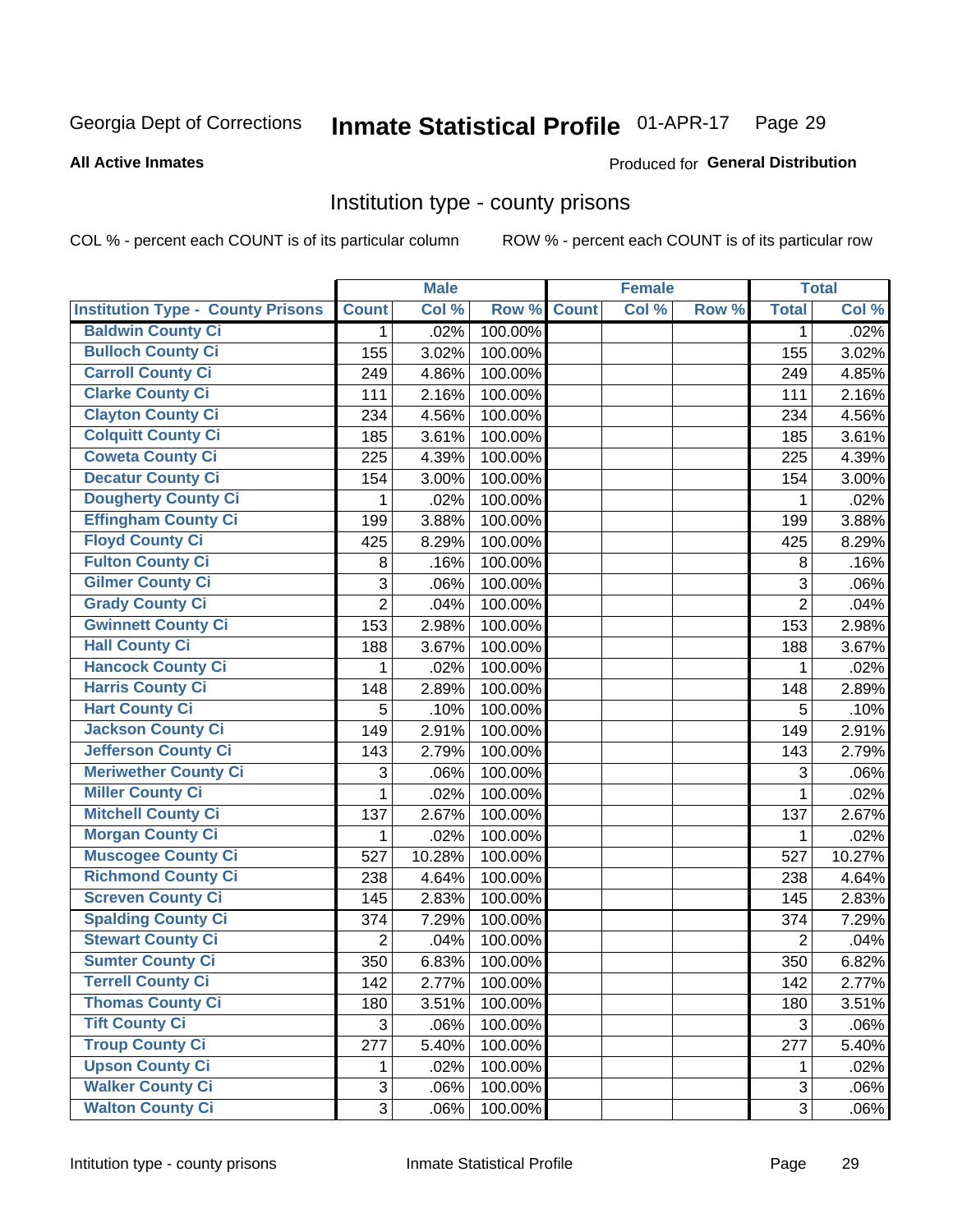## Inmate Statistical Profile 01-APR-17 Page 30

**All Active Inmates** 

#### Produced for General Distribution

#### Institution type - county prisons

COL % - percent each COUNT is of its particular column

|                                          |              | <b>Male</b> |                    | <b>Female</b> |         |       | <b>Total</b> |
|------------------------------------------|--------------|-------------|--------------------|---------------|---------|-------|--------------|
| <b>Institution Type - County Prisons</b> | <b>Count</b> | Col%        | <b>Row % Count</b> | Col%          | Row %   | Total | Col %        |
| <b>Wilkes County Ci</b>                  |              | .02%        | 100.00%            |               |         |       | $.02\%$      |
| <b>Womens Ci</b>                         |              |             |                    | 100.00%       | 100.00% |       | .02%         |
| <b>Worth County Ci</b>                   |              | $.02\%$     | 100.00%            |               |         |       | $.02\%$      |
| <b>Total Reported</b>                    | 5,128        | 100%        | $99.98\%$          | 100%          | $.02\%$ | 5,129 | 100%         |

| - 191<br>τeα                |       |       |
|-----------------------------|-------|-------|
| $\sim$ $\sim$ $\sim$ $\sim$ | 5,128 | 5,129 |

| Mode (most frequent) | <b>Muscogee County Ci</b> | <b>Womens Ci</b> Muscogee County |
|----------------------|---------------------------|----------------------------------|
|----------------------|---------------------------|----------------------------------|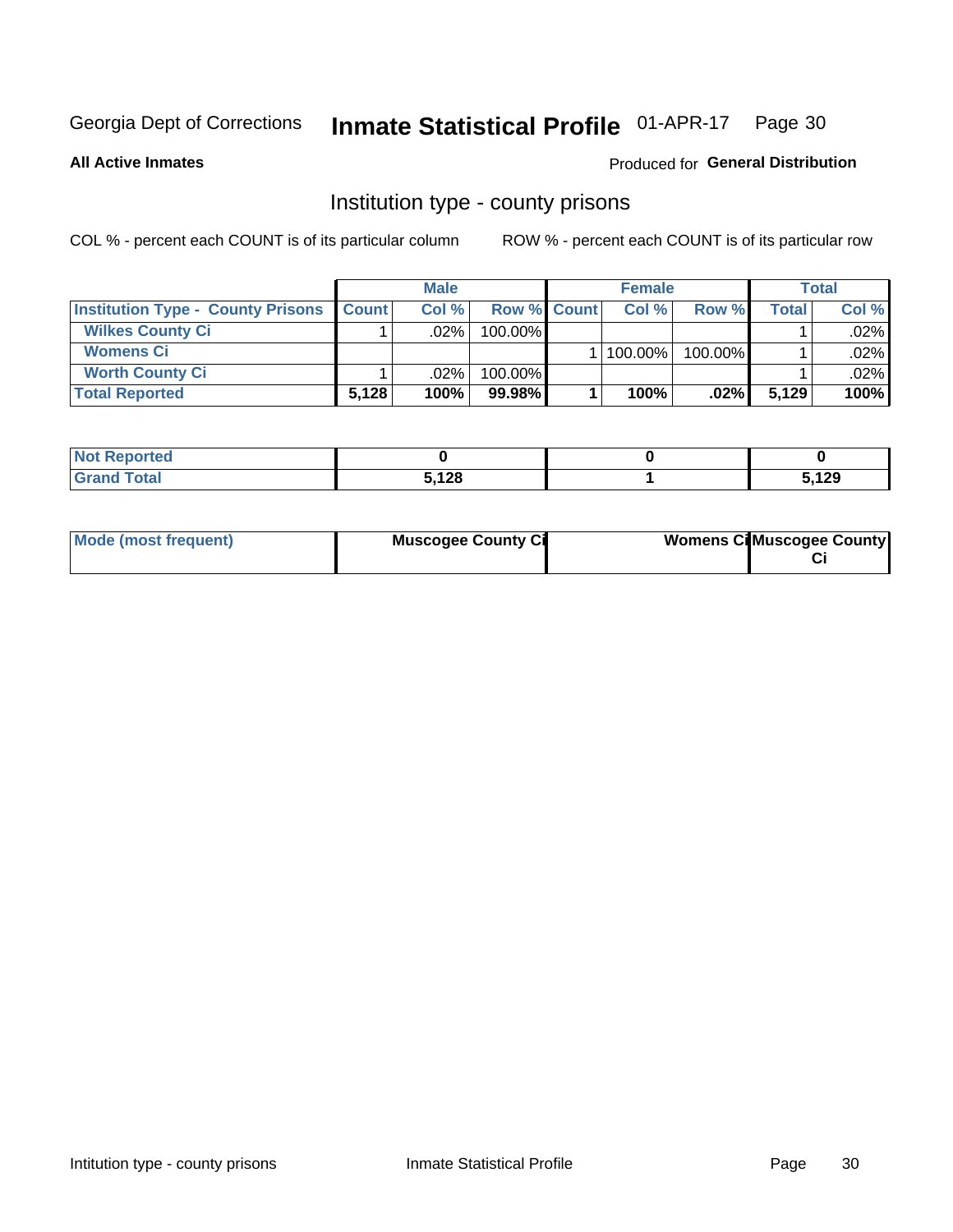#### Inmate Statistical Profile 01-APR-17 Page 31

#### **All Active Inmates**

#### Produced for General Distribution

#### Institution type - state prisons

COL % - percent each COUNT is of its particular column

|                                         |                | <b>Male</b> |         |                | <b>Female</b> |         | <b>Total</b> |       |
|-----------------------------------------|----------------|-------------|---------|----------------|---------------|---------|--------------|-------|
| <b>Institution Type - State Prisons</b> | <b>Count</b>   | Col %       | Row %   | <b>Count</b>   | Col %         | Row %   | <b>Total</b> | Col % |
| <b>Arrendale State Prison</b>           |                |             |         | 1,575          | 44.07%        | 100.00% | 1,575        | 4.06% |
| <b>Augusta State Med. Prison</b>        | 1,220          | 3.46%       | 99.92%  | 1              | .03%          | .08%    | 1,221        | 3.15% |
| <b>Autry State Prison</b>               | 1,715          | 4.87%       | 100.00% |                |               |         | 1,715        | 4.42% |
| <b>Baldwin State Prison</b>             | 931            | 2.64%       | 100.00% |                |               |         | 931          | 2.40% |
| <b>Burruss Correctional Training</b>    | 768            | 2.18%       | 100.00% |                |               |         | 768          | 1.98% |
| <b>Ctr</b>                              |                |             |         |                |               |         |              |       |
| <b>Calhoun State Prison</b>             | 1,642          | 4.66%       | 100.00% |                |               |         | 1,642        | 4.23% |
| <b>Central State Prison</b>             | 1,112          | 3.16%       | 100.00% |                |               |         | 1,112        | 2.87% |
| <b>Chatham State Prison</b>             | 6              | .02%        | 100.00% |                |               |         | 6            | .02%  |
| <b>Coastal State Prison</b>             | 1,392          | 3.95%       | 100.00% |                |               |         | 1,392        | 3.59% |
| <b>Dodge State Prison</b>               | 1,235          | 3.51%       | 100.00% |                |               |         | 1,235        | 3.18% |
| <b>Dooly State Prison</b>               | 1,572          | 4.46%       | 100.00% |                |               |         | 1,572        | 4.05% |
| <b>Emanuel Women'S Facility</b>         |                |             |         | 388            | 10.86%        | 100.00% | 388          | 1.00% |
| <b>Ga Diag Class Prison</b>             | 3,218          | 9.13%       | 99.94%  | $\overline{2}$ | .06%          | .06%    | 3,220        | 8.30% |
| <b>Ga State Prison</b>                  | 1,440          | 4.09%       | 100.00% |                |               |         | 1,440        | 3.71% |
| <b>Hancock State Prison</b>             | 1,183          | 3.36%       | 100.00% |                |               |         | 1,183        | 3.05% |
| <b>Hays State Prison</b>                | 1,084          | 3.08%       | 100.00% |                |               |         | 1,084        | 2.79% |
| <b>Helms Facility</b>                   | 14             | .04%        | 50.00%  | 14             | .39%          | 50.00%  | 28           | .07%  |
| <b>Johnson State Prison</b>             | 1,562          | 4.43%       | 100.00% |                |               |         | 1,562        | 4.03% |
| <b>Lee State Prison</b>                 | 748            | 2.12%       | 100.00% |                |               |         | 748          | 1.93% |
| <b>Long Unit</b>                        | 213            | .60%        | 100.00% |                |               |         | 213          | .55%  |
| <b>Lowndes Unit</b>                     | 5              | .01%        | 100.00% |                |               |         | 5            | .01%  |
| <b>Macon State Prison</b>               | 1,727          | 4.90%       | 100.00% |                |               |         | 1,727        | 4.45% |
| <b>Metro State Prison (W)</b>           |                |             |         | 1              | .03%          | 100.00% | 1            | .01%  |
| <b>Montgomery State Prison</b>          | 414            | 1.18%       | 100.00% |                |               |         | 414          | 1.07% |
| <b>Phillips State Prison</b>            | 1,036          | 2.94%       | 100.00% |                |               |         | 1,036        | 2.67% |
| <b>Pulaski State Prison</b>             |                |             |         | 1,162          | 32.51%        | 100.00% | 1,162        | 2.99% |
| <b>Putnam State Prison</b>              | $\overline{2}$ | .01%        | 100.00% |                |               |         | 2            | .01%  |
| <b>Rivers State Prison</b>              | $\mathbf{1}$   | .01%        | 100.00% |                |               |         | 1            | .01%  |
| <b>Rogers State Prison</b>              | 1,394          | 3.96%       | 100.00% |                |               |         | 1,394        | 3.59% |
| <b>Rutledge State Prison</b>            | 616            | 1.75%       | 100.00% |                |               |         | 616          | 1.59% |
| <b>Smith State Prison</b>               | 1,533          | 4.35%       | 100.00% |                |               |         | 1,533        | 3.95% |
| <b>Telfair State Prison</b>             | 1,396          | 3.96%       | 100.00% |                |               |         | 1,396        | 3.60% |
| <b>Valdosta State Prison</b>            | 1,038          | 2.95%       | 100.00% |                |               |         | 1,038        | 2.67% |
| <b>Walker State Prison</b>              | 411            | 1.17%       | 100.00% |                |               |         | 411          | 1.06% |
| <b>Ware State Prison</b>                | 1,545          | 4.39%       | 100.00% |                |               |         | 1,545        | 3.98% |
| <b>Washington State Prison</b>          | 1,234          | 3.50%       | 100.00% |                |               |         | 1,234        | 3.18% |
| <b>Wayne State Prison</b>               | 1              | .01%        | 100.00% |                |               |         | 1            | .01%  |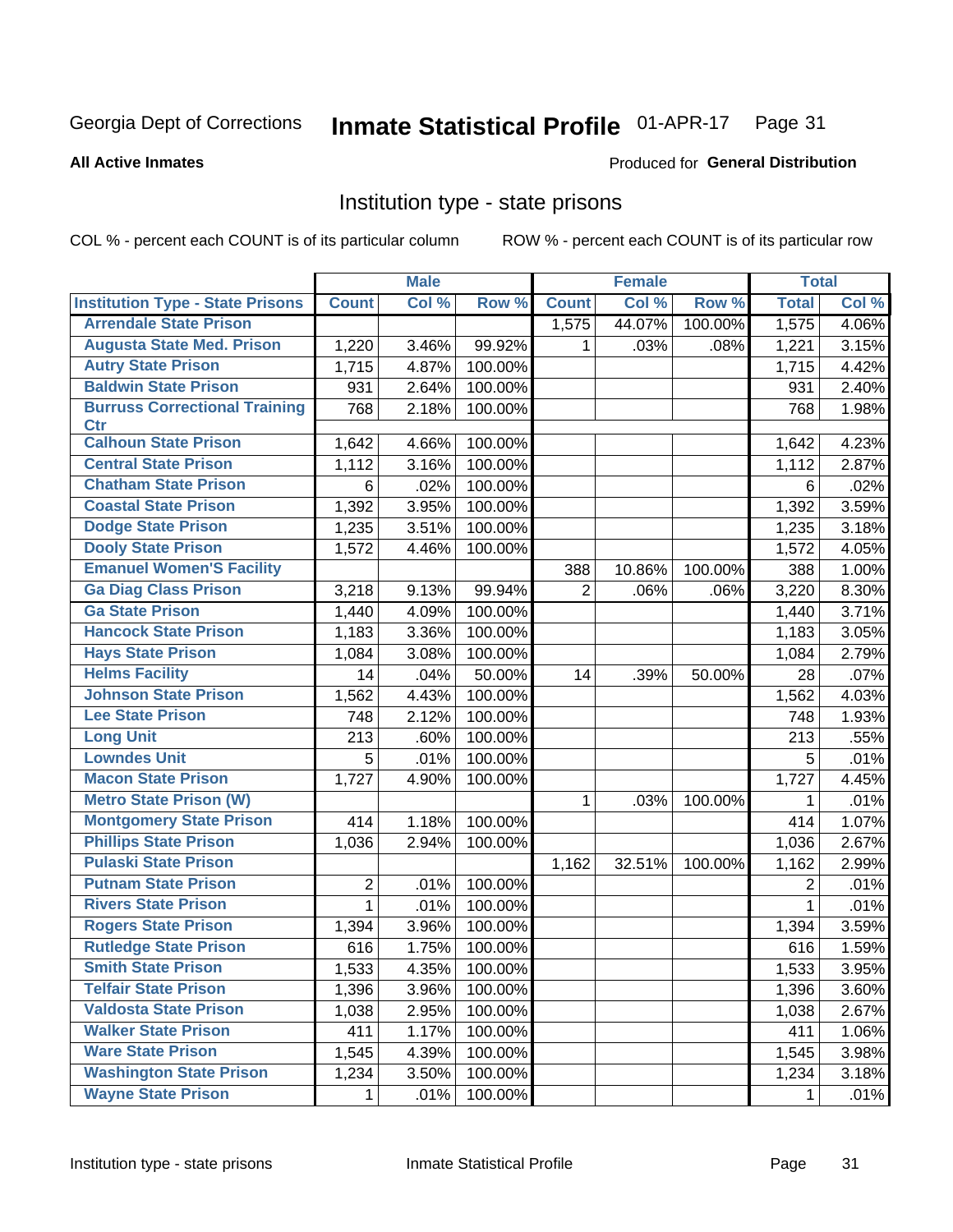#### Inmate Statistical Profile 01-APR-17 Page 32

**All Active Inmates** 

Produced for General Distribution

### Institution type - state prisons

COL % - percent each COUNT is of its particular column

|                                         |              | <b>Male</b>                 |         |              | <b>Female</b>                 |         | <b>Total</b>                   |        |
|-----------------------------------------|--------------|-----------------------------|---------|--------------|-------------------------------|---------|--------------------------------|--------|
| <b>Institution Type - State Prisons</b> | <b>Count</b> | Col %                       | Row %   | <b>Count</b> | Col %                         | Row %   | <b>Total</b>                   | Col %  |
| <b>Whitworth Women'S Facility</b>       |              |                             |         | 431          | $12.06\%$                     | 100.00% | 431                            | 1.11%  |
| <b>Wilcox State Prison</b>              | 1,822        | 5.17%                       | 100.00% |              |                               |         | 1,822                          | 4.70%  |
| <b>Total Reported</b>                   | 35,230       | 100%                        | 90.79%  | 3,574        | 100%                          | 9.21%   | 38,804                         | 100%   |
|                                         |              |                             |         |              |                               |         |                                |        |
| <b>Not Reported</b>                     |              | 0                           |         |              | 0                             |         | 0                              |        |
| <b>Grand Total</b>                      |              | 35,230                      |         |              | 3,574                         |         |                                | 38,804 |
| <b>Mode (most frequent)</b>             |              | <b>Ga Diag Class Prison</b> |         |              | <b>Arrendale State Prison</b> |         | <b>Ga Diag Class</b><br>Prison |        |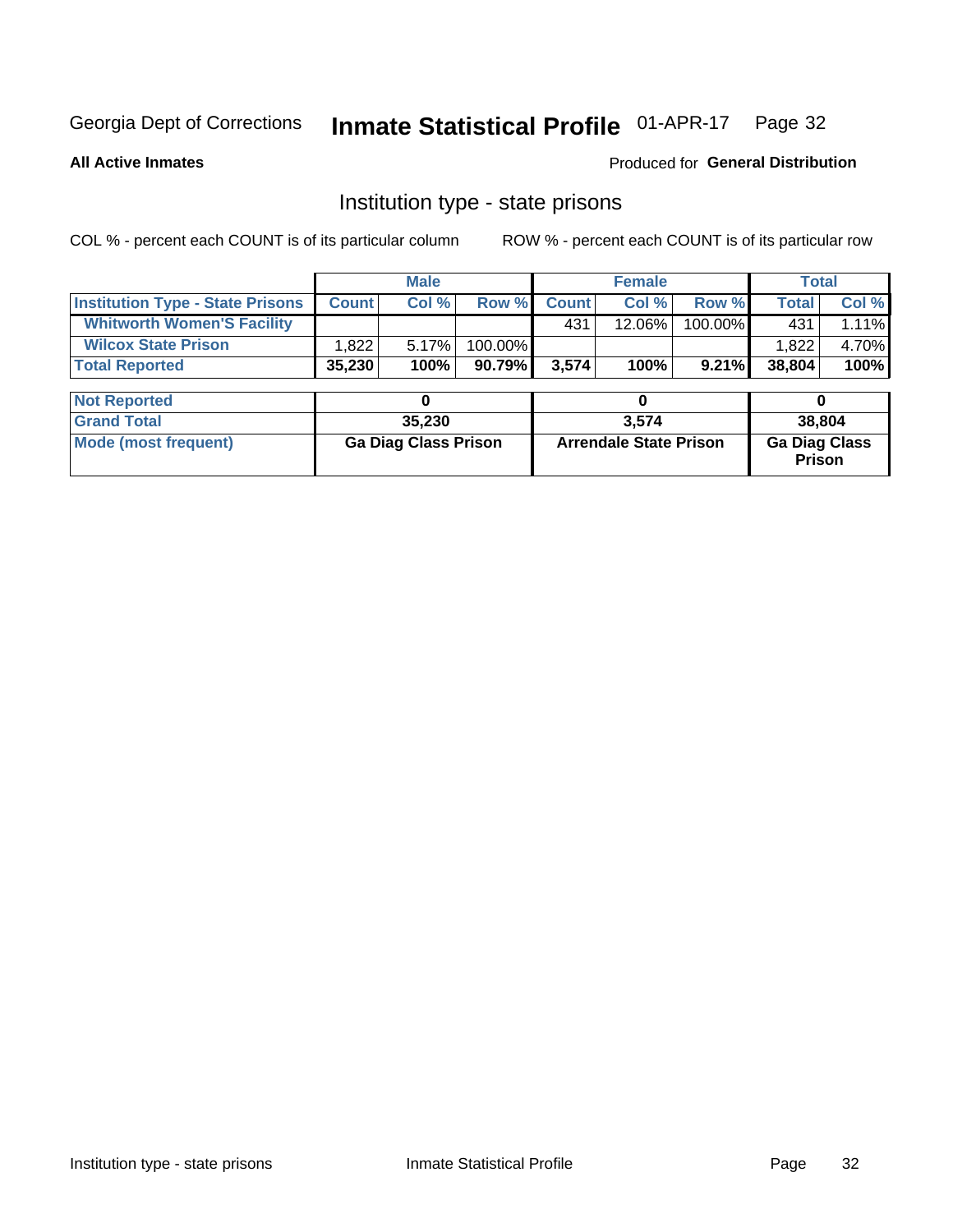## Inmate Statistical Profile 01-APR-17 Page 33

**All Active Inmates** 

#### Produced for General Distribution

### Institution type - private prisons

COL % - percent each COUNT is of its particular column

|                                           |                   | <b>Male</b> |                    | <b>Female</b> |       |       | <b>Total</b> |
|-------------------------------------------|-------------------|-------------|--------------------|---------------|-------|-------|--------------|
| <b>Institution Type - Private Prisons</b> | <b>Count</b>      | Col %       | <b>Row % Count</b> | Col %         | Row % | Total | Col %        |
| <b>Coffee Corr Facility</b>               | 2.662             | 33.23%      | 100.00%            |               |       | 2,662 | 33.23%       |
| <b>Jenkins Corr Facility</b>              | $.155$ $^{\circ}$ | 14.42%      | 100.00%            |               |       | 1,155 | 14.42%       |
| <b>Riverbend Corr Facility</b>            | 1.524             | 19.03%      | 100.00%            |               |       | 1,524 | 19.03%       |
| <b>Wheeler Corr Facility</b>              | 2.669             | 33.32%      | 100.00%            |               |       | 2,669 | 33.32%       |
| <b>Total Reported</b>                     | 8,010             | 100%        | $100\%$            |               | %     | 8,010 | 100%         |

| 'Noi<br><b>Reported</b> |       |       |
|-------------------------|-------|-------|
| <b>otal</b>             | 8,010 | 8,010 |

| <b>Mode (most frequent)</b> | <b>Wheeler Corr Facility</b> | <b>Null</b> | <b>Wheeler Corr</b><br><b>Facility</b> |
|-----------------------------|------------------------------|-------------|----------------------------------------|
|-----------------------------|------------------------------|-------------|----------------------------------------|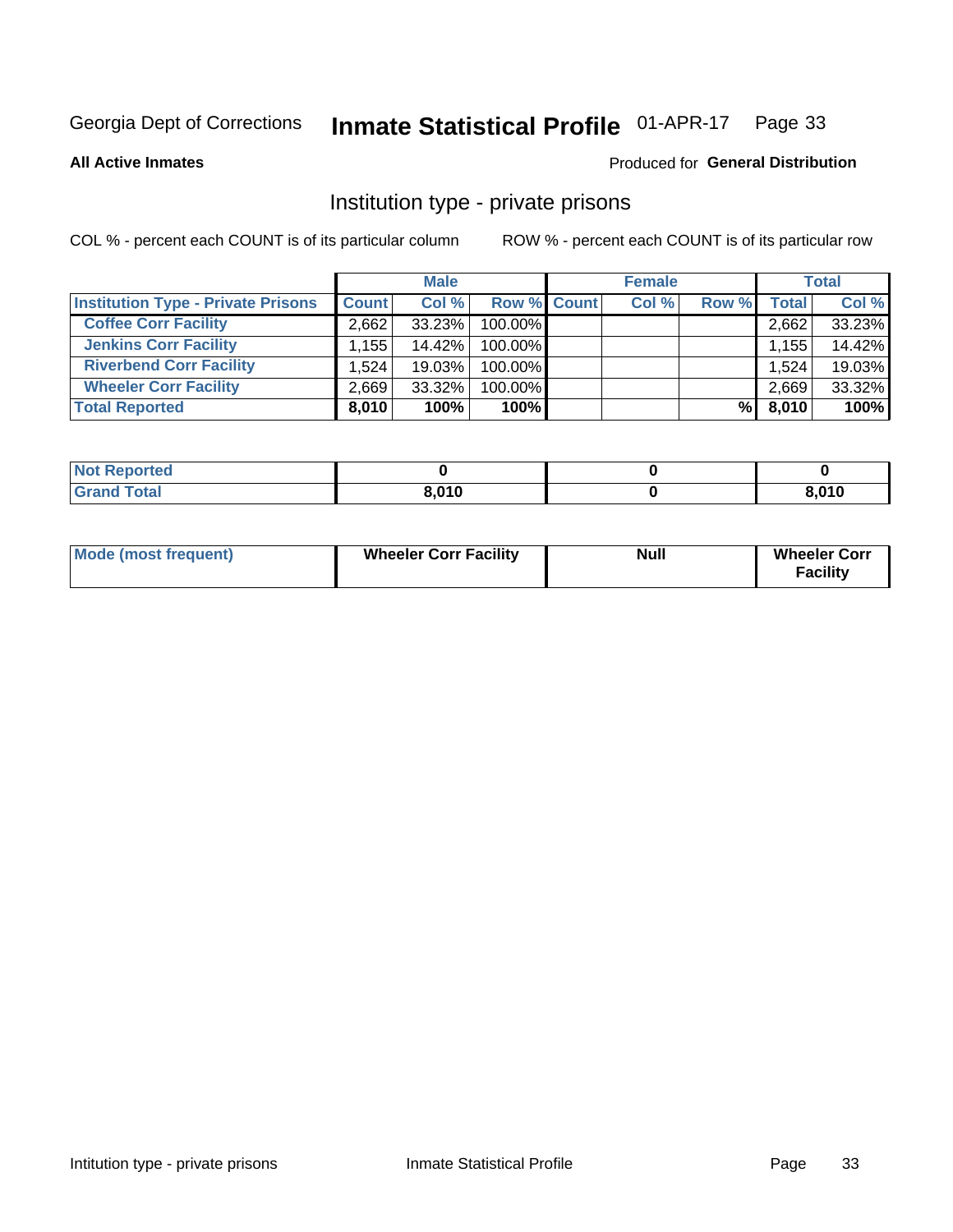#### Inmate Statistical Profile 01-APR-17 Page 34

**All Active Inmates** 

#### Produced for General Distribution

### Institution type - inmate boot camp

COL % - percent each COUNT is of its particular column

|                                      |              | <b>Male</b> |               |              | <b>Female</b> |             | <b>Total</b> |
|--------------------------------------|--------------|-------------|---------------|--------------|---------------|-------------|--------------|
| <b>Institution Type - Boot Camps</b> | <b>Count</b> | Col %       | <b>Row %I</b> | <b>Count</b> | Col %         | Row % Total | Col %        |
| <b>Total Rported</b>                 |              |             |               |              |               |             |              |

| <b>Not Reported</b>            |  |  |
|--------------------------------|--|--|
| <b>Total</b><br>C <sub>r</sub> |  |  |

| Mod<br>uamo | Nul.<br>$- - - - - -$ | <b>Null</b> | <br>uu.<br>------ |
|-------------|-----------------------|-------------|-------------------|
|             |                       |             |                   |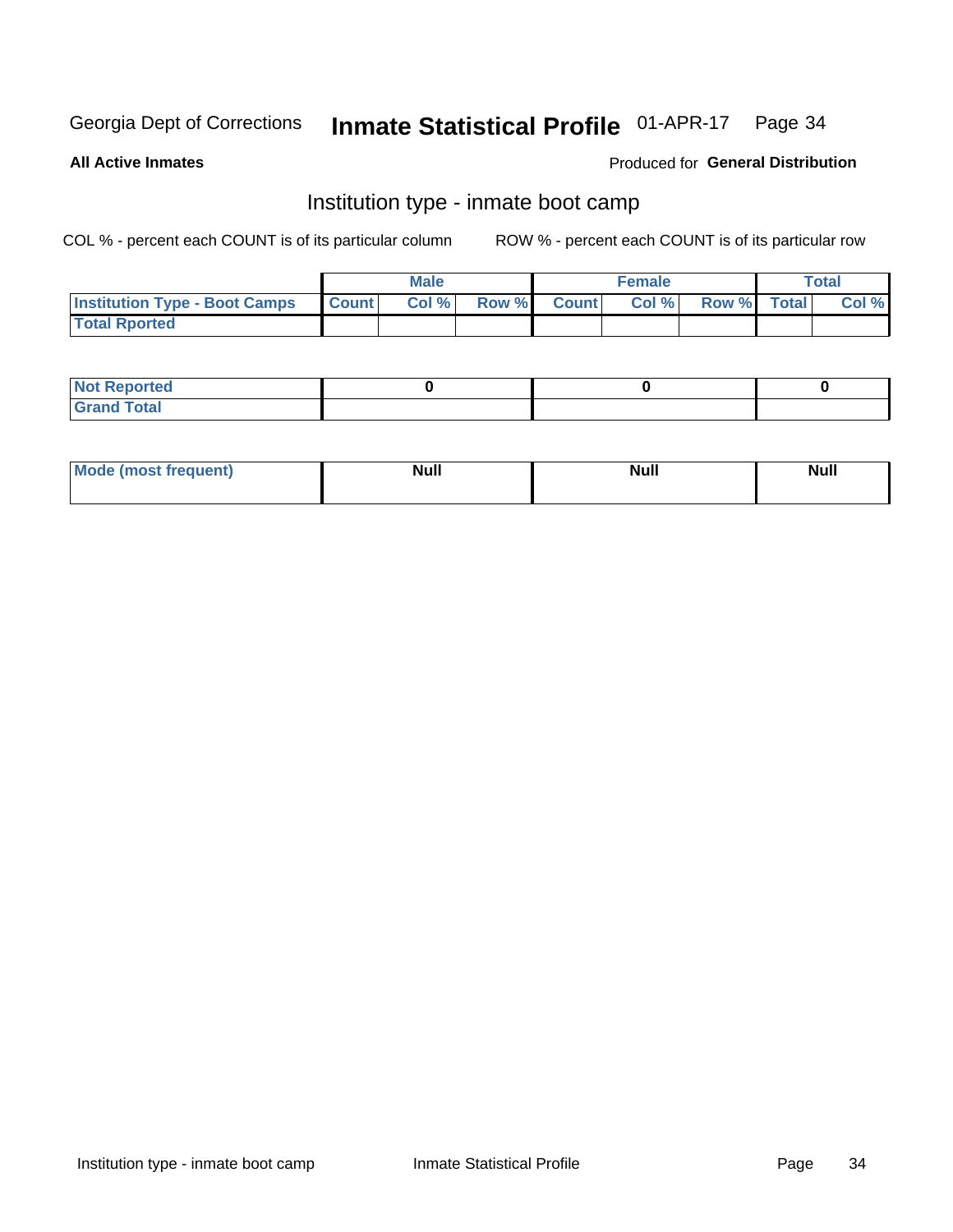#### Inmate Statistical Profile 01-APR-17 Page 35

**All Active Inmates** 

#### Produced for General Distribution

### Number of disciplinary reports

COL % - percent each COUNT is of its particular column

|                                       |              | <b>Male</b> |             |       | <b>Female</b> |          |              | <b>Total</b> |
|---------------------------------------|--------------|-------------|-------------|-------|---------------|----------|--------------|--------------|
| <b>Number of Disciplinary Reports</b> | <b>Count</b> | Col %       | Row % Count |       | Col %         | Row %    | <b>Total</b> | Col %        |
| $\bf{0}$                              | 20,207       | 39.82%      | 89.90%      | 2,269 | 59.51%        | 10.10%   | 22,476       | 41.20%       |
|                                       | 6,713        | 13.23%      | $92.87\%$   | 515   | 13.51%        | 7.13%    | 7,228        | 13.25%       |
| $\overline{2}$                        | 4,114        | 8.11%       | 94.90%      | 221   | 5.80%         | $5.10\%$ | 4,335        | 7.95%        |
| 3                                     | 2,956        | 5.83%       | 94.83%      | 161   | 4.22%         | 5.17%    | 3,117        | 5.71%        |
|                                       | 2,226        | 4.39%       | 94.56%      | 128   | 3.36%         | 5.44%    | 2,354        | 4.32%        |
| 5                                     | 1.8231       | 3.59%       | 95.80%      | 80    | 2.10%         | 4.20%    | 1,903        | 3.49%        |
| <b>More Than 5</b>                    | 12,701       | 25.03%      | 96.66%      | 439   | 11.51%        | 3.34%    | 13,140       | 24.09%       |
| <b>Total Reported</b>                 | 50,740       | 100%        | 93.01%      | 3,813 | 100.0%        | 6.99%    | 54,553       | 100.0%       |

| Reported<br>Not F |        |       |        |
|-------------------|--------|-------|--------|
| <b>Total</b>      | 50.740 | 3,813 | 54,553 |

| Mean (average)       | 5.47 | へっっ | 5.28 |
|----------------------|------|-----|------|
| Median (middle)      |      |     |      |
| Mode (most frequent) |      |     |      |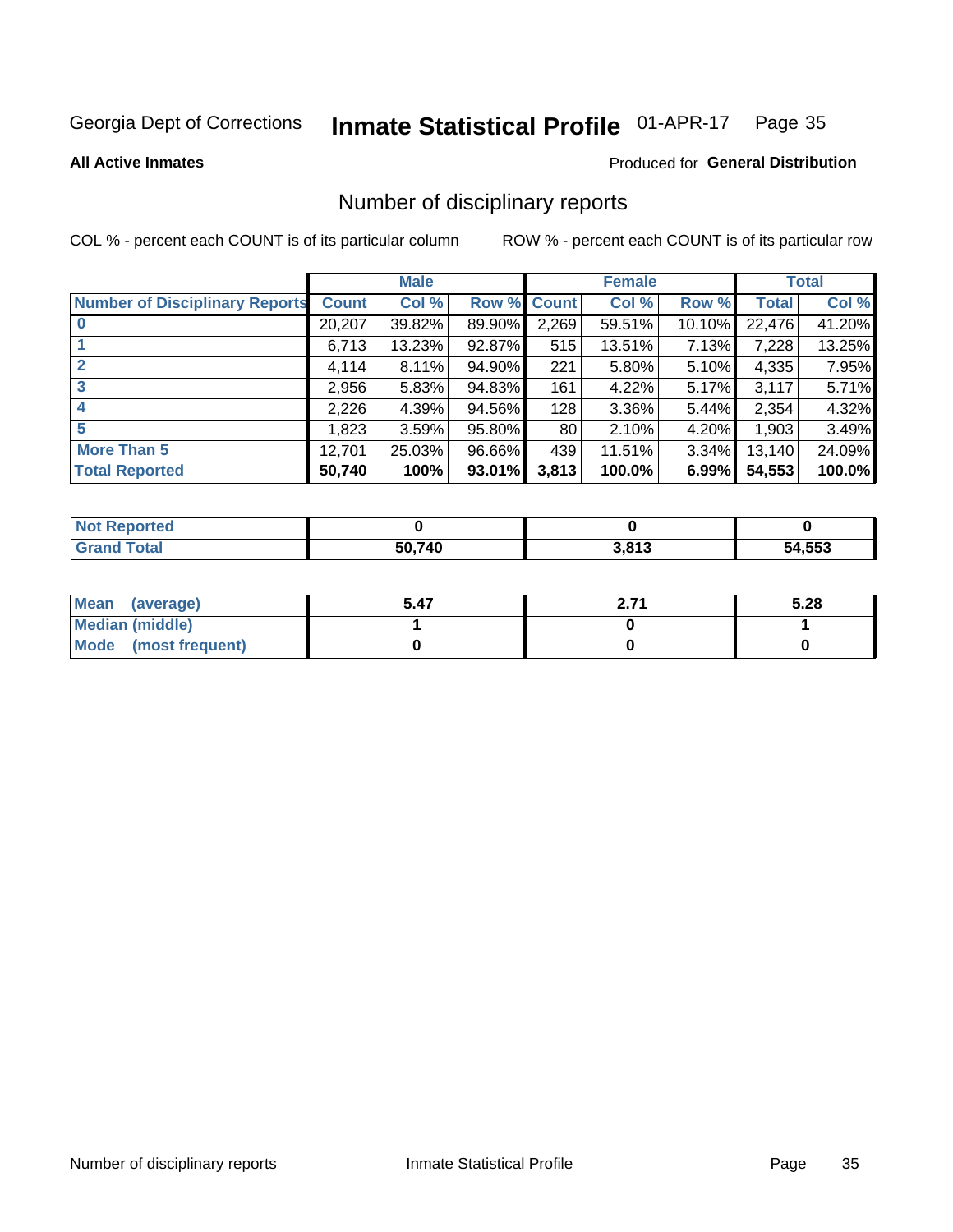## Inmate Statistical Profile 01-APR-17 Page 36

#### **All Active Inmates**

### **Produced for General Distribution**

### Number of transfers

COL % - percent each COUNT is of its particular column

|                            |         | <b>Male</b> |        |              | <b>Female</b> |          |              | <b>Total</b> |
|----------------------------|---------|-------------|--------|--------------|---------------|----------|--------------|--------------|
| <b>Number of Transfers</b> | Count l | Col %       | Row %  | <b>Count</b> | Col %         | Row %    | <b>Total</b> | Col %        |
|                            | 3,809   | 7.51%       | 80.60% | 917          | 24.05%        | 19.40%   | 4,726        | 8.66%        |
|                            | 15,552  | 30.65%      | 90.86% | 1,565        | 41.04%        | 9.14%    | 17,117       | 31.38%       |
| $\mathbf{2}$               | 8,400   | 16.55%      | 93.01% | 631          | 16.55%        | 6.99%    | 9,031        | 16.55%       |
| 3                          | 5,449   | 10.74%      | 95.40% | 263          | 6.90%         | 4.60%    | 5,712        | 10.47%       |
| 4                          | 3,369   | 6.64%       | 95.90% | 144          | 3.78%         | 4.10%    | 3,513        | 6.44%        |
| 5                          | 2,498   | 4.92%       | 96.22% | 98           | 2.57%         | 3.78%    | 2,596        | 4.76%        |
| <b>More Than 5</b>         | 11,663  | 22.99%      | 98.36% | 195          | 5.11%         | $1.64\%$ | 11,858       | 21.74%       |
| <b>Total Reported</b>      | 50,740  | 100%        | 93.01% | 3,813        | 100%          | 6.99%    | 54,553       | 100%         |

| orted<br>NOT I |        |       |        |
|----------------|--------|-------|--------|
| <b>Total</b>   | 50.740 | 3,813 | 54,553 |

| Mean (average)       | -94 | 1.67 | 4.03 |
|----------------------|-----|------|------|
| Median (middle)      |     |      |      |
| Mode (most frequent) |     |      |      |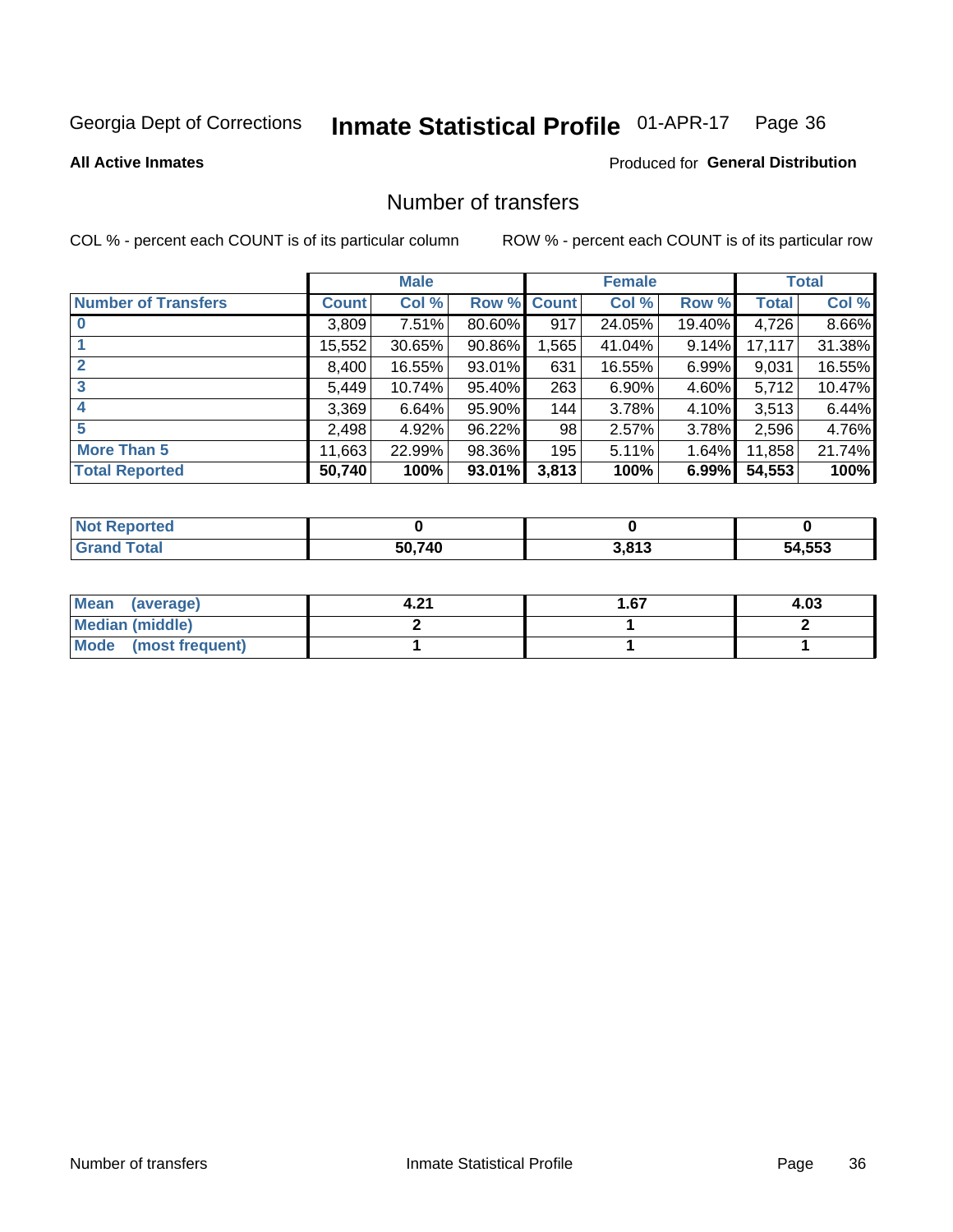## Inmate Statistical Profile 01-APR-17 Page 37

**All Active Inmates** 

#### Produced for General Distribution

### Number of escapes

COL % - percent each COUNT is of its particular column

|                          |              | <b>Male</b> |             |       | <b>Female</b> |       |        | <b>Total</b> |
|--------------------------|--------------|-------------|-------------|-------|---------------|-------|--------|--------------|
| <b>Number of Escapes</b> | <b>Count</b> | Col %       | Row % Count |       | Col %         | Row % | Total  | Col %        |
|                          | 50,202       | 98.94%      | 92.96%      | 3,803 | 99.74%        | 7.04% | 54,005 | 99.00%       |
|                          | 506          | 1.00%       | 98.06%      | 10    | 0.26%         | 1.94% | 516    | 0.95%        |
|                          | 27           | 0.05%       | 100.00%     |       |               |       | 27     | 0.05%        |
|                          |              | 0.01%       | 100.00%     |       |               |       |        | 0.01%        |
|                          |              | 0.01%       | 100.00%     |       |               |       |        | 0.01%        |
| <b>Total Reported</b>    | 50,740       | 100%        | 93.01%      | 3,813 | 100%          | 6.99% | 54,553 | 100.0%       |

| <b>Not Reported</b> |        |       |        |
|---------------------|--------|-------|--------|
| Total               | 50.740 | 3,813 | 54,553 |

| Mean (average)       |  | .0 <sup>1</sup> |
|----------------------|--|-----------------|
| Median (middle)      |  |                 |
| Mode (most frequent) |  |                 |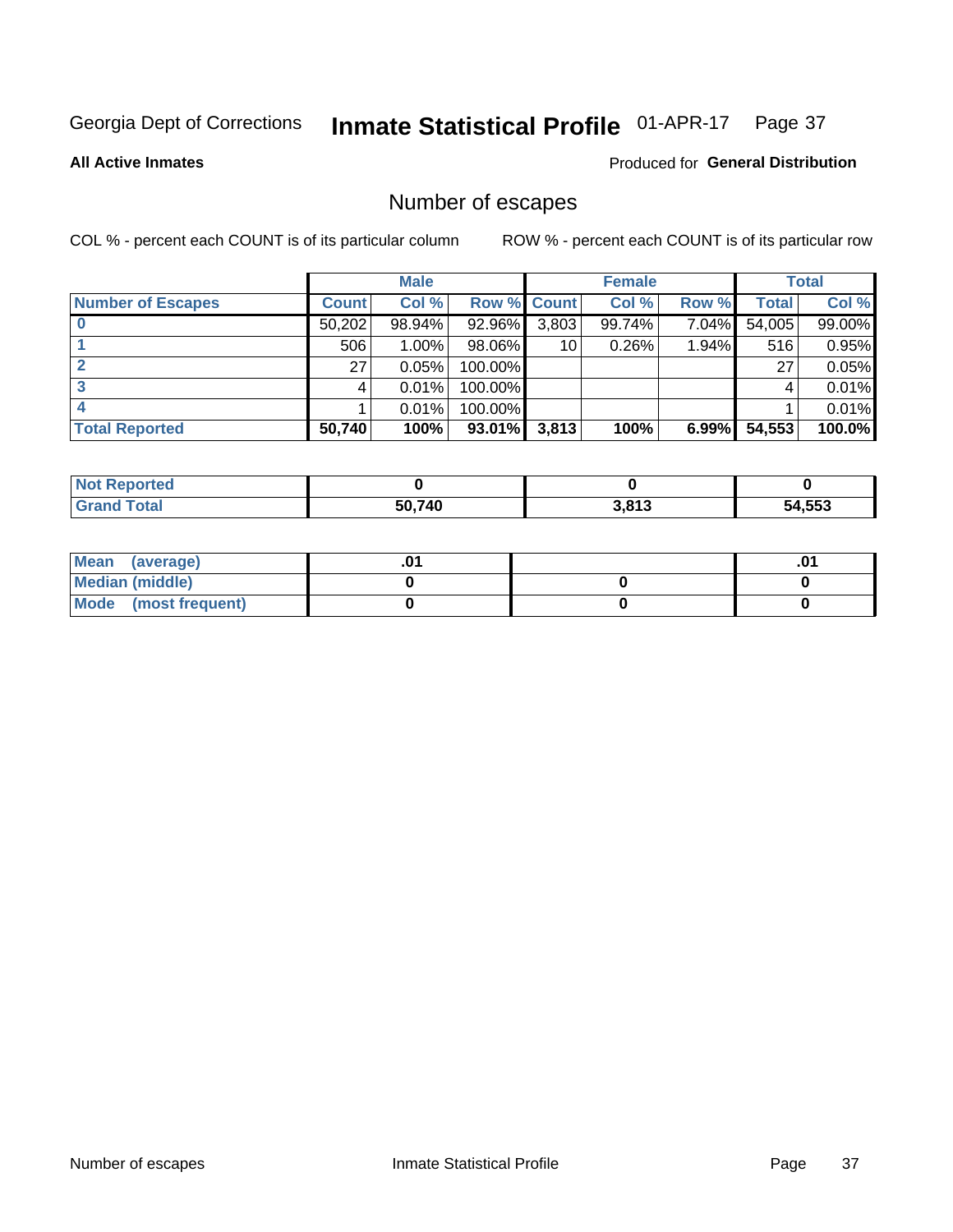#### Inmate Statistical Profile 01-APR-17 Page 38

**All Active Inmates** 

#### Produced for General Distribution

### Split sentences - Probation to follow

COL % - percent each COUNT is of its particular column

|                            |              | <b>Male</b> |                    |     | <b>Female</b> |          |                   | <b>Total</b> |
|----------------------------|--------------|-------------|--------------------|-----|---------------|----------|-------------------|--------------|
| <b>Probation to follow</b> | <b>Count</b> | Col %       | <b>Row % Count</b> |     | Col %         | Row %    | Total             | Col %        |
| <b>Yes</b>                 | 37.530       | 73.97%      | $92.72\%$ 2.947    |     | 77.29%        | $7.28\%$ | 40,477            | 74.20%       |
| <b>No</b>                  | 13.210       | 26.03%      | 93.85%             | 866 | 22.71%        |          | $6.15\%$   14,076 | 25.80%       |
| <b>Total Reported</b>      | 50,740       | 100%        | $93.01\%$ 3,813    |     | 100%          | $6.99\%$ | 54,553            | 100%         |

| ______ | 50 740 | 813<br>. . | $\overline{a}$ = = $\overline{a}$<br>╌<br>מר<br>. |
|--------|--------|------------|---------------------------------------------------|
|        |        |            |                                                   |

| $Moo$<br>requent<br>′es<br>Yes<br><b>YAC</b><br>. |
|---------------------------------------------------|
|---------------------------------------------------|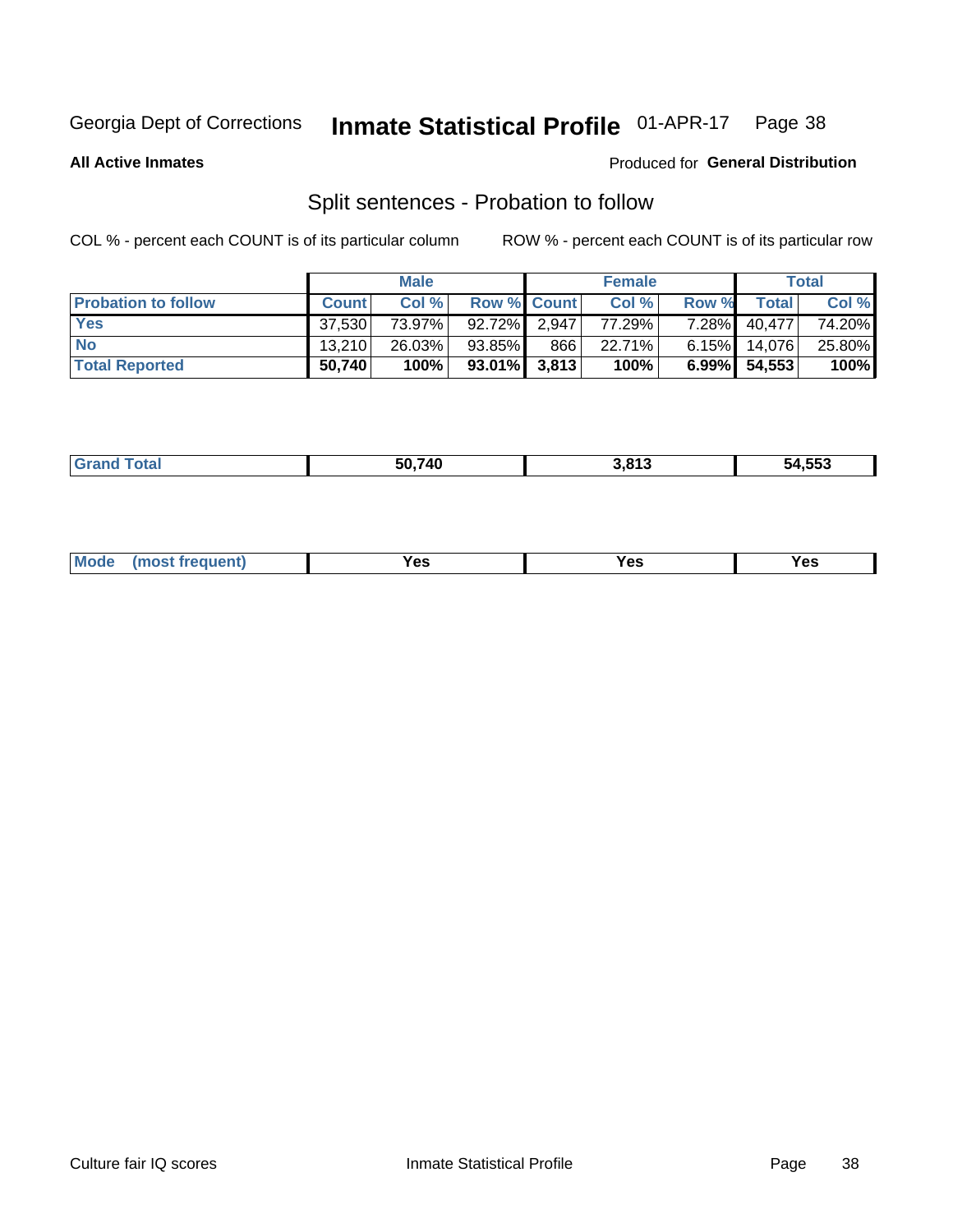#### Inmate Statistical Profile 01-APR-17 Page 39

**All Active Inmates** 

#### Produced for General Distribution

### Probable future release type of still active inmates

COL % - percent each COUNT is of its particular column

|                                         |              | <b>Male</b> |                    |     | <b>Female</b> |          | <b>Total</b> |        |
|-----------------------------------------|--------------|-------------|--------------------|-----|---------------|----------|--------------|--------|
| <b>Probable Future Release Type</b>     | <b>Count</b> | Col %       | <b>Row % Count</b> |     | Col %         | Row %    | <b>Total</b> | Col %  |
| <b>Paroled with probation to follow</b> | 18,894       | 38.60%      | 91.88% 1.669       |     | 45.10%        | 8.12%    | 20,563       | 39.06% |
| Paroled w/o probation to follow         | 5,953        | 12.16%      | 92.24%             | 501 | 13.54%        | 7.76%    | 6,454        | 12.26% |
| <b>Maxout with probation to follow</b>  | 15,988       | 32.66%      | 93.23% 1.161       |     | 31.37%        | $6.77\%$ | 17,149       | 32.57% |
| <b>Maxout w/o probation to follow</b>   | 2,899        | 5.92%       | 94.43%             | 171 | 4.62%         | 5.57%    | 3,070        | 5.83%  |
| Life, LWOP or death sentence            | 5,216        | 10.66%      | 96.33%             | 199 | 5.38%         | 3.67%    | 5,415        | 10.28% |
| <b>Total Reported</b>                   | 48,950       | 100%        | 92.97% 3,701       |     | 100%          | $7.03\%$ | 52,651       | 100%   |

| ased        |        |     |        |
|-------------|--------|-----|--------|
| <b>otal</b> | 48,950 | 704 | 52,651 |

| <b>Mode (most frequent)</b> | <b>PAR with PROB follow</b> | <b>PAR with PROB follow</b> | <b>PAR with PROB</b> |
|-----------------------------|-----------------------------|-----------------------------|----------------------|
|                             |                             |                             | follow               |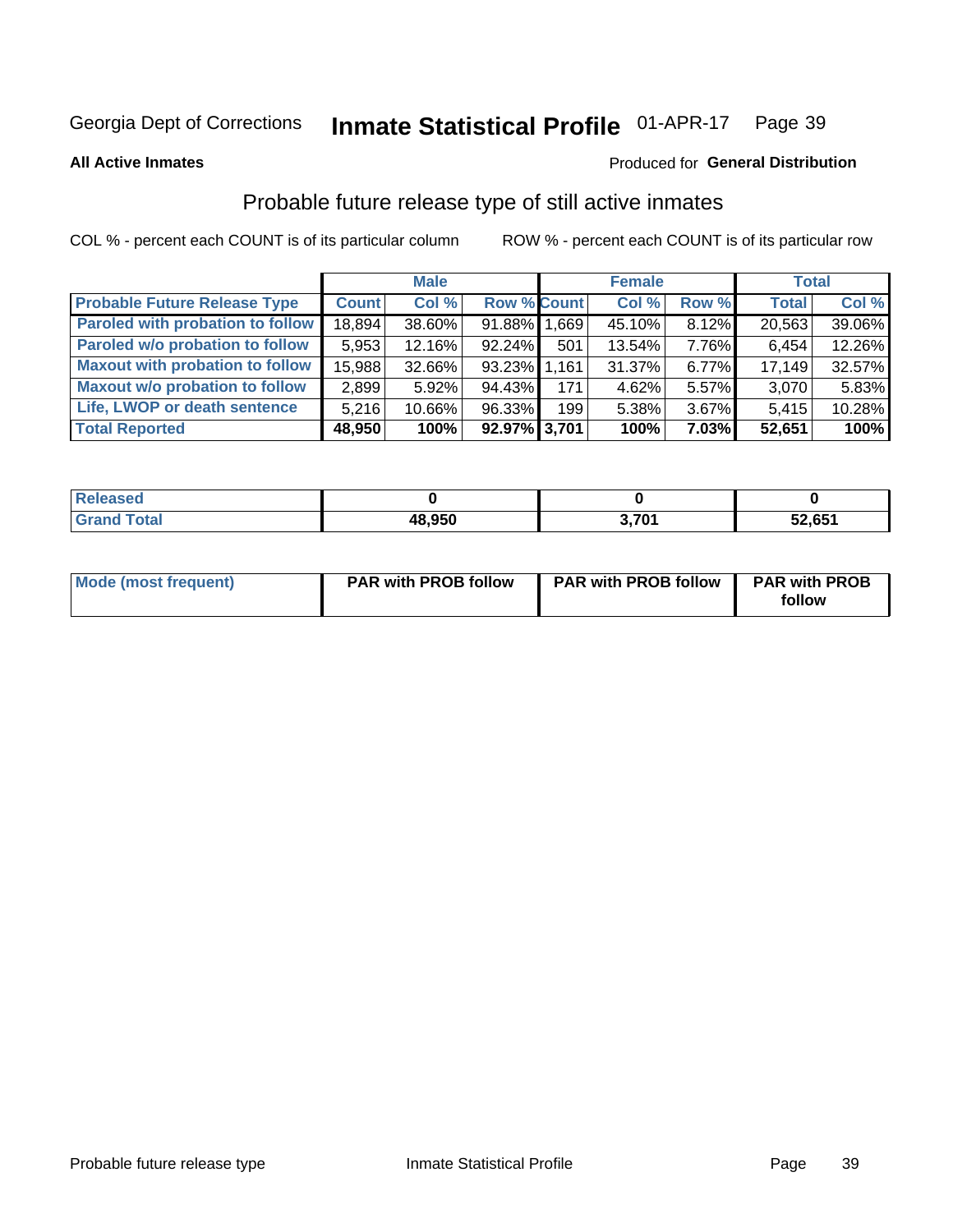## **All Active Inmates**

## Produced for General Distribution

## Time served in current (or last) institution

COL % - percent each COUNT is of its particular column

|                            |              | <b>Male</b> |        |              | <b>Female</b> |        |              | <b>Total</b> |
|----------------------------|--------------|-------------|--------|--------------|---------------|--------|--------------|--------------|
| <b>Time In Institution</b> | <b>Count</b> | Col %       | Row %  | <b>Count</b> | Col %         | Row %  | <b>Total</b> | Col %        |
| 0 to 3 months              | 12,050       | 23.75%      | 92.30% | 1,005        | 26.36%        | 7.70%  | 13,055       | 23.93%       |
| <b>3.01 to 6 months</b>    | 7,242        | 14.27%      | 93.66% | 490          | 12.85%        | 6.34%  | 7,732        | 14.17%       |
| 6.01 to 9 months           | 5,364        | 10.57%      | 91.58% | 493          | 12.93%        | 8.42%  | 5,857        | 10.74%       |
| 9.01 to 12 months          | 4,062        | 8.01%       | 92.93% | 309          | 8.10%         | 7.07%  | 4,371        | 8.01%        |
| 12.01 to 18 months         | 6,141        | 12.10%      | 93.80% | 406          | 10.65%        | 6.20%  | 6,547        | 12.00%       |
| <b>18.01 to 24 months</b>  | 3,877        | 7.64%       | 94.40% | 230          | 6.03%         | 5.60%  | 4,107        | 7.53%        |
| $2.01$ to 3 years          | 4,830        | 9.52%       | 94.56% | 278          | 7.29%         | 5.44%  | 5,108        | 9.36%        |
| $3.01$ to 4 years          | 2,326        | 4.58%       | 94.06% | 147          | 3.86%         | 5.94%  | 2,473        | 4.53%        |
| 4.01 to 5 years            | 1,488        | 2.93%       | 92.14% | 127          | 3.33%         | 7.86%  | 1,615        | 2.96%        |
| 5.01 to 6 years            | 1,107        | 2.18%       | 89.85% | 125          | 3.28%         | 10.15% | 1,232        | 2.26%        |
| $6.01$ to 7 years          | 617          | 1.22%       | 90.07% | 68           | 1.78%         | 9.93%  | 685          | 1.26%        |
| 7.01 to 8 years            | 381          | 0.75%       | 91.59% | 35           | 0.92%         | 8.41%  | 416          | 0.76%        |
| 8.01 to 9 years            | 323          | 0.64%       | 93.08% | 24           | 0.63%         | 6.92%  | 347          | 0.64%        |
| 9.01 to 10 years           | 145          | 0.29%       | 94.77% | 8            | 0.21%         | 5.23%  | 153          | 0.28%        |
| Over 10 years              | 787          | 1.55%       | 92.05% | 68           | 1.78%         | 7.95%  | 855          | 1.57%        |
| <b>Total Reported</b>      | 50,740       | 100%        | 93.01% | 3,813        | 100%          | 6.99%  | 54,553       | 100%         |

| neo<br>' NOT |        |                     |                 |
|--------------|--------|---------------------|-----------------|
|              | 50,740 | <b>040 פ</b><br>013 | $-4,553$<br>'nД |

| <b>Mean</b><br>(average) | 23 months | 19 months | 23 months |  |
|--------------------------|-----------|-----------|-----------|--|
| Median (middle)          | 9 months  | 8 months  | 9 months  |  |
| Mode<br>(most frequent)  | 0 months  | months    | ∖ months  |  |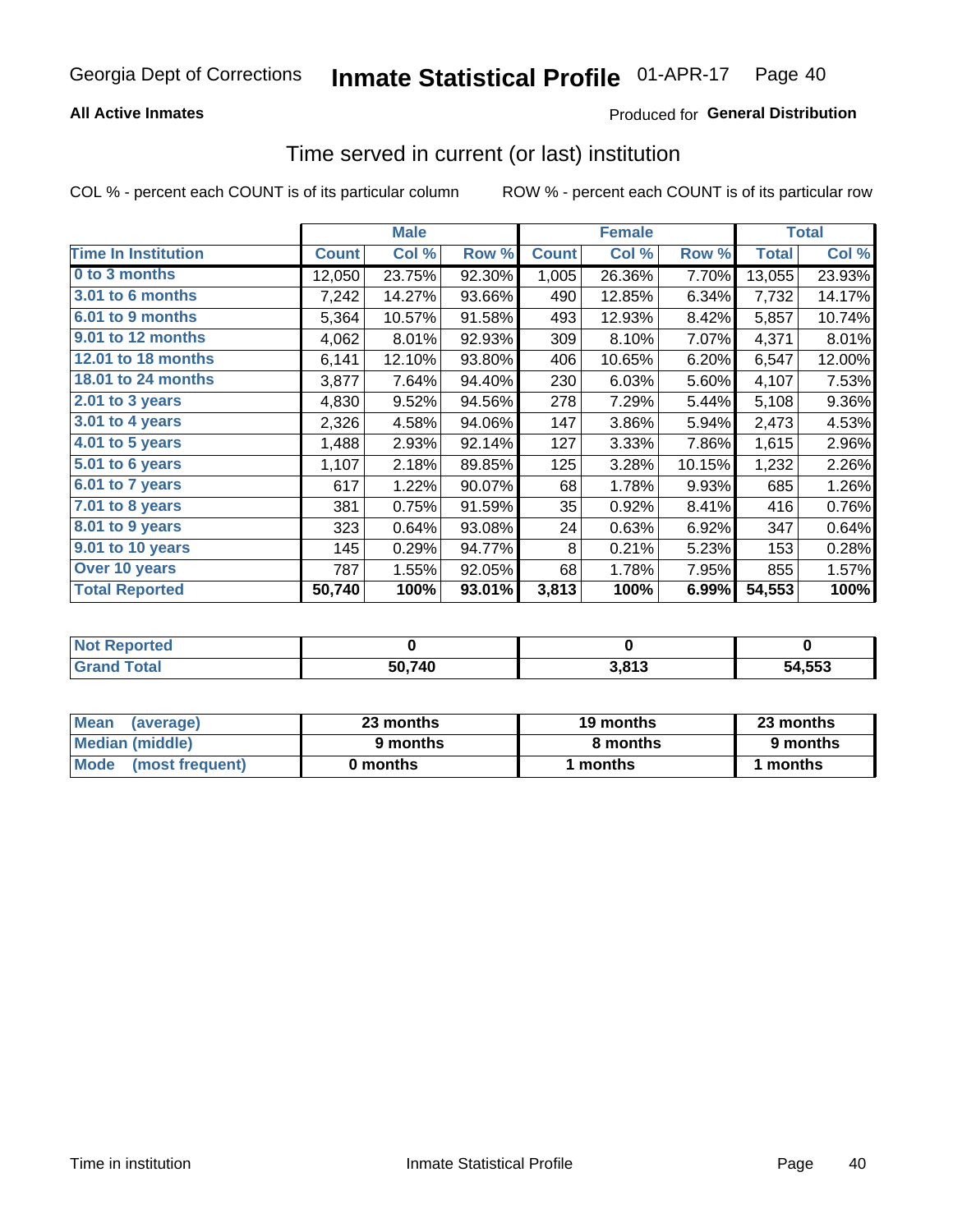### Inmate Statistical Profile 01-APR-17 Page 41

### **All Active Inmates**

# Produced for General Distribution

# Highest grade level attained

COL % - percent each COUNT is of its particular column

|                              |                  | <b>Male</b> |         |              | <b>Female</b> |        |                | <b>Total</b> |
|------------------------------|------------------|-------------|---------|--------------|---------------|--------|----------------|--------------|
| <b>Grade Level</b>           | <b>Count</b>     | Col %       | Row %   | <b>Count</b> | Col %         | Row %  | <b>Total</b>   | Col %        |
| No school at all             | 16               | 0.04%       | 100.00% |              |               |        | 16             | 0.04%        |
| <b>Grade 1</b>               | 20               | 0.05%       | 100.00% |              |               |        | 20             | 0.05%        |
| <b>Grade 2</b>               | 33               | 0.08%       | 80.49%  | 8            | 0.30%         | 19.51% | 41             | 0.10%        |
| Grade 3                      | 84               | 0.21%       | 100.00% |              |               |        | 84             | 0.20%        |
| <b>Grade 4</b>               | 91               | 0.23%       | 96.81%  | 3            | 0.11%         | 3.19%  | 94             | 0.22%        |
| Grade 5                      | 107              | 0.27%       | 96.40%  | 4            | 0.15%         | 3.60%  | 111            | 0.26%        |
| Grade 6                      | 394              | 1.00%       | 95.63%  | 18           | 0.67%         | 4.37%  | 412            | 0.98%        |
| <b>Grade 7</b>               | 733              | 1.86%       | 94.34%  | 44           | 1.64%         | 5.66%  | 777            | 1.84%        |
| Grade 8                      | 2,674            | 6.78%       | 94.32%  | 161          | 5.98%         | 5.68%  | 2,835          | 6.72%        |
| Grade 9                      | 5,075            | 12.86%      | 95.47%  | 241          | 8.96%         | 4.53%  | 5,316          | 12.61%       |
| Grade 10                     | 7,000            | 17.74%      | 95.73%  | 312          | 11.59%        | 4.27%  | 7,312          | 17.34%       |
| Grade 11                     | 6,843            | 17.34%      | 94.62%  | 389          | 14.46%        | 5.38%  | 7,232          | 17.15%       |
| Grade 12 or GED              | 12,557           | 31.82%      | 92.80%  | 974          | 36.19%        | 7.20%  | 13,531         | 32.10%       |
| <b>Some tech school</b>      | 305              | 0.77%       | 85.92%  | 50           | 1.86%         | 14.08% | 355            | 0.84%        |
| <b>Completed tech school</b> | 301              | 0.76%       | 84.08%  | 57           | 2.12%         | 15.92% | 358            | 0.85%        |
| College, 1 year              | 1,049            | 2.66%       | 88.52%  | 136          | 5.05%         | 11.48% | 1,185          | 2.81%        |
| College, 2 year              | 1,296            | 3.28%       | 88.65%  | 166          | 6.17%         | 11.35% | 1,462          | 3.47%        |
| College, 3 year              | 323              | 0.82%       | 87.53%  | 46           | 1.71%         | 12.47% | 369            | 0.88%        |
| <b>Bachelor's degree</b>     | 451              | 1.14%       | 87.07%  | 67           | 2.49%         | 12.93% | 518            | 1.23%        |
| <b>Master's degree</b>       | 74               | 0.19%       | 87.06%  | 11           | 0.41%         | 12.94% | 85             | 0.20%        |
| Ph.D. degree                 | 14               | 0.04%       | 93.33%  | 1            | 0.04%         | 6.67%  | 15             | 0.04%        |
| Law degree                   | 16               | 0.04%       | 84.21%  | 3            | 0.11%         | 15.79% | 19             | 0.05%        |
| <b>Some medical school</b>   | $\overline{2}$   | 0.01%       | 100.00% |              |               |        | $\overline{2}$ | 0.01%        |
| <b>Medical degree</b>        | $\boldsymbol{9}$ | 0.02%       | 100.00% |              |               |        | 9              | 0.02%        |
|                              | 1                | 0.01%       | 100.00% |              |               |        | 1              | 0.01%        |
| <b>Total Reported</b>        | 39,468           | 100%        | 93.62%  | 2,691        | 100.0%        | 6.38%  | 42,159         | 100.0%       |

| הדה<br>$\overline{\phantom{a}}$ | 122<br>, 144    | 2.394 |
|---------------------------------|-----------------|-------|
| 50.740                          | 2012<br>J.O I J | .553  |

| <b>Mean</b><br>(average) | 10.79           | 11.37           | 10.83             |
|--------------------------|-----------------|-----------------|-------------------|
| Median (middle)          | Grade 11        | Grade 12 or GED | Grade 11          |
| Mode<br>(most frequent)  | Grade 12 or GED | Grade 12 or GED | I Grade 12 or GED |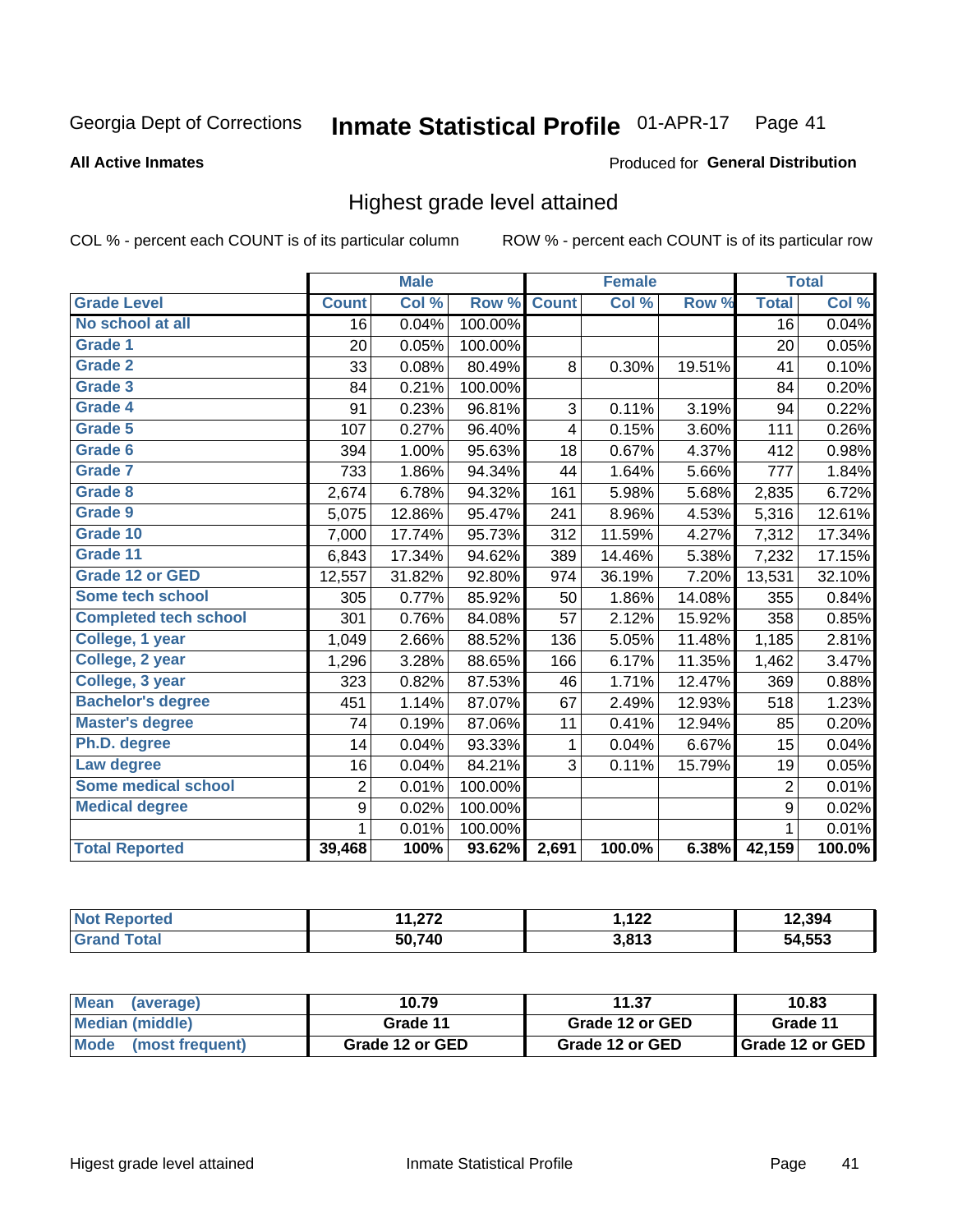# Inmate Statistical Profile 01-APR-17 Page 42

**All Active Inmates** 

## **Produced for General Distribution**

# Culture fair IQ scores

COL % - percent each COUNT is of its particular column

|                       |              | <b>Male</b> |             |       | <b>Female</b> |        |              | <b>Total</b> |
|-----------------------|--------------|-------------|-------------|-------|---------------|--------|--------------|--------------|
| <b>IQ Scores</b>      | <b>Count</b> | Col %       | Row % Count |       | Col %         | Row %  | <b>Total</b> | Col %        |
| $60 - 69$             | 940          | 2.17%       | 93.16%      | 69    | 2.16%         | 6.84%  | 1,009        | 2.17%        |
| $70 - 79$             | 2,901        | 6.69%       | 93.28%      | 209   | 6.54%         | 6.72%  | 3,110        | 6.68%        |
| $80 - 89$             | 6,520        | 15.03%      | 89.63%      | 754   | 23.58%        | 10.37% | 7,274        | 15.62%       |
| $90 - 99$             | 12,166       | 28.05%      | 91.10%      | 1,189 | 37.19%        | 8.90%  | 13,355       | 28.68%       |
| $100 - 109$           | 12,065       | 27.82%      | 95.71%      | 541   | 16.92%        | 4.29%  | 12,606       | 27.07%       |
| $110 - 119$           | 7,288        | 16.81%      | 96.79%      | 242   | 7.57%         | 3.21%  | 7,530        | 16.17%       |
| $120 - 129$           | 1,425        | 3.29%       | 92.35%      | 118   | 3.69%         | 7.65%  | 1,543        | 3.31%        |
| $130 - 139$           | 53           | 0.12%       | 50.96%      | 51    | 1.60%         | 49.04% | 104          | 0.22%        |
| 140 & Up              | 8            | 0.02%       | 25.00%      | 24    | 0.75%         | 75.00% | 32           | 0.07%        |
| <b>Total Reported</b> | 43,366       | 100%        | 93.13%      | 3,197 | 100%          | 6.87%  | 46,563       | 100%         |

| <b>Not Reported</b>         | 6,553  | 479   | 7,032  |
|-----------------------------|--------|-------|--------|
| <b>Not Valid (under 60)</b> | 821    | 137   | 958    |
| <b>Grand Total</b>          | 50,740 | 3,813 | 54,553 |

| <b>Mean</b><br>(average) | 98 | 96 | 98 |
|--------------------------|----|----|----|
| <b>Median (middle)</b>   | 99 | 94 | 99 |
| Mode<br>(most frequent)  | 99 | 96 | 99 |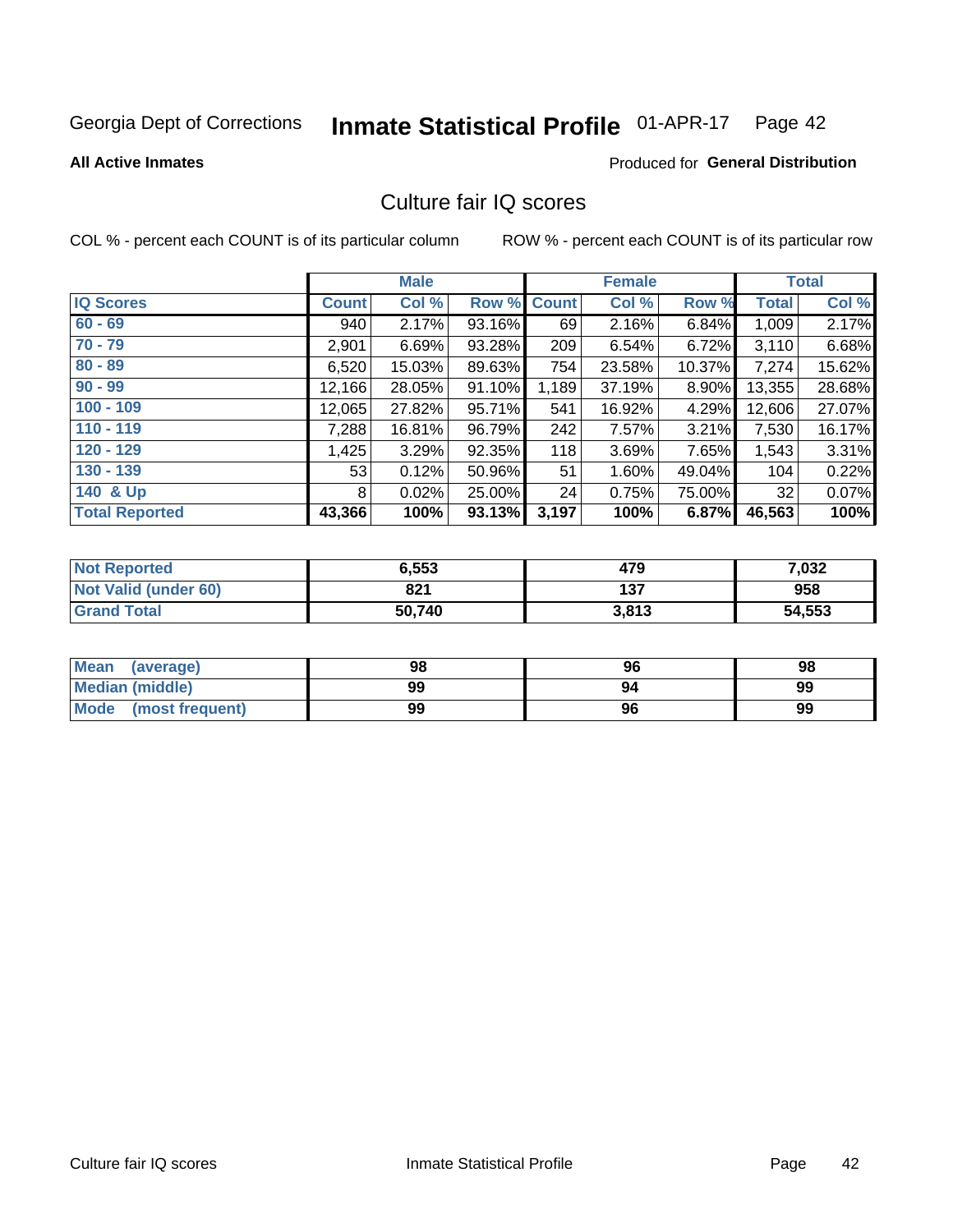### Inmate Statistical Profile 01-APR-17 Page 43

**All Active Inmates** 

## **Produced for General Distribution**

# Wide Range Achievement Test (WRAT) reading score

COL % - percent each COUNT is of its particular column

|                           |              | <b>Male</b> |        |              | <b>Female</b> |        |              | <b>Total</b> |
|---------------------------|--------------|-------------|--------|--------------|---------------|--------|--------------|--------------|
| <b>WRAT Reading Score</b> | <b>Count</b> | Col %       | Row %  | <b>Count</b> | Col %         | Row %  | <b>Total</b> | Col %        |
| $0.1$ to $0.9$            | 884          | 1.94%       | 99.44% | 5            | 0.15%         | 0.56%  | 889          | 1.82%        |
| 1.0 to 1.9                | 832          | 1.82%       | 98.81% | 10           | 0.30%         | 1.19%  | 842          | 1.72%        |
| 2.0 to 2.9                | 1,613        | 3.54%       | 97.40% | 43           | 1.29%         | 2.60%  | 1,656        | 3.38%        |
| 3.0 to 3.9                | 3,640        | 7.98%       | 97.27% | 102          | 3.06%         | 2.73%  | 3,742        | 7.65%        |
| 4.0 to 4.9                | 4,189        | 9.19%       | 95.27% | 208          | 6.23%         | 4.73%  | 4,397        | 8.98%        |
| 5.0 to 5.9                | 3,664        | 8.03%       | 95.32% | 180          | 5.39%         | 4.68%  | 3,844        | 7.85%        |
| 6.0 to 6.9                | 4,321        | 9.47%       | 94.57% | 248          | 7.43%         | 5.43%  | 4,569        | 9.34%        |
| 7.0 to 7.9                | 1,685        | 3.69%       | 94.40% | 100          | 3.00%         | 5.60%  | 1,785        | 3.65%        |
| 8.0 to 8.9                | 3,260        | 7.15%       | 93.54% | 225          | 6.74%         | 6.46%  | 3,485        | 7.12%        |
| 9.0 to 9.9                | 2,051        | 4.50%       | 94.21% | 126          | 3.77%         | 5.79%  | 2,177        | 4.45%        |
| 10.0 to 10.9              | 2,905        | 6.37%       | 91.96% | 254          | 7.61%         | 8.04%  | 3,159        | 6.45%        |
| 11.0 to 11.9              | 4,302        | 9.43%       | 90.19% | 468          | 14.02%        | 9.81%  | 4,770        | 9.75%        |
| 12.0 to 12.9              | 11,586       | 25.41%      | 90.04% | 1,281        | 38.38%        | 9.96%  | 12,867       | 26.29%       |
| 13                        | 673          | 1.48%       | 88.44% | 88           | 2.64%         | 11.56% | 761          | 1.55%        |
| <b>Total Reported</b>     | 45,605       | 100%        | 93.18% | 3,338        | 100.0%        | 6.82%  | 48,943       | 100%         |

| Reported<br><b>NOT</b> | 5,135  | .<br>41 J | 5.610  |
|------------------------|--------|-----------|--------|
| <b>otal</b>            | 50.740 | 3,813     | 54,553 |

| <b>Mean</b><br>(average) | 8.35 | 10.00 | 8.46 |
|--------------------------|------|-------|------|
| Median (middle)          | 8.8  | 11.6  | 8.9  |
| Mode<br>(most frequent)  | 12.9 | 12.9  | 12.9 |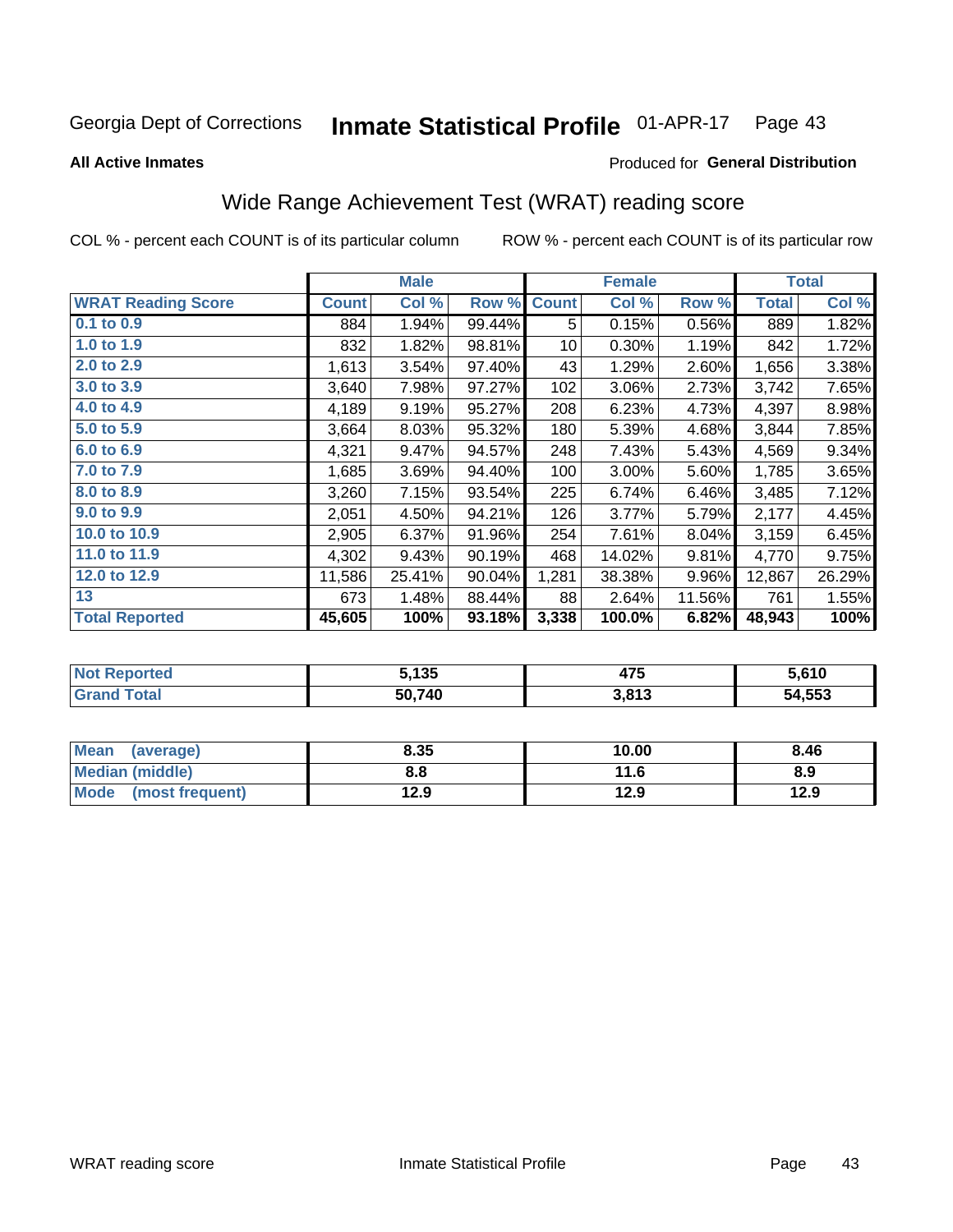### Inmate Statistical Profile 01-APR-17 Page 44

**All Active Inmates** 

## **Produced for General Distribution**

# Wide Range Achievement Test (WRAT) math score

COL % - percent each COUNT is of its particular column

|                              |              | <b>Male</b> |        |              | <b>Female</b> |        |              | <b>Total</b> |
|------------------------------|--------------|-------------|--------|--------------|---------------|--------|--------------|--------------|
| <b>WRAT Mathematic Score</b> | <b>Count</b> | Col %       | Row %  | <b>Count</b> | Col %         | Row %  | <b>Total</b> | Col %        |
| $0.1$ to $0.9$               | 92           | 0.20%       | 98.92% | 1            | 0.03%         | 1.08%  | 93           | 0.19%        |
| 1.0 to 1.9                   | 293          | 0.64%       | 97.99% | 6            | 0.18%         | 2.01%  | 299          | 0.61%        |
| 2.0 to 2.9                   | 911          | 2.00%       | 96.50% | 33           | 0.99%         | 3.50%  | 944          | 1.93%        |
| 3.0 to 3.9                   | 2,172        | 4.76%       | 96.32% | 83           | 2.49%         | 3.68%  | 2,255        | 4.61%        |
| 4.0 to 4.9                   | 5,558        | 12.19%      | 95.02% | 291          | 8.72%         | 4.98%  | 5,849        | 11.95%       |
| 5.0 to 5.9                   | 7,094        | 15.55%      | 94.26% | 432          | 12.94%        | 5.74%  | 7,526        | 15.38%       |
| 6.0 to 6.9                   | 9,429        | 20.67%      | 93.85% | 618          | 18.51%        | 6.15%  | 10,047       | 20.53%       |
| 7.0 to 7.9                   | 3,741        | 8.20%       | 93.85% | 245          | 7.34%         | 6.15%  | 3,986        | 8.14%        |
| 8.0 to 8.9                   | 4,946        | 10.85%      | 91.37% | 467          | 13.99%        | 8.63%  | 5,413        | 11.06%       |
| 9.0 to 9.9                   | 2,656        | 5.82%       | 92.32% | 221          | 6.62%         | 7.68%  | 2,877        | 5.88%        |
| 10.0 to 10.9                 | 502          | 1.10%       | 96.72% | 17           | 0.51%         | 3.28%  | 519          | 1.06%        |
| 11.0 to 11.9                 | 1,835        | 4.02%       | 91.25% | 176          | 5.27%         | 8.75%  | 2,011        | 4.11%        |
| 12.0 to 12.9                 | 6,293        | 13.80%      | 89.59% | 731          | 21.89%        | 10.41% | 7,024        | 14.35%       |
| 13                           | 84           | 0.18%       | 82.35% | 18           | 0.54%         | 17.65% | 102          | 0.21%        |
| <b>Total Reported</b>        | 45,606       | 100%        | 93.18% | 3,339        | 100.0%        | 6.82%  | 48,945       | 100.0%       |
|                              |              |             |        |              |               |        |              |              |

| <b>Not Reported</b>   | 5,134  | 47    | 5,608  |
|-----------------------|--------|-------|--------|
| <b>Total</b><br>Grand | 50,740 | 3,813 | 54,553 |

| Mean (average)         | 7.41 | 8.29 | 7.47 |
|------------------------|------|------|------|
| <b>Median (middle)</b> | 6.9  |      | 6.9  |
| Mode (most frequent)   | 12.9 | 12.9 | 12.9 |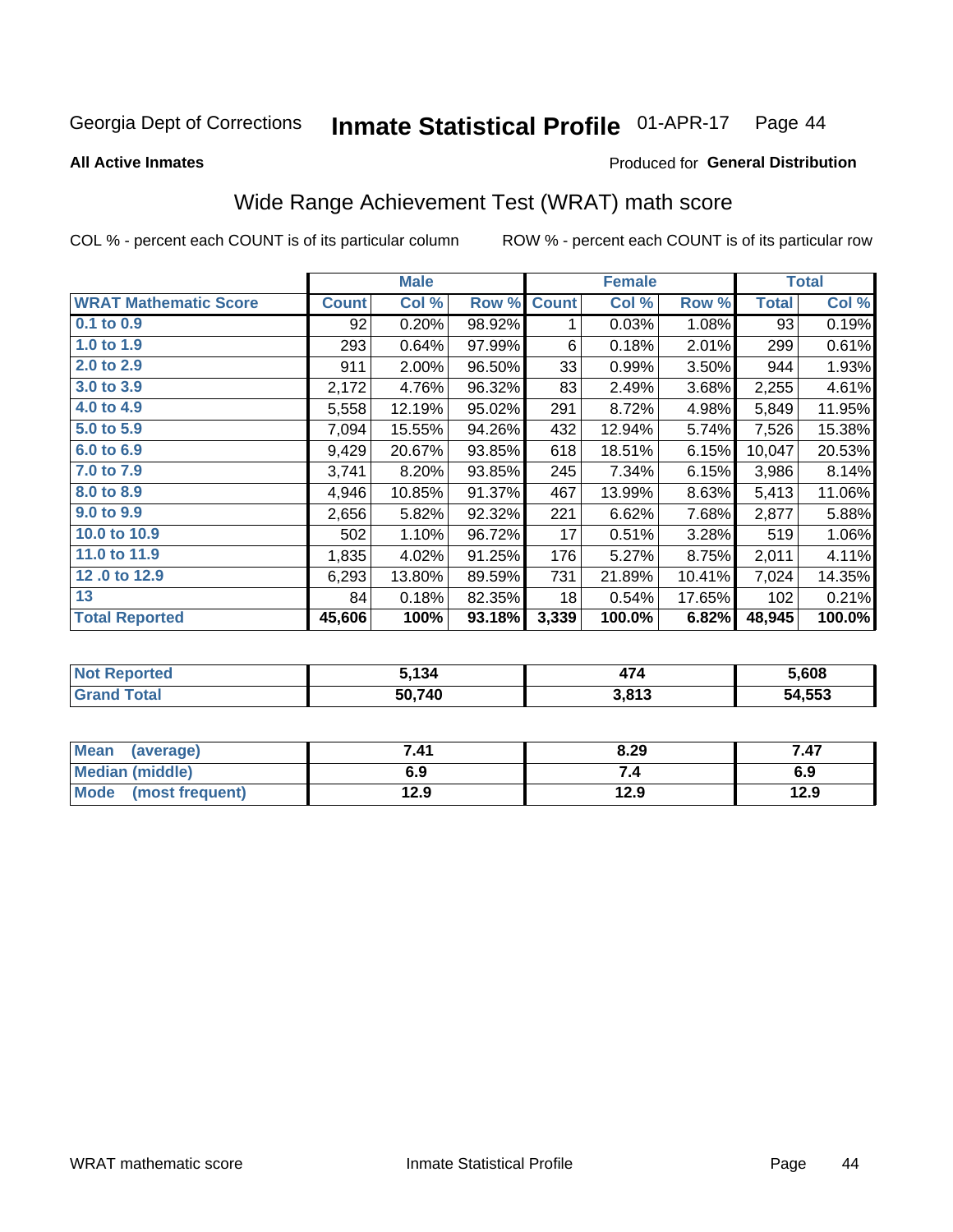### Inmate Statistical Profile 01-APR-17 Page 45

### **All Active Inmates**

## **Produced for General Distribution**

# Wide Range Achievement Test (WRAT) spelling score

COL % - percent each COUNT is of its particular column

|                            |              | <b>Male</b> |        |              | <b>Female</b> |        |              | <b>Total</b> |
|----------------------------|--------------|-------------|--------|--------------|---------------|--------|--------------|--------------|
| <b>WRAT Spelling Score</b> | <b>Count</b> | Col %       | Row %  | <b>Count</b> | Col %         | Row %  | <b>Total</b> | Col %        |
| $0.1$ to $0.9$             | 958          | 2.10%       | 99.58% | 4            | 0.12%         | 0.42%  | 962          | 1.97%        |
| 1.0 to 1.9                 | 1,196        | 2.62%       | 99.01% | 12           | 0.36%         | 0.99%  | 1,208        | 2.47%        |
| 2.0 to 2.9                 | 2,170        | 4.76%       | 98.19% | 40           | 1.20%         | 1.81%  | 2,210        | 4.51%        |
| 3.0 to 3.9                 | 3,269        | 7.17%       | 97.61% | 80           | 2.40%         | 2.39%  | 3,349        | 6.84%        |
| 4.0 to 4.9                 | 3,040        | 6.66%       | 96.69% | 104          | 3.11%         | 3.31%  | 3,144        | 6.42%        |
| 5.0 to 5.9                 | 5,207        | 11.42%      | 96.27% | 202          | 6.05%         | 3.73%  | 5,409        | 11.05%       |
| 6.0 to 6.9                 | 4,275        | 9.37%       | 95.53% | 200          | 5.99%         | 4.47%  | 4,475        | 9.14%        |
| 7.0 to 7.9                 | 4,014        | 8.80%       | 93.70% | 270          | 8.09%         | 6.30%  | 4,284        | 8.75%        |
| 8.0 to 8.9                 | 3,926        | 8.61%       | 93.74% | 262          | 7.85%         | 6.26%  | 4,188        | 8.56%        |
| 9.0 to 9.9                 | 2,225        | 4.88%       | 92.29% | 186          | 5.57%         | 7.71%  | 2,411        | 4.93%        |
| 10.0 to 10.9               | 2,134        | 4.68%       | 93.19% | 156          | 4.67%         | 6.81%  | 2,290        | 4.68%        |
| 11.0 to 11.9               | 3,384        | 7.42%       | 92.26% | 284          | 8.51%         | 7.74%  | 3,668        | 7.49%        |
| 12.0 to 12.9               | 9,499        | 20.83%      | 86.45% | 1,489        | 44.59%        | 13.55% | 10,988       | 22.45%       |
| 13                         | 315          | 0.69%       | 86.30% | 50           | 1.50%         | 13.70% | 365          | 0.75%        |
| <b>Total Reported</b>      | 45,612       | 100%        | 93.18% | 3,339        | 100.0%        | 6.82%  | 48,951       | 100.0%       |

| <u>າrtea</u><br>' NOT | 5,128  | . .   | 5.602  |
|-----------------------|--------|-------|--------|
| $F_{\mathbf{A}}$      | 50.740 | 3,813 | 54,553 |

| Mean<br>(average)       | 7.88 | 10.15 | 8.03 |
|-------------------------|------|-------|------|
| <b>Median (middle)</b>  | . .  | 11.6  | .    |
| Mode<br>(most frequent) | 12.9 | 12.9  | 12.9 |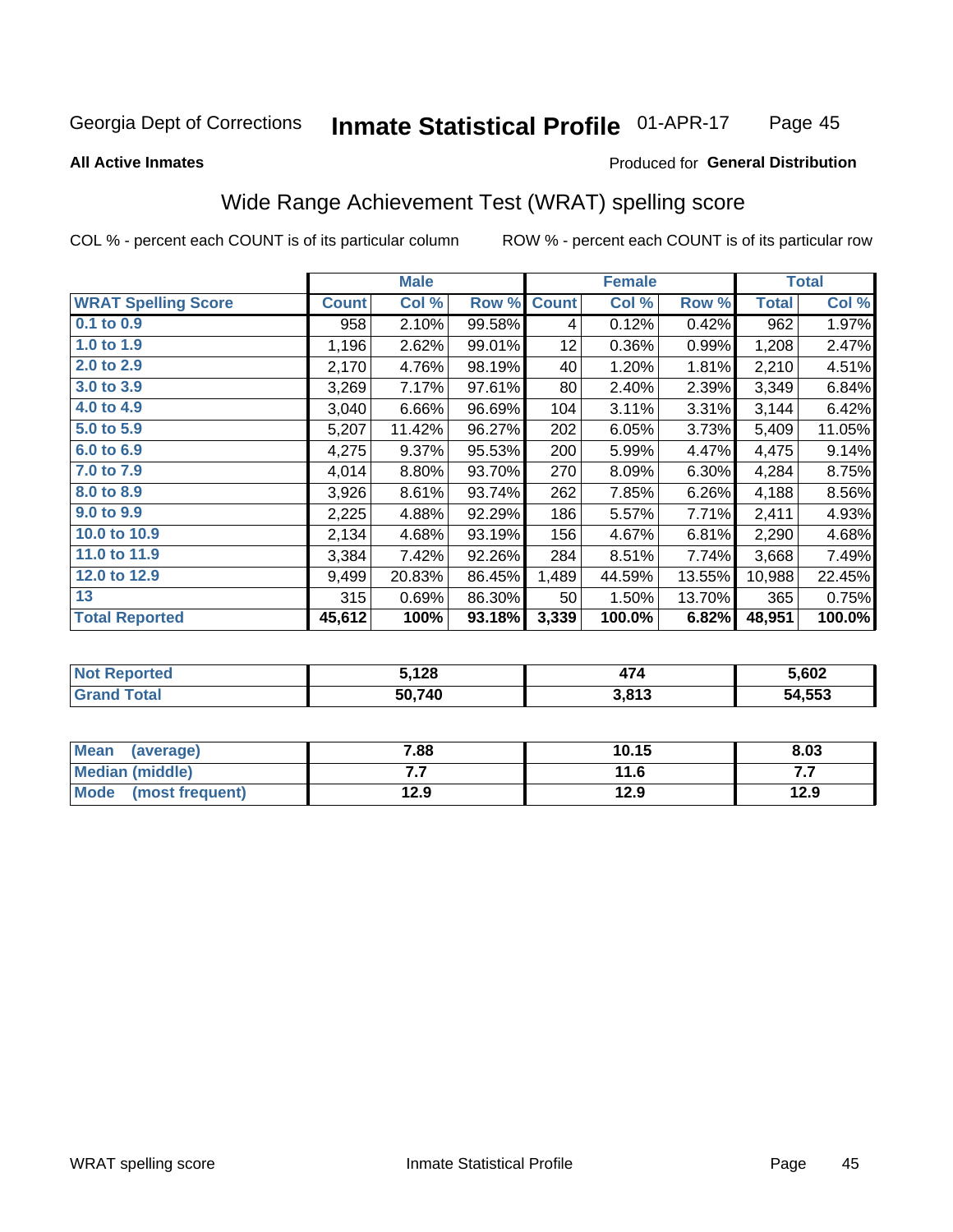### Inmate Statistical Profile 01-APR-17 Page 46

**All Active Inmates** 

### **Produced for General Distribution**

# Current / last mental health treatment level

COL % - percent each COUNT is of its particular column

|                                    |              | <b>Male</b> |         |              | <b>Female</b> |        |              | <b>Total</b> |
|------------------------------------|--------------|-------------|---------|--------------|---------------|--------|--------------|--------------|
| <b>Mental Health Treatment Lev</b> | <b>Count</b> | Col %       | Row %   | <b>Count</b> | Col %         | Row %  | <b>Total</b> | Col %        |
| 1 No problem at current time       | 8,720        | 53.16%      | 92.64%  | 693          | 25.26%        | 7.36%  | 9,413        | 49.17%       |
| 2 Receiving outpatient             | 5,909        | 36.03%      | 74.75%  | 1,996        | 72.77%        | 25.25% | 7,905        | 41.29%       |
| <b>Treatment</b>                   |              |             |         |              |               |        |              |              |
| 3 Inpatient, moderate              | 1,446        | 8.82%       | 96.92%  | 46           | 1.68%         | 3.08%  | 1,492        | 7.79%        |
| <b>Treatment</b>                   |              |             |         |              |               |        |              |              |
| 4 Inpatient, intensive             | 307          | 1.87%       | 97.46%  | 8            | 0.29%         | 2.54%  | 315          | 1.65%        |
| <b>Treatment</b>                   |              |             |         |              |               |        |              |              |
| <b>5 Undergoing crisis</b>         | 19           | 0.12%       | 100.00% |              |               |        | 19           | 0.10%        |
| <b>stabilization</b>               |              |             |         |              |               |        |              |              |
| <b>6 Hospital for criminally</b>   |              | 0.01%       | 100.00% |              |               |        |              | 0.01%        |
| <b>Tinsane</b>                     |              |             |         |              |               |        |              |              |
| <b>Total Evaluated</b>             | 16,402       | 100%        | 85.67%  | 2,743        | 100%          | 14.33% | 19,145       | 100.0%       |

| <b>Never had MH evaluation</b> | 34,338 | .,070 | 35,408 |
|--------------------------------|--------|-------|--------|
| Total                          | 50,740 | 3.813 | 54,553 |

| Median (middle) | No problem at current time | <b>Receiving outpatient</b><br>treatment | <b>Receiving</b><br>outpatient<br>treatment |
|-----------------|----------------------------|------------------------------------------|---------------------------------------------|
| <b>Mode</b>     | No problem at current time | <b>Receiving outpatient</b>              | No problem at                               |
| (most frequent) |                            | treatment                                | current time                                |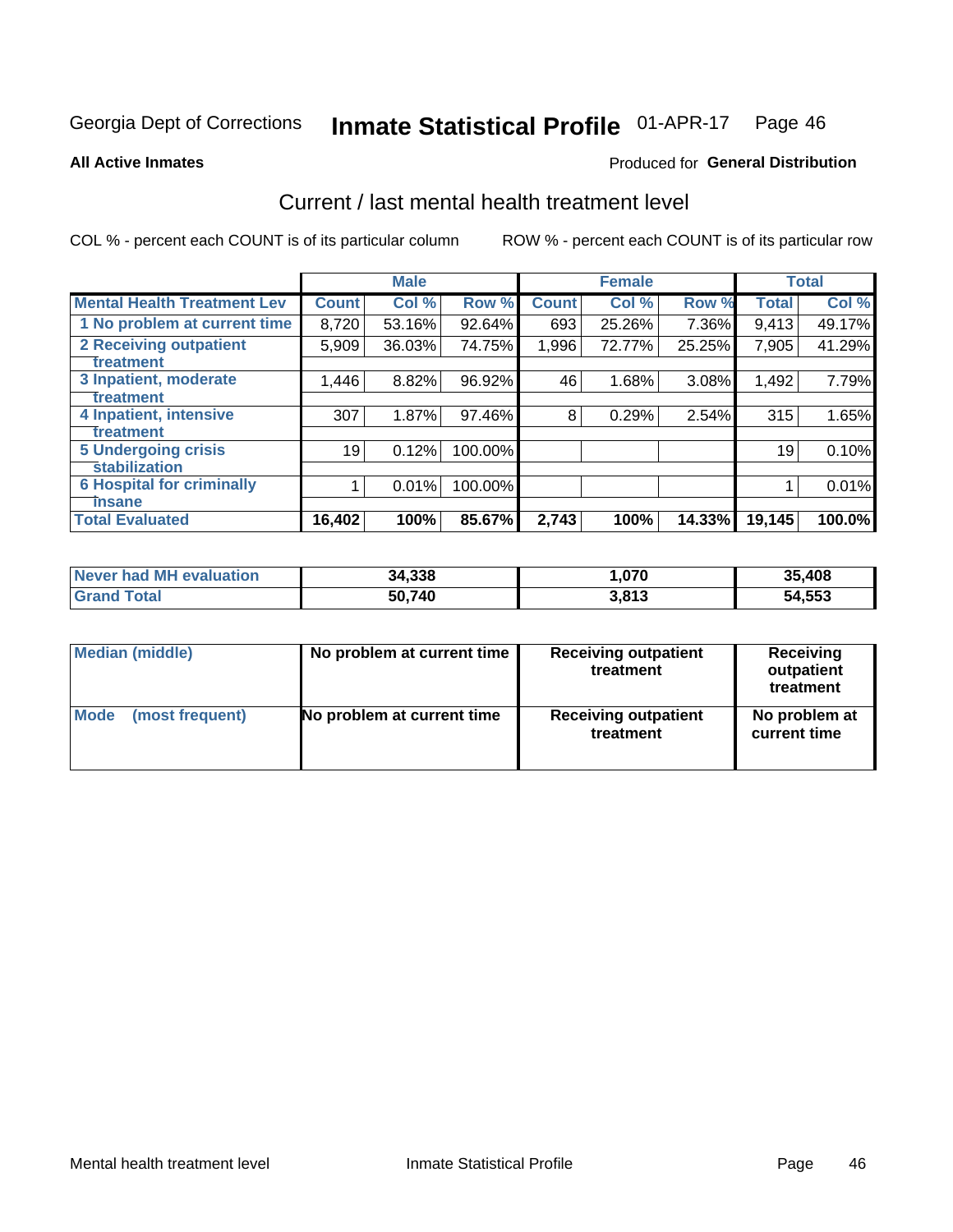## **All Active Inmates**

## Produced for General Distribution

# PULHESDWIT medical scale - 'P' overall condition ('P'hysical)

COL % - percent each COUNT is of its particular column

|                                  |                | <b>Male</b> |         |              | <b>Female</b> |         |              | <b>Total</b> |
|----------------------------------|----------------|-------------|---------|--------------|---------------|---------|--------------|--------------|
| 'P' Overall Condition            | <b>Count</b>   | Col %       | Row %   | <b>Count</b> | Col %         | Row %   | <b>Total</b> | Col %        |
| 1 No medical illness             | 34,837         | 74.96%      | 94.23%  | 2,133        | 62.04%        | 5.77%   | 36,970       | 74.07%       |
| 2 Well-controlled chronic        | 10,808         | 23.26%      | 90.13%  | 1,183        | 34.41%        | 9.87%   | 11,991       | 24.02%       |
| <b>illness</b>                   |                |             |         |              |               |         |              |              |
| 3 Poorly-controlled chronic      | 738            | 1.59%       | 91.11%  | 72           | 2.09%         | 8.89%   | 810          | 1.62%        |
| <b>illness</b>                   |                |             |         |              |               |         |              |              |
| 4 Significant problems requiring | 83             | 0.18%       | 79.05%  | 22           | 0.64%         | 20.95%  | 105          | 0.21%        |
| special housing                  |                |             |         |              |               |         |              |              |
| 5 Terminal illness, < 6 months   | $\overline{7}$ | 0.02%       | 100.00% |              |               |         | 7            | 0.01%        |
| to live                          |                |             |         |              |               |         |              |              |
| 6 Inmate is pregnant             |                |             |         | 28           | 0.81%         | 100.00% | 28           | 0.06%        |
| <b>Total Reported</b>            | 46,473         | 100%        | 93.11%  | 3,438        | 100%          | 6.89%   | 49,911       | 100%         |

| тео | ,267   | クフロ<br><u>JI J</u> | ,642   |
|-----|--------|--------------------|--------|
|     | 50,740 | <b>2.042</b>       | 54.553 |

| Mode | (most frequent) | 1 No medical illness | 1 No medical illness | 1 No medical<br>illness |
|------|-----------------|----------------------|----------------------|-------------------------|
|------|-----------------|----------------------|----------------------|-------------------------|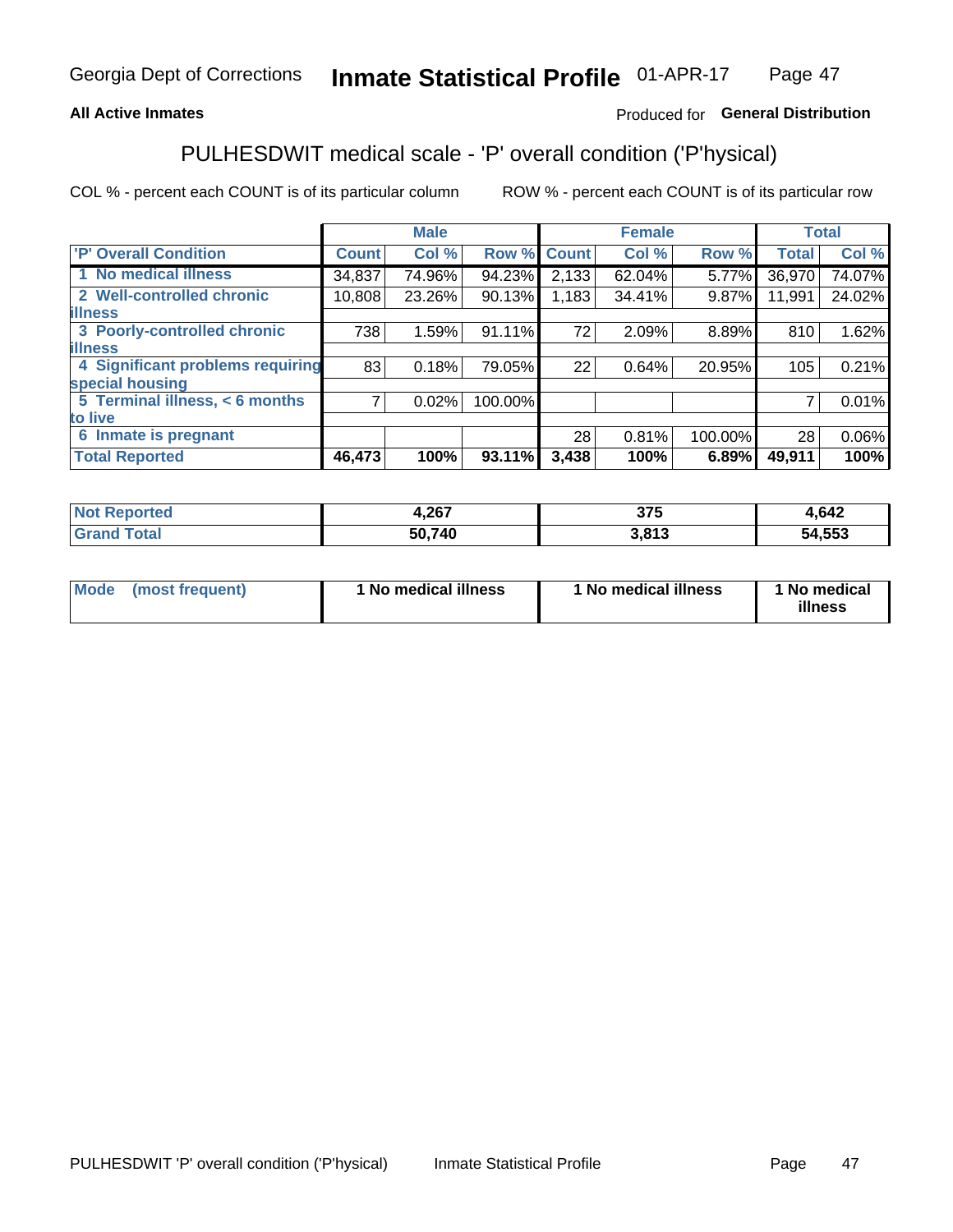### **All Active Inmates**

## Produced for General Distribution

# PULHESDWIT medical scale - 'U' upper body

COL % - percent each COUNT is of its particular column

|                              |              | <b>Male</b> |        |              | <b>Female</b> |        |              | <b>Total</b> |
|------------------------------|--------------|-------------|--------|--------------|---------------|--------|--------------|--------------|
| <b>U' Upper Body</b>         | <b>Count</b> | Col %       | Row %  | <b>Count</b> | Col %         | Row %  | <b>Total</b> | Col %        |
| 1 Upper bones, joints,       | 44,418       | 95.74%      | 93.22% | 3,230        | 93.95%        | 6.78%  | 47,648       | 95.61%       |
| muscles all OK               |              |             |        |              |               |        |              |              |
| 2 One or both arms minimally | 1,687        | 3.64%       | 90.75% | 172          | 5.00%         | 9.25%  | 1,859        | 3.73%        |
| limited                      |              |             |        |              |               |        |              |              |
| 3 One or both arms           | 243          | 0.52%       | 89.34% | 29           | 0.84%         | 10.66% | 272          | 0.55%        |
| <b>moderately limited</b>    |              |             |        |              |               |        |              |              |
| 4 One arm disabled,          | 44           | 0.09%       | 88.00% | 6            | 0.17%         | 12.00% | 50           | 0.10%        |
| paralyzed, or amputated      |              |             |        |              |               |        |              |              |
| 5 Both arms disabled,        | 4            | 0.01%       | 80.00% |              | 0.03%         | 20.00% | 5            | 0.01%        |
| paralyzed, or amputated      |              |             |        |              |               |        |              |              |
| <b>Total Reported</b>        | 46,396       | 100%        | 93.10% | 3,438        | 100%          | 6.90%  | 49,834       | 100%         |

| <b>Not Reported</b>   | 4.344  | 375   | <b>710</b><br>1.I IJ |
|-----------------------|--------|-------|----------------------|
| <b>Total</b><br>Grand | 50,740 | 3,813 | 54,553               |

| Mode<br>(most frequent) | 1 Upper bones, joints,<br>muscles all OK | 1 Upper bones, joints,<br>muscles all OK | 1 Upper bones,<br>joints, muscles all<br>ΟK |
|-------------------------|------------------------------------------|------------------------------------------|---------------------------------------------|
|-------------------------|------------------------------------------|------------------------------------------|---------------------------------------------|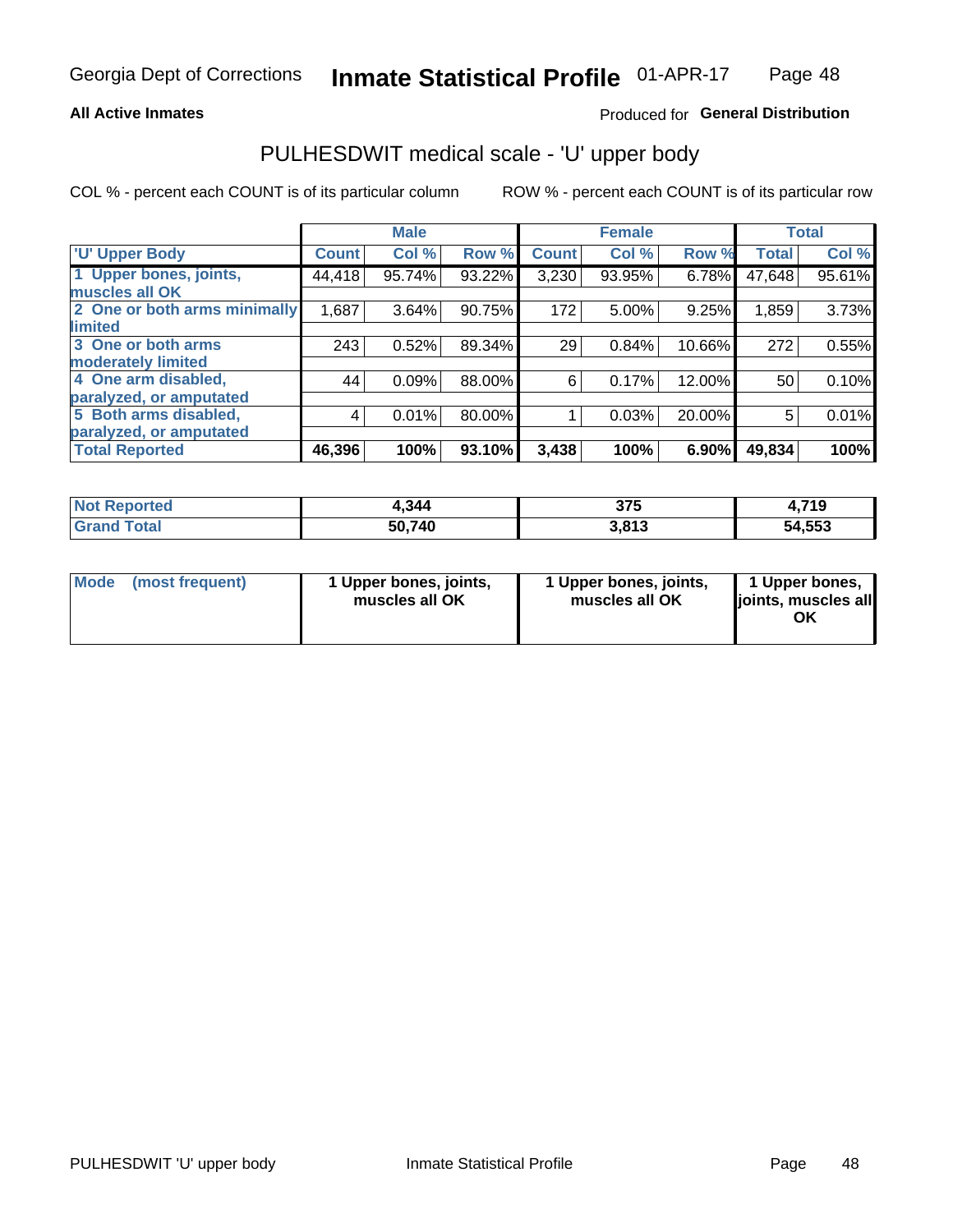### **All Active Inmates**

## Produced for General Distribution

# PULHESDWIT medical scale - 'L' lower body

COL % - percent each COUNT is of its particular column

|                                |              | <b>Male</b> |         |              | <b>Female</b> |       |              | <b>Total</b> |
|--------------------------------|--------------|-------------|---------|--------------|---------------|-------|--------------|--------------|
| 'L' Lower Body                 | <b>Count</b> | Col %       | Row %   | <b>Count</b> | Col %         | Row % | <b>Total</b> | Col %        |
| 1 Lower bones, joints,         | 41,776       | 90.06%      | 93.18%  | 3,058        | 88.95%        | 6.82% | 44,834       | 89.98%       |
| muscles all OK                 |              |             |         |              |               |       |              |              |
| 2 One or both legs minimally   | 3,926        | 8.46%       | 92.05%  | 339          | 9.86%         | 7.95% | 4,265        | 8.56%        |
| limited                        |              |             |         |              |               |       |              |              |
| 3 One or both legs             | 560          | 1.21%       | 94.59%  | 32           | 0.93%         | 5.41% | 592          | 1.19%        |
| moderately limited             |              |             |         |              |               |       |              |              |
| 4 One leg disabled, paralyzed, | 110          | 0.24%       | 92.44%  | 9            | 0.26%         | 7.56% | 119          | 0.24%        |
| or amputated                   |              |             |         |              |               |       |              |              |
| 5 Both legs disabled,          | 16           | 0.03%       | 100.00% |              |               |       | 16           | 0.03%        |
| paralyzed, or amputated        |              |             |         |              |               |       |              |              |
| <b>Total Reported</b>          | 46,388       | 100%        | 93.10%  | 3,438        | 100%          | 6.90% | 49,826       | 100%         |

| <b>Not Reported</b>          | ?「り<br>70.JY | 375   | 707<br>1. I <i>L</i> I |
|------------------------------|--------------|-------|------------------------|
| <b>Total</b><br><b>Grand</b> | 50,740       | 3,813 | 54,553                 |

|  | Mode (most frequent) | 1 Lower bones, joints,<br>muscles all OK | 1 Lower bones, joints,<br>muscles all OK | 1 Lower bones,<br>joints, muscles all<br>ΟK |
|--|----------------------|------------------------------------------|------------------------------------------|---------------------------------------------|
|--|----------------------|------------------------------------------|------------------------------------------|---------------------------------------------|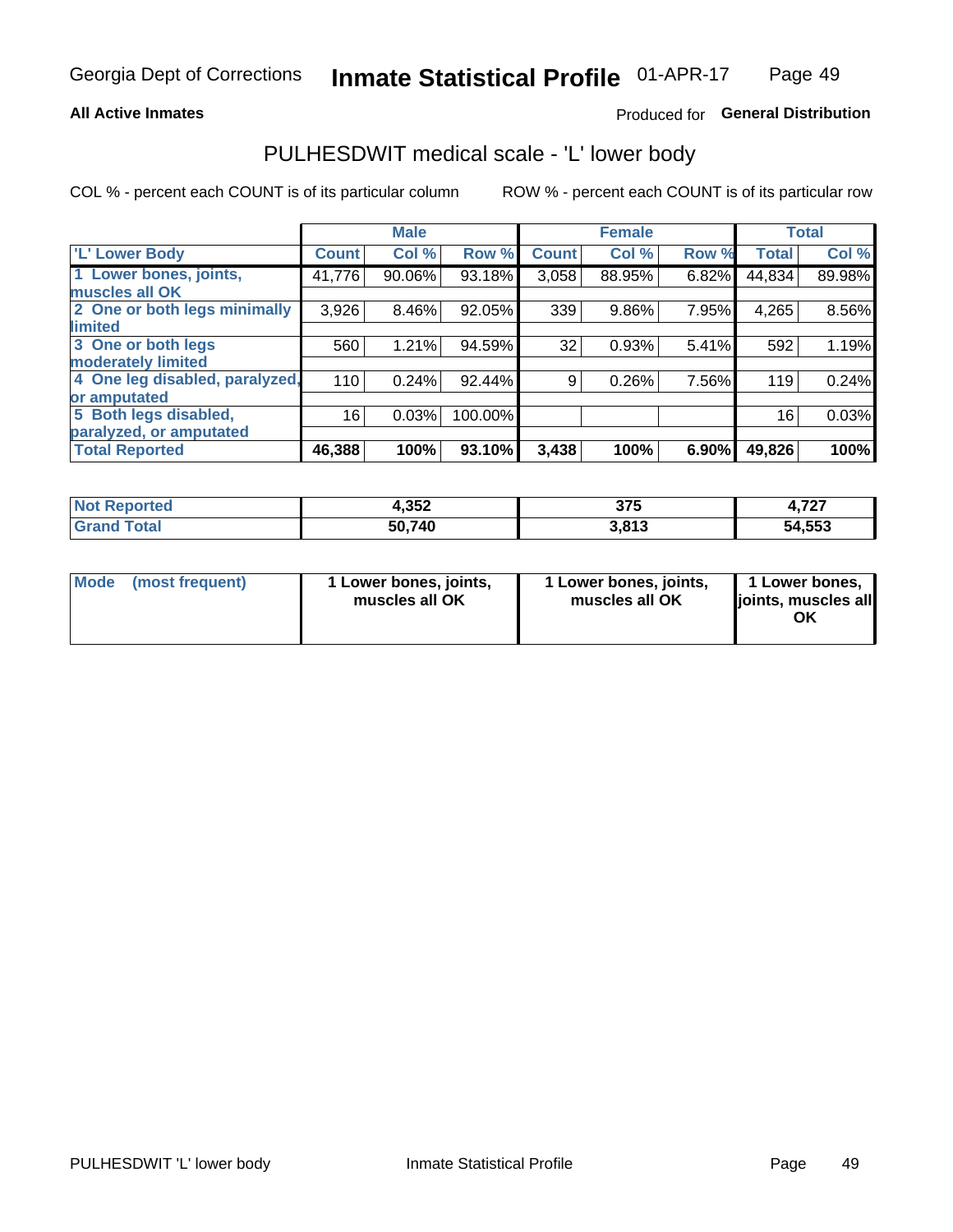### **All Active Inmates**

## Produced for General Distribution

# PULHESDWIT medical scale - 'H' hearing

COL % - percent each COUNT is of its particular column

|                                |                 | <b>Male</b> |        |             | <b>Female</b> |       | <b>Total</b> |        |
|--------------------------------|-----------------|-------------|--------|-------------|---------------|-------|--------------|--------|
| <b>H' Hearing</b>              | <b>Count</b>    | Col %       |        | Row % Count | Col %         | Row % | <b>Total</b> | Col %  |
| 1 Normal hearing both ears     | 45,842          | 98.86%      | 93.09% | 3,404       | 99.13%        | 6.91% | 49,246       | 98.88% |
| 2 Some loss in one ear with    | 407             | 0.88%       | 94.00% | 26          | 0.76%         | 6.00% | 433          | 0.87%  |
| other OK, or mild loss in both |                 |             |        |             |               |       |              |        |
| 3 Total loss in one ear with   | 83              | 0.18%       | 97.65% | 2           | $0.06\%$      | 2.35% | 85           | 0.17%  |
| mild loss in other             |                 |             |        |             |               |       |              |        |
| 4 Severe loss in both ears     | 25              | 0.05%       | 96.15% |             | 0.03%         | 3.85% | 26           | 0.05%  |
| 5 Total loss in both ears,     | 12 <sub>1</sub> | 0.03%       | 92.31% |             | 0.03%         | 7.69% | 13           | 0.03%  |
| requiring special housing      |                 |             |        |             |               |       |              |        |
| <b>Total Reported</b>          | 46,369          | 100%        | 93.10% | 3,434       | 100%          | 6.90% | 49,803       | 100%   |

| <b>Not Reno</b> | 274    | 270              | .750،  |
|-----------------|--------|------------------|--------|
| <b>ported</b>   | . .    | JI J             |        |
| Total           | 50,740 | 2.917<br>J.O I J | 54,553 |

| Mode (most frequent) | 1 Normal hearing both ears 11 Normal hearing both ears 1 Normal hearing | both ears |
|----------------------|-------------------------------------------------------------------------|-----------|
|                      |                                                                         |           |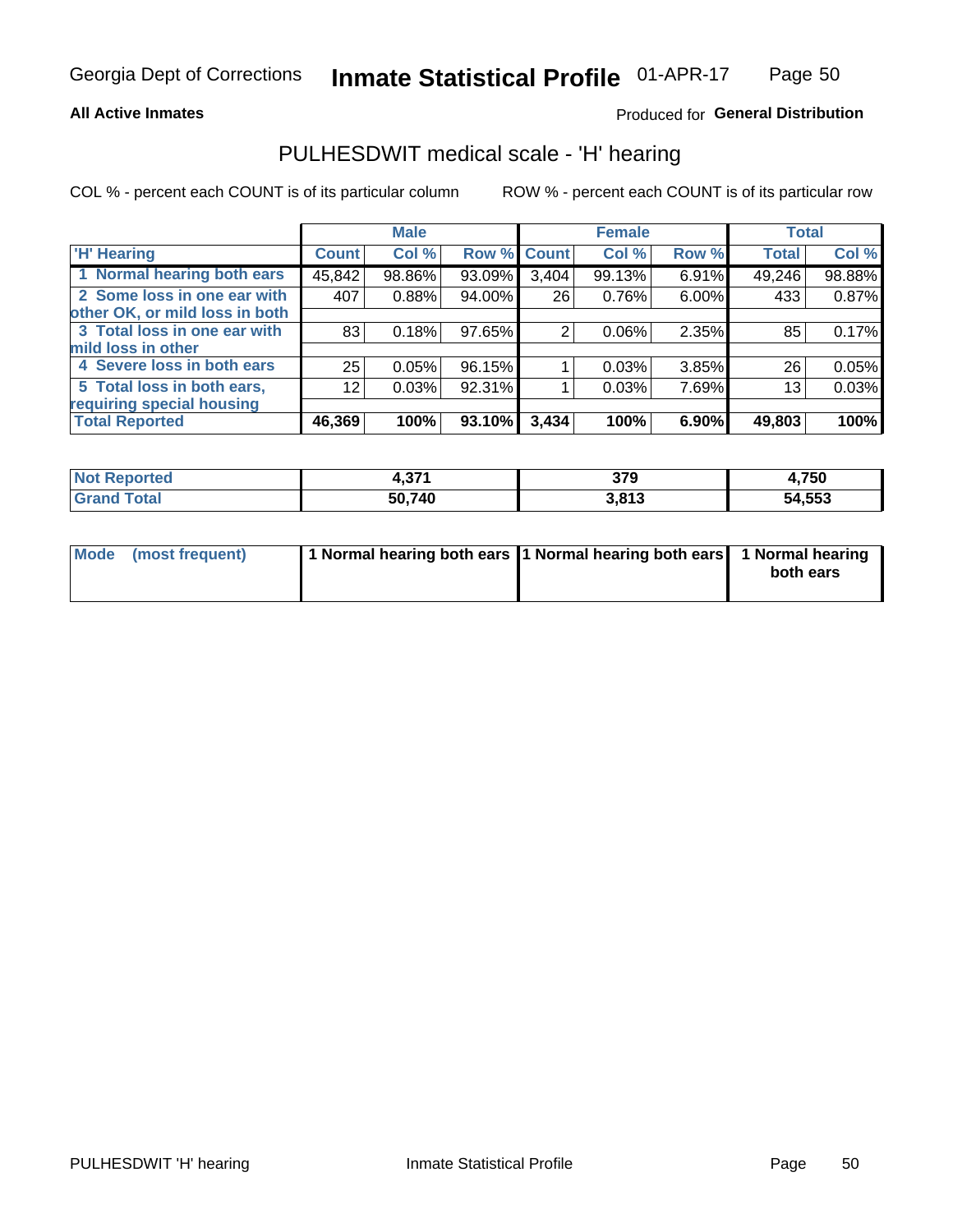### **All Active Inmates**

## Produced for General Distribution

# PULHESDWIT medical scale - 'E' vision

COL % - percent each COUNT is of its particular column

|                                 |              | <b>Male</b> |        |              | <b>Female</b> |        |              | <b>Total</b> |
|---------------------------------|--------------|-------------|--------|--------------|---------------|--------|--------------|--------------|
| <b>E' Vision</b>                | <b>Count</b> | Col %       | Row %  | <b>Count</b> | Col %         | Row %  | <b>Total</b> | Col %        |
| 1 Correctable to 20/40 in both  | 35,260       | 76.72%      | 95.27% | 1,751        | 52.07%        | 4.73%  | 37,011       | 75.03%       |
| eyes                            |              |             |        |              |               |        |              |              |
| 2 Correctable to 20/70 in one   | 9,786        | 21.29%      | 87.18% | 1,439        | 42.79%        | 12.82% | 11,225       | 22.76%       |
| eye, may be blind in other      |              |             |        |              |               |        |              |              |
| 3 Correctable to 20/200 in one  | 746          | 1.62%       | 82.98% | 153          | 4.55%         | 17.02% | 899          | 1.82%        |
| eye, may be blind in other      |              |             |        |              |               |        |              |              |
| 4 One eye not correctable to    | 155          | 0.34%       | 89.08% | 19           | 0.56%         | 10.92% | 174          | 0.35%        |
| 20/200, other may be blind      |              |             |        |              |               |        |              |              |
| 5 Blind in both eyes, requiring | 15           | 0.03%       | 93.75% |              | 0.03%         | 6.25%  | 16           | 0.03%        |
| special housing                 |              |             |        |              |               |        |              |              |
| <b>Total Reported</b>           | 45,962       | 100%        | 93.18% | 3,363        | 100%          | 6.82%  | 49,325       | 100%         |

| <b>Not Reported</b>               | 770    | 450   | 5,228  |
|-----------------------------------|--------|-------|--------|
| <b>Total</b><br>Gran <sub>(</sub> | 50,740 | 3,813 | 54,553 |

| Mode (most frequent) | 1 Correctable to 20/40 in both<br>eves | 1 Correctable to 20/40 in   1 Correctable to  <br>both eves | 20/40 in both eyes |
|----------------------|----------------------------------------|-------------------------------------------------------------|--------------------|
|                      |                                        |                                                             |                    |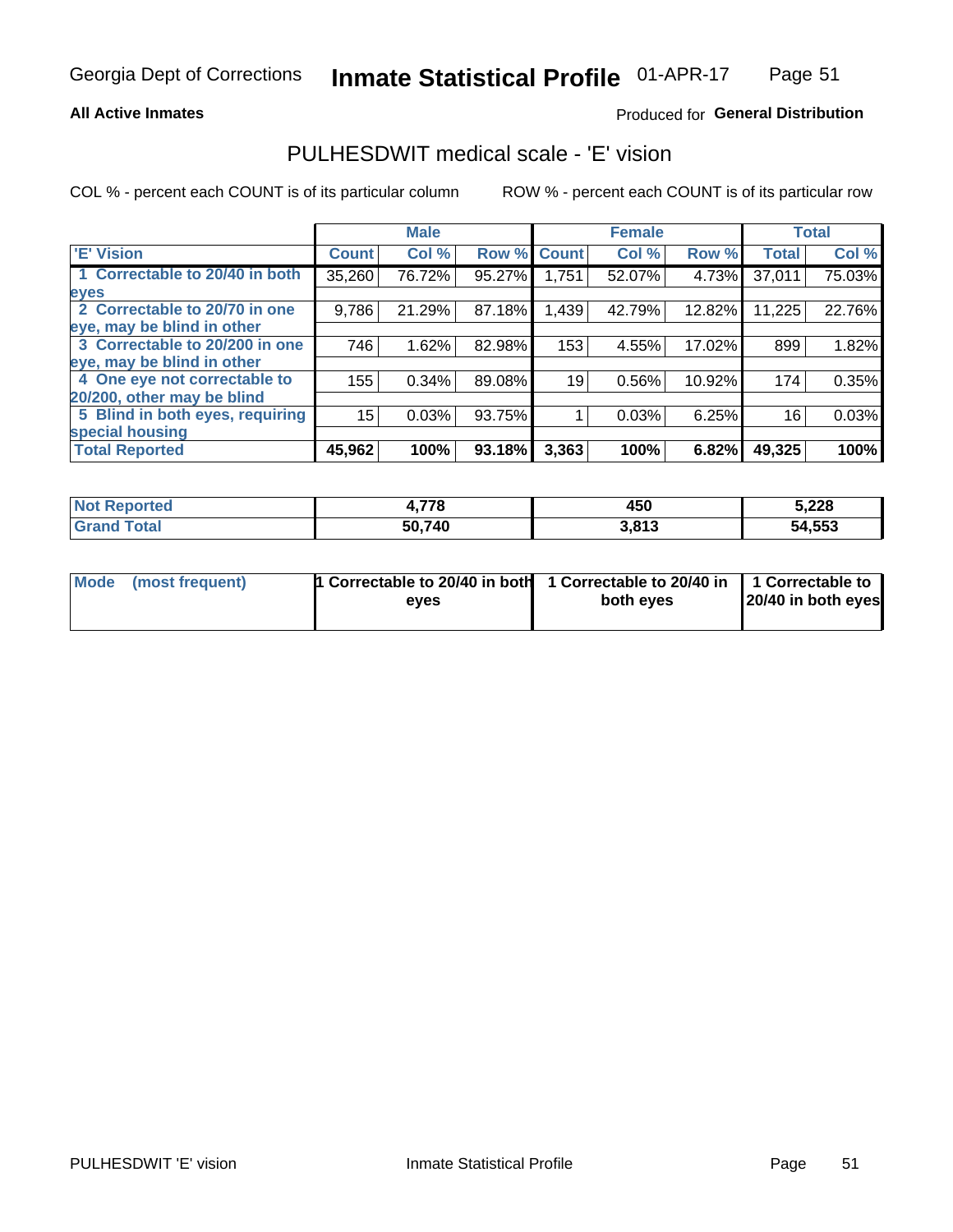### **All Active Inmates**

## Produced for General Distribution

# PULHESDWIT medical scale - 'S' pSychiatric

COL % - percent each COUNT is of its particular column

|                                        |              | <b>Male</b> |         |                 | <b>Female</b> |        |              | <b>Total</b> |
|----------------------------------------|--------------|-------------|---------|-----------------|---------------|--------|--------------|--------------|
| 'S' pSychiatric                        | <b>Count</b> | Col %       |         | Row % Count     | Col %         | Row %  | <b>Total</b> | Col %        |
| 1 No impairment or disorders           | 40,287       | 87.71%      | 96.85%  | 1,310           | 41.95%        | 3.15%  | 41,597       | 84.79%       |
| 2 Stable, or in remission, or          | 4,471        | 9.73%       | 71.39%  | 1,792           | 57.38%        | 28.61% | 6,263        | 12.77%       |
| mild impairment or retardation         |              |             |         |                 |               |        |              |              |
| 3 Requires moderate inpatient          | 981          | 2.14%       | 98.20%  | 18 <sub>1</sub> | 0.58%         | 1.80%  | 999          | 2.04%        |
| treatment                              |              |             |         |                 |               |        |              |              |
| 4 Requires intensive inpatient         | 176          | 0.38%       | 98.32%  | 3               | 0.10%         | 1.68%  | 179          | 0.36%        |
| treatment                              |              |             |         |                 |               |        |              |              |
| <b>5 Requires Crisis Stabilization</b> | 18           | 0.04%       | 100.00% |                 |               |        | 18           | 0.04%        |
| Unit (CSU) inpatient care              |              |             |         |                 |               |        |              |              |
| <b>Total Reported</b>                  | 45,933       | 100%        | 93.63%  | 3,123           | 100%          | 6.37%  | 49,056       | 100%         |

| <b>Not Reported</b> | 1,807  | 690   | 5,497  |
|---------------------|--------|-------|--------|
| Total<br>Grand      | 50,740 | 3,813 | 54,553 |

| Mode (most frequent) | <b>1 No impairment or disorders 2 Stable, or in remission, 1 No impairment or</b> |                       |           |
|----------------------|-----------------------------------------------------------------------------------|-----------------------|-----------|
|                      |                                                                                   | or mild impairment or | disorders |
|                      |                                                                                   | retardation           |           |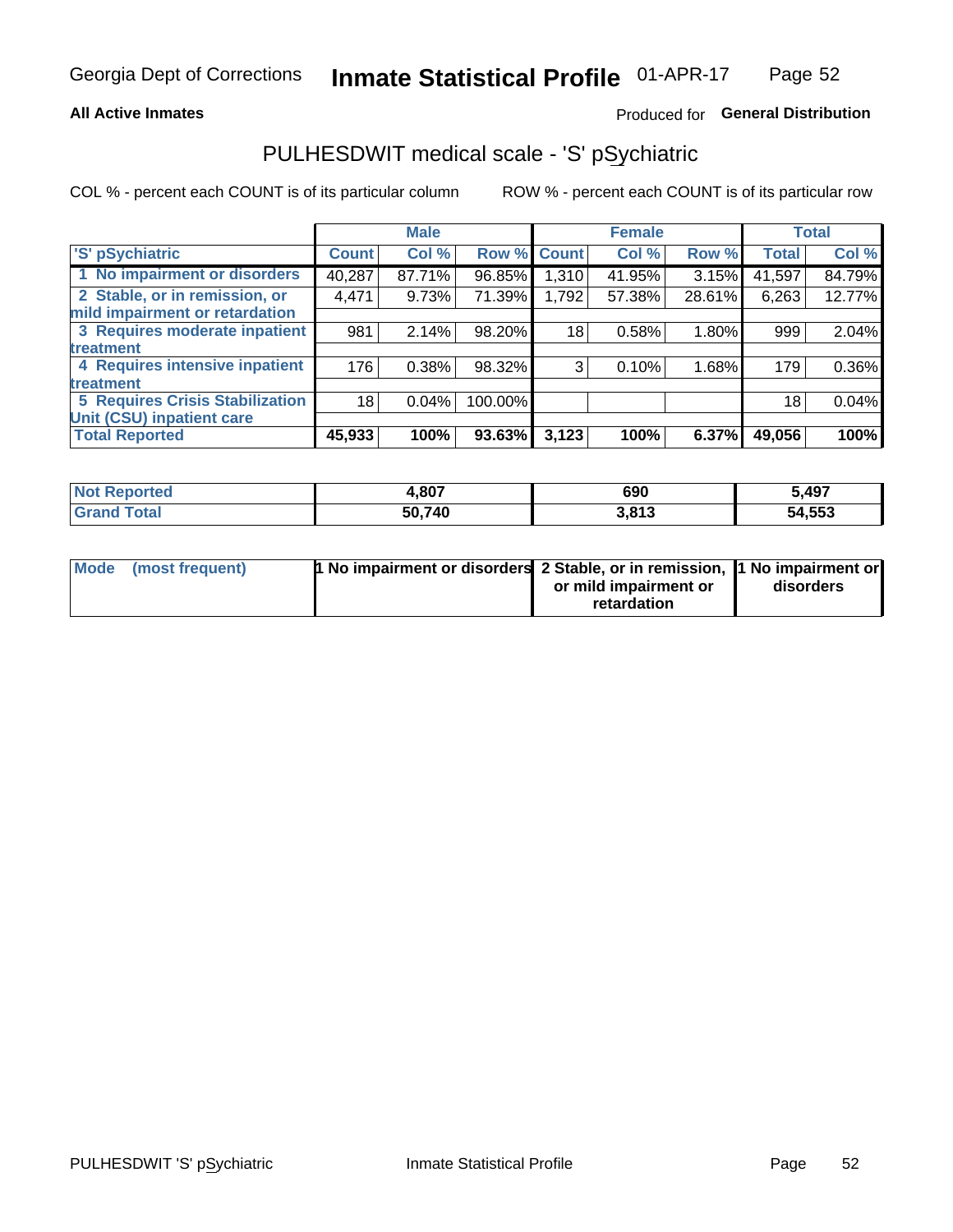### **All Active Inmates**

## Produced for General Distribution

# PULHESDWIT medical scale - 'D' dental

COL % - percent each COUNT is of its particular column

|                                 |              | <b>Male</b> |         |              | <b>Female</b> |       |              | <b>Total</b> |
|---------------------------------|--------------|-------------|---------|--------------|---------------|-------|--------------|--------------|
| 'D' Dental                      | <b>Count</b> | Col %       | Row %   | <b>Count</b> | Col %         | Row % | <b>Total</b> | Col %        |
| 1 Minimal routine dental health | 25,700       | 58.46%      | 92.35%  | 2,130        | 65.90%        | 7.65% | 27,830       | 58.97%       |
| <b>needs</b>                    |              |             |         |              |               |       |              |              |
| 2 Moderate cavities and/or gum  | 14,887       | 33.86%      | 95.00%  | 784          | 24.26%        | 5.00% | 15,671       | 33.20%       |
| disease                         |              |             |         |              |               |       |              |              |
| 3 Extensive gum disease         | 3,325        | 7.56%       | 91.30%  | 317          | 9.81%         | 8.70% | 3,642        | 7.72%        |
| and/or widespread decay         |              |             |         |              |               |       |              |              |
| 4 Urgent need for dental        | 51           | 0.12%       | 98.08%  |              | 0.03%         | 1.92% | 52           | 0.11%        |
| <b>services</b>                 |              |             |         |              |               |       |              |              |
| 5 Life-threatening disease or   |              | 0.01%       | 100.00% |              |               |       |              | 0.01%        |
| extreme pain or infection       |              |             |         |              |               |       |              |              |
| <b>Total Reported</b>           | 43,964       | 100%        | 93.15%  | 3,232        | 100%          | 6.85% | 47,196       | 100.0%       |

| <b>Not Reported</b> | R 77R<br>0. / / O | 581   | 7,357  |
|---------------------|-------------------|-------|--------|
| <b>Grand Total</b>  | 50,740            | 3,813 | 54,553 |

| 1 Minimal routine dental<br>Mode<br>(most frequent)<br>health needs | 1 Minimal routine dental 1 Minimal routine<br>health needs | dental health<br>needs |
|---------------------------------------------------------------------|------------------------------------------------------------|------------------------|
|---------------------------------------------------------------------|------------------------------------------------------------|------------------------|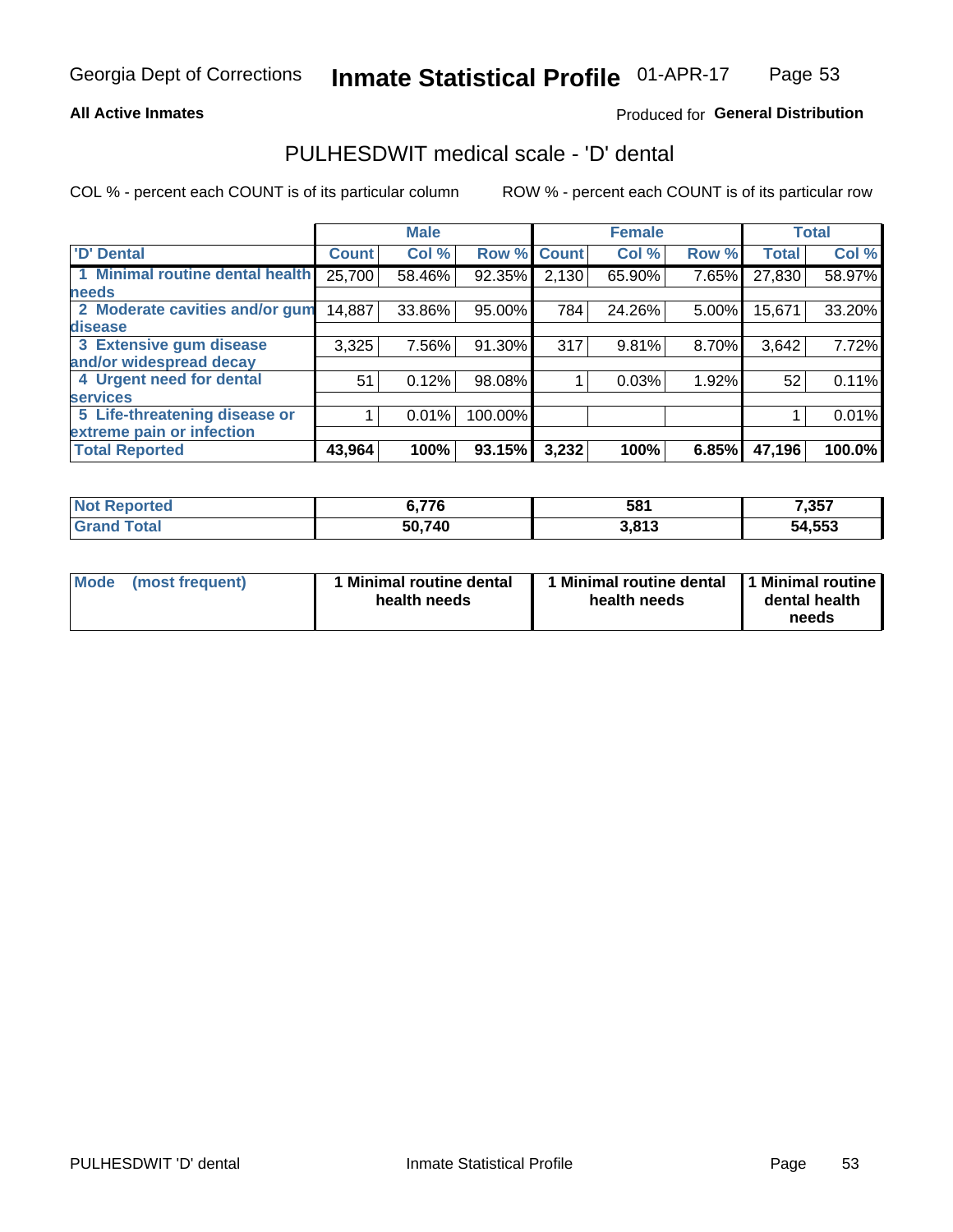### **All Active Inmates**

## Produced for General Distribution

# PULHESDWIT medical scale - 'W' work ability

COL % - percent each COUNT is of its particular column

|                                 |              | <b>Male</b> |        |             | <b>Female</b> |        |              | <b>Total</b> |
|---------------------------------|--------------|-------------|--------|-------------|---------------|--------|--------------|--------------|
| <b>W' work ability</b>          | <b>Count</b> | Col %       |        | Row % Count | Col %         | Row %  | <b>Total</b> | Col %        |
| 1 Unrestricted work or activity | 39,508       | 85.16%      | 93.74% | 2,639       | 76.76%        | 6.26%  | 42,147       | 84.58%       |
| 2 Minor restrictions on type of | 5,481        | 11.81%      | 89.14% | 668         | 19.43%        | 10.86% | 6,149        | 12.34%       |
| <b>work</b>                     |              |             |        |             |               |        |              |              |
| 3 Moderate restrictions on type | 924          | 1.99%       | 93.81% | 61          | 1.77%         | 6.19%  | 985          | 1.98%        |
| lof work                        |              |             |        |             |               |        |              |              |
| 4 Major restrictions on type of | 334          | 0.72%       | 89.07% | 41          | 1.19%         | 10.93% | 375          | 0.75%        |
| <b>work</b>                     |              |             |        |             |               |        |              |              |
| 5 Cannot work under any         | 147          | 0.32%       | 83.52% | 29          | 0.84%         | 16.48% | 176          | 0.35%        |
| <b>circumstances</b>            |              |             |        |             |               |        |              |              |
| <b>Total Reported</b>           | 46,394       | 100%        | 93.10% | 3,438       | 100%          | 6.90%  | 49,832       | 100%         |

| <b>Not Reported</b> | <b>.346</b> | ヘフに<br>ง เ ง | 704<br>. . |
|---------------------|-------------|--------------|------------|
| Total<br>oranu      | 50,740      | 3,813        | 54,553     |

| Mode            | 1 Unrestricted work or | 1 Unrestricted work or | 1 Unrestricted   |
|-----------------|------------------------|------------------------|------------------|
| (most frequent) | activity               | activity               | work or activity |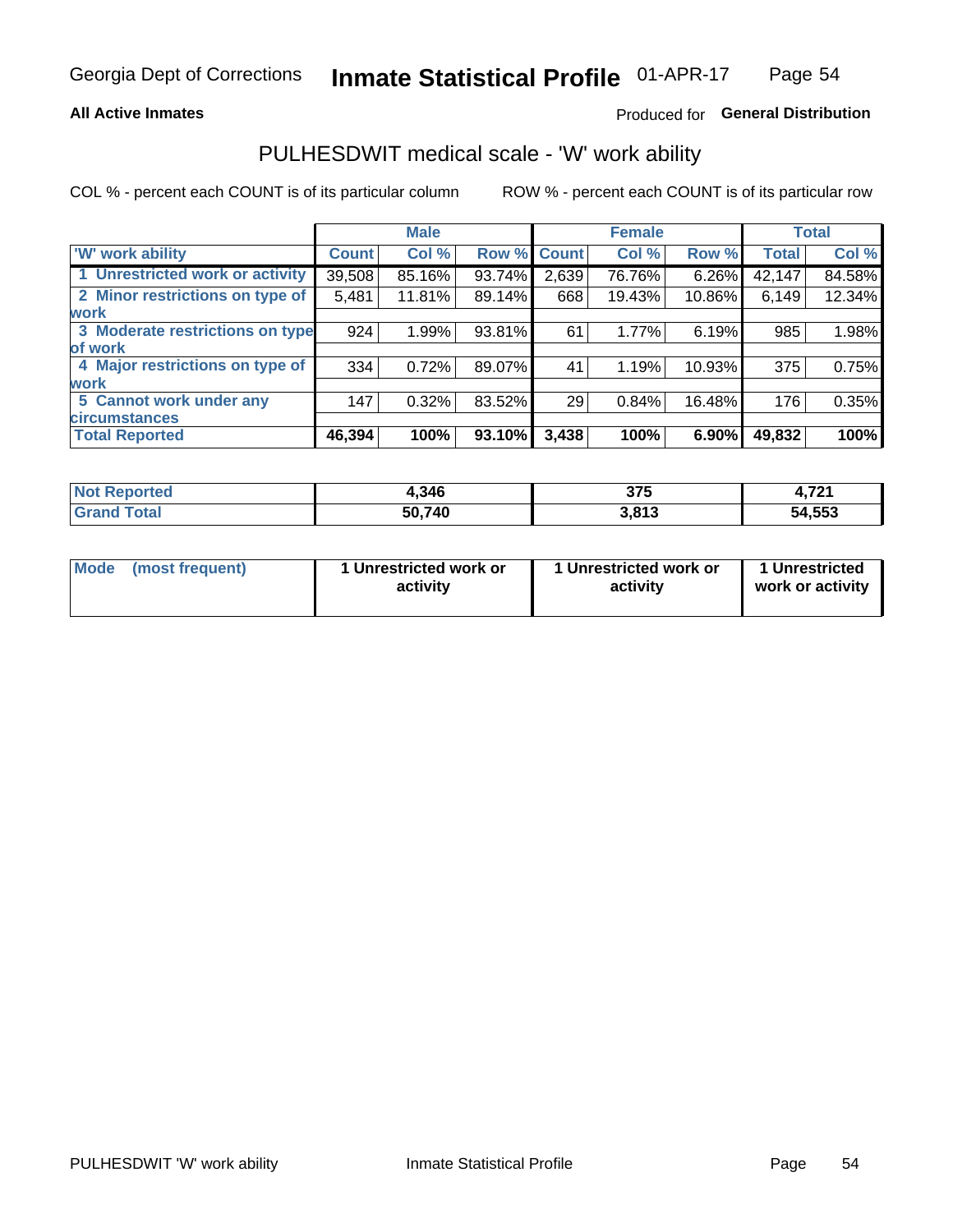### **All Active Inmates**

## Produced for General Distribution

# PULHESDWIT medical scale - 'I' impairment

COL % - percent each COUNT is of its particular column

|                                                       |              | <b>Male</b> |        |             | <b>Female</b> |        | <b>Total</b> |        |
|-------------------------------------------------------|--------------|-------------|--------|-------------|---------------|--------|--------------|--------|
| <b>T' Impairment</b>                                  | <b>Count</b> | Col %       |        | Row % Count | Col %         | Row %  | <b>Total</b> | Col %  |
| 1 No impairments or<br><b>disabilities</b>            | 46,041       | 99.27%      | 93.10% | 3,414       | 99.22%        | 6.90%  | 49,455       | 99.27% |
| 2 Wheelchair-bound but<br>otherwise OK                | 224          | 0.48%       | 92.56% | 18          | 0.52%         | 7.44%  | 242          | 0.49%  |
| <b>3 Needs low-level Assisted</b><br>Living (level I) | 40           | 0.09%       | 86.96% | 6           | 0.17%         | 13.04% | 46           | 0.09%  |
| 4 Needs moderate Assisted<br><b>Living (level II)</b> | 14           | 0.03%       | 93.33% |             | 0.03%         | 6.67%  | 15           | 0.03%  |
| <b>5 Needs maximal Assisted</b><br>Living (level III) | 60           | 0.13%       | 96.77% | 2           | 0.06%         | 3.23%  | 62           | 0.12%  |
| <b>Total Reported</b>                                 | 46,379       | 100%        | 93.09% | 3,441       | 100%          | 6.91%  | 49,820       | 100%   |

| Reported<br>NOT | 1.361  | ヘラヘ             | 4,733  |
|-----------------|--------|-----------------|--------|
| Total           | 50,740 | 2012<br>J.O I J | 54,553 |

| <b>Mode</b> | (most frequent) | <b>No impairments or</b><br>disabilities | 1 No impairments or<br>disabilities | 1 No impairments<br>or disabilities |
|-------------|-----------------|------------------------------------------|-------------------------------------|-------------------------------------|
|-------------|-----------------|------------------------------------------|-------------------------------------|-------------------------------------|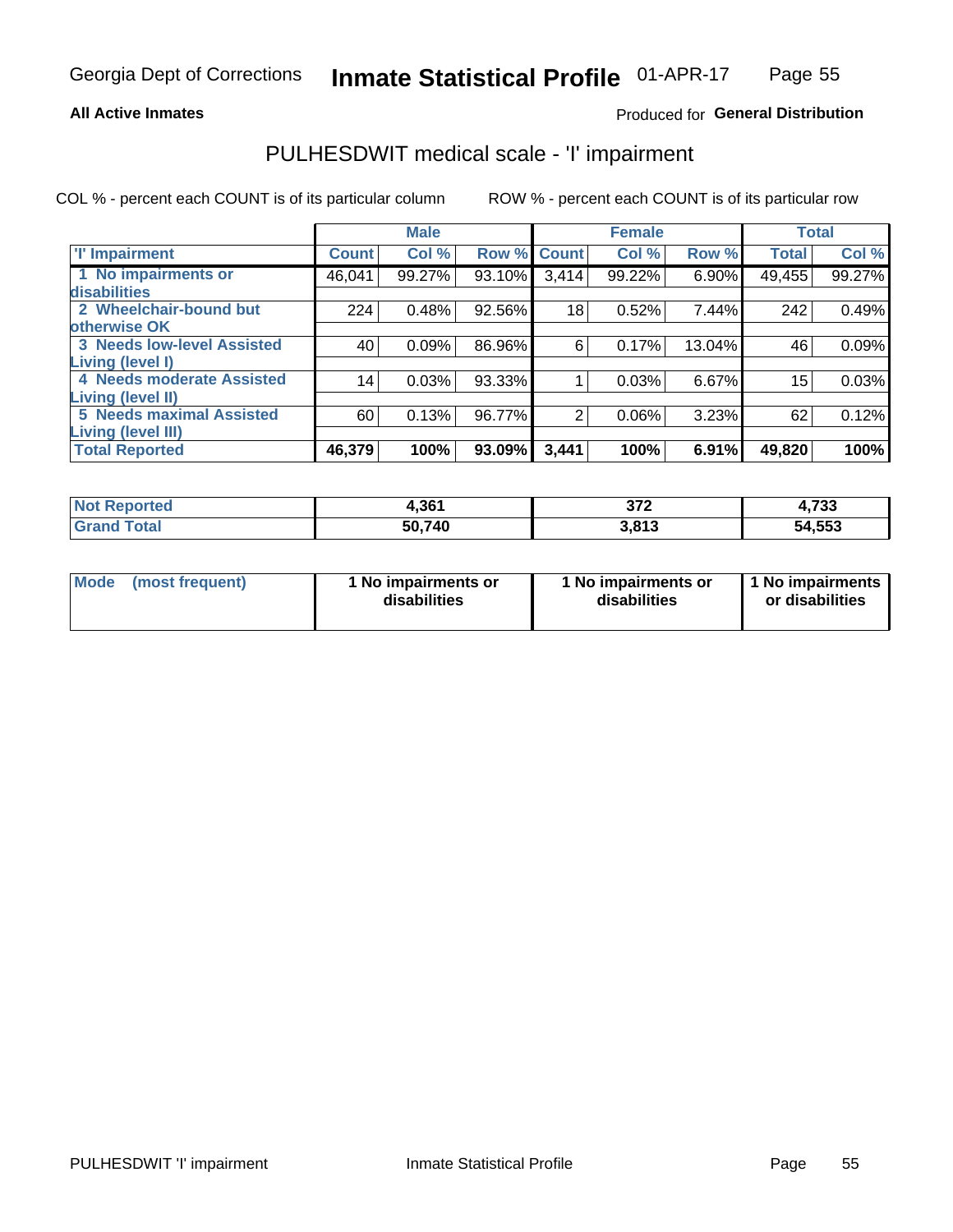### **All Active Inmates**

## Produced fo General Distribution

# PULHESDWIT medical scale - 'T' transportability

COL % - percent each COUNT is of its particular column

|                              |              | <b>Male</b> |                    |       | <b>Female</b> |        | <b>Total</b> |        |
|------------------------------|--------------|-------------|--------------------|-------|---------------|--------|--------------|--------|
| <b>T' Transportability</b>   | <b>Count</b> | Col %       | <b>Row % Count</b> |       | Col %         | Row %  | <b>Total</b> | Col %  |
| 1 Can be transported in any  | 46,174       | 99.50%      | 93.12%             | 3,409 | 99.47%        | 6.88%  | 49,583       | 99.50% |
| ordinary approved vehicle    |              |             |                    |       |               |        |              |        |
| 2 Wheelchair-bound, not      | 41           | 0.09%       | 85.42%             | ⇁     | 0.20%         | 14.58% | 48           | 0.10%  |
| needing special vehicle      |              |             |                    |       |               |        |              |        |
| 3 Wheelchair-bound, requires | 8            | 0.02%       | 100.00%            |       |               |        | 8            | 0.02%  |
| special vehicle              |              |             |                    |       |               |        |              |        |
| 4 Needs specially-equipped   | 5            | 0.01%       | 100.00%            |       |               |        | 5            | 0.01%  |
| medical vehicle              |              |             |                    |       |               |        |              |        |
| <b>5 Requires ambulance</b>  | 179          | 0.39%       | 94.21%             | 11    | 0.32%         | 5.79%  | 190          | 0.38%  |
| transport                    |              |             |                    |       |               |        |              |        |
| <b>Total Reported</b>        | 46,407       | 100%        | 93.12%             | 3,427 | 100%          | 6.88%  | 49,834       | 100.0% |

| <b>Not</b><br>Reported | 4,333  | 386   | 4,719  |
|------------------------|--------|-------|--------|
| <b>Total</b>           | 50,740 | 3.813 | 54,553 |

|  | Mode (most frequent) | 1 Can be transported in any 1 Can be transported in any<br>ordinary approved vehicle   ordinary approved vehicle   transported in any |  | 1 Can be<br>  ordinary approved  <br>vehicle |
|--|----------------------|---------------------------------------------------------------------------------------------------------------------------------------|--|----------------------------------------------|
|--|----------------------|---------------------------------------------------------------------------------------------------------------------------------------|--|----------------------------------------------|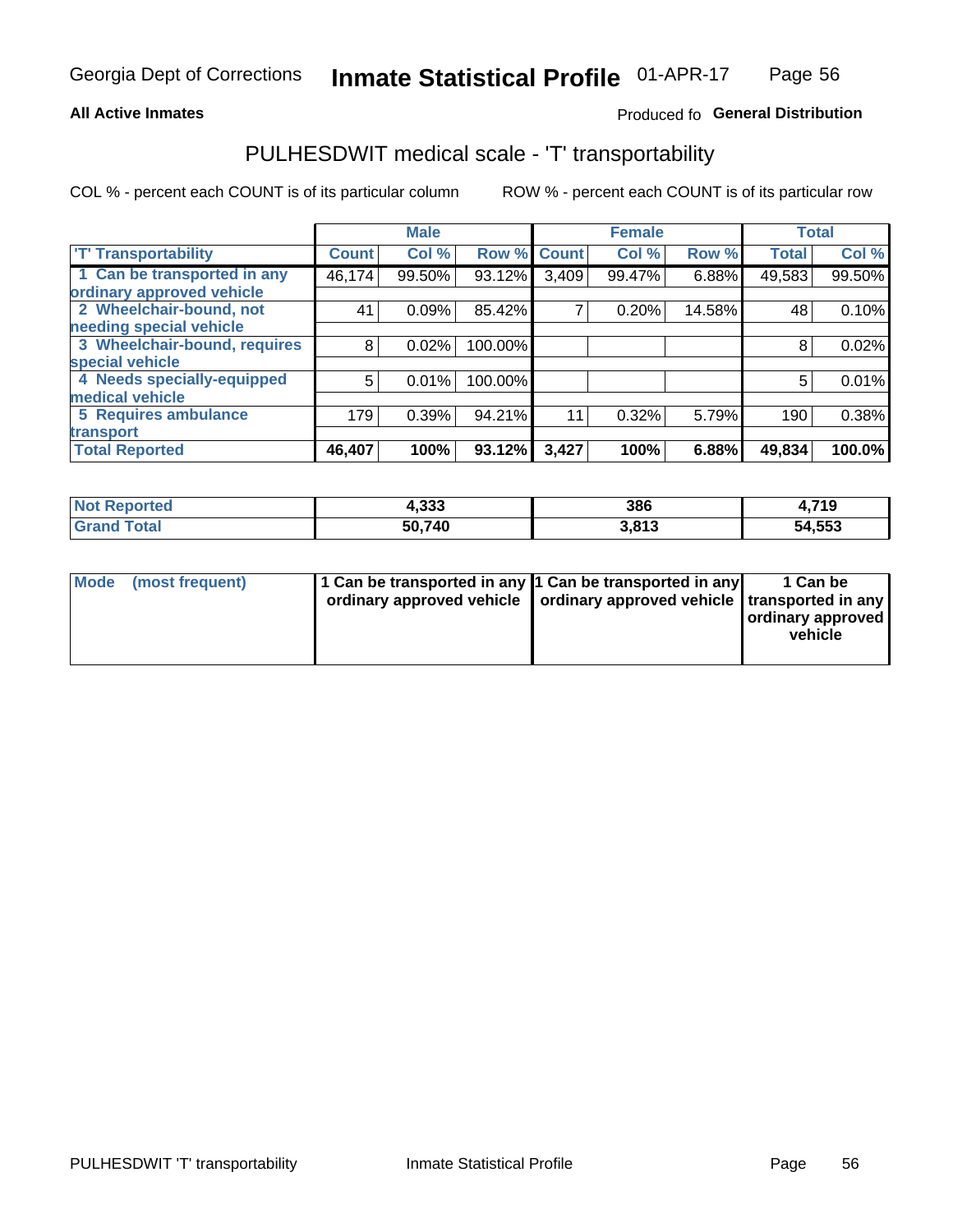### Inmate Statistical Profile 01-APR-17 Page 57

**All Active Inmates** 

### **Produced for General Distribution**

# Number of prior Georgia incarcerations

COL % - percent each COUNT is of its particular column

|                                       |              | <b>Male</b> |             |       | <b>Female</b> |       |        | <b>Total</b> |
|---------------------------------------|--------------|-------------|-------------|-------|---------------|-------|--------|--------------|
| <b>Num of Prior GA Incarcerations</b> | <b>Count</b> | Col %       | Row % Count |       | Col %         | Row % | Total  | Col %        |
|                                       | 28,257       | 55.69%      | 91.17%      | 2,736 | 71.75%        | 8.83% | 30,993 | 56.81%       |
|                                       | 9,453        | 18.63%      | 94.28%      | 574   | 15.05%        | 5.72% | 10,027 | 18.38%       |
| $\overline{2}$                        | 5,324        | 10.49%      | 95.98%      | 223   | 5.85%         | 4.02% | 5,547  | 10.17%       |
| 3                                     | 3,254        | 6.41%       | 96.41%      | 121   | 3.17%         | 3.59% | 3,375  | 6.19%        |
| $\boldsymbol{4}$                      | 1,818        | 3.58%       | 96.91%      | 58    | 1.52%         | 3.09% | 1,876  | 3.44%        |
| 5                                     | 1,088        | 2.14%       | 96.80%      | 36 I  | 0.94%         | 3.20% | 1,124  | 2.06%        |
| <b>More Than 5</b>                    | 1,546        | 3.05%       | 95.97%      | 65    | 1.70%         | 4.03% | 1,611  | 2.95%        |
| <b>Total Reported</b>                 | 50,740       | 100%        | 93.01%      | 3,813 | 100%          | 6.99% | 54,553 | 100%         |

| orted<br>NO.      |        |                      |        |
|-------------------|--------|----------------------|--------|
| <b>otal</b><br>Gr | 50.740 | <b>2012</b><br>. . U | 54,553 |

| Mean (average)       | .06 | .59 | 1.03 |
|----------------------|-----|-----|------|
| Median (middle)      |     |     |      |
| Mode (most frequent) |     |     |      |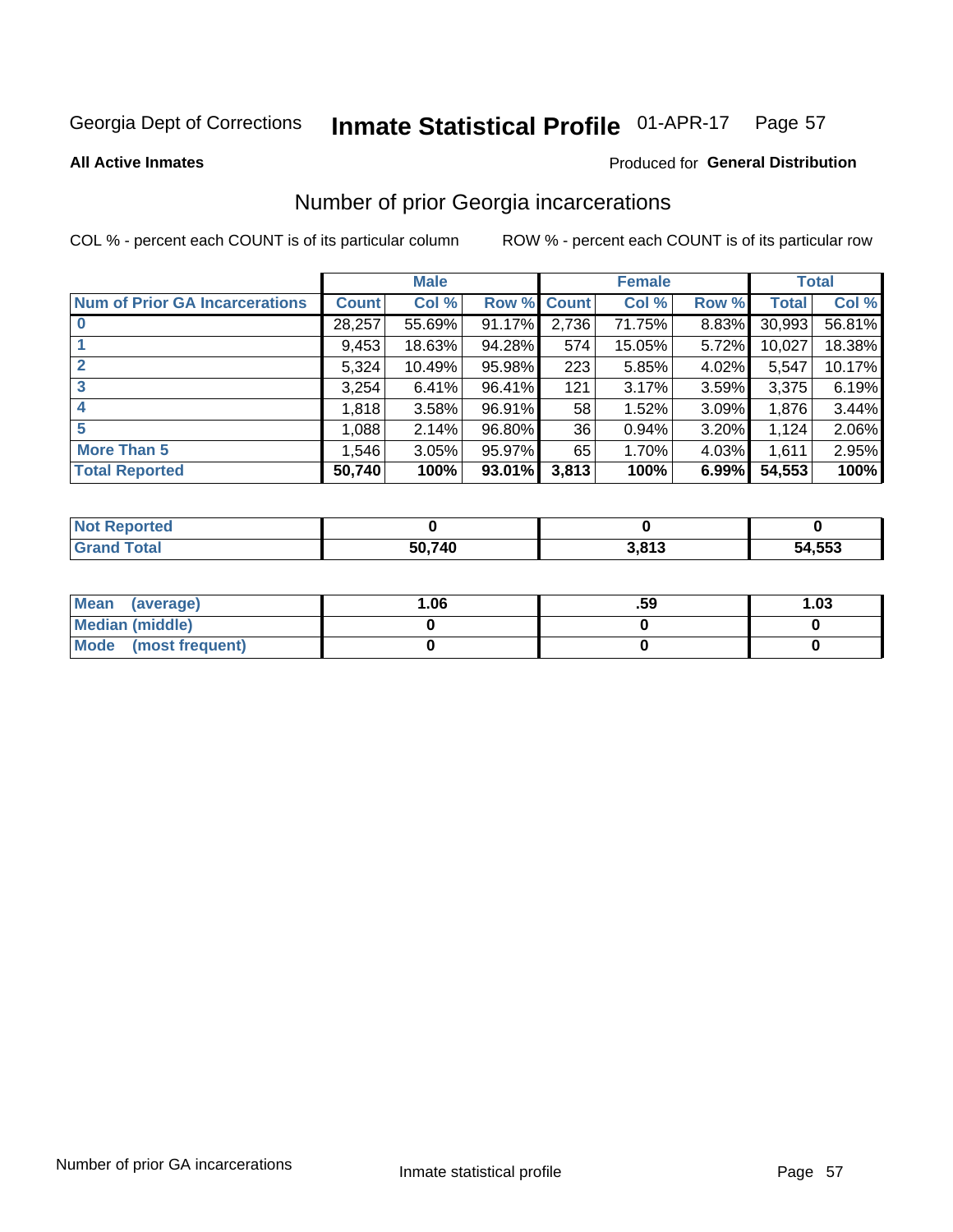#### Inmate Statistical Profile 01-APR-17 Page 58

### **All Active Inmates**

### Produced for General Distribution

## Prison sentence in years

COL % - percent each COUNT is of its particular column

ROW % - percent each COUNT is of its particular row

|                                 |              | <b>Male</b> |         |                 | <b>Female</b> |        |              | <b>Total</b> |
|---------------------------------|--------------|-------------|---------|-----------------|---------------|--------|--------------|--------------|
| <b>Prison Sentence In Years</b> | <b>Count</b> | Col %       | Row %   | <b>Count</b>    | Col %         | Row %  | <b>Total</b> | Col %        |
| $0 - 1$                         | 448          | 0.88%       | 92.18%  | $\overline{38}$ | 1.00%         | 7.82%  | 486          | 0.89%        |
| $1.1 - 2$                       | 669          | 1.32%       | 91.90%  | 59              | 1.55%         | 8.10%  | 728          | 1.33%        |
| $2.1 - 3$                       | 974          | 1.92%       | 86.89%  | 147             | 3.86%         | 13.11% | 1,121        | 2.05%        |
| $3.1 - 4$                       | 846          | 1.67%       | 89.90%  | 95              | 2.49%         | 10.10% | 941          | 1.72%        |
| $4.1 - 5$                       | 1,994        | 3.93%       | 89.34%  | 238             | 6.24%         | 10.66% | 2,232        | 4.09%        |
| $5.1 - 6$                       | 1,124        | 2.22%       | 90.06%  | 124             | 3.25%         | 9.94%  | 1,248        | 2.29%        |
| $6.1 - 7$                       | 1,141        | 2.25%       | 91.87%  | 101             | 2.65%         | 8.13%  | 1,242        | 2.28%        |
| $7.1 - 8$                       | 1,178        | 2.32%       | 91.39%  | 111             | 2.91%         | 8.61%  | 1,289        | 2.36%        |
| $8.1 - 9$                       | 1,209        | 2.38%       | 93.58%  | 83              | 2.18%         | 6.42%  | 1,292        | 2.37%        |
| $9.1 - 10$                      | 4,235        | 8.35%       | 90.07%  | 467             | 12.25%        | 9.93%  | 4,702        | 8.62%        |
| $10.1 - 12$                     | 2,552        | 5.03%       | 91.80%  | 228             | 5.98%         | 8.20%  | 2,780        | 5.10%        |
| $12.1 - 15$                     | 5,344        | 10.53%      | 92.20%  | 452             | 11.85%        | 7.80%  | 5,796        | 10.62%       |
| $15.1 - 20$                     | 9,632        | 18.98%      | 93.69%  | 649             | 17.02%        | 6.31%  | 10,281       | 18.85%       |
| 20.1 - Over                     | 10,666       | 21.02%      | 94.60%  | 609             | 15.97%        | 5.40%  | 11,275       | 20.67%       |
| <b>Life</b>                     | 7,245        | 14.28%      | 95.22%  | 364             | 9.55%         | 4.78%  | 7,609        | 13.95%       |
| <b>Life Without Parole</b>      | 1,258        | 2.48%       | 96.47%  | 46              | 1.21%         | 3.53%  | 1,304        | 2.39%        |
| <b>Death</b>                    | 131          | 0.26%       | 100.00% |                 |               |        | 131          | 0.24%        |
| <b>Youthful Offenders</b>       | 94           | 0.19%       | 97.92%  | $\overline{2}$  | 0.05%         | 2.08%  | 96           | 0.18%        |
| <b>Total Reported</b>           | 50,740       | 100%        | 93.01%  | 3,813           | 100.0%        | 6.99%  | 54,553       | 100%         |

| Reported<br>I NOT |              |                 |        |
|-------------------|--------------|-----------------|--------|
|                   | 50.740<br>50 | 2.91<br>د ۱ ه.د | 54,553 |

### **Determinate (numeric) sentences only**

| <b>Mean</b> | nn nn<br>22.JJ | <br>- U.U | 22.28 |
|-------------|----------------|-----------|-------|
|             |                |           |       |

All sentences (including determinate), with life, life without parole, and death sentences figured at 45 years

| $M\Omega$ :<br>ss 70<br>$\overline{\phantom{a}}$<br>32.84<br>7 u<br>.54<br><br>___<br>____ |  |  |  |
|--------------------------------------------------------------------------------------------|--|--|--|
|                                                                                            |  |  |  |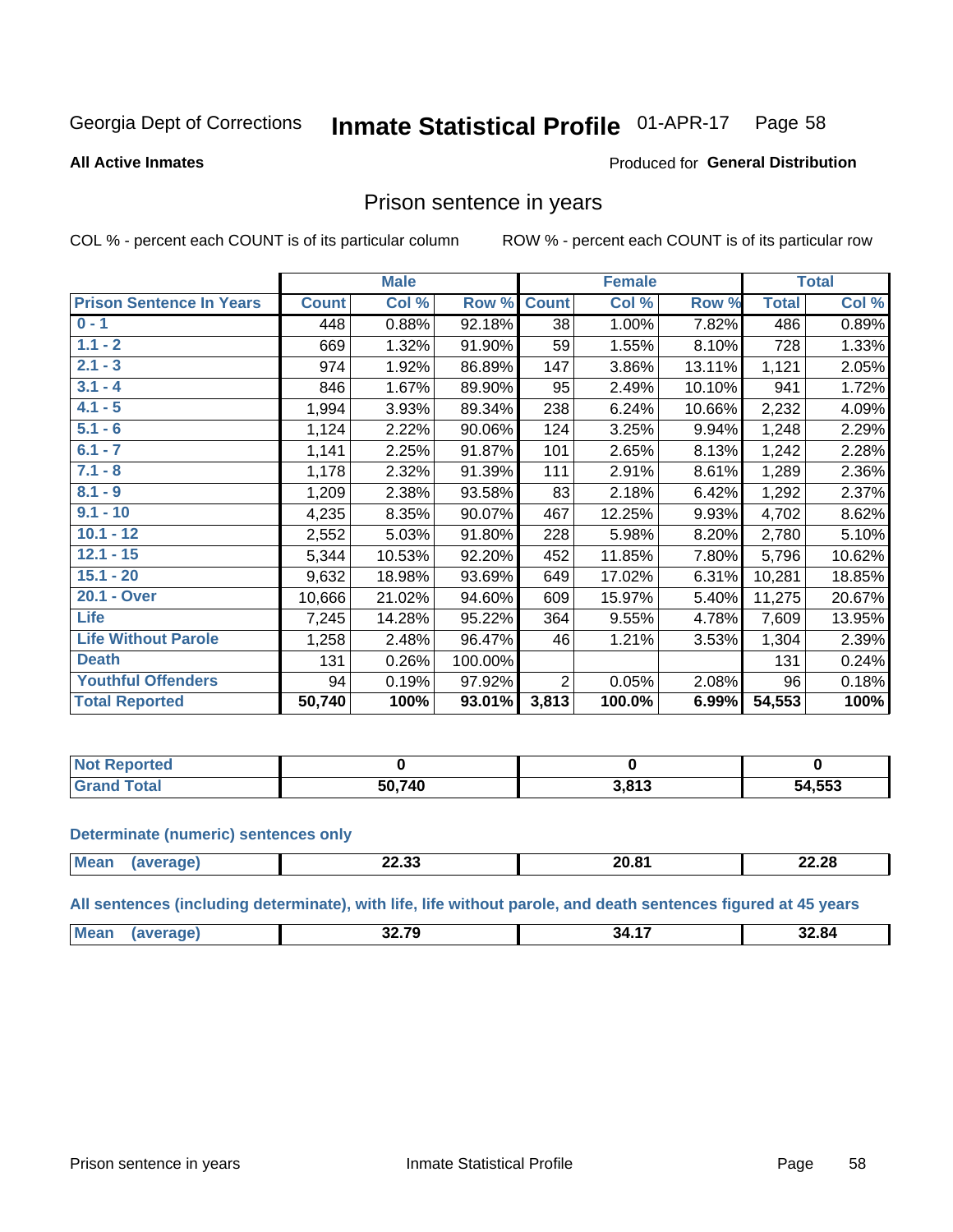#### Inmate Statistical Profile 01-APR-17 Page 59

### **All Active Inmates**

## **Produced for General Distribution**

# Primary offense, broken out into felonies vs misdemeanors

COL % - percent each COUNT is of its particular column

|                                  |              | <b>Male</b> |                    |       | <b>Female</b> |       | Total        |           |
|----------------------------------|--------------|-------------|--------------------|-------|---------------|-------|--------------|-----------|
| <b>Felonies and Misdemeanors</b> | <b>Count</b> | Col %       | <b>Row % Count</b> |       | Col %1        | Row % | <b>Total</b> | Col %     |
| <b>Felonies</b>                  | 50.525       | 99.82%      | $93.00\%$          | 3.804 | 99.95%        | 7.00% | 54,329       | $99.83\%$ |
| <b>Misdemeanors</b>              | 92           | 18%         | 97.87%             |       | .05%          | 2.13% | 94           | .17%      |
| <b>Total Reported</b>            | 50,617       | 100%        | $93.01\%$          | 3,806 | 100%          | 6.99% | 54,423       | 100%      |

| <b>Not</b><br>ted | י ה<br>$\sim$ |        | 30     |
|-------------------|---------------|--------|--------|
| Gran<br>⊺otar     | 50.740        | 50,624 | 54,553 |

| M      | .    | nes | onies |
|--------|------|-----|-------|
| nuenti | ____ | .   | .     |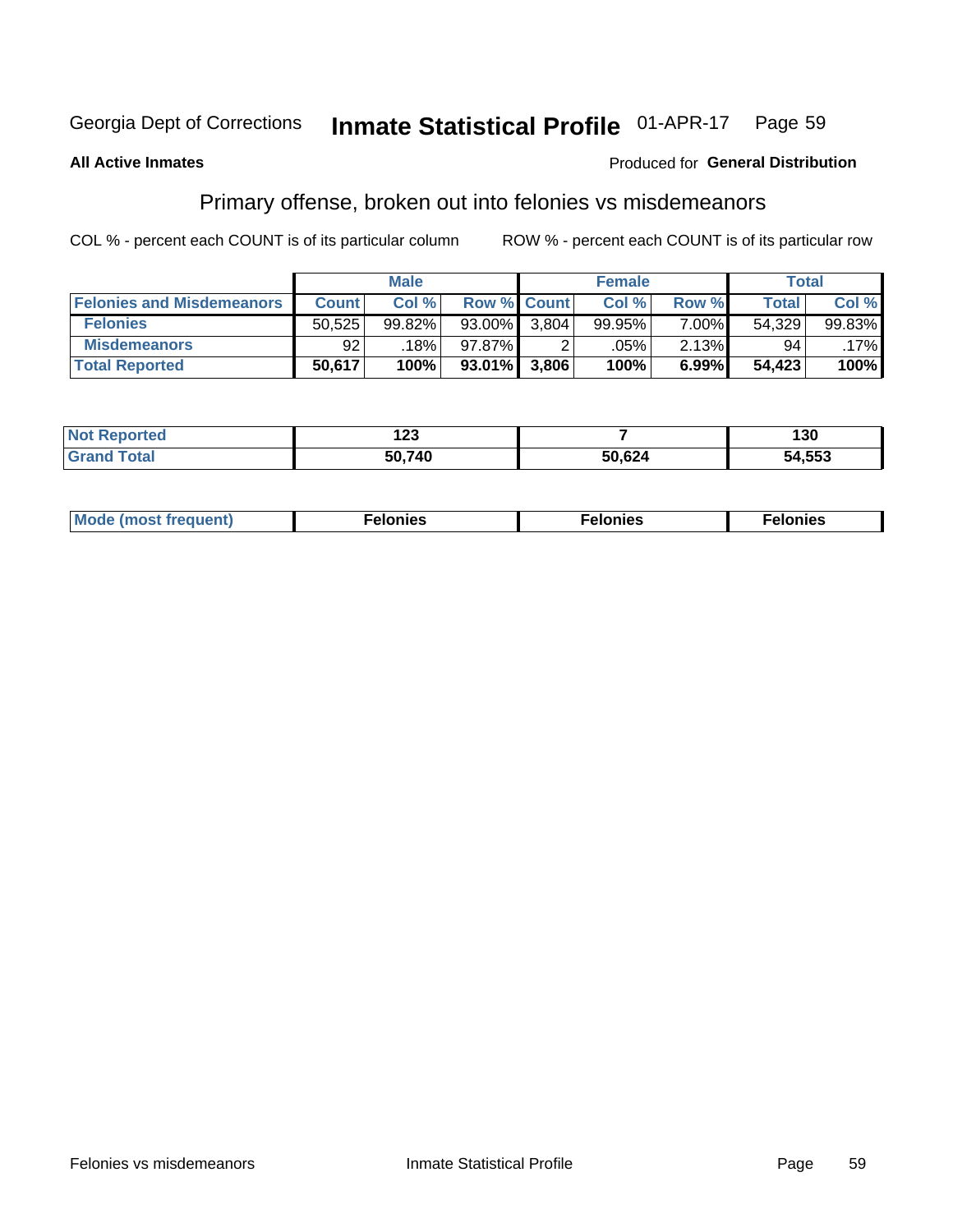#### Inmate Statistical Profile 01-APR-17 Page 60

### **All Active Inmates**

## **Produced for General Distribution**

# Primary offense, broken out into six broad crime categories

COL % - percent each COUNT is of its particular column

|                                 |              | <b>Male</b> |        |             | <b>Female</b> |        |              | <b>Total</b> |
|---------------------------------|--------------|-------------|--------|-------------|---------------|--------|--------------|--------------|
| <b>Crime Categories</b>         | <b>Count</b> | Col %       |        | Row % Count | Col %         | Row %  | <b>Total</b> | Col %        |
| <b>Violent</b>                  | 26,313       | 51.94%      | 94.08% | 1,657       | 43.46%        | 5.92%  | 27,970       | 51.34%       |
| <b>Sex Crime</b><br>2           | 8,240        | 16.26%      | 98.47% | 128         | $3.36\%$      | 1.53%  | 8,368        | 15.36%       |
| $\mathbf{3}$<br><b>Property</b> | 8,181        | 16.15%      | 88.63% | 1,050       | 27.54%        | 11.37% | 9,231        | 16.95%       |
| <b>Drug</b><br>4                | 5,401        | 10.66%      | 87.37% | 781         | 20.48%        | 12.63% | 6,182        | 11.35%       |
| <b>Habit/DUI</b><br>5           | 92           | .18%        | 89.32% | 11          | $.29\%$       | 10.68% | 103          | .19%         |
| <b>Other</b><br>6               | 2,435        | 4.81%       | 92.90% | 186         | 4.88%         | 7.10%  | 2,621        | 4.81%        |
| <b>Total Reported</b>           | 50,662       | 100%        | 93%    | 3,813       | 100%          | 7%     | 54,475       | 100%         |

| <b>orteg</b><br><b>NOT</b> |              |                 | 70<br>o |
|----------------------------|--------------|-----------------|---------|
| Eata                       | ,740<br>50,7 | 2042<br>J.U I J | 54,553  |

| Mode<br>freauent)<br>anst tr | .<br>/iolent | <br>Violent | .<br><b>Tiolent</b> |
|------------------------------|--------------|-------------|---------------------|
|                              |              |             |                     |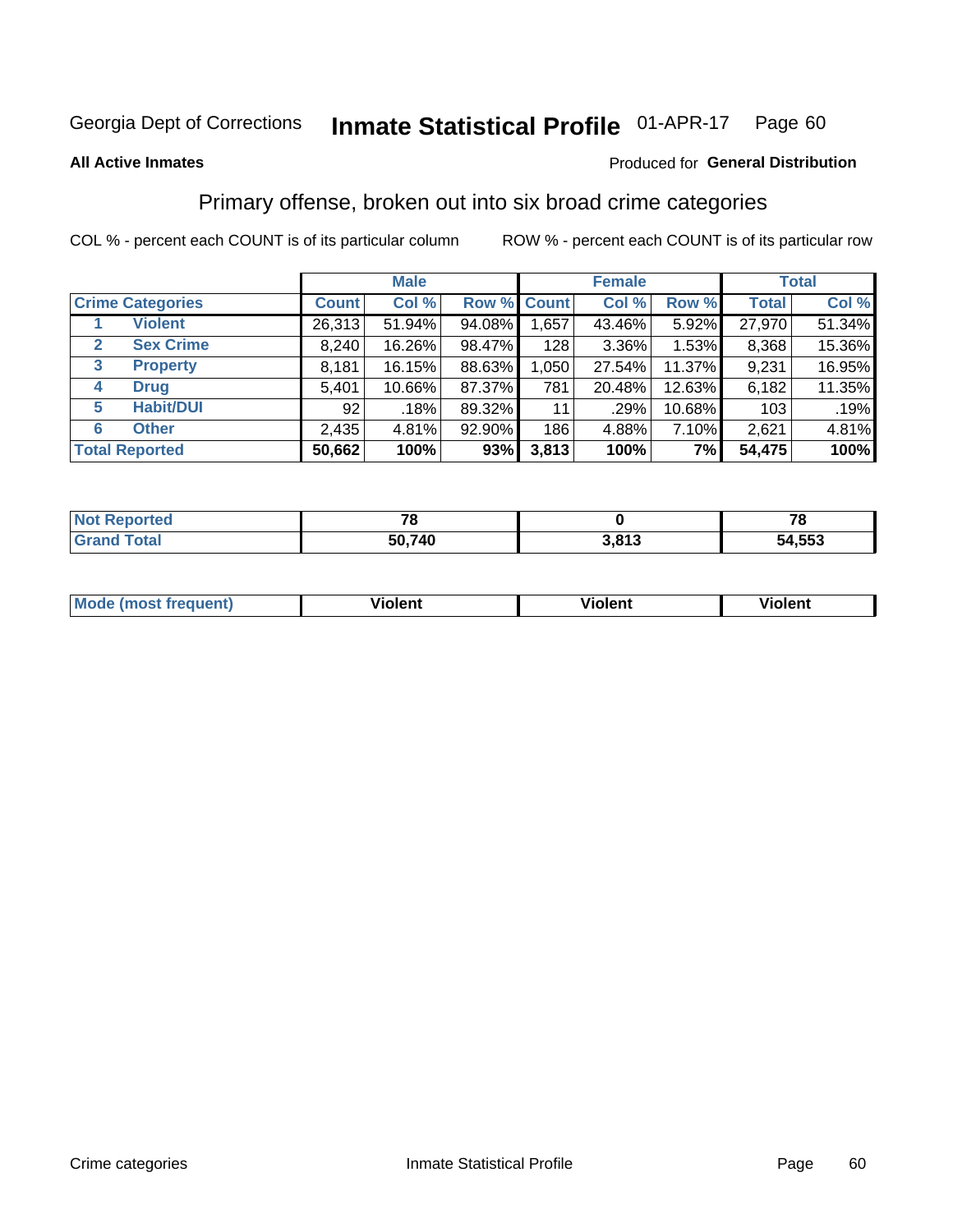### Inmate Statistical Profile 01-APR-17 Page 61

### **All Active Inmates**

## **Produced for General Distribution**

# Primary offense, detailed offense code

COL % - percent each COUNT is of its particular column

|                                            |                 | <b>Male</b> |         |                         | <b>Female</b> |        |                | <b>Total</b> |
|--------------------------------------------|-----------------|-------------|---------|-------------------------|---------------|--------|----------------|--------------|
| <b>Primary Offense</b>                     | <b>Count</b>    | Col %       | Row %   | <b>Count</b>            | Col %         | Row %  | <b>Total</b>   | Col %        |
| <b>Abuse Neglect Elder/Disab (2812)</b>    | $\overline{42}$ | .08%        | 60.87%  | 27                      | .71%          | 39.13% | 69             | .13%         |
| Agg Aslt W Intnt To Rape (2095)            | 67              | .13%        | 100.00% |                         |               |        | 67             | .12%         |
| <b>Agg Sex Battery Atmpt (2099)</b>        | 1               | .01%        | 50.00%  | 1                       | .03%          | 50.00% | 2              | .01%         |
| <b>Aggrav Assault (1302)</b>               | 5,127           | 10.12%      | 94.51%  | 298                     | 7.82%         | 5.49%  | 5,425          | 9.96%        |
| <b>Aggrav Assault Peace Ofcr</b><br>(1314) | 314             | .62%        | 94.86%  | 17                      | .45%          | 5.14%  | 331            | .61%         |
| <b>Aggrav Battery (1305)</b>               | 1,324           | 2.61%       | 93.97%  | 85                      | 2.23%         | 6.03%  | 1,409          | 2.59%        |
| <b>Aggrav Battery Peace Ofcr</b><br>(1315) | 29              | .06%        | 96.67%  | 1                       | .03%          | 3.33%  | 30             | .06%         |
| <b>Aggrav Ch Molest Atmpt (2096)</b>       | 3               | .01%        | 100.00% |                         |               |        | 3              | .01%         |
| <b>Aggrav Child Molestation (2021)</b>     | 1,244           | 2.46%       | 98.42%  | 20                      | .52%          | 1.58%  | 1,264          | 2.32%        |
| <b>Aggrav Cruelty To Animals</b><br>(2972) | 16              | .03%        | 100.00% |                         |               |        | 16             | .03%         |
| <b>Aggrav Sexual Battery (2009)</b>        | 212             | .42%        | 99.53%  | 1                       | .03%          | .47%   | 213            | .39%         |
| <b>Aggrav Sodomy (2003)</b>                | 204             | .40%        | 98.08%  | $\overline{\mathbf{4}}$ | .10%          | 1.92%  | 208            | .38%         |
| <b>Aggrav Stalking (1321)</b>              | 307             | .61%        | 97.15%  | 9                       | .24%          | 2.85%  | 316            | .58%         |
| <b>Aggravated Assault On 65+</b><br>(1304) | 4               | .01%        | 66.67%  | $\overline{2}$          | .05%          | 33.33% | 6              | .01%         |
| <b>Alter Id (1506)</b>                     | 3               | .01%        | 100.00% |                         |               |        | 3              | .01%         |
| <b>Armed Robbery (1902)</b>                | 5,917           | 11.68%      | 96.60%  | 208                     | 5.46%         | 3.40%  | 6,125          | 11.24%       |
| Arson 1st Degree (1401)                    | 58              | .11%        | 89.23%  | 7                       | .18%          | 10.77% | 65             | .12%         |
| <b>Arson 2nd Degree (1402)</b>             | 8               | .02%        | 88.89%  | 1                       | .03%          | 11.11% | 9              | .02%         |
| <b>Arson 3rd Degree (1403)</b>             | 4               | .01%        | 80.00%  | 1                       | .03%          | 20.00% | 5              | .01%         |
| <b>Arson Misc (1400)</b>                   | 1               | .01%        | 100.00% |                         |               |        | 1              | .01%         |
| Ass W/ Int Transmit Hiv (1313)             | 1               | .01%        | 50.00%  | 1                       | .03%          | 50.00% | $\overline{2}$ | .01%         |
| <b>Atmpt Aggrav Assault (1303)</b>         | 6               | .01%        | 85.71%  | 1                       | .03%          | 14.29% | $\overline{7}$ | .01%         |
| <b>Atmpt Aggrav Sodomy (2093)</b>          | 3               | .01%        | 100.00% |                         |               |        | 3              | .01%         |
| <b>Atmpt Armed Robbery (1992)</b>          | 97              | .19%        | 95.10%  | 5                       | .13%          | 4.90%  | 102            | .19%         |
| <b>Atmpt Burglary (1690)</b>               | 25              | .05%        | 100.00% |                         |               |        | 25             | .05%         |
| <b>Atmpt Child Molestation (2094)</b>      | 36              | .07%        | 100.00% |                         |               |        | 36             | .07%         |
| <b>Atmpt Kidnap (1390)</b>                 | 1               | .01%        | 100.00% |                         |               |        | 1              | .01%         |
| <b>Atmpt Murder (1190)</b>                 | 93              | .18%        | 93.00%  | 7                       | .18%          | 7.00%  | 100            | .18%         |
| Atmpt Rape (2091)                          | 40              | .08%        | 97.56%  | $\mathbf{1}$            | .03%          | 2.44%  | 41             | .08%         |
| <b>Atmpt Robbery (1991)</b>                | 43              | .08%        | 95.56%  | $\overline{2}$          | .05%          | 4.44%  | 45             | .08%         |
| <b>Atmpt Sodomy (2092)</b>                 | 3               | .01%        | 100.00% |                         |               |        | 3              | .01%         |
| <b>Atmpt Theft By Taking (1812)</b>        | $\overline{2}$  | .01%        | 100.00% |                         |               |        | $\overline{2}$ | .01%         |
| <b>Atmpt Viol Substance Act (4090)</b>     | 20              | .04%        | 83.33%  | 4                       | .10%          | 16.67% | 24             | .04%         |
| <b>Att/Consprcy Commt C/S/Of</b><br>(4134) | 46              | .09%        | 86.79%  | $\overline{7}$          | .18%          | 13.21% | 53             | .10%         |
| <b>Bad Checks (1704)</b>                   | $\overline{2}$  | .01%        | 66.67%  | $\mathbf{1}$            | .03%          | 33.33% | $\mathbf{3}$   | .01%         |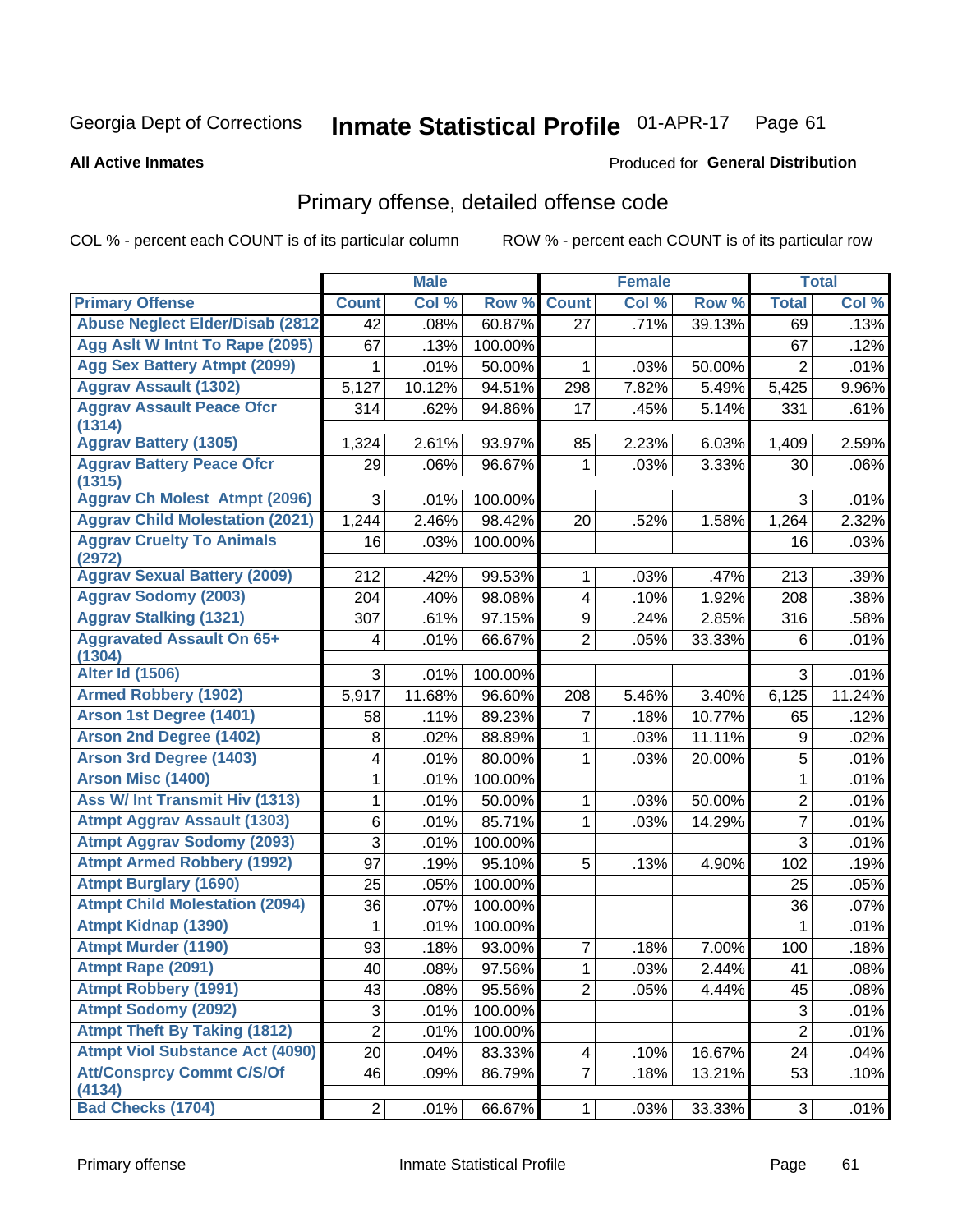### Inmate Statistical Profile 01-APR-17 Page 62

### **All Active Inmates**

### **Produced for General Distribution**

# Primary offense, detailed offense code

COL % - percent each COUNT is of its particular column

|                                          |                | <b>Male</b> |         |                         | <b>Female</b> |         |                  | <b>Total</b> |
|------------------------------------------|----------------|-------------|---------|-------------------------|---------------|---------|------------------|--------------|
| <b>Primary Offense</b>                   | <b>Count</b>   | Col %       | Row %   | <b>Count</b>            | Col %         | Row %   | <b>Total</b>     | Col %        |
| <b>Bail Jumping (2511)</b>               | 3              | .01%        | 60.00%  | $\overline{2}$          | .05%          | 40.00%  | 5                | .01%         |
| <b>Bigamy (2007)</b>                     | 1              | .01%        | 100.00% |                         |               |         | 1                | .01%         |
| <b>Bribery Govt Officer (2301)</b>       |                |             |         | 1                       | .03%          | 100.00% | 1                | .01%         |
| Burg 1st Aft 6/30/12 (1611)              | 1,769          | 3.49%       | 93.20%  | 129                     | 3.38%         | 6.80%   | 1,898            | 3.48%        |
| Burg 2nd Aft 6/30/12 (1612)              | 621            | 1.23%       | 95.10%  | 32                      | .84%          | 4.90%   | 653              | 1.20%        |
| <b>Burg Bef 7/1/12 (1601)</b>            | 2,872          | 5.67%       | 96.25%  | 112                     | 2.94%         | 3.75%   | 2,984            | 5.48%        |
| <b>Carjacking Attempted (1912)</b>       | 1              | .01%        | 100.00% |                         |               |         | 1                | .01%         |
| <b>Carry Weapon At School (2915)</b>     | $\overline{2}$ | .01%        | 66.67%  | 1                       | .03%          | 33.33%  | 3                | .01%         |
| <b>Child Molestation (2019)</b>          | 2,600          | 5.13%       | 98.19%  | 48                      | 1.26%         | 1.81%   | 2,648            | 4.86%        |
| <b>Chop Shop Violation (5003)</b>        | 2              | .01%        | 100.00% |                         |               |         | 2                | .01%         |
| <b>Cnspire Traffic Cntrl Sub (4130)</b>  | 8              | .02%        | 88.89%  | 1                       | .03%          | 11.11%  | 9                | .02%         |
| <b>Computer Pornography (1760)</b>       | 77             | .15%        | 98.72%  | 1                       | .03%          | 1.28%   | 78               | .14%         |
| <b>Computer Theft (1761)</b>             | 5              | .01%        | 55.56%  | 4                       | .10%          | 44.44%  | $\boldsymbol{9}$ | .02%         |
| <b>Computer Trespass (1762)</b>          |                |             |         | 1                       | .03%          | 100.00% | $\mathbf{1}$     | .01%         |
| <b>Conceal Death Of Another (1125)</b>   | 16             | .03%        | 66.67%  | 8                       | .21%          | 33.33%  | 24               | .04%         |
| <b>Conspiracy (9901)</b>                 | 29             | .06%        | 78.38%  | 8                       | .21%          | 21.62%  | 37               | .07%         |
| <b>Convsn Paymnts Real Propy</b>         | $\overline{c}$ | .01%        | 100.00% |                         |               |         | $\overline{2}$   | .01%         |
| (1811)                                   |                |             |         |                         |               |         |                  |              |
| Crmnl Atmpt (9905)                       | 1              | .01%        | 100.00% |                         |               |         | 1                | .01%         |
| Crmnl Damage 1st Degree (1501)           | 35             | .07%        | 89.74%  | $\overline{\mathbf{4}}$ | .10%          | 10.26%  | 39               | .07%         |
| <b>Crmnl Damage 2nd Degree</b><br>(1502) | 72             | .14%        | 88.89%  | 9                       | .24%          | 11.11%  | 81               | .15%         |
| <b>Crmnl Interfere Govt Prop (2613)</b>  | 9              | .02%        | 81.82%  | $\overline{2}$          | .05%          | 18.18%  | 11               | .02%         |
| <b>Crmnl Solicitation (9910)</b>         | 1              | .01%        | 100.00% |                         |               |         | 1                | .01%         |
| <b>Crmnl Trespassing (9912)</b>          | 1              | .01%        | 100.00% |                         |               |         | 1                | .01%         |
| <b>Cruelty To Children (2801)</b>        | 279            | .55%        | 71.72%  | 110                     | 2.88%         | 28.28%  | 389              | .71%         |
| <b>Cruelty To Elder Person (2811)</b>    | 21             | .04%        | 58.33%  | 15                      | .39%          | 41.67%  | 36               | .07%         |
| <b>Defrauding State (2307)</b>           | 1              | .01%        | 50.00%  | 1                       | .03%          | 50.00%  | $\mathbf 2$      | .01%         |
| Dogfighting (2718)                       | 1              | .01%        | 100.00% |                         |               |         | 1                | .01%         |
| Drv W/ Improp Veh Reg (7013)             | $\mathbf{1}$   | .01%        | 100.00% |                         |               |         | $\mathbf 1$      | .01%         |
| <b>Drvng Habtl Violator (5004)</b>       | 5              | .01%        | 83.33%  | 1                       | .03%          | 16.67%  | 6                | .01%         |
| <b>Entering Vehicle (1880)</b>           | 112            | 22%         | 97.39%  | 3                       | $.08\%$       | 2.61%   | 115              | .21%         |
| <b>Entice Child Attempted (2090)</b>     | 3              | .01%        | 100.00% |                         |               |         | $\sqrt{3}$       | .01%         |
| <b>Enticing Child-Indec Purp (2020)</b>  | 74             | .15%        | 93.67%  | 5                       | .13%          | 6.33%   | 79               | .15%         |
| <b>Escape (2501)</b>                     | 23             | .05%        | 85.19%  | $\overline{\mathbf{4}}$ | .10%          | 14.81%  | 27               | .05%         |
| <b>False Certificates (2311)</b>         | 3              | .01%        | 100.00% |                         |               |         | 3                | .01%         |
| <b>False Imprisonment (1308)</b>         | 194            | .38%        | 97.49%  | 5                       | .13%          | 2.51%   | 199              | .37%         |
| <b>False Statements Govt (2408)</b>      | 27             | .05%        | 77.14%  | 8                       | .21%          | 22.86%  | 35               | .06%         |
| <b>False Swearing (2402)</b>             | 3              | .01%        | 100.00% |                         |               |         | 3                | .01%         |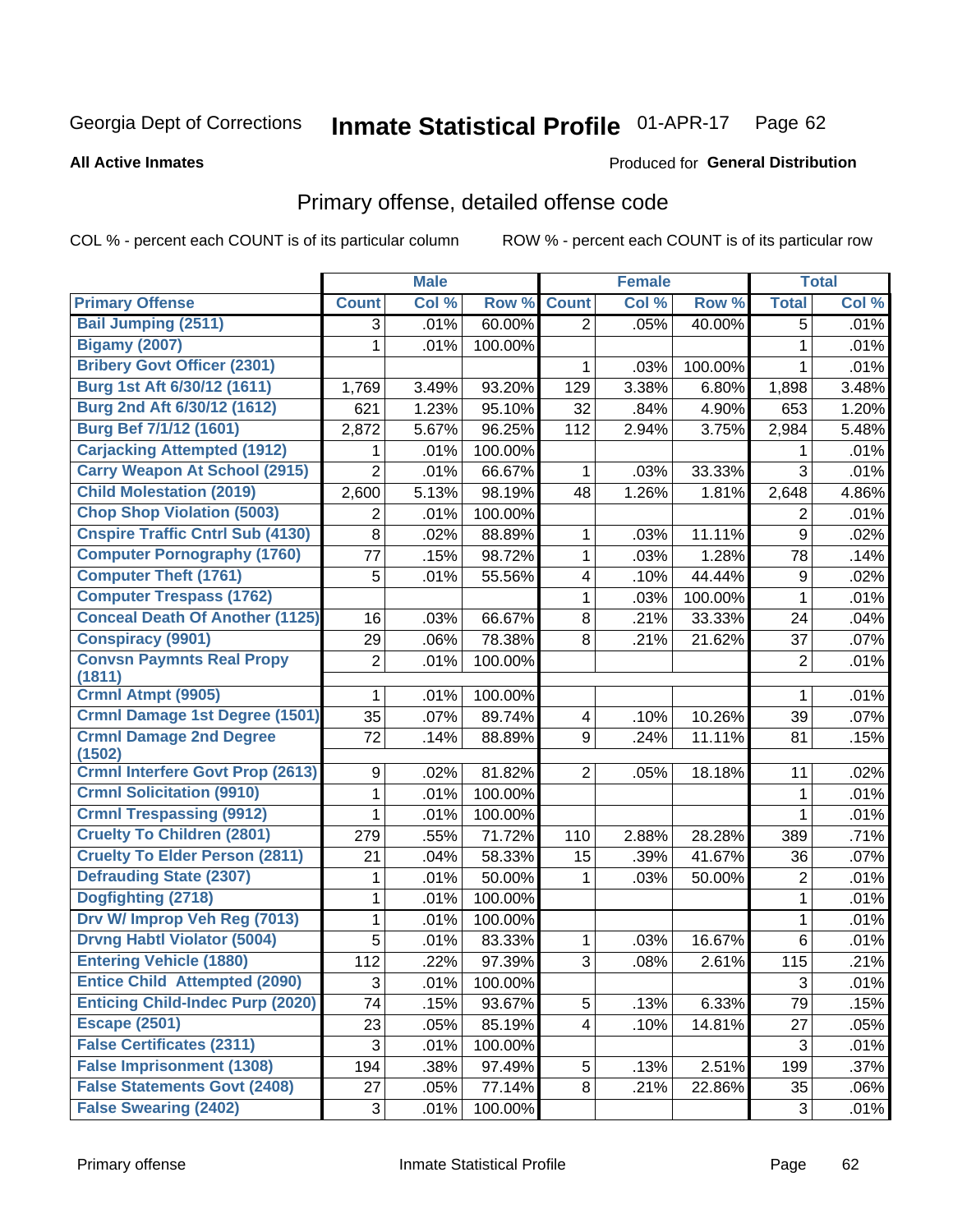### Inmate Statistical Profile 01-APR-17 Page 63

**All Active Inmates** 

## **Produced for General Distribution**

# Primary offense, detailed offense code

COL % - percent each COUNT is of its particular column

|                                            |                | <b>Male</b> |         |                | <b>Female</b> |         |                         | <b>Total</b> |
|--------------------------------------------|----------------|-------------|---------|----------------|---------------|---------|-------------------------|--------------|
| <b>Primary Offense</b>                     | <b>Count</b>   | Col %       | Row %   | <b>Count</b>   | Col %         | Row %   | <b>Total</b>            | Col %        |
| <b>False Swearng Writtn Stmt</b>           |                |             |         | $\mathbf{1}$   | .03%          | 100.00% | $\mathbf 1$             | .01%         |
| (2205)                                     |                |             |         |                |               |         |                         |              |
| <b>Family Violence Battery (1301)</b>      | 174            | .34%        | 97.75%  | 4              | .10%          | 2.25%   | 178                     | .33%         |
| Feticide (1121)                            | 1              | .01%        | 100.00% |                |               |         | 1                       | .01%         |
| <b>Feticide By Vehicle (1118)</b>          | 3              | .01%        | 100.00% |                |               |         | 3                       | .01%         |
| <b>Financial Identity Fraud (1756)</b>     | 59             | .12%        | 59.00%  | 41             | 1.08%         | 41.00%  | 100                     | .18%         |
| <b>Fleeing/Eluding Police (2316)</b>       | 401            | .79%        | 95.25%  | 20             | .52%          | 4.75%   | 421                     | .77%         |
| Forg 1st Aft 6/30/12 (1711)                | 104            | .21%        | 70.75%  | 43             | 1.13%         | 29.25%  | 147                     | .27%         |
| Forg 1st Bef 7/1/12 (1701)                 | 300            | .59%        | 70.09%  | 128            | 3.36%         | 29.91%  | 428                     | .79%         |
| Forg 2nd Aft 6/30/12 (1712)                | 22             | .04%        | 68.75%  | 10             | .26%          | 31.25%  | 32                      | .06%         |
| Forg 2nd Bef 7/1/12 (1702)                 | 10             | .02%        | 100.00% |                |               |         | 10                      | .02%         |
| Forg 3rd Aft 6/30/12 (1713)                | 44             | .09%        | 64.71%  | 24             | .63%          | 35.29%  | 68                      | .12%         |
| Forg 4th Aft 6/30/12 (1714)                | 10             | .02%        | 50.00%  | 10             | .26%          | 50.00%  | 20                      | .04%         |
| <b>Forgery Credit Card (1752)</b>          | 6              | .01%        | 100.00% |                |               |         | 6                       | .01%         |
| <b>Fraudulent Access Compute</b>           | 4              | .01%        | 100.00% |                |               |         | $\overline{\mathbf{4}}$ | .01%         |
| (1796)                                     |                |             |         |                |               |         |                         |              |
| <b>Fraudulent Checks (1750)</b>            | $\overline{2}$ | .01%        | 33.33%  | 4              | .10%          | 66.67%  | 6                       | .01%         |
| <b>Fraudulent Credit Card (1753)</b>       | 55             | .11%        | 65.48%  | 29             | .76%          | 34.52%  | 84                      | .15%         |
| <b>Gang Participation (9914)</b>           | 30             | .06%        | 100.00% |                |               |         | 30                      | .06%         |
| <b>Guard Line W/Weapon/Drugs</b><br>(2963) | 17             | .03%        | 70.83%  | 7              | .18%          | 29.17%  | 24                      | .04%         |
| <b>Habit Traf Viol/Impaired (5005)</b>     | 7              | .01%        | 87.50%  | 1              | .03%          | 12.50%  | 8                       | .01%         |
| <b>Habit Traf Viol/Other (5006)</b>        | 8              | .02%        | 100.00% |                |               |         | 8                       | .01%         |
| <b>Harbor/Conceal Sex Offndr</b><br>(2027) |                |             |         | 1              | .03%          | 100.00% | 1                       | .01%         |
| <b>Hijacking Motor Vehicle (1911)</b>      | 35             | .07%        | 97.22%  | 1              | .03%          | 2.78%   | 36                      | .07%         |
| <b>Hindering Appreh Or Pun (2503)</b>      | 4              | .01%        | 66.67%  | 2              | .05%          | 33.33%  | 6                       | .01%         |
| Hit-Run W/Injury/Fatality (5007)           | 27             | .05%        | 81.82%  | $6\phantom{a}$ | .16%          | 18.18%  | 33                      | .06%         |
| Home Invasion 1st Degree (7007)            | 4              | .01%        | 100.00% |                |               |         | $\overline{4}$          | .01%         |
| <b>Homicide By Vessel (1124)</b>           | 52             | .10%        | 88.14%  | 7              | .18%          | 11.86%  | 59                      | .11%         |
| <b>Illegal Attm To Obt Drugs (4011)</b>    | 1              | .01%        | 16.67%  | 5              | .13%          | 83.33%  | 6                       | .01%         |
| <b>Impersonating Officer (2405)</b>        | 4              | .01%        | 80.00%  | 1              | .03%          | 20.00%  | 5                       | .01%         |
| <b>Impersonation (2404)</b>                | $\mathbf{1}$   | .01%        | 100.00% |                |               |         | $\mathbf{1}$            | .01%         |
| <b>Incest (2006)</b>                       | 199            | .39%        | 99.50%  | 1              | .03%          | .50%    | 200                     | .37%         |
| <b>Incest Atmpt (2098)</b>                 | 1              | .01%        | 100.00% |                |               |         | 1                       | .01%         |
| <b>Inciting To Insurrection (2203)</b>     | $\overline{2}$ | .01%        | 100.00% |                |               |         | $\overline{2}$          | .01%         |
| <b>Influencing Witness (2313)</b>          | 8              | .02%        | 80.00%  | $\overline{2}$ | .05%          | 20.00%  | 10                      | .02%         |
| <b>Injury By Vehicle (1318)</b>            | 87             | .17%        | 81.31%  | 20             | .52%          | 18.69%  | 107                     | .20%         |
| <b>Insurrection (2202)</b>                 | 5              | .01%        | 100.00% |                |               |         | $\sqrt{5}$              | .01%         |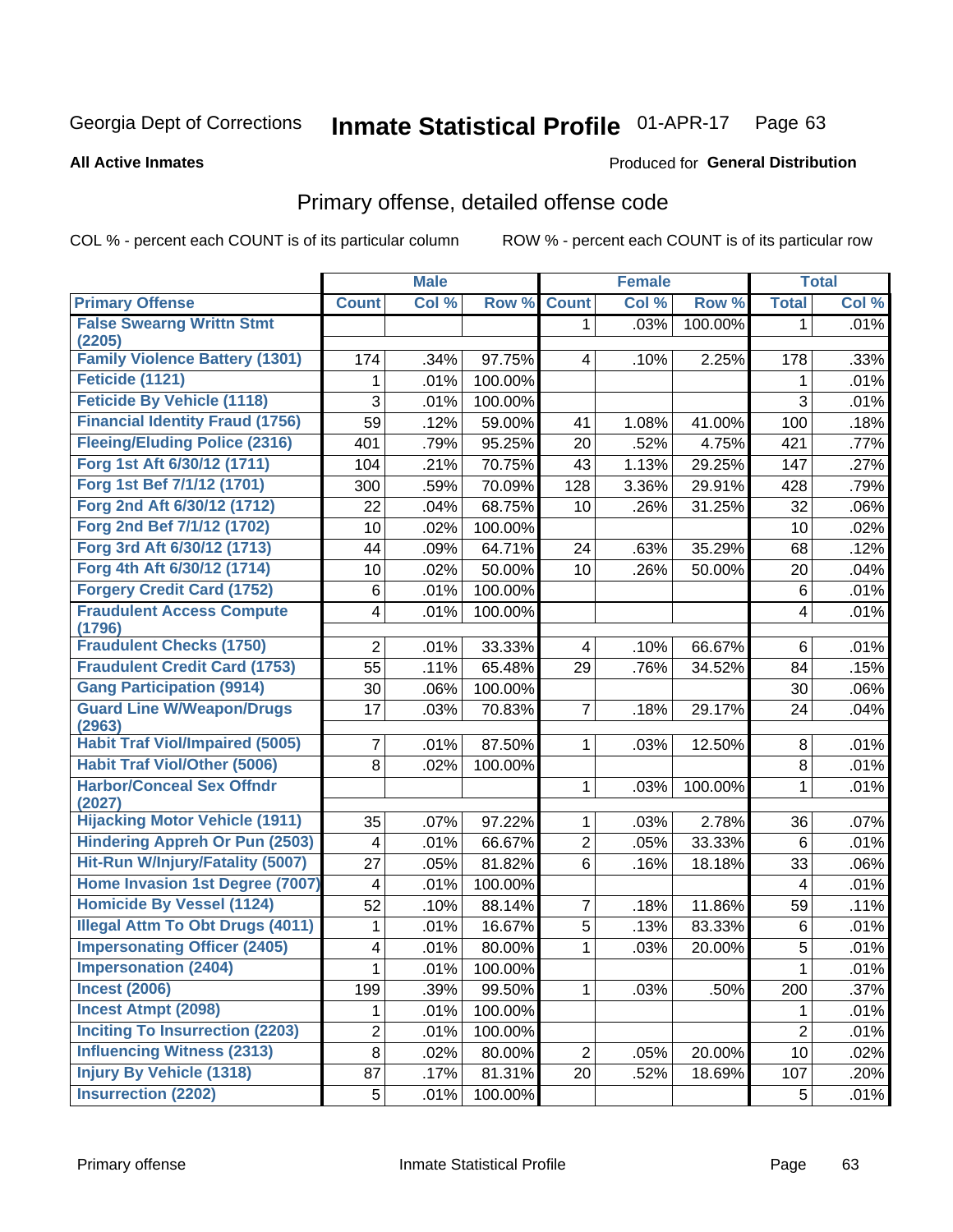### Inmate Statistical Profile 01-APR-17 Page 64

### **All Active Inmates**

## **Produced for General Distribution**

# Primary offense, detailed offense code

COL % - percent each COUNT is of its particular column

|                                            |                   | <b>Male</b> |         |                | <b>Female</b> |        |                         | <b>Total</b> |
|--------------------------------------------|-------------------|-------------|---------|----------------|---------------|--------|-------------------------|--------------|
| <b>Primary Offense</b>                     | <b>Count</b>      | Col %       | Row %   | <b>Count</b>   | Col %         | Row %  | <b>Total</b>            | Col %        |
| <b>Interference With Custody (1312)</b>    | 9                 | .02%        | 90.00%  | $\mathbf{1}$   | .03%          | 10.00% | 10                      | .02%         |
| <b>Involuntary Manslaughter (1103)</b>     | $\overline{1}$ 72 | .34%        | 85.15%  | 30             | .79%          | 14.85% | 202                     | .37%         |
| Kidnapping (1311)                          | 1,481             | 2.92%       | 97.37%  | 40             | 1.05%         | 2.63%  | 1,521                   | 2.79%        |
| <b>Livestock Theft (1817)</b>              | 4                 | .01%        | 100.00% |                |               |        | 4                       | .01%         |
| <b>Lottery Violation (2730)</b>            | 1                 | .01%        | 100.00% |                |               |        | 1                       | .01%         |
| Manf Methamph 200-399 Gm                   | 10                | .02%        | 90.91%  | 1              | .03%          | 9.09%  | 11                      | .02%         |
| (4144)                                     |                   |             |         |                |               |        |                         |              |
| Manf Methamph 28-199 Gm<br>(4143)          | 16                | .03%        | 72.73%  | 6              | .16%          | 27.27% | 22                      | .04%         |
| <b>Manf Methamph Unspec Amt</b>            | 127               | .25%        | 91.37%  | 12             | .31%          | 8.63%  | 139                     | .26%         |
| (4147)                                     |                   |             |         |                |               |        |                         |              |
| <b>Manufac Marijuana (7012)</b>            | $\overline{2}$    | .01%        | 100.00% |                |               |        | $\overline{2}$          | .01%         |
| <b>Manufact Meth Near Child (2803)</b>     | 13                | .03%        | 81.25%  | 3              | .08%          | 18.75% | 16                      | .03%         |
| <b>Misc Assault/Battery (1300)</b>         | 11                | .02%        | 100.00% |                |               |        | 11                      | .02%         |
| <b>Misc Correctionl Inst Off (6200)</b>    | 6                 | .01%        | 100.00% |                |               |        | 6                       | .01%         |
| <b>Misc Drugs Trafficking (4100)</b>       | 11                | .02%        | 100.00% |                |               |        | 11                      | .02%         |
| <b>Misc Forgery (1700)</b>                 | 3                 | .01%        | 75.00%  | 1              | .03%          | 25.00% | $\overline{\mathbf{4}}$ | .01%         |
| Misc Fraud (1799)                          | 8                 | .02%        | 66.67%  | 4              | .10%          | 33.33% | 12                      | .02%         |
| <b>Misc Homicide Offense (1100)</b>        | 9                 | .02%        | 90.00%  | 1              | .03%          | 10.00% | 10                      | .02%         |
| <b>Misc Invasion Of Privacy (3000)</b>     | 8                 | .02%        | 100.00% |                |               |        | 8                       | .01%         |
| <b>Misc Public Order (2200)</b>            | 1                 | .01%        | 100.00% |                |               |        | 1                       | .01%         |
| <b>Misc Sexual Offense (2000)</b>          | 20                | .04%        | 95.24%  | 1              | .03%          | 4.76%  | 21                      | .04%         |
| <b>Misc Weapon/Explosive Off</b>           | 3                 | .01%        | 100.00% |                |               |        | 3                       | .01%         |
| (2900)                                     |                   |             |         |                |               |        |                         |              |
| <b>Murder (1101)</b>                       | 5,900             | 11.65%      | 93.83%  | 388            | 10.18%        | 6.17%  | 6,288                   | 11.54%       |
| <b>Murder Conspire To Commit</b><br>(1191) | 9                 | .02%        | 100.00% |                |               |        | 9                       | .02%         |
| <b>Mutiny In Penal Inst (2507)</b>         | 5                 | .01%        | 83.33%  | 1              | .03%          | 16.67% | 6                       | .01%         |
| <b>Obstr Of Law Enf Officer (2314)</b>     | 421               | .83%        | 92.32%  | 35             | .92%          | 7.68%  | 456                     | .84%         |
| <b>Pandering By Compulsion (2017)</b>      | $\overline{2}$    | .01%        | 100.00% |                |               |        | 2                       | .01%         |
| Peeping Tom (3002)                         | 18                | .04%        | 100.00% |                |               |        | 18                      | .03%         |
| Perjury (2401)                             | 4                 | .01%        | 66.67%  | $\overline{2}$ | .05%          | 33.33% | 6                       | .01%         |
| Pimping A Minor Under 18 (2016)            | 10 <sup>1</sup>   | .02%        | 76.92%  | 3              | .08%          | 23.08% | 13                      | .02%         |
| Poss Alprazolam (7003)                     | 1                 | .01%        | 100.00% |                |               |        | 1                       | .01%         |
| <b>Poss Contraband Articles (5171)</b>     | 4                 | .01%        | 100.00% |                |               |        | $\overline{\mathbf{4}}$ | .01%         |
| <b>Poss Dep Stim Cntrf Drugs</b>           | 78                | .15%        | 73.58%  | 28             | .73%          | 26.42% | 106                     | .19%         |
| (4007)                                     |                   |             |         |                |               |        |                         |              |
| <b>Poss Drug Related Matri (4016)</b>      | 25                | .05%        | 80.65%  | 6              | .16%          | 19.35% | 31                      | .06%         |
| Poss Ephedrine (4030)                      | $\overline{2}$    | .01%        | 50.00%  | $\overline{2}$ | .05%          | 50.00% | 4                       | .01%         |
| Poss Firearm 1st Offender (2913)           | 104               | .21%        | 96.30%  | 4              | .10%          | 3.70%  | 108                     | .20%         |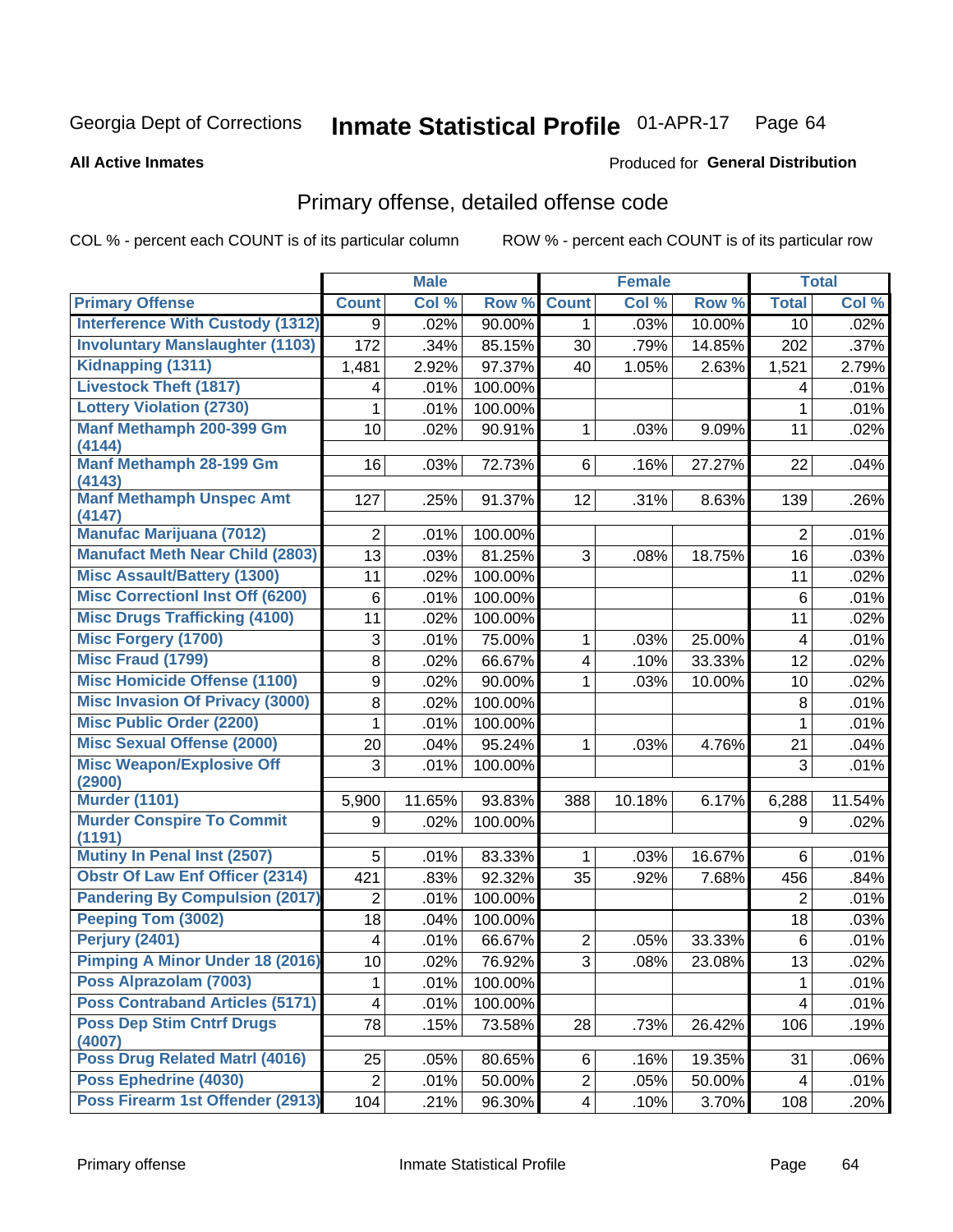### Inmate Statistical Profile 01-APR-17 Page 65

### **All Active Inmates**

## **Produced for General Distribution**

# Primary offense, detailed offense code

COL % - percent each COUNT is of its particular column

| Col %<br><b>Primary Offense</b><br>Col %<br>Row %<br><b>Count</b><br>Col %<br>Row %<br><b>Total</b><br><b>Count</b><br><b>Poss Firearm Convct Felon</b><br>2.15%<br>96.88%<br>.92%<br>2.06%<br>1,087<br>35<br>3.12%<br>1,122<br>(2914)<br>Poss Hydrocodone (7004)<br>100.00%<br>3<br>.01%<br>.01%<br>3<br><b>Poss Knife During Crime (2911)</b><br>$\overline{2}$<br>.01%<br>$\overline{2}$<br>.01%<br>100.00%<br>Poss Mda/Extsy (4033)<br>3<br>3<br>100.00%<br>.01%<br>.01%<br>Poss Methamphetamine (4031)<br>.85%<br>78.51%<br>1.01%<br>431<br>3.09%<br>21.49%<br>549<br>118<br>Poss Narcotics Opiates (4006)<br>78<br>75.00%<br>.15%<br>26<br>.68%<br>25.00%<br>.19%<br>104<br><b>Poss Of Certain Weapons (2912)</b><br>29<br>100.00%<br>.05%<br>.06%<br>29<br><b>Poss Of Cocaine (4022)</b><br>.81%<br>91.13%<br>1.05%<br>451<br>411<br>40<br>8.87%<br>.83%<br><b>Poss Of Firearm Dur Crime</b><br>1.45%<br>95.82%<br>733<br>32<br>.84%<br>4.18%<br>765<br>1.40%<br>(2910)<br>Poss Of Marijuana (4009)<br>95.71%<br>3<br>67<br>.13%<br>.08%<br>4.29%<br>.13%<br>70<br><b>Poss Tools Commit Crime (1602)</b><br>30<br>.06%<br>100.00%<br>.06%<br>30<br>Poss W Int Dis Other Drug (4053)<br>113<br>88.98%<br>11.02%<br>.22%<br>.37%<br>127<br>.23%<br>14<br>Poss W Int Dist Cocaine (4050)<br>336<br>.66%<br>96.00%<br>.37%<br>4.00%<br>.64%<br>14<br>350<br>Poss W Int Dist Marijuana (4051)<br>1.24%<br>93.19%<br>6.81%<br>629<br>46<br>1.21%<br>675<br>1.24%<br>Poss W Int Dist Meth (4052)<br>418<br>79.92%<br>20.08%<br>.83%<br>105<br>2.75%<br>523<br>.96%<br><b>Poss Wpn Drugs By Prisnr</b><br>54<br>.11%<br>87.10%<br>8<br>.21%<br>12.90%<br>62<br>.11%<br>(2965)<br><b>Prov Sex Mater To Minors (2110)</b><br>100.00%<br>.01%<br>.01%<br>1<br><b>Racketeering (3404)</b><br>83<br>69.17%<br>.16%<br>37<br>.97%<br>30.83%<br>120<br>.22%<br><b>Rape (2001)</b><br>99.50%<br>3.50%<br>.24%<br>.50%<br>3.27%<br>1,775<br>9<br>1,784<br><b>Reck Cond Infected Person</b><br>92.31%<br>7.69%<br>12<br>1<br>.03%<br>13<br>.02%<br>.02%<br>(1317)<br><b>Reckless Abandonment (1120)</b><br>100.00%<br>.01%<br>.01%<br>1<br>1<br><b>Recv Gds Srvs Fraud Obtnd</b><br>.01%<br>1<br>.01%<br>100.00%<br>1 |
|------------------------------------------------------------------------------------------------------------------------------------------------------------------------------------------------------------------------------------------------------------------------------------------------------------------------------------------------------------------------------------------------------------------------------------------------------------------------------------------------------------------------------------------------------------------------------------------------------------------------------------------------------------------------------------------------------------------------------------------------------------------------------------------------------------------------------------------------------------------------------------------------------------------------------------------------------------------------------------------------------------------------------------------------------------------------------------------------------------------------------------------------------------------------------------------------------------------------------------------------------------------------------------------------------------------------------------------------------------------------------------------------------------------------------------------------------------------------------------------------------------------------------------------------------------------------------------------------------------------------------------------------------------------------------------------------------------------------------------------------------------------------------------------------------------------------------------------------------------------------------------------------------------------------------------------------------------------------------------------------------------------------------------------------------------------------------------------------------------------------------------------------------------------------------------------------------------|
|                                                                                                                                                                                                                                                                                                                                                                                                                                                                                                                                                                                                                                                                                                                                                                                                                                                                                                                                                                                                                                                                                                                                                                                                                                                                                                                                                                                                                                                                                                                                                                                                                                                                                                                                                                                                                                                                                                                                                                                                                                                                                                                                                                                                            |
|                                                                                                                                                                                                                                                                                                                                                                                                                                                                                                                                                                                                                                                                                                                                                                                                                                                                                                                                                                                                                                                                                                                                                                                                                                                                                                                                                                                                                                                                                                                                                                                                                                                                                                                                                                                                                                                                                                                                                                                                                                                                                                                                                                                                            |
|                                                                                                                                                                                                                                                                                                                                                                                                                                                                                                                                                                                                                                                                                                                                                                                                                                                                                                                                                                                                                                                                                                                                                                                                                                                                                                                                                                                                                                                                                                                                                                                                                                                                                                                                                                                                                                                                                                                                                                                                                                                                                                                                                                                                            |
|                                                                                                                                                                                                                                                                                                                                                                                                                                                                                                                                                                                                                                                                                                                                                                                                                                                                                                                                                                                                                                                                                                                                                                                                                                                                                                                                                                                                                                                                                                                                                                                                                                                                                                                                                                                                                                                                                                                                                                                                                                                                                                                                                                                                            |
|                                                                                                                                                                                                                                                                                                                                                                                                                                                                                                                                                                                                                                                                                                                                                                                                                                                                                                                                                                                                                                                                                                                                                                                                                                                                                                                                                                                                                                                                                                                                                                                                                                                                                                                                                                                                                                                                                                                                                                                                                                                                                                                                                                                                            |
|                                                                                                                                                                                                                                                                                                                                                                                                                                                                                                                                                                                                                                                                                                                                                                                                                                                                                                                                                                                                                                                                                                                                                                                                                                                                                                                                                                                                                                                                                                                                                                                                                                                                                                                                                                                                                                                                                                                                                                                                                                                                                                                                                                                                            |
|                                                                                                                                                                                                                                                                                                                                                                                                                                                                                                                                                                                                                                                                                                                                                                                                                                                                                                                                                                                                                                                                                                                                                                                                                                                                                                                                                                                                                                                                                                                                                                                                                                                                                                                                                                                                                                                                                                                                                                                                                                                                                                                                                                                                            |
|                                                                                                                                                                                                                                                                                                                                                                                                                                                                                                                                                                                                                                                                                                                                                                                                                                                                                                                                                                                                                                                                                                                                                                                                                                                                                                                                                                                                                                                                                                                                                                                                                                                                                                                                                                                                                                                                                                                                                                                                                                                                                                                                                                                                            |
|                                                                                                                                                                                                                                                                                                                                                                                                                                                                                                                                                                                                                                                                                                                                                                                                                                                                                                                                                                                                                                                                                                                                                                                                                                                                                                                                                                                                                                                                                                                                                                                                                                                                                                                                                                                                                                                                                                                                                                                                                                                                                                                                                                                                            |
|                                                                                                                                                                                                                                                                                                                                                                                                                                                                                                                                                                                                                                                                                                                                                                                                                                                                                                                                                                                                                                                                                                                                                                                                                                                                                                                                                                                                                                                                                                                                                                                                                                                                                                                                                                                                                                                                                                                                                                                                                                                                                                                                                                                                            |
|                                                                                                                                                                                                                                                                                                                                                                                                                                                                                                                                                                                                                                                                                                                                                                                                                                                                                                                                                                                                                                                                                                                                                                                                                                                                                                                                                                                                                                                                                                                                                                                                                                                                                                                                                                                                                                                                                                                                                                                                                                                                                                                                                                                                            |
|                                                                                                                                                                                                                                                                                                                                                                                                                                                                                                                                                                                                                                                                                                                                                                                                                                                                                                                                                                                                                                                                                                                                                                                                                                                                                                                                                                                                                                                                                                                                                                                                                                                                                                                                                                                                                                                                                                                                                                                                                                                                                                                                                                                                            |
|                                                                                                                                                                                                                                                                                                                                                                                                                                                                                                                                                                                                                                                                                                                                                                                                                                                                                                                                                                                                                                                                                                                                                                                                                                                                                                                                                                                                                                                                                                                                                                                                                                                                                                                                                                                                                                                                                                                                                                                                                                                                                                                                                                                                            |
|                                                                                                                                                                                                                                                                                                                                                                                                                                                                                                                                                                                                                                                                                                                                                                                                                                                                                                                                                                                                                                                                                                                                                                                                                                                                                                                                                                                                                                                                                                                                                                                                                                                                                                                                                                                                                                                                                                                                                                                                                                                                                                                                                                                                            |
|                                                                                                                                                                                                                                                                                                                                                                                                                                                                                                                                                                                                                                                                                                                                                                                                                                                                                                                                                                                                                                                                                                                                                                                                                                                                                                                                                                                                                                                                                                                                                                                                                                                                                                                                                                                                                                                                                                                                                                                                                                                                                                                                                                                                            |
|                                                                                                                                                                                                                                                                                                                                                                                                                                                                                                                                                                                                                                                                                                                                                                                                                                                                                                                                                                                                                                                                                                                                                                                                                                                                                                                                                                                                                                                                                                                                                                                                                                                                                                                                                                                                                                                                                                                                                                                                                                                                                                                                                                                                            |
|                                                                                                                                                                                                                                                                                                                                                                                                                                                                                                                                                                                                                                                                                                                                                                                                                                                                                                                                                                                                                                                                                                                                                                                                                                                                                                                                                                                                                                                                                                                                                                                                                                                                                                                                                                                                                                                                                                                                                                                                                                                                                                                                                                                                            |
|                                                                                                                                                                                                                                                                                                                                                                                                                                                                                                                                                                                                                                                                                                                                                                                                                                                                                                                                                                                                                                                                                                                                                                                                                                                                                                                                                                                                                                                                                                                                                                                                                                                                                                                                                                                                                                                                                                                                                                                                                                                                                                                                                                                                            |
|                                                                                                                                                                                                                                                                                                                                                                                                                                                                                                                                                                                                                                                                                                                                                                                                                                                                                                                                                                                                                                                                                                                                                                                                                                                                                                                                                                                                                                                                                                                                                                                                                                                                                                                                                                                                                                                                                                                                                                                                                                                                                                                                                                                                            |
|                                                                                                                                                                                                                                                                                                                                                                                                                                                                                                                                                                                                                                                                                                                                                                                                                                                                                                                                                                                                                                                                                                                                                                                                                                                                                                                                                                                                                                                                                                                                                                                                                                                                                                                                                                                                                                                                                                                                                                                                                                                                                                                                                                                                            |
|                                                                                                                                                                                                                                                                                                                                                                                                                                                                                                                                                                                                                                                                                                                                                                                                                                                                                                                                                                                                                                                                                                                                                                                                                                                                                                                                                                                                                                                                                                                                                                                                                                                                                                                                                                                                                                                                                                                                                                                                                                                                                                                                                                                                            |
|                                                                                                                                                                                                                                                                                                                                                                                                                                                                                                                                                                                                                                                                                                                                                                                                                                                                                                                                                                                                                                                                                                                                                                                                                                                                                                                                                                                                                                                                                                                                                                                                                                                                                                                                                                                                                                                                                                                                                                                                                                                                                                                                                                                                            |
|                                                                                                                                                                                                                                                                                                                                                                                                                                                                                                                                                                                                                                                                                                                                                                                                                                                                                                                                                                                                                                                                                                                                                                                                                                                                                                                                                                                                                                                                                                                                                                                                                                                                                                                                                                                                                                                                                                                                                                                                                                                                                                                                                                                                            |
|                                                                                                                                                                                                                                                                                                                                                                                                                                                                                                                                                                                                                                                                                                                                                                                                                                                                                                                                                                                                                                                                                                                                                                                                                                                                                                                                                                                                                                                                                                                                                                                                                                                                                                                                                                                                                                                                                                                                                                                                                                                                                                                                                                                                            |
| (1755)                                                                                                                                                                                                                                                                                                                                                                                                                                                                                                                                                                                                                                                                                                                                                                                                                                                                                                                                                                                                                                                                                                                                                                                                                                                                                                                                                                                                                                                                                                                                                                                                                                                                                                                                                                                                                                                                                                                                                                                                                                                                                                                                                                                                     |
| <b>Removal Baggage Cargo Etc</b><br>100.00%<br>.01%<br>1<br>.03%<br>1<br>(2761)                                                                                                                                                                                                                                                                                                                                                                                                                                                                                                                                                                                                                                                                                                                                                                                                                                                                                                                                                                                                                                                                                                                                                                                                                                                                                                                                                                                                                                                                                                                                                                                                                                                                                                                                                                                                                                                                                                                                                                                                                                                                                                                            |
| <b>Robbery (1901)</b><br>2.73%<br>93.75%<br>92<br>2.41%<br>6.25%<br>2.70%<br>1,381<br>1,473                                                                                                                                                                                                                                                                                                                                                                                                                                                                                                                                                                                                                                                                                                                                                                                                                                                                                                                                                                                                                                                                                                                                                                                                                                                                                                                                                                                                                                                                                                                                                                                                                                                                                                                                                                                                                                                                                                                                                                                                                                                                                                                |
| <b>Robbery By Force (1903)</b><br>252<br>.50%<br>96.18%<br>10<br>.26%<br>3.82%<br>262<br>.48%                                                                                                                                                                                                                                                                                                                                                                                                                                                                                                                                                                                                                                                                                                                                                                                                                                                                                                                                                                                                                                                                                                                                                                                                                                                                                                                                                                                                                                                                                                                                                                                                                                                                                                                                                                                                                                                                                                                                                                                                                                                                                                              |
| <b>Robbery By Intimidation (1904)</b><br>21<br>281<br>.55%<br>93.05%<br>.55%<br>6.95%<br>302<br>.55%                                                                                                                                                                                                                                                                                                                                                                                                                                                                                                                                                                                                                                                                                                                                                                                                                                                                                                                                                                                                                                                                                                                                                                                                                                                                                                                                                                                                                                                                                                                                                                                                                                                                                                                                                                                                                                                                                                                                                                                                                                                                                                       |
| <b>Robbery By Sudden Snatch</b><br>135<br>.27%<br>92.47%<br>11<br>7.53%<br>.27%<br>.29%<br>146<br>(1905)                                                                                                                                                                                                                                                                                                                                                                                                                                                                                                                                                                                                                                                                                                                                                                                                                                                                                                                                                                                                                                                                                                                                                                                                                                                                                                                                                                                                                                                                                                                                                                                                                                                                                                                                                                                                                                                                                                                                                                                                                                                                                                   |
| <b>S/D Cocaine (4021)</b><br>5.53%<br>$.90\%$<br>.91%<br>94.47%<br>27<br>.71%<br>488<br>461                                                                                                                                                                                                                                                                                                                                                                                                                                                                                                                                                                                                                                                                                                                                                                                                                                                                                                                                                                                                                                                                                                                                                                                                                                                                                                                                                                                                                                                                                                                                                                                                                                                                                                                                                                                                                                                                                                                                                                                                                                                                                                                |
| S/D Cont Sub Public (4017)<br>33<br>.07%<br>100.00%<br>33<br>.06%                                                                                                                                                                                                                                                                                                                                                                                                                                                                                                                                                                                                                                                                                                                                                                                                                                                                                                                                                                                                                                                                                                                                                                                                                                                                                                                                                                                                                                                                                                                                                                                                                                                                                                                                                                                                                                                                                                                                                                                                                                                                                                                                          |
| S/D Cont Sub School (4018)<br>29<br>.06%<br>90.63%<br>3<br>9.38%<br>32<br>.06%<br>.08%                                                                                                                                                                                                                                                                                                                                                                                                                                                                                                                                                                                                                                                                                                                                                                                                                                                                                                                                                                                                                                                                                                                                                                                                                                                                                                                                                                                                                                                                                                                                                                                                                                                                                                                                                                                                                                                                                                                                                                                                                                                                                                                     |
| S/D Dep Stim Cntrf Drugs (4002)<br>13<br>53<br>.10%<br>.34%<br>.12%<br>80.30%<br>19.70%<br>66                                                                                                                                                                                                                                                                                                                                                                                                                                                                                                                                                                                                                                                                                                                                                                                                                                                                                                                                                                                                                                                                                                                                                                                                                                                                                                                                                                                                                                                                                                                                                                                                                                                                                                                                                                                                                                                                                                                                                                                                                                                                                                              |
| <b>S/D Narcotics Opiates (4001)</b><br>3<br>14<br>.03%<br>82.35%<br>.08%<br>17.65%<br>17<br>.03%                                                                                                                                                                                                                                                                                                                                                                                                                                                                                                                                                                                                                                                                                                                                                                                                                                                                                                                                                                                                                                                                                                                                                                                                                                                                                                                                                                                                                                                                                                                                                                                                                                                                                                                                                                                                                                                                                                                                                                                                                                                                                                           |
| S/D Of Marijuana (4004)<br>13<br>249<br>.49%<br>95.04%<br>.34%<br>4.96%<br>262<br>.48%                                                                                                                                                                                                                                                                                                                                                                                                                                                                                                                                                                                                                                                                                                                                                                                                                                                                                                                                                                                                                                                                                                                                                                                                                                                                                                                                                                                                                                                                                                                                                                                                                                                                                                                                                                                                                                                                                                                                                                                                                                                                                                                     |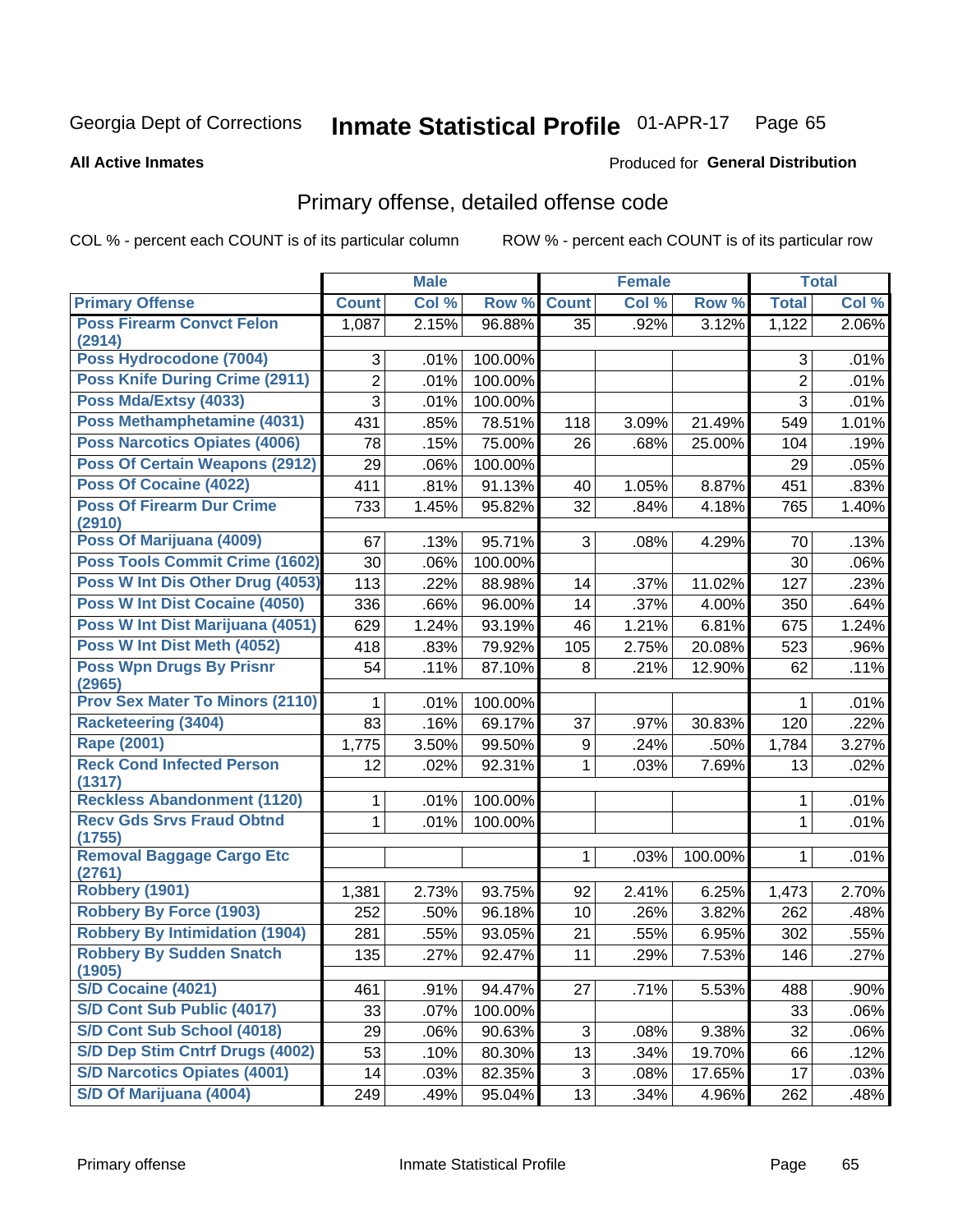### Inmate Statistical Profile 01-APR-17 Page 66

**All Active Inmates** 

### Produced for General Distribution

# Primary offense, detailed offense code

COL % - percent each COUNT is of its particular column

|                                            |                | <b>Male</b> |         |                         | <b>Female</b> |         |                | <b>Total</b> |
|--------------------------------------------|----------------|-------------|---------|-------------------------|---------------|---------|----------------|--------------|
| <b>Primary Offense</b>                     | <b>Count</b>   | Col %       | Row %   | <b>Count</b>            | Col %         | Row %   | <b>Total</b>   | Col %        |
| Sale Mda/Extsy (4034)                      | 3              | .01%        | 100.00% |                         |               |         | 3              | .01%         |
| Sale Methamphetamine (4032)                | 238            | .47%        | 80.13%  | 59                      | 1.55%         | 19.87%  | 297            | .55%         |
| <b>Sex Exploitation Child (2843)</b>       | 186            | .37%        | 99.47%  | 1                       | .03%          | .53%    | 187            | .34%         |
| Sex Offender Fail Registr (2026)           | 466            | .92%        | 98.31%  | 8                       | .21%          | 1.69%   | 474            | .87%         |
| <b>Sex Offender Fail To Move (2028)</b>    | 3              | .01%        | 100.00% |                         |               |         | 3              | .01%         |
| Sexl/Asslt/Agn/Pers/Cstdy (2023)           | 14             | .03%        | 100.00% |                         |               |         | 14             | .03%         |
| <b>Sexual Aslt By Therapist (2024)</b>     |                |             |         | 1                       | .03%          | 100.00% | 1              | .01%         |
| <b>Sexual Battery (2011)</b>               | 187            | .37%        | 99.47%  | $\mathbf{1}$            | .03%          | .53%    | 188            | .35%         |
| <b>Simple Battery (1316)</b>               | 12             | .02%        | 100.00% |                         |               |         | 12             | .02%         |
| <b>Sodomy (2002)</b>                       | 13             | .03%        | 100.00% |                         |               |         | 13             | .02%         |
| <b>Solicit Sodomy From Minor</b>           | 5              | .01%        | 100.00% |                         |               |         | 5              | .01%         |
| (2025)                                     |                |             |         |                         |               |         |                |              |
| <b>Solicit/Accepting Bribe (2712)</b>      | 1              | .01%        | 100.00% |                         |               |         | 1              | .01%         |
| <b>Stalking (1320)</b>                     | 6              | .01%        | 100.00% |                         |               |         | 6              | .01%         |
| <b>Statutory Rape (2018)</b>               | 768            | 1.52%       | 97.34%  | 21                      | .55%          | 2.66%   | 789            | 1.45%        |
| <b>Statutory Rape Atmpt (2097)</b>         | 1              | .01%        | 100.00% |                         |               |         | 1              | .01%         |
| <b>Tampering With Evidence (2315)</b>      | 11             | .02%        | 73.33%  | $\overline{\mathbf{4}}$ | .10%          | 26.67%  | 15             | .03%         |
| <b>Terrorist Threats &amp; Acts (1307)</b> | 376            | .74%        | 95.92%  | 16                      | .42%          | 4.08%   | 392            | .72%         |
| <b>Theft Bring Prop In State (1815)</b>    | 5              | .01%        | 83.33%  | 1                       | .03%          | 16.67%  | 6              | .01%         |
| <b>Theft By Conversion (1808)</b>          | 14             | .03%        | 60.87%  | 9                       | .24%          | 39.13%  | 23             | .04%         |
| <b>Theft By Deception (1803)</b>           | 29             | .06%        | 74.36%  | 10                      | .26%          | 25.64%  | 39             | .07%         |
| <b>Theft By Extortion (1804)</b>           | 3              | .01%        | 100.00% |                         |               |         | 3              | .01%         |
| <b>Theft By Rec Stolen Prop (1806)</b>     | 543            | 1.07%       | 89.75%  | 62                      | 1.63%         | 10.25%  | 605            | 1.11%        |
| <b>Theft By Shoplifting (1821)</b>         | 429            | .85%        | 70.44%  | 180                     | 4.72%         | 29.56%  | 609            | 1.12%        |
| <b>Theft By Taking (1802)</b>              | 708            | 1.40%       | 83.49%  | 140                     | 3.67%         | 16.51%  | 848            | 1.56%        |
| <b>Theft Credit Card (1751)</b>            | 18             | .04%        | 75.00%  | 6                       | .16%          | 25.00%  | 24             | .04%         |
| <b>Theft Motorveh Or Part (1813)</b>       | 40             | .08%        | 97.56%  | 1                       | .03%          | 2.44%   | 41             | .08%         |
| <b>Theft Of Lost Property (1805)</b>       | 1              | .01%        | 33.33%  | $\overline{2}$          | .05%          | 66.67%  | 3              | .01%         |
| <b>Theft Of Services (1807)</b>            | 1              | .01%        | 50.00%  | 1                       | .03%          | 50.00%  | $\overline{2}$ | .01%         |
| <b>Theft Recv Prop Out State (1816)</b>    | $\overline{c}$ | .01%        | 100.00% |                         |               |         | $\overline{2}$ | .01%         |
| <b>Traf Amphtmine 200-399 Gm</b><br>(4127) | $\overline{2}$ | .01%        | 100.00% |                         |               |         | $\overline{2}$ | .01%         |
| <b>Traf Amphtmine 28-199 Gm</b><br>(4126)  | $\overline{4}$ | .01%        | 66.67%  | 2                       | .05%          | 33.33%  | 6              | .01%         |
| Traf Amphtmine 400+ Gm (4128)              | 4              | .01%        | 100.00% |                         |               |         | 4              | .01%         |
| <b>Traf Cocaine 201-400 Gm (4102)</b>      | 108            | .21%        | 97.30%  | 3                       | $.08\%$       | 2.70%   | 111            | .20%         |
| <b>Traf Cocaine 401+ Gm (4103)</b>         | 99             | .20%        | 95.19%  | 5                       | .13%          | 4.81%   | 104            | .19%         |
| Traf Cocaine Less 200 Gm (4101)            | 266            | .53%        | 97.79%  | 6                       | .16%          | 2.21%   | 272            | .50%         |
| <b>Traf Marijna 10-2000 Lb (4121)</b>      | 71             | .14%        | 91.03%  | $\overline{7}$          | .18%          | 8.97%   | 78             | .14%         |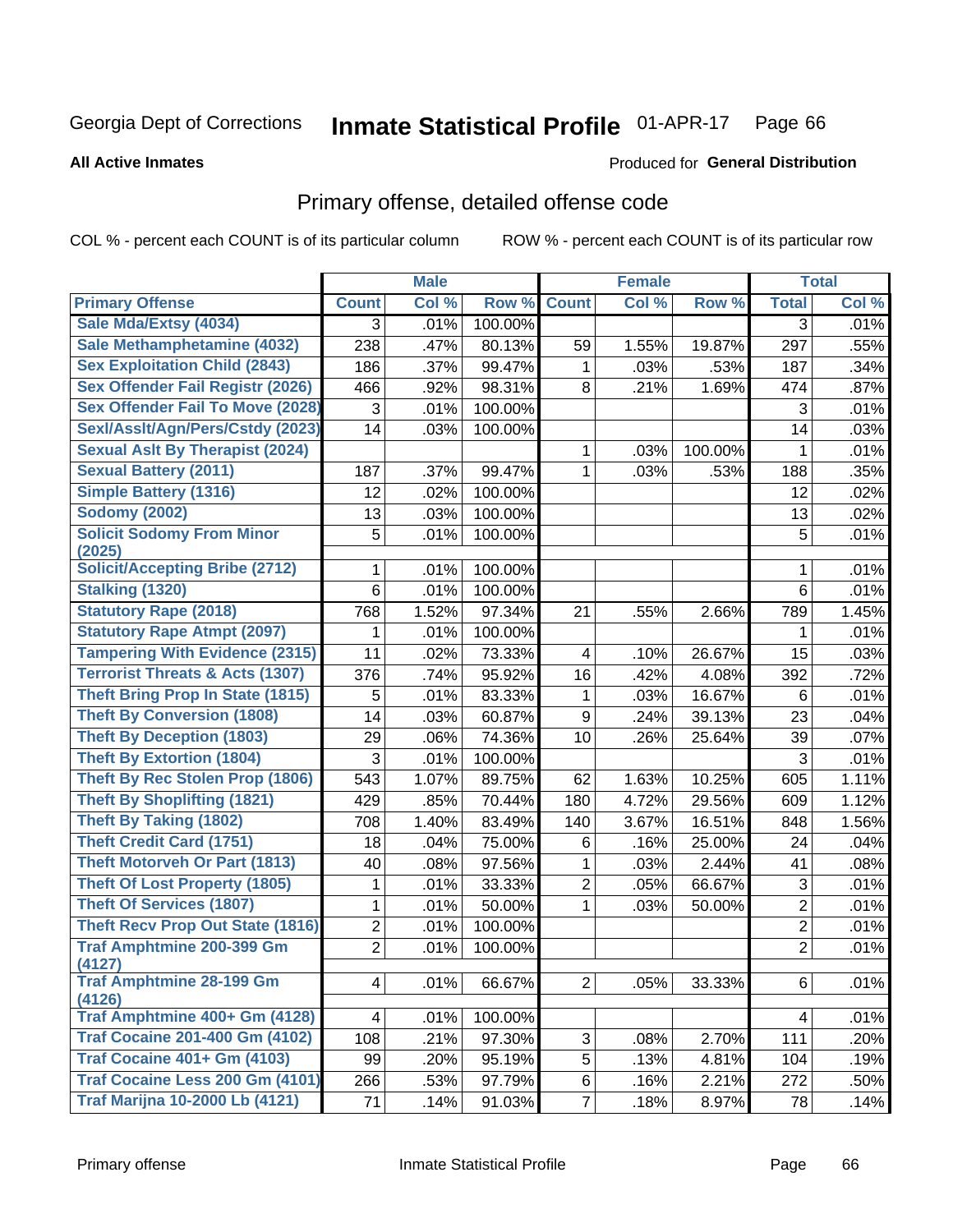### Inmate Statistical Profile 01-APR-17 Page 67

**All Active Inmates** 

### Produced for General Distribution

# Primary offense, detailed offense code

COL % - percent each COUNT is of its particular column

|                                                |                         | <b>Male</b> |         |                | <b>Female</b> |        |                           | <b>Total</b> |
|------------------------------------------------|-------------------------|-------------|---------|----------------|---------------|--------|---------------------------|--------------|
| <b>Primary Offense</b>                         | <b>Count</b>            | Col %       | Row %   | <b>Count</b>   | Col %         | Row %  | <b>Total</b>              | Col %        |
| <b>Traf Marijna 2001-10k Lb (4122)</b>         | $\mathbf 1$             | .01%        | 100.00% |                |               |        | 1.                        | .01%         |
| Traf Mda/Extsy 200-399gm                       | $\overline{\mathbf{4}}$ | .01%        | 100.00% |                |               |        | 4                         | .01%         |
| (4151)                                         |                         |             |         |                |               |        |                           |              |
| <b>Traf Mda/Extsy 28-199gm (4150)</b>          | 11                      | .02%        | 84.62%  | $\overline{2}$ | .05%          | 15.38% | 13                        | .02%         |
| Traf Mda/Extsy 400+Gm (4152)                   | 1                       | .01%        | 100.00% |                |               |        | 1                         | .01%         |
| Traf Methamph 200-399 Gm                       | 91                      | .18%        | 85.85%  | 15             | .39%          | 14.15% | 106                       | .19%         |
| (4141)<br><b>Traf Methamph 28-199 Gm</b>       | 307                     | .61%        | 78.12%  | 86             | 2.26%         | 21.88% | 393                       | .72%         |
| (4140)                                         |                         |             |         |                |               |        |                           |              |
| Traf Methamph 400+ Gm (4142)                   | 65                      | .13%        | 86.67%  | 10             | .26%          | 13.33% | 75                        | .14%         |
| <b>Traf Methamph Unspec Amt</b>                | 95                      | .19%        | 77.87%  | 27             | .71%          | 22.13% | 122                       | .22%         |
| (4146)                                         |                         |             |         |                |               |        |                           |              |
| <b>Traf Methaqualone&lt; 400 Gm</b>            | $\overline{2}$          | .01%        | 100.00% |                |               |        | $\overline{2}$            | .01%         |
| (4124)<br><b>Traf Narcotic 15-28 Gm (4112)</b> | 28                      | .06%        | 96.55%  | 1              | .03%          | 3.45%  | 29                        | .05%         |
| Traf Narcotic 29+ Gm (4113)                    | 29                      | .06%        | 96.67%  | 1              | .03%          | 3.33%  | 30                        | $.06\%$      |
| <b>Traf Narcotic Less 14 Gm (4111)</b>         | 30                      | .06%        | 93.75%  | $\overline{2}$ | .05%          | 6.25%  | 32                        | .06%         |
| <b>Traffick Sexual Servitude (1331)</b>        | 10                      | .02%        | 76.92%  | $\overline{3}$ | .08%          | 23.08% | 13                        | .02%         |
| <b>Unauth Dist Contrild Sub (4135)</b>         |                         | .01%        | 100.00% |                |               |        | 1                         | .01%         |
| <b>Unauth Dist Recrd Devices</b>               | 1                       |             |         |                |               |        | 3                         |              |
| (9907)                                         | 3                       | .01%        | 100.00% |                |               |        |                           | .01%         |
| <b>Unknown Offense (9999)</b>                  | 17                      | .03%        | 94.44%  | 1              | .03%          | 5.56%  | 18                        | .03%         |
| Uniwfl Mfg/Del/Dist N-C S (4014)               | 12                      | .02%        | 100.00% |                |               |        | 12                        | .02%         |
| <b>Use Comm Facity Vio C Sub</b>               | 9                       | .02%        | 81.82%  | $\overline{2}$ | .05%          | 18.18% | 11                        | .02%         |
| (4133)                                         |                         |             |         |                |               |        |                           |              |
| <b>Vehicular Homicide (1123)</b>               | 265                     | .52%        | 81.04%  | 62             | 1.63%         | 18.96% | 327                       | .60%         |
| <b>Viol Dngrous Drgs Act (4013)</b>            | 224                     | .44%        | 81.45%  | 51             | 1.34%         | 18.55% | 275                       | .50%         |
| <b>Viol Ga Cntrl Sbst Act (4012)</b>           | 7                       | .01%        | 77.78%  | $\overline{2}$ | .05%          | 22.22% | 9                         | .02%         |
| <b>Viol Ga Securities Act (1800)</b>           | 1                       | .01%        | 100.00% |                |               |        | 1                         | .01%         |
| <b>Viol Motor Vehicle Laws (5001)</b>          | 37                      | .07%        | 92.50%  | 3              | .08%          | 7.50%  | 40                        | .07%         |
| <b>Viol Oath Public Offcr (2302)</b>           | $\overline{2}$          | .01%        | 100.00% |                |               |        | $\overline{2}$            | .01%         |
| Violatn Othr States Law (8001)                 | 39                      | .08%        | 81.25%  | 9              | .24%          | 18.75% | 48                        | .09%         |
| <b>Vol Manslaughter Of Fetus</b>               | $\overline{2}$          | .01%        | 100.00% |                |               |        | $\overline{2}$            | .01%         |
| (1119)                                         |                         |             |         |                |               |        |                           |              |
| <b>Voluntary Manslaughter (1102)</b>           | 1,093                   | 2.16%       | 88.43%  | 143            | 3.75%         | 11.57% | 1,236                     | 2.27%        |
| <b>Abandonment Of Dep Child (11)</b>           | 4                       | .01%        | 100.00% |                |               |        | 4                         | .01%         |
| <b>Agg Assault With Firearm (27)</b>           | 1                       | .01%        | 100.00% |                |               |        | 1                         | .01%         |
| <b>Assault &amp; Battery (21)</b>              | $\overline{7}$          | .01%        | 100.00% |                |               |        | $\overline{7}$            | .01%         |
| <b>Bad Checks (52)</b>                         | $\overline{c}$          | .01%        | 66.67%  | 1.             | .03%          | 33.33% | $\ensuremath{\mathsf{3}}$ | .01%         |
| <b>Burglary (45)</b>                           | $\overline{5}$          | .01%        | 100.00% |                |               |        | 5                         | .01%         |
| <b>Cheating &amp; Swindling (51)</b>           | $\mathbf{1}$            | .01%        | 100.00% |                |               |        | 1                         | .01%         |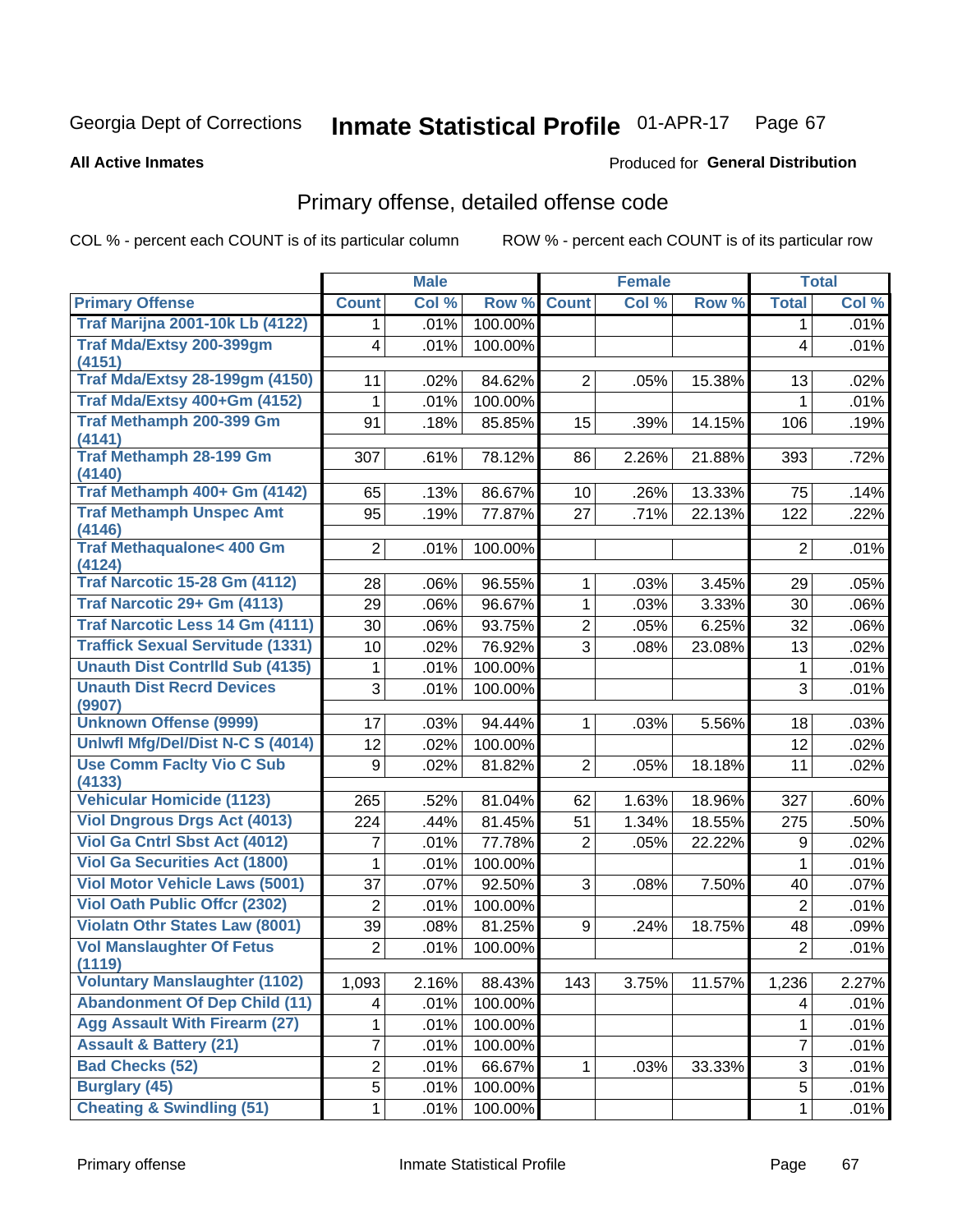### Inmate Statistical Profile 01-APR-17 Page 68

**All Active Inmates** 

### Produced for General Distribution

# Primary offense, detailed offense code

COL % - percent each COUNT is of its particular column

|                                         |                | <b>Male</b> |         |              | <b>Female</b> |         |                | <b>Total</b> |
|-----------------------------------------|----------------|-------------|---------|--------------|---------------|---------|----------------|--------------|
| <b>Primary Offense</b>                  | <b>Count</b>   | Col %       | Row %   | <b>Count</b> | Col %         | Row %   | <b>Total</b>   | Col %        |
| <b>Cpwl &amp; Concealed Weapon (93)</b> | 5              | .01%        | 100.00% |              |               |         | 5              | .01%         |
| <b>Crmnl Attempt (98)</b>               | 2              | .01%        | 100.00% |              |               |         | 2              | .01%         |
| <b>Dui (72)</b>                         | 8              | .02%        | 100.00% |              |               |         | 8              | .01%         |
| Escape (92)                             | 3              | .01%        | 100.00% |              |               |         | 3              | .01%         |
| Forgery (55)                            | 3              | .01%        | 100.00% |              |               |         | 3              | .01%         |
| <b>Misc Misdemeanor (500)</b>           | 3              | .01%        | 100.00% |              |               |         | 3              | .01%         |
| <b>Other Misdemeanor (99)</b>           | 9              | .02%        | 100.00% |              |               |         | 9              | .02%         |
| <b>Poss Ntp Whiskey (64)</b>            | 2              | .01%        | 100.00% |              |               |         | 2              | .01%         |
| <b>Prostitution (81)</b>                |                |             |         |              | .03%          | 100.00% |                | .01%         |
| <b>Public Drunkenness (61)</b>          | 2              | .01%        | 100.00% |              |               |         | 2              | .01%         |
| <b>Public Indecency (83)</b>            | 4              | .01%        | 100.00% |              |               |         | 4              | .01%         |
| <b>Shoplifting (94)</b>                 |                | .01%        | 100.00% |              |               |         |                | .01%         |
| <b>Simple Assault (24)</b>              |                | .01%        | 100.00% |              |               |         |                | .01%         |
| <b>Simple Battery (25)</b>              |                | .01%        | 100.00% |              |               |         |                | .01%         |
| <b>Theft By Taking - Larceny (41)</b>   | 22             | .04%        | 100.00% |              |               |         | 22             | .04%         |
| <b>Viol Dangerous Drugs Act (167)</b>   |                | .01%        | 100.00% |              |               |         |                | .01%         |
| Viol Motor Veh Law (71)                 | 3              | .01%        | 100.00% |              |               |         | 3              | .01%         |
| <b>Wife Beating (28)</b>                | $\overline{2}$ | .01%        | 100.00% |              |               |         | $\overline{2}$ | .01%         |
| <b>Total Rported</b>                    | 50,662         | 101%        | 93%     | 3,813        | 100%          | 7%      | 54,475         | 101%         |

| <b>Not Reported</b> | 70     |       | 1 O    |
|---------------------|--------|-------|--------|
| <b>Total</b>        | 50.740 | 3.813 | 54,553 |

| <b>Mode (most frequent)</b> | 1902 Armed Robbery | 1101 Murder | 1101 Murder |
|-----------------------------|--------------------|-------------|-------------|
|-----------------------------|--------------------|-------------|-------------|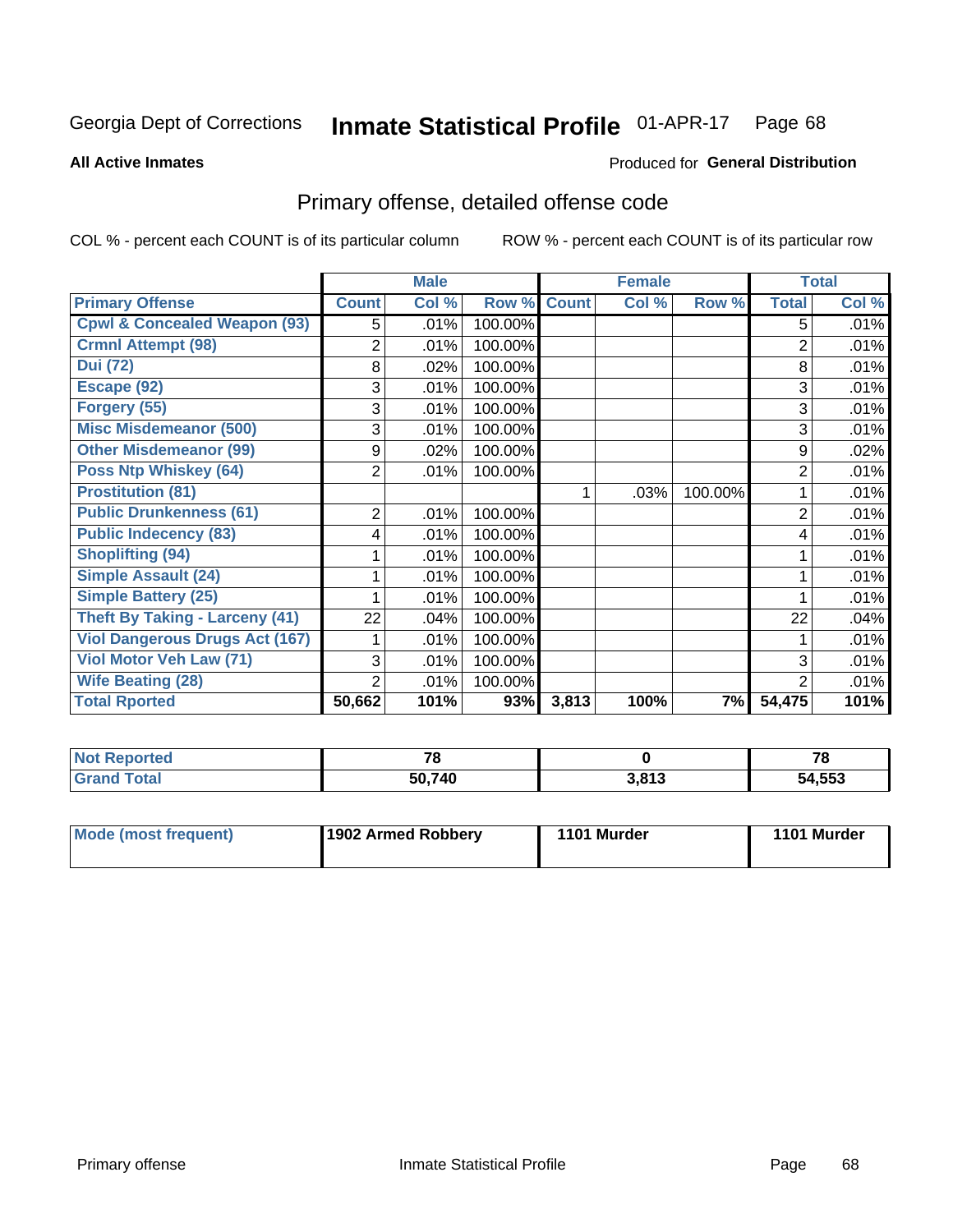#### Inmate Statistical Profile 01-APR-17 Page 69

**All Active Inmates** 

### Produced for General Distribution

# County of conviction of primary offense

COL % - percent each COUNT is of its particular column

|     |                             |              | <b>Male</b> |        |                         | <b>Female</b> |        |              | <b>Total</b> |
|-----|-----------------------------|--------------|-------------|--------|-------------------------|---------------|--------|--------------|--------------|
|     | <b>County of Conviction</b> | <b>Count</b> | Col %       | Row %  | <b>Count</b>            | Col %         | Row %  | <b>Total</b> | Col %        |
| 000 | <b>Unknown</b>              | 181          | .36%        | 94.76% | 10                      | .26%          | 5.24%  | 191          | .35%         |
| 001 | <b>Appling County</b>       | 112          | .22%        | 96.55% | 4                       | .10%          | 3.45%  | 116          | .21%         |
| 002 | <b>Atkinson County</b>      | 47           | .09%        | 92.16% | 4                       | .10%          | 7.84%  | 51           | .09%         |
| 003 | <b>Bacon County</b>         | 66           | .13%        | 89.19% | 8                       | .21%          | 10.81% | 74           | .14%         |
| 004 | <b>Baker County</b>         | 9            | .02%        | 90.00% | $\mathbf{1}$            | .03%          | 10.00% | 10           | .02%         |
| 005 | <b>Baldwin County</b>       | 291          | .57%        | 92.97% | 22                      | .58%          | 7.03%  | 313          | .57%         |
| 006 | <b>Banks County</b>         | 57           | .11%        | 93.44% | $\overline{\mathbf{4}}$ | .10%          | 6.56%  | 61           | .11%         |
| 007 | <b>Barrow County</b>        | 289          | .57%        | 89.47% | 34                      | .89%          | 10.53% | 323          | .59%         |
| 008 | <b>Bartow County</b>        | 664          | 1.31%       | 87.25% | 97                      | 2.54%         | 12.75% | 761          | 1.39%        |
| 009 | <b>Ben Hill County</b>      | 263          | .52%        | 92.93% | 20                      | .52%          | 7.07%  | 283          | .52%         |
| 010 | <b>Berrien County</b>       | 90           | .18%        | 98.90% | 1                       | .03%          | 1.10%  | 91           | .17%         |
| 011 | <b>Bibb County</b>          | 1,149        | 2.26%       | 93.19% | 84                      | 2.20%         | 6.81%  | 1,233        | 2.26%        |
| 012 | <b>Bleckley County</b>      | 70           | .14%        | 93.33% | $\mathbf 5$             | .13%          | 6.67%  | 75           | .14%         |
| 013 | <b>Brantley County</b>      | 53           | .10%        | 86.89% | 8                       | .21%          | 13.11% | 61           | .11%         |
| 014 | <b>Brooks County</b>        | 62           | .12%        | 95.38% | 3                       | .08%          | 4.62%  | 65           | .12%         |
| 015 | <b>Bryan County</b>         | 77           | .15%        | 97.47% | $\overline{2}$          | .05%          | 2.53%  | 79           | .14%         |
| 016 | <b>Bulloch County</b>       | 540          | 1.06%       | 94.24% | 33                      | .87%          | 5.76%  | 573          | 1.05%        |
| 017 | <b>Burke County</b>         | 203          | .40%        | 95.75% | 9                       | .24%          | 4.25%  | 212          | .39%         |
| 018 | <b>Butts County</b>         | 112          | .22%        | 95.73% | 5                       | .13%          | 4.27%  | 117          | .21%         |
| 019 | <b>Calhoun County</b>       | 27           | .05%        | 96.43% | $\mathbf{1}$            | .03%          | 3.57%  | 28           | .05%         |
| 020 | <b>Camden County</b>        | 187          | .37%        | 95.90% | 8                       | .21%          | 4.10%  | 195          | .36%         |
| 021 | <b>Candler County</b>       | 113          | .22%        | 92.62% | 9                       | .24%          | 7.38%  | 122          | .22%         |
| 022 | <b>Carroll County</b>       | 603          | 1.19%       | 92.77% | 47                      | 1.23%         | 7.23%  | 650          | 1.19%        |
| 023 | <b>Catoosa County</b>       | 362          | .71%        | 89.83% | 41                      | 1.08%         | 10.17% | 403          | .74%         |
| 024 | <b>Charlton County</b>      | 59           | .12%        | 92.19% | 5                       | .13%          | 7.81%  | 64           | .12%         |
| 025 | <b>Chatham County</b>       | 1,979        | 3.90%       | 95.93% | 84                      | 2.20%         | 4.07%  | 2,063        | 3.78%        |
| 026 | <b>Chattahoochee County</b> | 27           | .05%        | 96.43% | 1                       | .03%          | 3.57%  | 28           | .05%         |
| 027 | <b>Chattooga County</b>     | 261          | .51%        | 90.00% | 29                      | .76%          | 10.00% | 290          | .53%         |
| 028 | <b>Cherokee County</b>      | 526          | 1.04%       | 88.40% | 69                      | 1.81%         | 11.60% | 595          | 1.09%        |
| 029 | <b>Clarke County</b>        | 534          | 1.05%       | 94.01% | 34                      | .89%          | 5.99%  | 568          | 1.04%        |
| 030 | <b>Clay County</b>          | 20           | .04%        | 80.00% | 5                       | .13%          | 20.00% | 25           | .05%         |
| 031 | <b>Clayton County</b>       | 1,452        | 2.86%       | 94.47% | 85                      | 2.23%         | 5.53%  | 1,537        | 2.82%        |
| 032 | <b>Clinch County</b>        | 46           | .09%        | 95.83% | $\overline{2}$          | .05%          | 4.17%  | 48           | .09%         |
| 033 | <b>Cobb County</b>          | 2,511        | 4.95%       | 91.44% | 235                     | 6.16%         | 8.56%  | 2,746        | 5.03%        |
| 034 | <b>Coffee County</b>        | 250          | .49%        | 92.94% | 19                      | .50%          | 7.06%  | 269          | .49%         |
| 035 | <b>Colquitt County</b>      | 211          | .42%        | 96.79% | $\overline{7}$          | .18%          | 3.21%  | 218          | .40%         |
| 036 | <b>Columbia County</b>      | 410          | .81%        | 90.71% | 42                      | 1.10%         | 9.29%  | 452          | .83%         |
| 037 | <b>Cook County</b>          | 127          | .25%        | 94.78% | $\overline{7}$          | .18%          | 5.22%  | 134          | .25%         |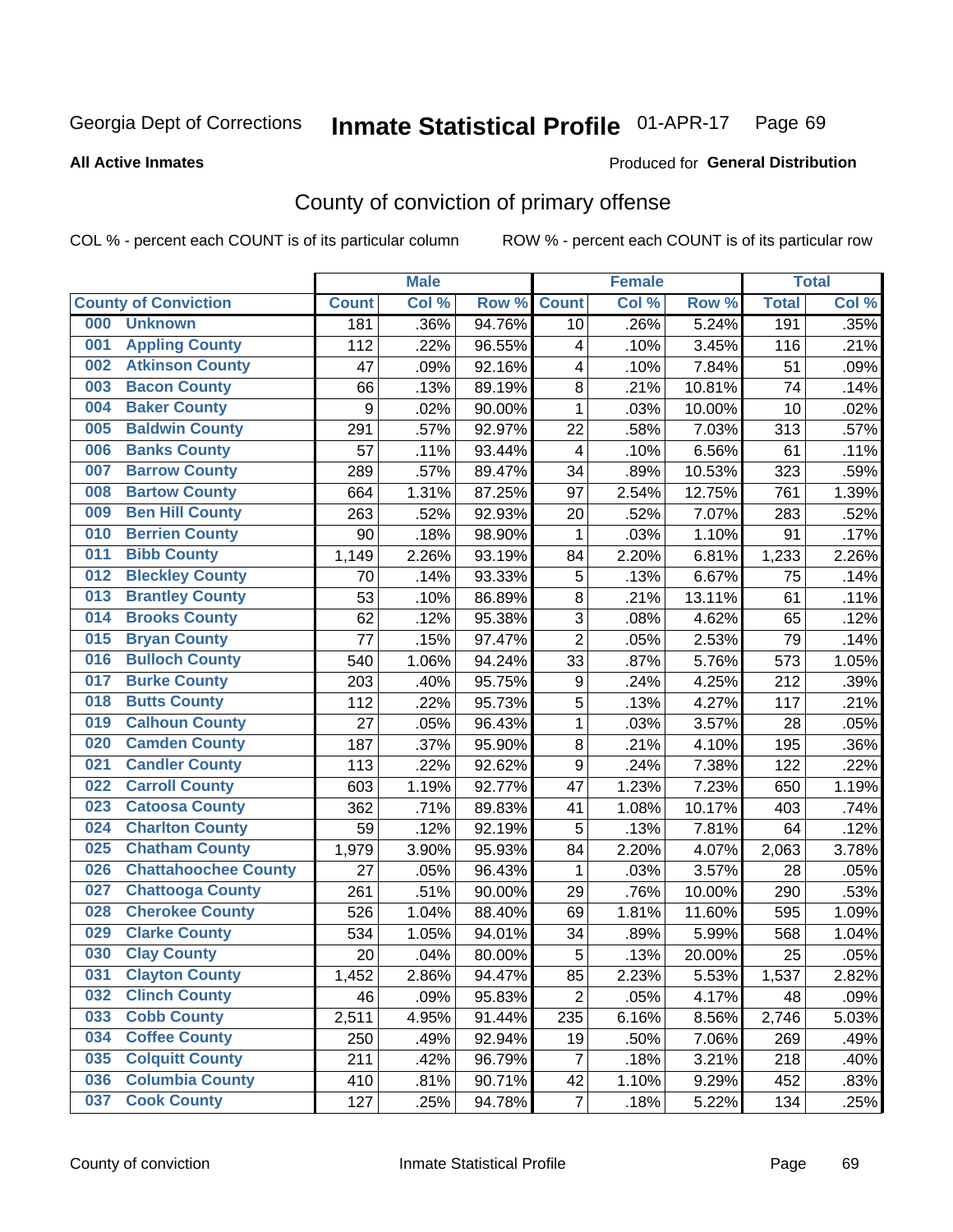### Inmate Statistical Profile 01-APR-17 Page 70

Produced for General Distribution

### **All Active Inmates**

# County of conviction of primary offense

COL % - percent each COUNT is of its particular column

|     |                             |              | <b>Male</b> |         |                | <b>Female</b> |        |              | <b>Total</b> |
|-----|-----------------------------|--------------|-------------|---------|----------------|---------------|--------|--------------|--------------|
|     | <b>County of Conviction</b> | <b>Count</b> | Col %       | Row %   | <b>Count</b>   | Col%          | Row %  | <b>Total</b> | Col %        |
| 038 | <b>Coweta County</b>        | 640          | 1.26%       | 93.57%  | 44             | 1.15%         | 6.43%  | 684          | 1.25%        |
| 039 | <b>Crawford County</b>      | 22           | .04%        | 95.65%  | $\mathbf{1}$   | .03%          | 4.35%  | 23           | .04%         |
| 040 | <b>Crisp County</b>         | 296          | .58%        | 93.08%  | 22             | .58%          | 6.92%  | 318          | .58%         |
| 041 | <b>Dade County</b>          | 103          | .20%        | 92.79%  | 8              | .21%          | 7.21%  | 111          | .20%         |
| 042 | <b>Dawson County</b>        | 106          | .21%        | 86.18%  | 17             | .45%          | 13.82% | 123          | .23%         |
| 043 | <b>Decatur County</b>       | 222          | .44%        | 96.10%  | 9              | .24%          | 3.90%  | 231          | .42%         |
| 044 | <b>Dekalb County</b>        | 3,134        | 6.18%       | 95.40%  | 151            | 3.96%         | 4.60%  | 3,285        | 6.02%        |
| 045 | <b>Dodge County</b>         | 167          | .33%        | 92.78%  | 13             | .34%          | 7.22%  | 180          | .33%         |
| 046 | <b>Dooly County</b>         | 102          | .20%        | 92.73%  | 8              | .21%          | 7.27%  | 110          | .20%         |
| 047 | <b>Dougherty County</b>     | 968          | 1.91%       | 94.35%  | 58             | 1.52%         | 5.65%  | 1,026        | 1.88%        |
| 048 | <b>Douglas County</b>       | 1,109        | 2.19%       | 90.02%  | 123            | 3.23%         | 9.98%  | 1,232        | 2.26%        |
| 049 | <b>Early County</b>         | 96           | .19%        | 93.20%  | 7              | .18%          | 6.80%  | 103          | .19%         |
| 050 | <b>Echols County</b>        | 9            | .02%        | 90.00%  | $\mathbf{1}$   | .03%          | 10.00% | 10           | .02%         |
| 051 | <b>Effingham County</b>     | 242          | .48%        | 92.72%  | 19             | .50%          | 7.28%  | 261          | .48%         |
| 052 | <b>Elbert County</b>        | 146          | .29%        | 93.59%  | 10             | .26%          | 6.41%  | 156          | .29%         |
| 053 | <b>Emanuel County</b>       | 162          | .32%        | 92.05%  | 14             | .37%          | 7.95%  | 176          | .32%         |
| 054 | <b>Evans County</b>         | 81           | .16%        | 92.05%  | $\overline{7}$ | .18%          | 7.95%  | 88           | .16%         |
| 055 | <b>Fannin County</b>        | 86           | .17%        | 85.15%  | 15             | .39%          | 14.85% | 101          | .19%         |
| 056 | <b>Fayette County</b>       | 349          | .69%        | 89.49%  | 41             | 1.08%         | 10.51% | 390          | .71%         |
| 057 | <b>Floyd County</b>         | 878          | 1.73%       | 89.50%  | 103            | 2.70%         | 10.50% | 981          | 1.80%        |
| 058 | <b>Forsyth County</b>       | 389          | .77%        | 90.68%  | 40             | 1.05%         | 9.32%  | 429          | .79%         |
| 059 | <b>Franklin County</b>      | 162          | .32%        | 90.50%  | 17             | .45%          | 9.50%  | 179          | .33%         |
| 060 | <b>Fulton County</b>        | 5,130        | 10.11%      | 96.09%  | 209            | 5.48%         | 3.91%  | 5,339        | 9.79%        |
| 061 | <b>Gilmer County</b>        | 94           | .19%        | 90.38%  | 10             | .26%          | 9.62%  | 104          | .19%         |
| 062 | <b>Glascock County</b>      | 8            | .02%        | 100.00% |                |               |        | 8            | .01%         |
| 063 | <b>Glynn County</b>         | 553          | 1.09%       | 94.37%  | 33             | .87%          | 5.63%  | 586          | 1.07%        |
| 064 | <b>Gordon County</b>        | 379          | .75%        | 86.73%  | 58             | 1.52%         | 13.27% | 437          | .80%         |
| 065 | <b>Grady County</b>         | 156          | .31%        | 96.89%  | 5              | .13%          | 3.11%  | 161          | .30%         |
| 066 | <b>Greene County</b>        | 126          | .25%        | 95.45%  | 6              | .16%          | 4.55%  | 132          | .24%         |
| 067 | <b>Gwinnett County</b>      | 2,586        | 5.10%       | 92.95%  | 196            | 5.14%         | 7.05%  | 2,782        | 5.10%        |
| 068 | <b>Habersham County</b>     | 104          | .20%        | 96.30%  | 4              | .10%          | 3.70%  | 108          | .20%         |
| 069 | <b>Hall County</b>          | 734          | 1.45%       | 91.98%  | 64             | 1.68%         | 8.02%  | 798          | 1.46%        |
| 070 | <b>Hancock County</b>       | 29           | .06%        | 93.55%  | $\overline{2}$ | .05%          | 6.45%  | 31           | .06%         |
| 071 | <b>Haralson County</b>      | 132          | .26%        | 93.62%  | 9              | .24%          | 6.38%  | 141          | .26%         |
| 072 | <b>Harris County</b>        | 114          | .22%        | 92.68%  | 9              | .24%          | 7.32%  | 123          | .23%         |
| 073 | <b>Hart County</b>          | 158          | .31%        | 92.94%  | 12             | .31%          | 7.06%  | 170          | .31%         |
| 074 | <b>Heard County</b>         | 56           | .11%        | 91.80%  | 5              | .13%          | 8.20%  | 61           | .11%         |
| 075 | <b>Henry County</b>         | 535          | 1.05%       | 89.46%  | 63             | 1.65%         | 10.54% | 598          | 1.10%        |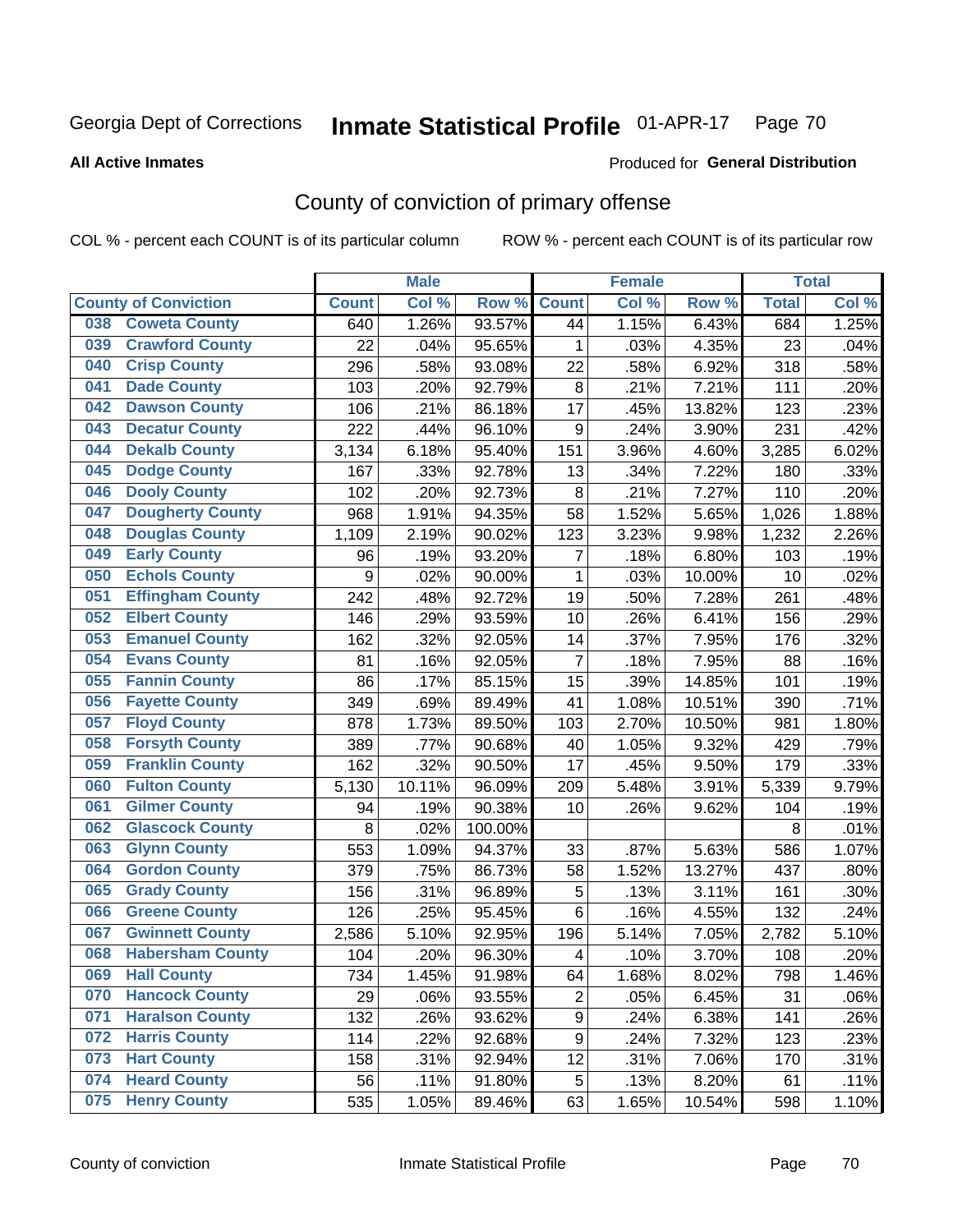### Inmate Statistical Profile 01-APR-17 Page 71

### **All Active Inmates**

### Produced for General Distribution

# County of conviction of primary offense

COL % - percent each COUNT is of its particular column

|                  |                             |              | <b>Male</b> |         |                         | <b>Female</b> |        |              | <b>Total</b> |
|------------------|-----------------------------|--------------|-------------|---------|-------------------------|---------------|--------|--------------|--------------|
|                  | <b>County of Conviction</b> | <b>Count</b> | Col %       | Row %   | <b>Count</b>            | Col %         | Row %  | <b>Total</b> | Col %        |
|                  | 076 Houston County          | 631          | 1.24%       | 92.79%  | 49                      | 1.29%         | 7.21%  | 680          | 1.25%        |
| 077              | <b>Irwin County</b>         | 80           | .16%        | 98.77%  | 1                       | .03%          | 1.23%  | 81           | .15%         |
| 078              | <b>Jackson County</b>       | 249          | .49%        | 92.57%  | 20                      | .52%          | 7.43%  | 269          | .49%         |
| 079              | <b>Jasper County</b>        | 54           | .11%        | 91.53%  | 5                       | .13%          | 8.47%  | 59           | .11%         |
| 080              | <b>Jeff Davis County</b>    | 81           | .16%        | 92.05%  | $\overline{7}$          | .18%          | 7.95%  | 88           | .16%         |
| 081              | <b>Jefferson County</b>     | 150          | .30%        | 97.40%  | 4                       | .10%          | 2.60%  | 154          | .28%         |
| 082              | <b>Jenkins County</b>       | 85           | .17%        | 96.59%  | 3                       | .08%          | 3.41%  | 88           | .16%         |
| 083              | <b>Johnson County</b>       | 38           | .07%        | 95.00%  | $\overline{2}$          | .05%          | 5.00%  | 40           | .07%         |
| 084              | <b>Jones County</b>         | 203          | .40%        | 89.04%  | 25                      | .66%          | 10.96% | 228          | .42%         |
| 085              | <b>Lamar County</b>         | 74           | .15%        | 93.67%  | 5                       | .13%          | 6.33%  | 79           | .14%         |
| 086              | <b>Lanier County</b>        | 43           | .08%        | 97.73%  | 1                       | .03%          | 2.27%  | 44           | .08%         |
| 087              | <b>Laurens County</b>       | 246          | .48%        | 93.54%  | 17                      | .45%          | 6.46%  | 263          | .48%         |
| 088              | <b>Lee County</b>           | 77           | .15%        | 89.53%  | $\boldsymbol{9}$        | .24%          | 10.47% | 86           | .16%         |
| 089              | <b>Liberty County</b>       | 237          | .47%        | 93.31%  | 17                      | .45%          | 6.69%  | 254          | .47%         |
| 090              | <b>Lincoln County</b>       | 31           | .06%        | 93.94%  | $\mathbf 2$             | .05%          | 6.06%  | 33           | .06%         |
| 091              | <b>Long County</b>          | 70           | .14%        | 93.33%  | 5                       | .13%          | 6.67%  | 75           | .14%         |
| 092              | <b>Lowndes County</b>       | 510          | 1.01%       | 96.59%  | 18                      | .47%          | 3.41%  | 528          | .97%         |
| 093              | <b>Lumpkin County</b>       | 80           | .16%        | 89.89%  | $\boldsymbol{9}$        | .24%          | 10.11% | 89           | .16%         |
| 094              | <b>Macon County</b>         | 56           | .11%        | 100.00% |                         |               |        | 56           | .10%         |
| 095              | <b>Madison County</b>       | 125          | .25%        | 88.03%  | 17                      | .45%          | 11.97% | 142          | .26%         |
| 096              | <b>Marion County</b>        | 22           | .04%        | 91.67%  | $\overline{2}$          | .05%          | 8.33%  | 24           | .04%         |
| 097              | <b>Mcduffie County</b>      | 203          | .40%        | 94.42%  | 12                      | .31%          | 5.58%  | 215          | .39%         |
| 098              | <b>Mcintosh County</b>      | 48           | .09%        | 96.00%  | $\overline{2}$          | .05%          | 4.00%  | 50           | .09%         |
| 099              | <b>Meriwether County</b>    | 186          | .37%        | 90.29%  | 20                      | .52%          | 9.71%  | 206          | .38%         |
| 100              | <b>Miller County</b>        | 32           | .06%        | 94.12%  | $\overline{2}$          | .05%          | 5.88%  | 34           | .06%         |
| 101              | <b>Mitchell County</b>      | 150          | .30%        | 92.59%  | 12                      | .31%          | 7.41%  | 162          | .30%         |
| 102              | <b>Monroe County</b>        | 135          | .27%        | 91.84%  | 12                      | .31%          | 8.16%  | 147          | .27%         |
| 103              | <b>Montgomery County</b>    | 33           | .07%        | 89.19%  | $\overline{\mathbf{4}}$ | .10%          | 10.81% | 37           | .07%         |
| 104              | <b>Morgan County</b>        | 134          | .26%        | 91.16%  | 13                      | .34%          | 8.84%  | 147          | .27%         |
| 105              | <b>Murray County</b>        | 181          | .36%        | 93.30%  | 13                      | .34%          | 6.70%  | 194          | .36%         |
| 106              | <b>Muscogee County</b>      | 1,194        | 2.35%       | 94.54%  | 69                      | 1.81%         | 5.46%  | 1,263        | 2.32%        |
| 107              | <b>Newton County</b>        | 716          | 1.41%       | 91.68%  | 65                      | 1.70%         | 8.32%  | 781          | 1.43%        |
| 108              | <b>Oconee County</b>        | 53           | .10%        | 96.36%  | 2                       | .05%          | 3.64%  | 55           | .10%         |
| 109              | <b>Oglethorpe County</b>    | 68           | .13%        | 93.15%  | 5                       | .13%          | 6.85%  | 73           | .13%         |
| 110              | <b>Paulding County</b>      | 240          | .47%        | 93.02%  | 18                      | .47%          | 6.98%  | 258          | .47%         |
| 111              | <b>Peach County</b>         | 99           | .20%        | 91.67%  | 9                       | .24%          | 8.33%  | 108          | .20%         |
| $\overline{112}$ | <b>Pickens County</b>       | 92           | .18%        | 87.62%  | 13                      | .34%          | 12.38% | 105          | .19%         |
| 113              | <b>Pierce County</b>        | 115          | .23%        | 91.27%  | 11                      | .29%          | 8.73%  | 126          | .23%         |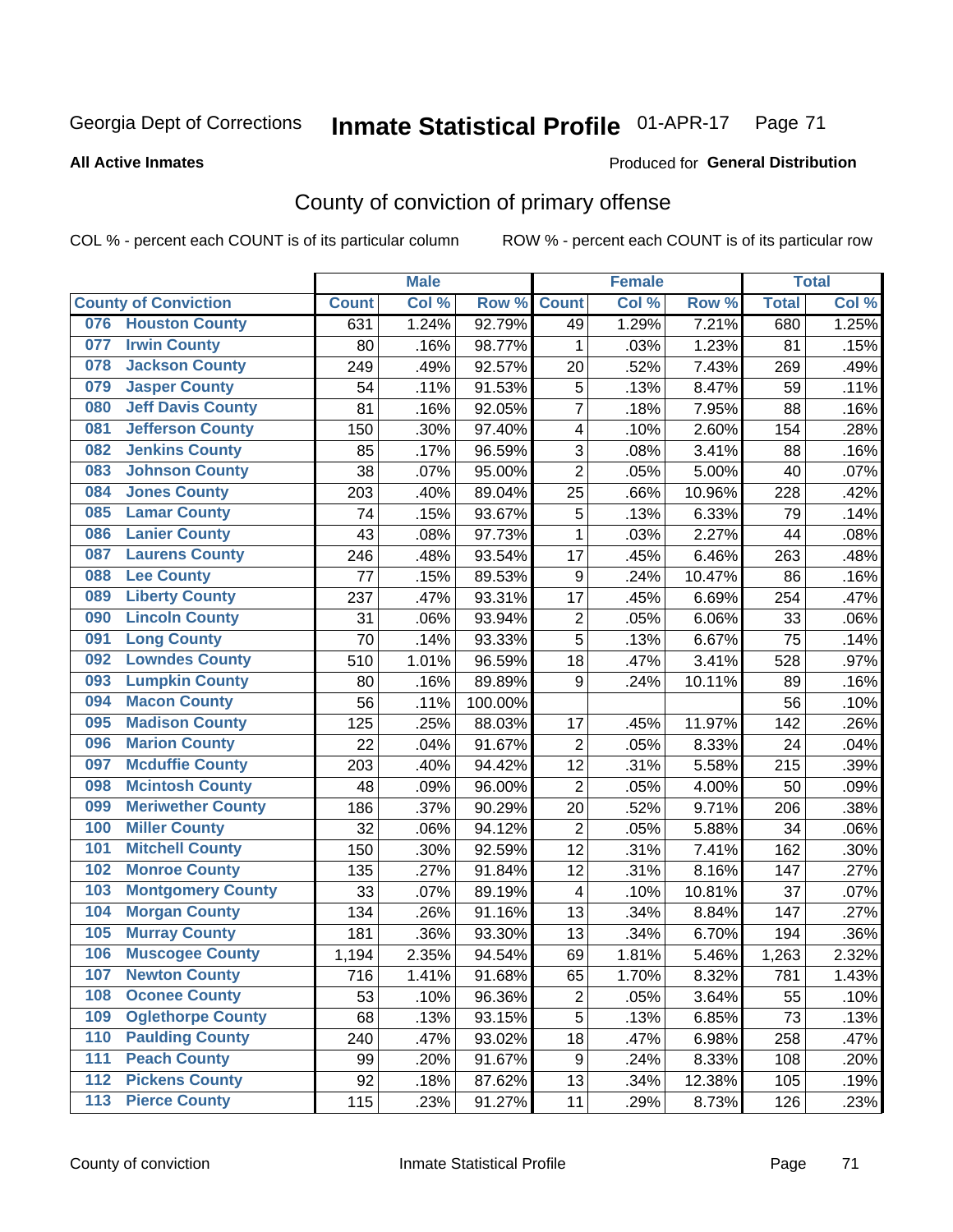#### Inmate Statistical Profile 01-APR-17 Page 72

### **All Active Inmates**

### Produced for General Distribution

# County of conviction of primary offense

COL % - percent each COUNT is of its particular column

|                                          |              | <b>Male</b> |         |                         | <b>Female</b> |        |                 | <b>Total</b> |
|------------------------------------------|--------------|-------------|---------|-------------------------|---------------|--------|-----------------|--------------|
| <b>County of Conviction</b>              | <b>Count</b> | Col %       | Row %   | <b>Count</b>            | Col %         | Row %  | <b>Total</b>    | Col %        |
| <b>Pike County</b><br>114                | 42           | .08%        | 91.30%  | $\overline{4}$          | .10%          | 8.70%  | $\overline{46}$ | .08%         |
| <b>Polk County</b><br>$\overline{115}$   | 195          | .38%        | 91.98%  | 17                      | .45%          | 8.02%  | 212             | .39%         |
| <b>Pulaski County</b><br>116             | 55           | .11%        | 93.22%  | 4                       | .10%          | 6.78%  | 59              | .11%         |
| <b>Putnam County</b><br>117              | 156          | .31%        | 91.23%  | 15                      | .39%          | 8.77%  | 171             | .31%         |
| <b>Quitman County</b><br>118             | 14           | .03%        | 100.00% |                         |               |        | 14              | .03%         |
| <b>Rabun County</b><br>119               | 55           | .11%        | 88.71%  | $\overline{7}$          | .18%          | 11.29% | 62              | .11%         |
| <b>Randolph County</b><br>120            | 67           | .13%        | 95.71%  | 3                       | .08%          | 4.29%  | 70              | .13%         |
| <b>Richmond County</b><br>121            | 2,016        | 3.97%       | 93.46%  | 141                     | 3.70%         | 6.54%  | 2,157           | 3.95%        |
| <b>Rockdale County</b><br>122            | 479          | .94%        | 92.65%  | 38                      | 1.00%         | 7.35%  | 517             | .95%         |
| <b>Schley County</b><br>123              | 11           | .02%        | 91.67%  | 1                       | .03%          | 8.33%  | 12              | .02%         |
| <b>Screven County</b><br>124             | 137          | .27%        | 97.86%  | 3                       | .08%          | 2.14%  | 140             | .26%         |
| <b>Seminole County</b><br>125            | 74           | .15%        | 86.05%  | 12                      | .31%          | 13.95% | 86              | .16%         |
| <b>Spalding County</b><br>126            | 475          | .94%        | 92.95%  | 36                      | .94%          | 7.05%  | 511             | .94%         |
| <b>Stephens County</b><br>127            | 154          | .30%        | 90.59%  | 16                      | .42%          | 9.41%  | 170             | .31%         |
| <b>Stewart County</b><br>128             | 35           | .07%        | 97.22%  | 1                       | .03%          | 2.78%  | 36              | .07%         |
| <b>Sumter County</b><br>129              | 187          | .37%        | 95.41%  | 9                       | .24%          | 4.59%  | 196             | .36%         |
| <b>Talbot County</b><br>130              | 45           | .09%        | 93.75%  | 3                       | .08%          | 6.25%  | 48              | .09%         |
| <b>Taliaferro County</b><br>131          | 17           | .03%        | 94.44%  | 1                       | .03%          | 5.56%  | 18              | .03%         |
| <b>Tattnall County</b><br>132            | 180          | .35%        | 91.84%  | 16                      | .42%          | 8.16%  | 196             | .36%         |
| <b>Taylor County</b><br>133              | 69           | .14%        | 94.52%  | $\overline{\mathbf{4}}$ | .10%          | 5.48%  | 73              | .13%         |
| <b>Telfair County</b><br>134             | 102          | .20%        | 91.89%  | $\boldsymbol{9}$        | .24%          | 8.11%  | 111             | .20%         |
| <b>Terrell County</b><br>135             | 89           | .18%        | 93.68%  | 6                       | .16%          | 6.32%  | 95              | .17%         |
| <b>Thomas County</b><br>136              | 222          | .44%        | 94.07%  | 14                      | .37%          | 5.93%  | 236             | .43%         |
| <b>Tift County</b><br>137                | 360          | .71%        | 93.99%  | 23                      | .60%          | 6.01%  | 383             | .70%         |
| <b>Toombs County</b><br>138              | 334          | .66%        | 90.51%  | 35                      | .92%          | 9.49%  | 369             | .68%         |
| <b>Towns County</b><br>139               | 44           | .09%        | 74.58%  | 15                      | .39%          | 25.42% | 59              | .11%         |
| <b>Treutlen County</b><br>140            | 71           | .14%        | 93.42%  | 5                       | .13%          | 6.58%  | 76              | .14%         |
| <b>Troup County</b><br>141               | 628          | 1.24%       | 92.22%  | 53                      | 1.39%         | 7.78%  | 681             | 1.25%        |
| <b>Turner County</b><br>142              | 67           | .13%        | 97.10%  | $\overline{2}$          | .05%          | 2.90%  | 69              | .13%         |
| <b>Twiggs County</b><br>$\overline{143}$ | 56           | .11%        | 94.92%  | $\overline{3}$          | .08%          | 5.08%  | 59              | .11%         |
| <b>Union County</b><br>144               | 84           | .17%        | 91.30%  | 8                       | .21%          | 8.70%  | 92              | .17%         |
| 145<br><b>Upson County</b>               | 176          | .35%        | 92.15%  | 15                      | .39%          | 7.85%  | 191             | .35%         |
| <b>Walker County</b><br>146              | 445          | .88%        | 90.82%  | 45                      | 1.18%         | 9.18%  | 490             | .90%         |
| <b>Walton County</b><br>147              | 546          | 1.08%       | 91.92%  | 48                      | 1.26%         | 8.08%  | 594             | 1.09%        |
| <b>Ware County</b><br>148                | 388          | .76%        | 91.29%  | 37                      | .97%          | 8.71%  | 425             | .78%         |
| <b>Warren County</b><br>149              | 33           | .07%        | 100.00% |                         |               |        | 33              | .06%         |
| <b>Washington County</b><br>150          | 184          | .36%        | 90.64%  | 19                      | .50%          | 9.36%  | 203             | .37%         |
| <b>Wayne County</b><br>151               | 144          | .28%        | 92.31%  | 12                      | .31%          | 7.69%  | 156             | .29%         |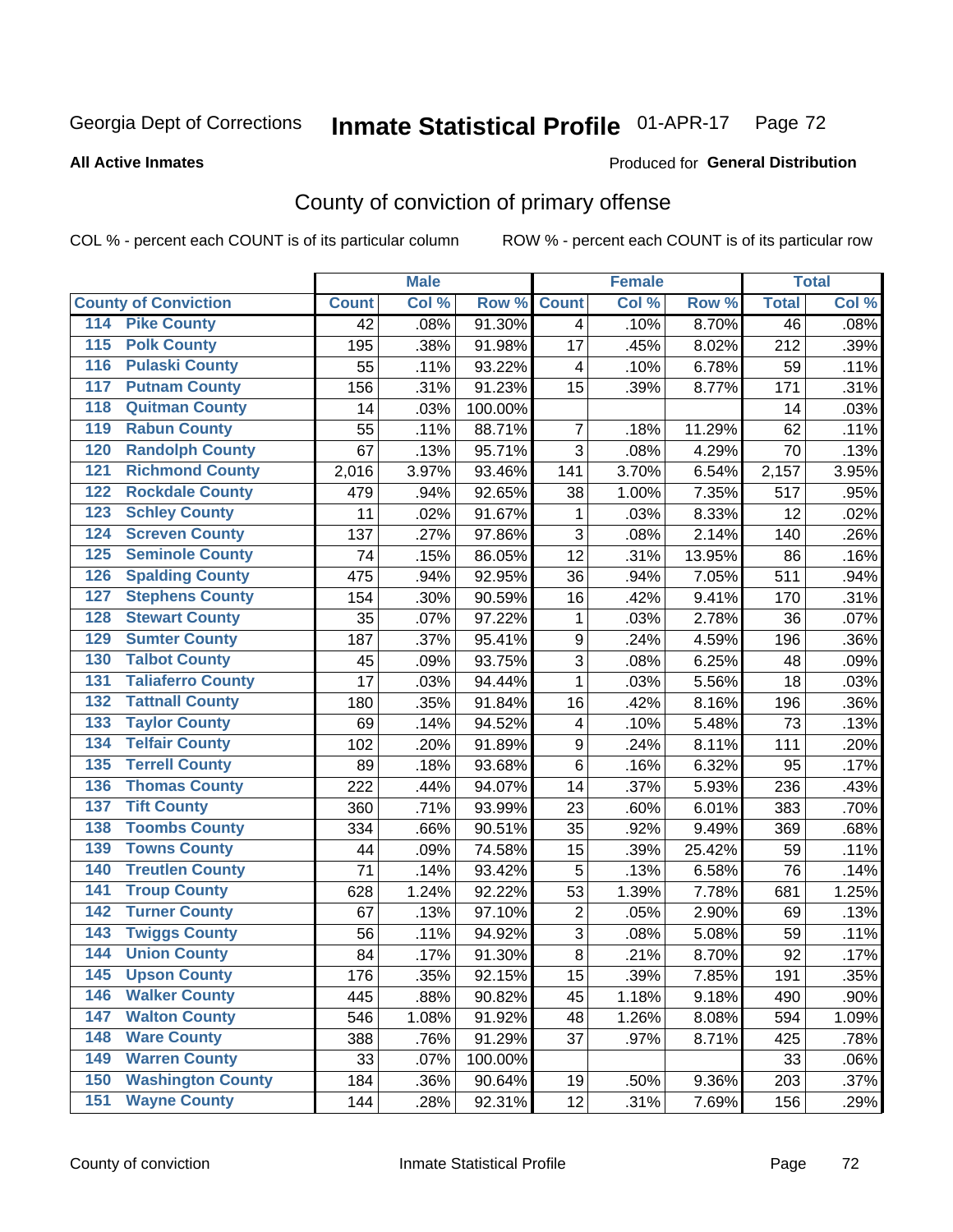### Inmate Statistical Profile 01-APR-17 Page 73

**All Active Inmates** 

### Produced for General Distribution

# County of conviction of primary offense

COL % - percent each COUNT is of its particular column

|                                |              | <b>Male</b> |             |                | <b>Female</b> |          |              | <b>Total</b> |
|--------------------------------|--------------|-------------|-------------|----------------|---------------|----------|--------------|--------------|
| <b>County of Conviction</b>    | <b>Count</b> | Col %       | Row % Count |                | Col %         | Row %    | <b>Total</b> | Col %        |
| <b>Webster County</b><br>152   | 5            | .01%        | 100.00%     |                |               |          | 5            | .01%         |
| <b>Wheeler County</b><br>153   | 22           | .04%        | 91.67%      | $\overline{2}$ | .05%          | 8.33%    | 24           | .04%         |
| <b>White County</b><br>154     | 101          | .20%        | 84.87%      | 18             | .47%          | 15.13%   | 119          | .22%         |
| <b>Whitfield County</b><br>155 | 666          | 1.31%       | 87.17%      | 98             | 2.57%         | 12.83%   | 764          | 1.40%        |
| <b>Wilcox County</b><br>156    | 43           | $.08\%$     | 95.56%      | 2              | .05%          | 4.44%    | 45           | .08%         |
| <b>Wilkes County</b><br>157    | 68           | .13%        | 95.77%      | 3              | $.08\%$       | 4.23%    | 71           | .13%         |
| <b>Wilkinson County</b><br>158 | 46           | $.09\%$     | 97.87%      |                | .03%          | 2.13%    | 47           | .09%         |
| <b>Worth County</b><br>159     | 128          | .25%        | 91.43%      | 12             | .31%          | 8.57%    | 140          | .26%         |
| <b>Troup County Ci</b><br>447  |              | $.01\%$     | 100.00%     |                |               |          |              | .01%         |
| <b>Total Rported</b>           | 50,740       | 100%        | 93.01%      | 3,813          | 100%          | $6.99\%$ | 54,553       | 100%         |

| <b>Not Reported</b> |        |                 |        |
|---------------------|--------|-----------------|--------|
| <b>Grand Total</b>  | 50,740 | 2012<br>J.O I J | 54,553 |

|  | <b>Mode (most frequent)</b> | <b>Fulton County</b> | <b>Cobb County</b> | <b>Fulton County</b> |
|--|-----------------------------|----------------------|--------------------|----------------------|
|--|-----------------------------|----------------------|--------------------|----------------------|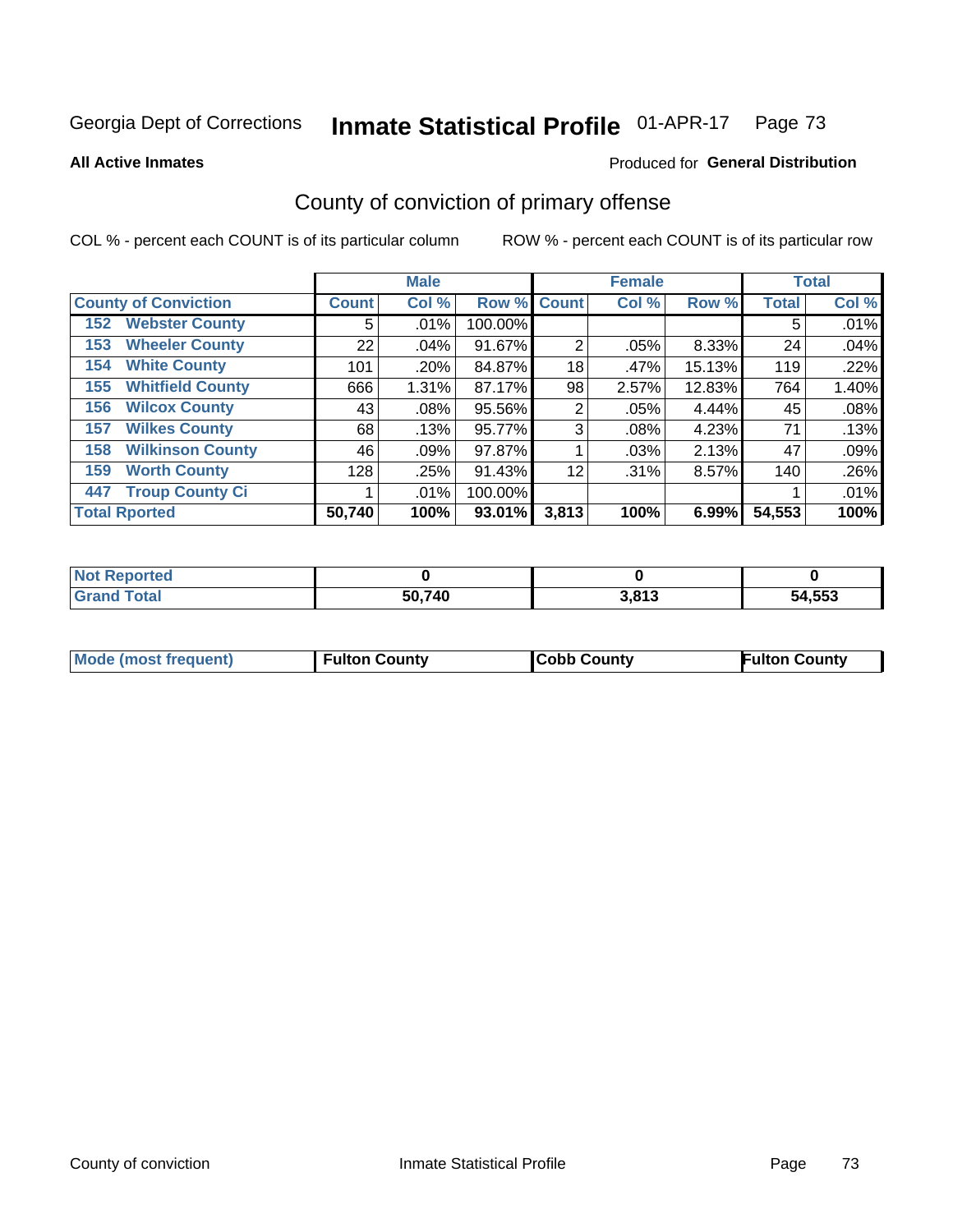## Georgia Dept of Corrections **All Active Inmates**

### Inmate Statistical Profile 01-APR-17 Page 74

Produced for General Distribution

# Circuit of conviction of primary offense

COL % - percent each COUNT is of its particular column ROW % - percent each COUNT is of its particular row

|                         |                                 |              | <b>Male</b> |        |                 | <b>Female</b> |        |              | <b>Total</b> |
|-------------------------|---------------------------------|--------------|-------------|--------|-----------------|---------------|--------|--------------|--------------|
|                         | <b>Circuit of Conviction</b>    | <b>Count</b> | Col %       | Row %  | <b>Count</b>    | Col %         | Row %  | <b>Total</b> | Col %        |
| 1                       | <b>Alapaha Circuit</b>          | 353          | .70%        | 95.92% | $\overline{15}$ | .39%          | 4.08%  | 368          | .68%         |
| $\overline{2}$          | <b>Alcovy Circuit</b>           | 1,262        | 2.50%       | 91.78% | 113             | 2.97%         | 8.22%  | 1,375        | 2.53%        |
| $\overline{\mathbf{3}}$ | <b>Atlanta Circuit</b>          | 5,130        | 10.15%      | 96.09% | 209             | 5.50%         | 3.91%  | 5,339        | 9.82%        |
| 4                       | <b>Atlantic Circuit</b>         | 693          | 1.37%       | 93.40% | 49              | 1.29%         | 6.60%  | 742          | 1.36%        |
| 5                       | <b>Augusta Circuit</b>          | 2,629        | 5.20%       | 93.19% | 192             | 5.05%         | 6.81%  | 2,821        | 5.19%        |
| $\overline{6}$          | <b>Blue Ridge Circuit</b>       | 526          | 1.04%       | 88.40% | 69              | 1.81%         | 11.60% | 595          | 1.09%        |
| 7                       | <b>Brunswick Circuit</b>        | 1,077        | 2.13%       | 94.39% | 64              | 1.68%         | 5.61%  | 1,141        | 2.10%        |
| 8                       | <b>Chattahoochee Circuit</b>    | 1,471        | 2.91%       | 94.36% | 88              | 2.31%         | 5.64%  | 1,559        | 2.87%        |
| 9                       | <b>Cherokee Circuit</b>         | 1,043        | 2.06%       | 87.06% | 155             | 4.08%         | 12.94% | 1,198        | 2.20%        |
| 10                      | <b>Clayton Circuit</b>          | 1,452        | 2.87%       | 94.47% | 85              | 2.24%         | 5.53%  | 1,537        | 2.83%        |
| $\overline{11}$         | <b>Cobb Circuit</b>             | 2,511        | 4.97%       | 91.44% | 235             | 6.18%         | 8.56%  | 2,746        | 5.05%        |
| 12                      | <b>Conasauga Circuit</b>        | 847          | 1.68%       | 88.41% | 111             | 2.92%         | 11.59% | 958          | 1.76%        |
| 13                      | <b>Cordele Circuit</b>          | 704          | 1.39%       | 93.12% | 52              | 1.37%         | 6.88%  | 756          | 1.39%        |
| $\overline{14}$         | <b>Coweta Circuit</b>           | 2,113        | 4.18%       | 92.59% | 169             | 4.44%         | 7.41%  | 2,282        | 4.20%        |
| 15                      | <b>Dougherty Circuit</b>        | 968          | 1.91%       | 94.35% | 58              | 1.53%         | 5.65%  | 1,026        | 1.89%        |
| 16                      | <b>Dublin Circuit</b>           | 411          | .81%        | 93.84% | 27              | .71%          | 6.16%  | 438          | .81%         |
| 17                      | <b>Eastern Circuit</b>          | 1,979        | 3.91%       | 95.93% | 84              | 2.21%         | 4.07%  | 2,063        | 3.80%        |
| 18                      | <b>Flint Circuit</b>            | 535          | 1.06%       | 89.46% | 63              | 1.66%         | 10.54% | 598          | 1.10%        |
| 19                      | <b>Griffin Circuit</b>          | 1,042        | 2.06%       | 91.56% | 96              | 2.52%         | 8.44%  | 1,138        | 2.09%        |
| 20                      | <b>Gwinnett Circuit</b>         | 2,586        | 5.11%       | 92.95% | 196             | 5.15%         | 7.05%  | 2,782        | 5.12%        |
| $\overline{21}$         | <b>Houston Circuit</b>          | 631          | 1.25%       | 92.79% | 49              | 1.29%         | 7.21%  | 680          | 1.25%        |
| $\overline{22}$         | <b>Lookout Mountain Circuit</b> | 1,171        | 2.32%       | 90.49% | 123             | 3.23%         | 9.51%  | 1,294        | 2.38%        |
| 23                      | <b>Macon Circuit</b>            | 1,270        | 2.51%       | 93.11% | 94              | 2.47%         | 6.89%  | 1,364        | 2.51%        |
| 24                      | <b>Middle Circuit</b>           | 943          | 1.87%       | 92.09% | 81              | 2.13%         | 7.91%  | 1,024        | 1.88%        |
| $\overline{25}$         | <b>Mountain Circuit</b>         | 313          | .62%        | 92.06% | 27              | .71%          | 7.94%  | 340          | .63%         |
| 26                      | <b>Northeastern Circuit</b>     | 840          | 1.66%       | 91.21% | 81              | 2.13%         | 8.79%  | 921          | 1.69%        |
| $\overline{27}$         | <b>Northern Circuit</b>         | 659          | 1.30%       | 91.53% | 61              | 1.60%         | 8.47%  | 720          | 1.32%        |
| 28                      | <b>Ocmulgee Circuit</b>         | 1,039        | 2.06%       | 92.11% | 89              | 2.34%         | 7.89%  | 1,128        | 2.08%        |
| 29                      | <b>Oconee Circuit</b>           | 449          | .89%        | 92.39% | 37              | .97%          | 7.61%  | 486          | .89%         |
| 30                      | <b>Ogeechee Circuit</b>         | 1,004        | 1.99%       | 94.54% | 58              | 1.53%         | 5.46%  | 1,062        | 1.95%        |
| $\overline{31}$         | <b>Pataula Circuit</b>          | 392          | .78%        | 91.80% | 35              | .92%          | 8.20%  | 427          | .79%         |
| 32                      | <b>Piedmont Circuit</b>         | 595          | 1.18%       | 91.12% | 58              | 1.53%         | 8.88%  | 653          | 1.20%        |
| 33                      | <b>Rome Circuit</b>             | 878          | 1.74%       | 89.50% | 103             | 2.71%         | 10.50% | 981          | 1.80%        |
| 34                      | <b>South Georgia Circuit</b>    | 564          | 1.12%       | 95.27% | 28              | .74%          | 4.73%  | 592          | 1.09%        |
| 35                      | <b>Southern Circuit</b>         | 1,014        | 2.01%       | 95.93% | 43              | 1.13%         | 4.07%  | 1,057        | 1.94%        |
| 36                      | <b>Southwestern Circuit</b>     | 371          | .73%        | 94.88% | 20              | .53%          | 5.12%  | 391          | .72%         |
| 37                      | <b>Stone Mountain Circuit</b>   | 3,134        | 6.20%       | 95.40% | 151             | 3.97%         | 4.60%  | 3,285        | 6.04%        |
| 38                      | <b>Tallapoosa Circuit</b>       | 327          | .65%        | 92.63% | 26              | .68%          | 7.37%  | 353          | .65%         |
| 39                      | <b>Tifton Circuit</b>           | 635          | 1.26%       | 94.35% | 38              | 1.00%         | 5.65%  | 673          | 1.24%        |
| 40                      | <b>Toombs Circuit</b>           | 360          | .71%        | 95.24% | 18              | .47%          | 4.76%  | 378          | .70%         |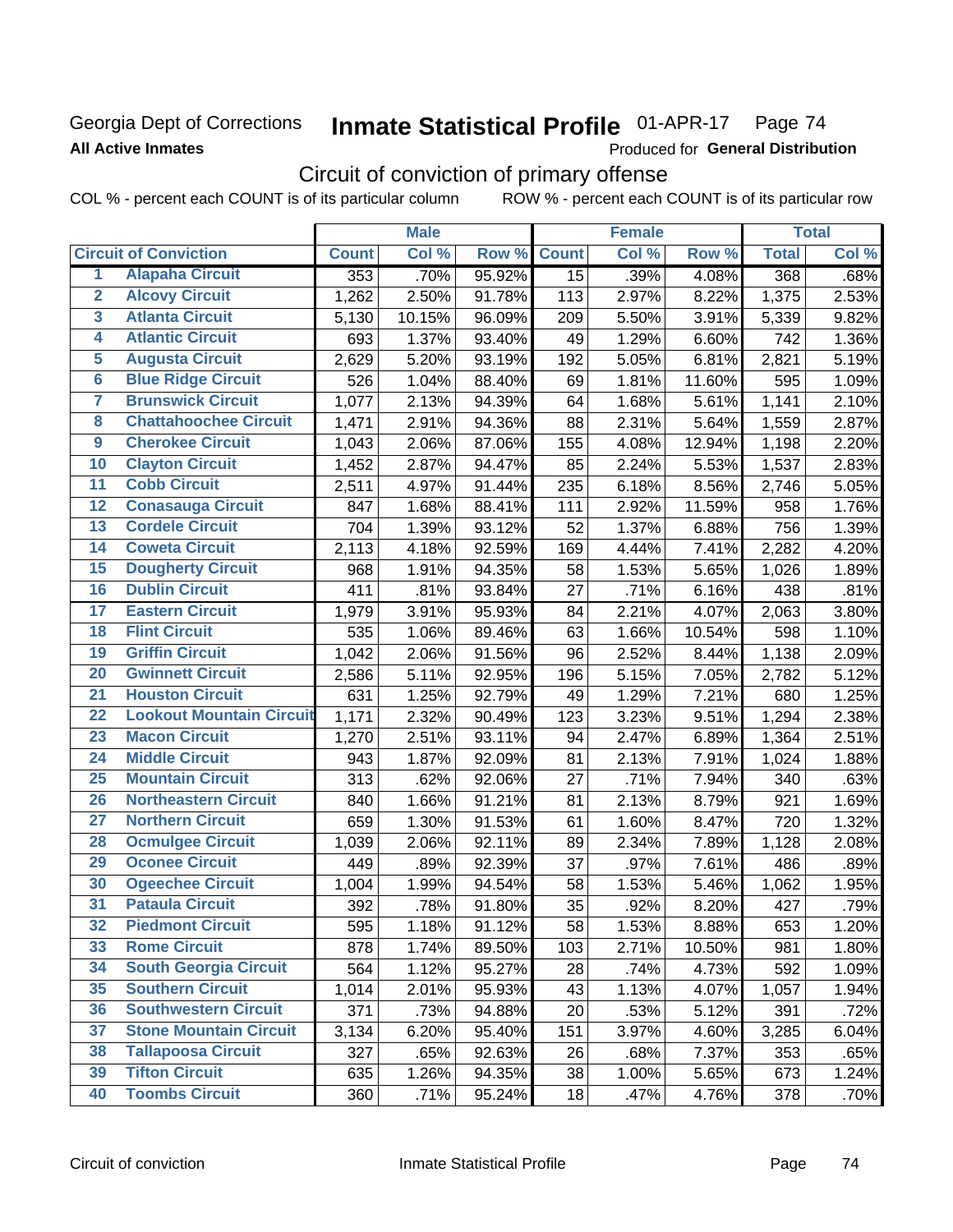# Georgia Dept of Corrections **All Active Inmates**

# Inmate Statistical Profile 01-APR-17 Page 75

Produced for General Distribution

# Circuit of conviction of primary offense

COL % - percent each COUNT is of its particular column ROW % - percent each COUNT is of its particular row

|                                        |              | <b>Male</b>                   |        |              | <b>Female</b> |        |        | <b>Total</b>   |
|----------------------------------------|--------------|-------------------------------|--------|--------------|---------------|--------|--------|----------------|
| <b>Circuit of Conviction</b>           | <b>Count</b> | Col %                         | Row %  | <b>Count</b> | Col %         | Row %  | Total  | Col %          |
| <b>Waycross Circuit</b><br>41          | 931          | 1.84%                         | 91.36% | 88           | 2.31%         | 8.64%  | 1,019  | 1.87%          |
| <b>Western Circuit</b><br>42           | 587          | 1.16%                         | 94.22% | 36           | .95%          | 5.78%  | 623    | 1.15%          |
| <b>Rockdale Circuit</b><br>43          | 479          | .95%                          | 92.65% | 38           | 1.00%         | 7.35%  | 517    | .95%           |
| <b>Douglas Circuit</b><br>44           | 1,109        | 2.19%                         | 90.02% | 123          | 3.23%         | 9.98%  | 1,232  | 2.27%          |
| <b>Appalachian Circuit</b><br>45       | 272          | .54%                          | 87.74% | 38           | 1.00%         | 12.26% | 310    | .57%           |
| <b>Enotah Circuit</b><br>46            | 309          | .61%                          | 86.07% | 50           | 1.31%         | 13.93% | 359    | .66%           |
| 47<br><b>Bell-Forsyth J.C.</b>         | 389          | .77%                          | 90.68% | 40           | 1.05%         | 9.32%  | 429    | .79%           |
| <b>Towaliga Judicial Circuit</b><br>48 | 321          | .63%                          | 93.59% | 22           | .58%          | 6.41%  | 343    | .63%           |
| <b>Paulding Circuit</b><br>49          | 240          | .47%                          | 93.02% | 18           | .47%          | 6.98%  | 258    | .47%           |
| <b>Total Rported</b>                   | 50,558       | 100%                          | 93%    | 3,803        | 100%          | 7%     | 54,361 | 100%           |
| <b>Not Reported</b>                    |              | 182                           |        |              | 10            |        |        | 192            |
| Concert Tradell                        |              | $F^{\prime}$ $\rightarrow$ 10 |        |              | 0.010         |        |        | F <i>i</i> FFA |

|                             | 50,740  | , 64, 5<br>J.O I J | 54.553  |
|-----------------------------|---------|--------------------|---------|
| <b>Mode (most frequent)</b> | Atlanta | Cobb               | Atlanta |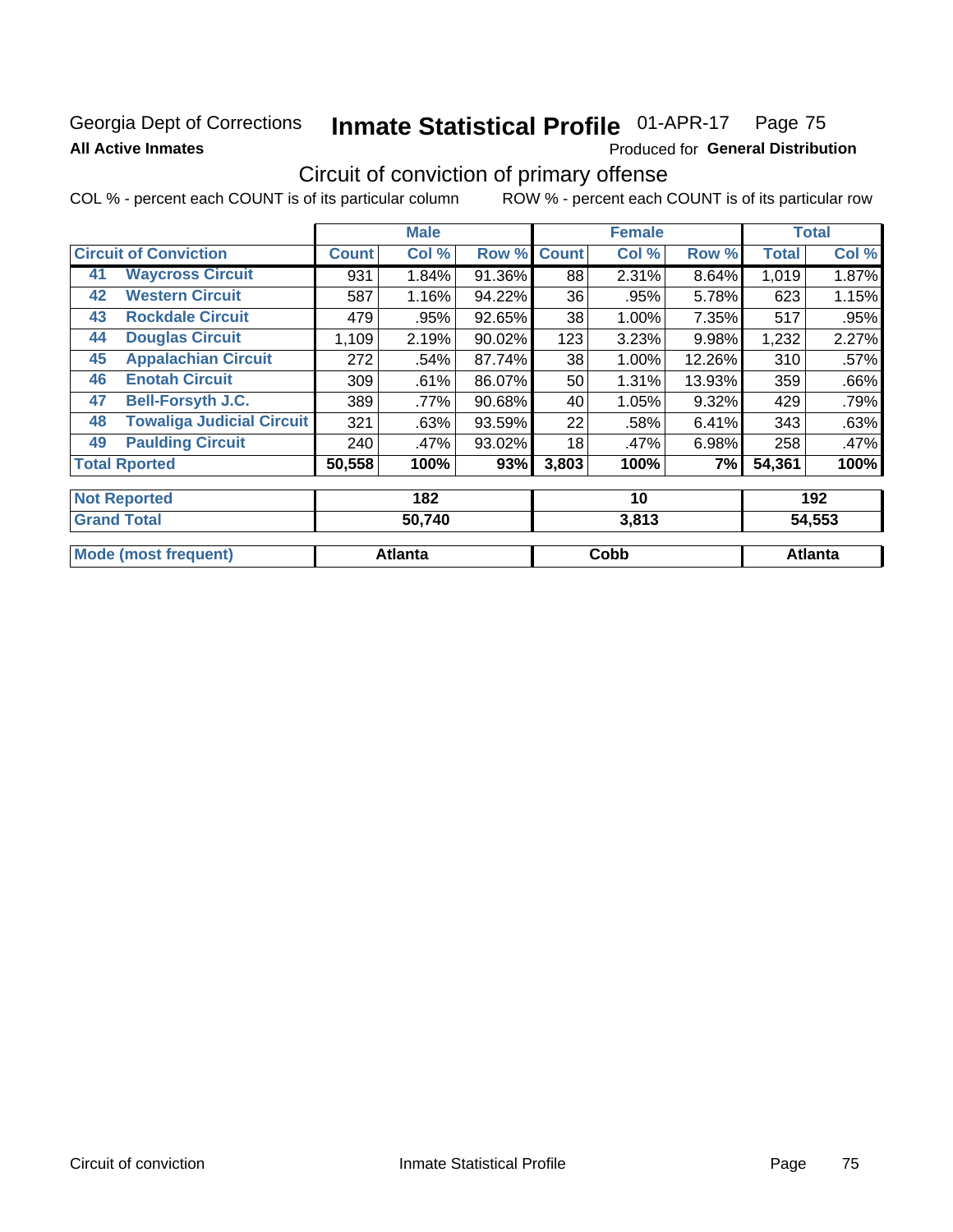### **All Active Inmates**

### Produced for **General Distribution**

## Years served (jail + prison) in this incarceration

|                        |              | <b>Male</b> |         |                | <b>Female</b> |                  |              | <b>Total</b> |
|------------------------|--------------|-------------|---------|----------------|---------------|------------------|--------------|--------------|
| <b>Years Served</b>    | <b>Count</b> | Col %       | Row %   | <b>Count</b>   | Col %         | Row <sub>%</sub> | <b>Total</b> | Col %        |
| Less than one year     | 9,397        | 18.54%      | 90.97%  | 933            | 24.49%        | 9.03%            | 10,330       | 18.96%       |
| 1 to 1.99 years        | 7,670        | 15.13%      | 91.08%  | 751            | 19.72%        | 8.92%            | 8,421        | 15.45%       |
| 2 to 2.99 years        | 5,469        | 10.79%      | 91.50%  | 508            | 13.34%        | 8.50%            | 5,977        | 10.97%       |
| 3 to 3.99 years        | 4,129        | 8.15%       | 92.47%  | 336            | 8.82%         | 7.53%            | 4,465        | 8.19%        |
| 4 to 4.99 years        | 3,511        | 6.93%       | 92.15%  | 299            | 7.85%         | 7.85%            | 3,810        | 6.99%        |
| 5 to 5.99 years        | 2,931        | 5.78%       | 93.67%  | 198            | 5.20%         | 6.33%            | 3,129        | 5.74%        |
| $6$ to $6.99$ years    | 2,263        | 4.47%       | 94.17%  | 140            | 3.68%         | 5.83%            | 2,403        | 4.41%        |
| 7 to 7.99 years        | 1,978        | 3.90%       | 94.60%  | 113            | 2.97%         | 5.40%            | 2,091        | 3.84%        |
| <b>8 to 8.99 years</b> | 1,572        | 3.10%       | 95.50%  | 74             | 1.94%         | 4.50%            | 1,646        | 3.02%        |
| 9 to 9.99 years        | 1,696        | 3.35%       | 95.82%  | 74             | 1.94%         | 4.18%            | 1,770        | 3.25%        |
| 10 to 10.99 years      | 1,133        | 2.24%       | 94.81%  | 62             | 1.63%         | 5.19%            | 1,195        | 2.19%        |
| 11 to 11.99 years      | 913          | 1.80%       | 95.10%  | 47             | 1.23%         | 4.90%            | 960          | 1.76%        |
| 12 to 12.99 years      | 741          | 1.46%       | 95.98%  | 31             | 0.81%         | 4.02%            | 772          | 1.42%        |
| 13 to 13.99 years      | 696          | 1.37%       | 95.08%  | 36             | 0.95%         | 4.92%            | 732          | 1.34%        |
| 14 to 14.99 years      | 691          | 1.36%       | 95.84%  | 30             | 0.79%         | 4.16%            | 721          | 1.32%        |
| 15 to 15.99 years      | 540          | 1.07%       | 96.26%  | 21             | 0.55%         | 3.74%            | 561          | 1.03%        |
| 16 to 16.99 years      | 542          | 1.07%       | 97.13%  | 16             | 0.42%         | 2.87%            | 558          | 1.02%        |
| 17 to 17.99 years      | 510          | 1.01%       | 95.15%  | 26             | 0.68%         | 4.85%            | 536          | 0.98%        |
| 18 to 18.99 years      | 436          | 0.86%       | 95.20%  | 22             | 0.58%         | 4.80%            | 458          | 0.84%        |
| 19 to 19.99 years      | 513          | 1.01%       | 97.53%  | 13             | 0.34%         | 2.47%            | 526          | 0.97%        |
| 20 to 20.99 years      | 410          | 0.81%       | 97.62%  | 10             | 0.26%         | 2.38%            | 420          | 0.77%        |
| 21 to 21.99 years      | 374          | 0.74%       | 97.14%  | 11             | 0.29%         | 2.86%            | 385          | 0.71%        |
| 22 to 22.99 years      | 347          | 0.68%       | 96.93%  | 11             | 0.29%         | 3.07%            | 358          | 0.66%        |
| 23 to 23.99 years      | 298          | 0.59%       | 96.75%  | 10             | 0.26%         | 3.25%            | 308          | 0.57%        |
| 24 to 24.99 years      | 249          | 0.49%       | 97.27%  | 7              | 0.18%         | 2.73%            | 256          | 0.47%        |
| 25 to 25.99 years      | 234          | 0.46%       | 96.30%  | 9              | 0.24%         | 3.70%            | 243          | 0.45%        |
| 26 to 26.99 years      | 172          | 0.34%       | 96.63%  | 6              | 0.16%         | 3.37%            | 178          | 0.33%        |
| 27 to 27.99 years      | 141          | 0.28%       | 97.92%  | 3              | 0.08%         | 2.08%            | 144          | 0.26%        |
| 28 to 28.99 years      | 145          | 0.29%       | 100.00% |                |               |                  | 145          | 0.27%        |
| 29 to 29.99 years      | 125          | 0.25%       | 98.43%  | $\overline{2}$ | 0.05%         | 1.57%            | 127          | 0.23%        |
| Thirty + years         | 853          | 1.68%       | 98.84%  | 10             | 0.26%         | 1.16%            | 863          | 1.58%        |
| <b>Total Reported</b>  | 50,679       | 100%        | 93.01%  | 3,809          | 100%          | 6.99%            | 54,488       | 100%         |

| <b>Not Reported</b>      | 61              |                    | 65              |  |  |
|--------------------------|-----------------|--------------------|-----------------|--|--|
| <b>Grand Total</b>       | 50,740          | 3,813              | 54,553          |  |  |
|                          |                 |                    |                 |  |  |
| <b>Mean</b><br>(average) | 6.51            | 4.11               | 6.35            |  |  |
| <b>Median (middle)</b>   | 3.64            | 2.42               | 3.54            |  |  |
| Mode (most frequent)     | 1 to 1.99 years | Less than one year | 1 to 1.99 years |  |  |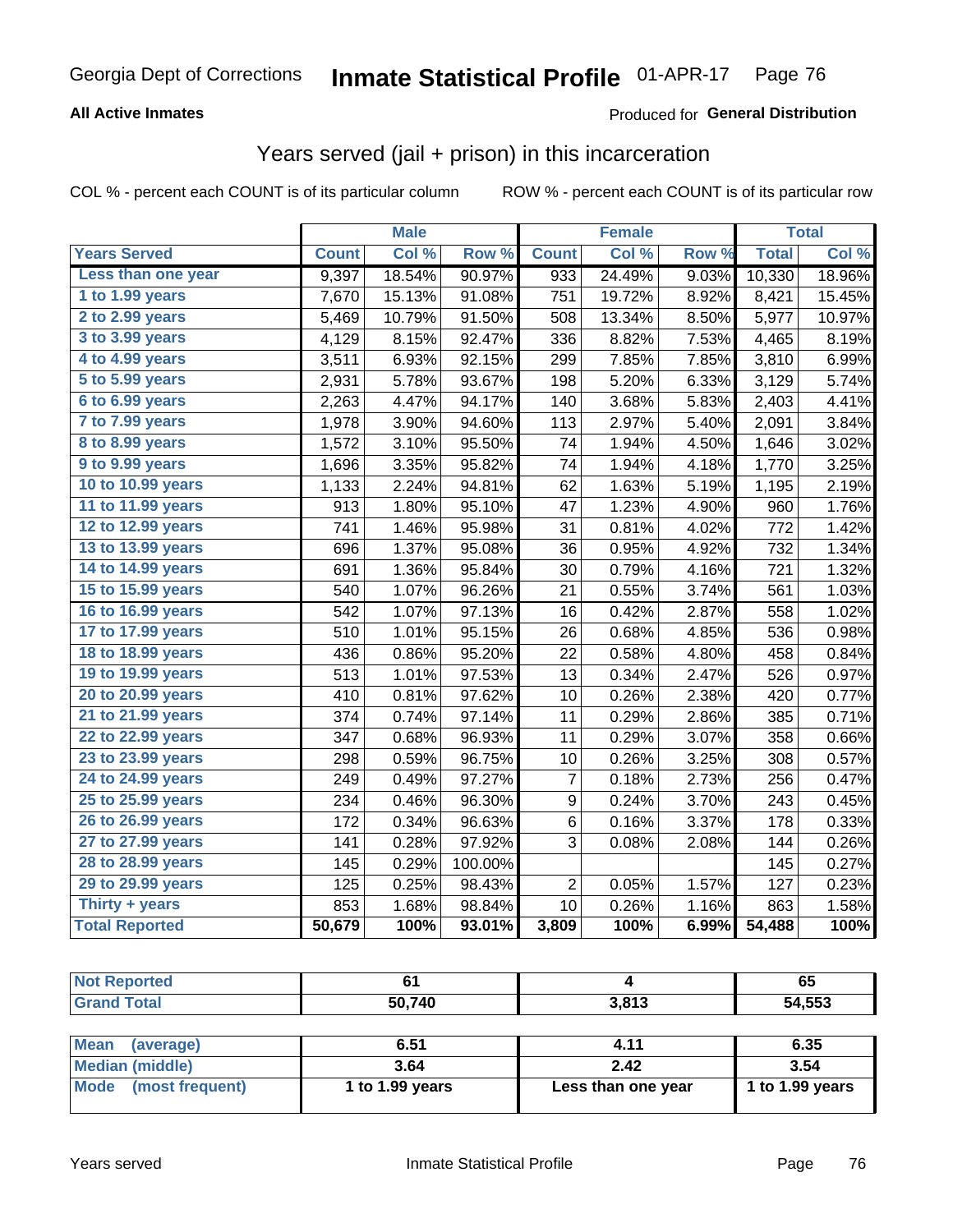### **All Active Inmates**

Produced for **General Distribution**

## Results of most recent HIV tests

|                         | <b>Male</b>  |           |         | <b>Female</b> |           |          | Total  |        |
|-------------------------|--------------|-----------|---------|---------------|-----------|----------|--------|--------|
| <b>HIV Test Results</b> | <b>Count</b> | Col %     | Row %I  | <b>Count</b>  | Col %     | Row %    | Total  | Col %  |
| <b>Positive</b>         | 681          | 1.50%     | 92.15%  | 58            | 1.62%     | 7.85%    | 739    | 1.51%  |
| <b>Negative</b>         | 44,822       | $98.50\%$ | 92.71%  | 3,527         | $98.38\%$ | 7.29%    | 48,349 | 98.49% |
| Indeterminate           | ົ            | 0.01%     | 100.00% |               |           |          |        | 0.01%  |
| <b>Total Reported</b>   | 45,506       | 100%      | 92.70%  | 3,585         | 100%      | $7.30\%$ | 49,091 | 100.0% |

| <b>Not Reported</b> | 5,234  | 228   | 5,462  |
|---------------------|--------|-------|--------|
| Total<br>' Grand    | 50,740 | 3,813 | 54,553 |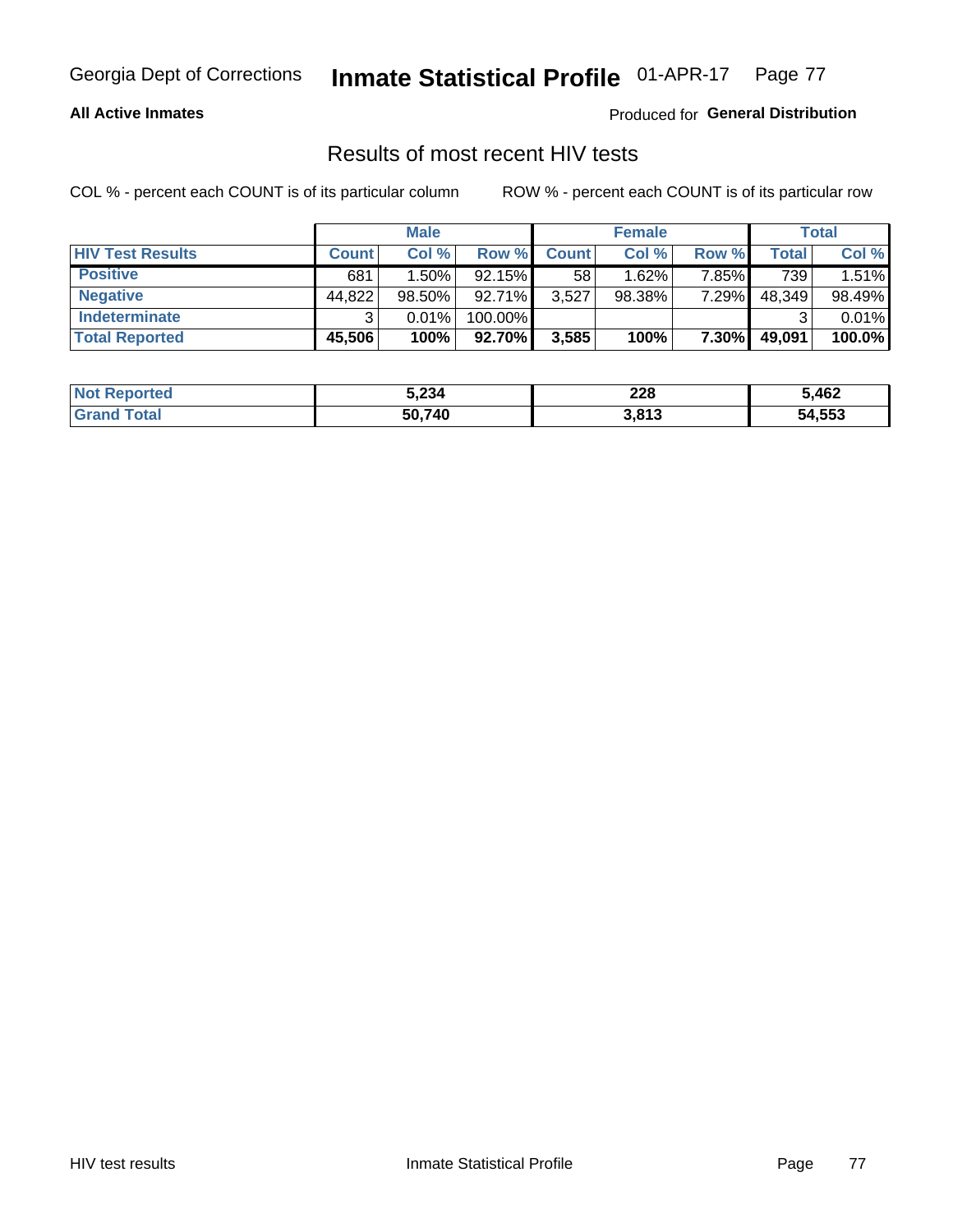### **All Active Inmates**

### Produced for **General Distribution**

### Results of most recent tuberculosis test

|                                  | <b>Male</b>  |          |           | <b>Female</b> |           |          | Total  |        |
|----------------------------------|--------------|----------|-----------|---------------|-----------|----------|--------|--------|
| <b>Tuberculosis Test Results</b> | <b>Count</b> | Col%     | Row %     | <b>Count</b>  | Col %     | Row %    | Total  | Col %  |
| <b>Positive on current test</b>  | .084         | 14.94%   | $97.32\%$ | 195           | $5.32\%$  | $2.68\%$ | 7,279  | 14.25% |
| <b>Positive on previous test</b> | ົ            | $0.01\%$ | 100.00%   |               |           |          |        | 0.01%  |
| <b>Negative</b>                  | 40.341       | 85.06%   | 92.08%    | 3.470         | $94.68\%$ | $7.92\%$ | 43,811 | 85.75% |
| <b>Total Reported</b>            | 47,427       | 100%     | 92.83%    | 3,665         | 100%      | $7.17\%$ | 51,092 | 100.0% |

| <b>Not Reported</b>          | 3,313  | 48    | 3,461  |
|------------------------------|--------|-------|--------|
| <b>Total</b><br><b>Grand</b> | 50,740 | 3,813 | 54,553 |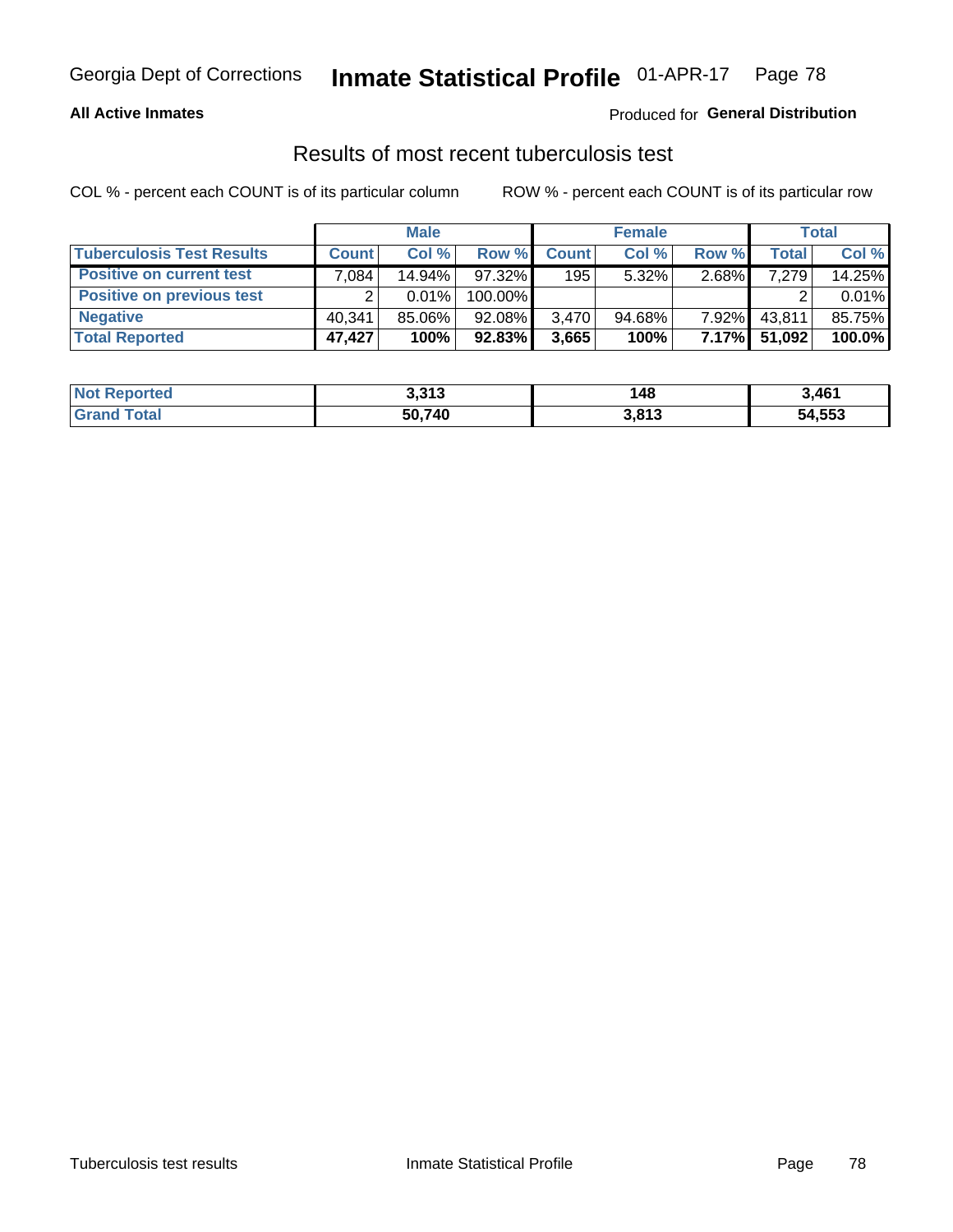### **All Active Inmates**

Produced for **General Distribution**

## Results of most recent syphilis test

|                                 | <b>Male</b>  |           |        | <b>Female</b> |           |          | Total   |        |
|---------------------------------|--------------|-----------|--------|---------------|-----------|----------|---------|--------|
| <b>Syphilis Test Results</b>    | <b>Count</b> | Col%      | Row %  | <b>Count</b>  | Col %     | Row %    | Total I | Col %  |
| <b>Positive on current test</b> | 208          | $1.38\%$  | 94.98% |               | 1.93%     | $5.02\%$ | 219     | 1.40%  |
| <b>Negative</b>                 | 14.896       | $98.62\%$ | 96.39% | 558           | $98.07\%$ | $3.61\%$ | 15,454  | 98.60% |
| <b>Total Reported</b>           | 15,104       | 100%      | 96.37% | 569           | 100%      | 3.63%    | 15,673  | 100%   |

| <b>Not Reported</b> | 35,636 | 3,244 | 38,880 |
|---------------------|--------|-------|--------|
| <b>Grand Total</b>  | 50.740 | 3,813 | 54,553 |